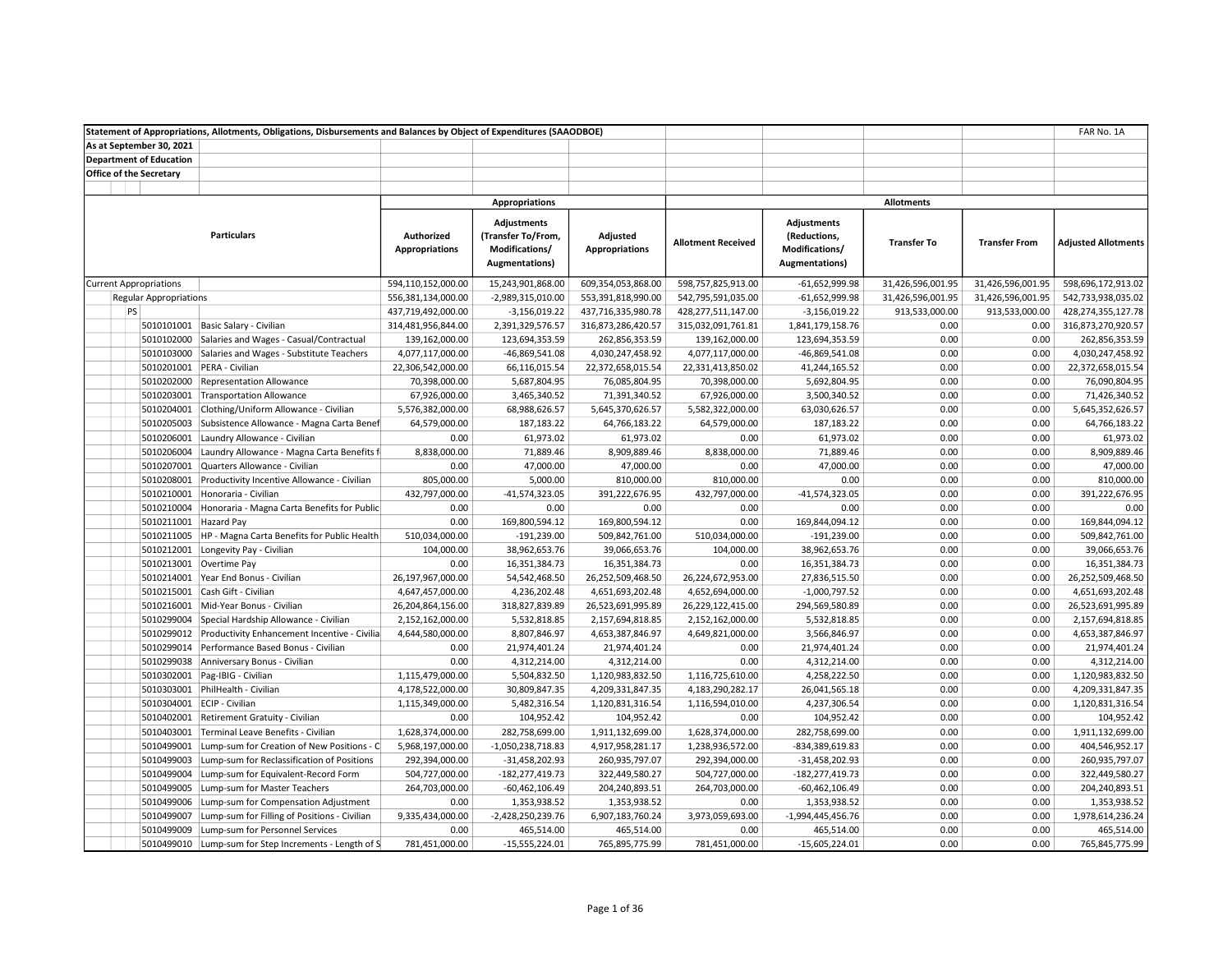|                                |                                | <b>Statement of Appropriations, Allotments, Obligations, Disbursements</b>           |                                       |                                      |                                       | FAR No. 1A                           |                               |
|--------------------------------|--------------------------------|--------------------------------------------------------------------------------------|---------------------------------------|--------------------------------------|---------------------------------------|--------------------------------------|-------------------------------|
|                                | As at September 30, 2021       |                                                                                      |                                       |                                      |                                       |                                      |                               |
|                                | <b>Department of Education</b> |                                                                                      |                                       |                                      |                                       |                                      |                               |
| <b>Office of the Secretary</b> |                                |                                                                                      |                                       |                                      |                                       |                                      |                               |
|                                |                                |                                                                                      |                                       |                                      |                                       |                                      |                               |
|                                |                                |                                                                                      |                                       |                                      | <b>Obligations</b>                    |                                      |                               |
|                                |                                | <b>Particulars</b>                                                                   | <b>1st Quarter Ending</b><br>March 31 | <b>2nd Quarter Ending</b><br>June 30 | <b>3rd Quarter Ending</b><br>Sept. 30 | <b>4th Quarter Ending</b><br>Dec. 31 | Total                         |
| <b>Current Appropriations</b>  |                                |                                                                                      | 117,067,525,706.30                    | 152,155,663,093.89                   | 132,096,651,984.36                    | 0.00                                 | 401,319,840,784.54            |
|                                | <b>Regular Appropriations</b>  |                                                                                      | 107,850,252,171.78                    | 134,458,306,736.67                   | 118,274,010,142.67                    | 0.00                                 | 360,582,569,051.12            |
| PS                             |                                |                                                                                      | 86,831,388,088.45                     | 116,895,121,008.49                   | 92,177,869,447.52                     | 0.00                                 | 295,904,378,544.46            |
|                                | 5010101001                     | Basic Salary - Civilian                                                              | 78,149,625,167.32                     | 78,111,614,277.28                    | 82,374,648,332.72                     | 0.00                                 | 238,635,887,777.32            |
|                                | 5010102000                     | Salaries and Wages - Casual/Contractual                                              | 80,520,944.70                         | 91,394,008.70                        | 79,893,957.09                         | 0.00                                 | 251,808,910.49                |
|                                | 5010103000                     | Salaries and Wages - Substitute Teachers                                             | 219,624,152.35                        | 339,874,385.28                       | 295,515,567.43                        | 0.00                                 | 855,014,105.06                |
|                                | 5010201001                     | PERA - Civilian                                                                      | 5,430,831,542.75                      | 5,763,697,511.35                     | 5,766,498,585.71                      | 0.00                                 | 16,961,027,639.81             |
|                                | 5010202000                     | <b>Representation Allowance</b>                                                      | 19,804,896.18                         | 20,957,672.73                        | 21,523,494.26                         | 0.00                                 | 62,286,063.17                 |
|                                | 5010203001                     | <b>Transportation Allowance</b>                                                      | 16,343,805.86                         | 17,340,088.73                        | 17,902,127.22                         | 0.00                                 | 51,586,021.81                 |
|                                | 5010204001                     | Clothing/Uniform Allowance - Civilian                                                | 978,157,986.13                        | 4,482,019,111.29                     | 102,991,144.51                        | 0.00                                 | 5,563,168,241.93              |
|                                | 5010205003                     | Subsistence Allowance - Magna Carta Benef                                            | 1,774,166.14                          | 14,347,502.07                        | 15,669,414.35                         | 0.00                                 | 31,791,082.56                 |
|                                | 5010206001                     | Laundry Allowance - Civilian                                                         | 3,262.49                              | 37,703.72                            | 21,006.81                             | 0.00                                 | 61,973.02                     |
|                                | 5010206004                     | Laundry Allowance - Magna Carta Benefits f                                           | 294,482.38                            | 2,034,374.55                         | 1,928,578.22                          | 0.00                                 | 4,257,435.15                  |
|                                | 5010207001                     | Quarters Allowance - Civilian                                                        | 17,000.00                             | 0.00                                 | 30,000.00                             | 0.00                                 | 47,000.00                     |
|                                | 5010208001                     | Productivity Incentive Allowance - Civilian                                          | 0.00                                  | 0.00                                 | 0.00                                  | 0.00                                 | 0.00                          |
|                                | 5010210001                     | Honoraria - Civilian                                                                 | 3,916,993.99                          | 9,546,014.16                         | 8,266,731.49                          | 0.00                                 | 21,729,739.64                 |
|                                | 5010210004                     | Honoraria - Magna Carta Benefits for Public                                          | 0.00                                  | 95,922.64                            | 0.00                                  | 0.00                                 | 95,922.64                     |
|                                | 5010211001                     | Hazard Pay                                                                           | 634,254.94                            | 40,684,744.47                        | 128,237,059.27                        | 0.00                                 | 169,556,058.68                |
|                                | 5010211005                     | HP - Magna Carta Benefits for Public Health                                          | 15,203,807.02                         | 108,739,059.30                       | 118,550,194.22                        | 0.00                                 | 242,493,060.54                |
|                                | 5010212001                     | Longevity Pay - Civilian                                                             | 2,267,239.14                          | 9,479,032.13                         | 27,433,814.98                         | 0.00                                 | 39,180,086.25                 |
|                                | 5010213001                     | Overtime Pay                                                                         | 5,226,019.43                          | 5,063,894.17                         | 6,306,226.64                          | 0.00                                 | 16,596,140.24                 |
|                                | 5010214001                     | Year End Bonus - Civilian                                                            | 6,528,100.34                          | 10,855,376.87                        | 14,058,340.78                         | 0.00                                 | 31,441,817.99                 |
|                                | 5010215001                     | Cash Gift - Civilian                                                                 | 582,508.85                            | 476,436.00                           | 1,981,654.48                          | 0.00                                 | 3,040,599.33                  |
|                                | 5010216001                     | Mid-Year Bonus - Civilian                                                            | 408,319.10                            | 25,676,789,250.14                    | 410,637,288.02                        | 0.00                                 | 26,087,834,857.26             |
|                                | 5010299004                     | Special Hardship Allowance - Civilian                                                | 12,544,438.77                         | 28,176,941.76                        | 78,320,942.45                         | 0.00                                 | 119,042,322.98                |
|                                | 5010299012                     | Productivity Enhancement Incentive - Civilia                                         | 1,029,500.00                          | 384,000.00                           | 831,864.29                            | 0.00                                 | 2,245,364.29                  |
|                                | 5010299014                     | Performance Based Bonus - Civilian                                                   | 11,027.50                             | 7,688,939.12                         | 19,127,900.07                         | 0.00                                 | 26,827,866.69                 |
|                                | 5010299038                     | Anniversary Bonus - Civilian                                                         | 0.00                                  | 753,000.00                           | 3,559,214.00                          | 0.00                                 | 4,312,214.00                  |
|                                | 5010302001                     | Pag-IBIG - Civilian                                                                  | 274,959,731.38                        | 278,030,486.11                       | 287,917,258.49                        | 0.00                                 | 840,907,475.98                |
|                                | 5010303001                     | PhilHealth - Civilian                                                                | 1,119,918,911.70                      | 1,163,891,961.67                     | 1,202,571,824.63                      | 0.00                                 | 3,486,382,698.00              |
|                                | 5010304001                     | ECIP - Civilian                                                                      | 267,049,573.13                        | 281,651,715.46                       | 284,709,804.43                        | 0.00                                 | 833,411,093.02                |
|                                | 5010402001                     | Retirement Gratuity - Civilian                                                       | 9,000.00                              | 46,397.42                            | 58,555.00                             | 0.00                                 | 113,952.42                    |
|                                | 5010403001                     | Terminal Leave Benefits - Civilian                                                   | 124,875,341.42                        | 292,440,253.43                       | 317,279,100.21                        | 0.00                                 | 734,594,695.06                |
|                                | 5010499001                     | Lump-sum for Creation of New Positions - C                                           | 50,934.09                             | 728,810.07                           | -354,110.91                           | 0.00                                 | 425,633.25                    |
|                                | 5010499003                     | Lump-sum for Reclassification of Positions                                           | 668,982.98                            | 6,284,571.60                         | 13,209,026.50                         | 0.00                                 | 20,162,581.08                 |
|                                | 5010499004                     | Lump-sum for Equivalent-Record Form                                                  | 99,288.60                             | 4,768,194.71                         | 7,392,241.21                          | 0.00                                 |                               |
|                                | 5010499005                     | Lump-sum for Master Teachers                                                         | 373,022.41                            | 1,434,144.94                         | 915,886.38                            | 0.00                                 | 12,259,724.52<br>2,723,053.73 |
|                                | 5010499006                     |                                                                                      | 659,372.49                            |                                      | 3,530.80                              | 0.00                                 | 1,547,245.52                  |
|                                | 5010499007                     | Lump-sum for Compensation Adjustment<br>Lump-sum for Filling of Positions - Civilian | 434,527.12                            | 884,342.23<br>8,755,156.69           | 2,129,350.93                          | 0.00                                 | 11,319,034.74                 |
|                                | 5010499009                     | Lump-sum for Personnel Services                                                      | 0.00                                  | 309,514.00                           | 156,000.00                            | 0.00                                 | 465,514.00                    |
|                                | 5010499010                     | Lump-sum for Step Increments - Length of S                                           | 35,367,765.06                         | 43,169,795.69                        | 63,814,156.02                         | 0.00                                 | 142,351,716.77                |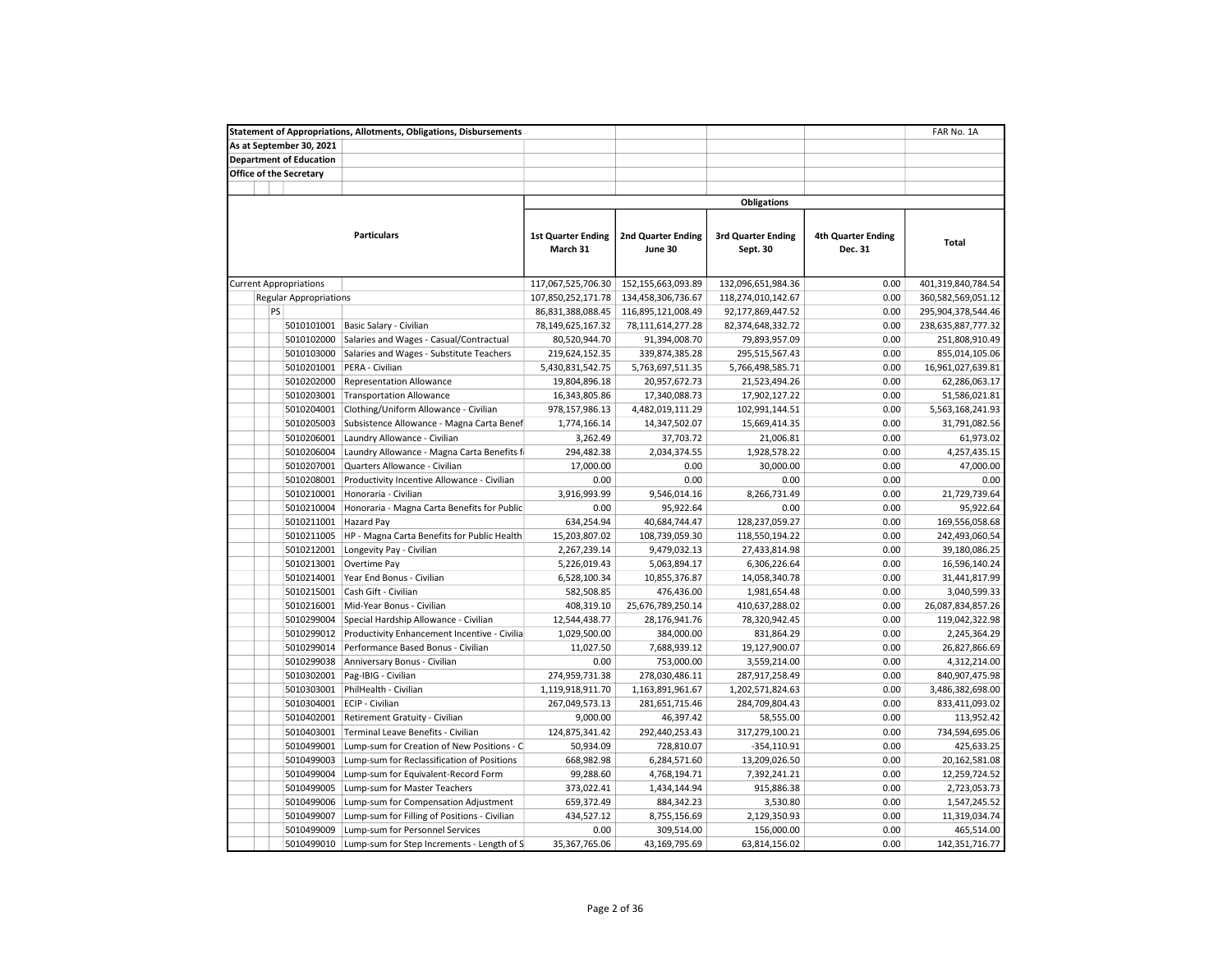| <b>Statement of Appropriations, Allotments, Obligations, Disbursements</b> |                           |                           |                           |                    |                    |                       |                                        | FAR No. 1A                |  |
|----------------------------------------------------------------------------|---------------------------|---------------------------|---------------------------|--------------------|--------------------|-----------------------|----------------------------------------|---------------------------|--|
| As at September 30, 2021                                                   |                           |                           |                           |                    |                    |                       |                                        |                           |  |
| <b>Department of Education</b>                                             |                           |                           |                           |                    |                    |                       |                                        |                           |  |
| <b>Office of the Secretary</b>                                             |                           |                           |                           |                    |                    |                       |                                        |                           |  |
|                                                                            |                           |                           |                           |                    |                    |                       |                                        |                           |  |
|                                                                            |                           |                           | <b>Disbursements</b>      |                    |                    |                       | <b>Balances</b>                        |                           |  |
|                                                                            |                           |                           |                           |                    |                    |                       |                                        |                           |  |
| <b>Particulars</b>                                                         | <b>1st Quarter Ending</b> | <b>2nd Quarter Ending</b> | <b>3rd Quarter Ending</b> | 4th Quarter Ending |                    | Unreleased            | Unobligated                            |                           |  |
|                                                                            | March 31                  | June 30                   | Sept. 30                  | Dec. 31            | Total              | <b>Appropriations</b> | <b>Allotments</b>                      | <b>Unpaid Obligations</b> |  |
|                                                                            |                           |                           |                           |                    |                    |                       |                                        |                           |  |
| <b>Current Appropriations</b>                                              | 101,411,954,217.91        | 156,782,206,252.69        | 121, 187, 633, 396. 97    | 0.00               | 379,381,793,867.56 |                       | 10,657,880,954.98   197,376,332,128.48 | 21,938,046,916.98         |  |
| <b>Regular Appropriations</b>                                              | 92,940,137,348.12         | 139,828,199,785.19        | 106,909,090,062.19        | 0.00               | 339,677,427,195.50 |                       | 10,657,880,954.98   182,151,368,983.90 | 20,905,141,855.62         |  |
| <b>PS</b>                                                                  | 82,203,764,222.67         | 117,435,536,398.16        | 90,474,181,176.91         | 0.00               | 290,113,481,797.75 |                       | 9,441,980,853.00 132,369,976,583.33    | 5,790,896,746.71          |  |
| 5010101001<br>Basic Salary - Civilian                                      | 74,409,950,686.44         | 78,203,530,112.87         | 81,499,056,672.45         | 0.00               | 234,112,537,471.76 | 15,500.00             | 78,237,383,143.25                      | 4,523,350,305.56          |  |
| 5010102000<br>Salaries and Wages - Casual/Contractual                      | 76,660,902.74             | 96,082,693.61             | 70,634,937.53             | 0.00               | 243,378,533.88     | 0.00                  | 11,047,443.10                          | 8,430,376.61              |  |
| 5010103000<br>Salaries and Wages - Substitute Teachers                     | 184,949,915.59            | 930,846,238.10            | -300,300,680.88           | 0.00               | 815,495,472.81     | 0.00                  | 3,175,233,353.86                       | 39,518,632.25             |  |
| 5010201001<br>PERA - Civilian                                              | 5,366,462,723.46          | 5,413,230,549.11          | 5,861,493,526.76          | 0.00               | 16,641,186,799.33  | 0.00                  | 5,411,630,375.73                       | 319,840,840.48            |  |
| 5010202000<br>Representation Allowance                                     | 19,323,346.18             | 20,735,172.73             | 20,958,085.93             | 0.00               | 61,016,604.84      | $-5,000.00$           | 13,804,741.78                          | 1,269,458.33              |  |
| 5010203001<br><b>Transportation Allowance</b>                              | 15,901,695.87             | 17,073,116.83             | 17,337,763.79             | 0.00               | 50,312,576.49      | $-35,000.00$          | 19,840,318.71                          | 1,273,445.32              |  |
| 5010204001<br>Clothing/Uniform Allowance - Civilian                        | 314,719,410.49            | 5,040,231,004.95          | 192,509,812.98            | 0.00               | 5,547,460,228.42   | 18,000.00             | 82,184,384.64                          | 15,708,013.51             |  |
| 5010205003<br>Subsistence Allowance - Magna Carta Benef                    | 1,256,897.94              | 12,229,688.83             | 15,468,449.65             | 0.00               | 28,955,036.42      | 0.00                  | 32,975,100.66                          | 2,836,046.14              |  |
| 5010206001<br>Laundry Allowance - Civilian                                 | 3,262.49                  | 37,703.72                 | 21,006.81                 | 0.00               | 61,973.02          | 0.00                  | $-0.00$                                | 0.00                      |  |
| 5010206004<br>Laundry Allowance - Magna Carta Benefits f                   | 245,746.82                | 1,766,892.94              | 1,826,477.31              | 0.00               | 3,839,117.07       | 0.00                  | 4,652,454.31                           | 418,318.08                |  |
| 5010207001<br>Quarters Allowance - Civilian                                | 17,000.00                 | 0.00                      | 30,000.00                 | 0.00               | 47,000.00          | 0.00                  | 0.00                                   | 0.00                      |  |
| 5010208001<br>Productivity Incentive Allowance - Civilian                  | 0.00                      | 0.00                      | 0.00                      | 0.00               | 0.00               | 0.00                  | 810,000.00                             | 0.00                      |  |
| 5010210001<br>Honoraria - Civilian                                         | 2,663,705.59              | 48,584,068.57             | -32,019,328.33            | 0.00               | 19,228,445.83      | 0.00                  | 369,492,937.31                         | 2,501,293.81              |  |
| 5010210004<br>Honoraria - Magna Carta Benefits for Public                  | 0.00                      | 95,922.64                 | 0.00                      | 0.00               | 95,922.64          | 0.00                  | $-95,922.64$                           | $-0.00$                   |  |
| 5010211001<br><b>Hazard Pay</b>                                            | 333,127.06                | 39,372,826.10             | 119,311,390.06            | 0.00               | 159,017,343.22     | $-43,500.00$          | 288,035.44                             | 10,538,715.46             |  |
| 5010211005<br>HP - Magna Carta Benefits for Public Health                  | 11,112,004.71             | 97,321,474.80             | 116,782,232.67            | 0.00               | 225, 215, 712. 18  | 0.00                  | 267,349,700.46                         | 17,277,348.36             |  |
| 5010212001<br>Longevity Pay - Civilian                                     | 2,265,723.77              | 7,489,032.13              | 20,766,073.20             | 0.00               | 30,520,829.10      | 0.00                  | $-113,432.49$                          | 8,659,257.15              |  |
| 5010213001<br>Overtime Pay                                                 | 4,672,706.69              | 5,399,186.93              | 5,544,739.60              | 0.00               | 15,616,633.22      | 0.00                  | $-244,755.51$                          | 979,507.02                |  |
| 5010214001<br>Year End Bonus - Civilian                                    | 5,346,849.59              | 11,653,799.12             | 12,226,343.51             | 0.00               | 29,226,992.22      | 0.00                  | 26,221,067,650.51                      | 2,214,825.77              |  |
| 5010215001<br>Cash Gift - Civilian                                         | 525,758.85                | 5,294,346.00              | 1,873,842.98              | 0.00               | 7,693,947.83       | 0.00                  | 4,648,652,603.15                       | $-4,653,348.50$           |  |
| 5010216001<br>Mid-Year Bonus - Civilian                                    | 3,144,595.30              | 25,331,995,481.78         | 480,491,488.93            | 0.00               | 25,815,631,566.01  | 0.00                  | 435,857,138.63                         | 272,203,291.25            |  |
| 5010299004<br>Special Hardship Allowance - Civilian                        | 7,918,605.86              | 15,952,047.31             | 68,289,341.93             | 0.00               | 92,159,995.10      | 0.00                  | 2,038,652,495.87                       | 26,882,327.88             |  |
| 5010299012<br>Productivity Enhancement Incentive - Civilia                 | 982,000.00                | 37,736,000.00             | $-36,488,135.71$          | 0.00               | 2,229,864.29       | 0.00                  | 4,651,142,482.68                       | 15,500.00                 |  |
| 5010299014<br>Performance Based Bonus - Civilian                           | 44,220.00                 | 7,655,884.46              | 18,895,523.30             | 0.00               | 26,595,627.76      | 0.00                  | $-4,853,465.45$                        | 232,238.93                |  |
| 5010299038<br>Anniversary Bonus - Civilian                                 | 0.00                      | 753,000.00                | 3,559,214.00              | 0.00               | 4,312,214.00       | 0.00                  | 0.00                                   | 0.00                      |  |
| 5010302001<br>Pag-IBIG - Civilian                                          | 259,819,911.68            | 268,194,816.92            | 275,059,029.94            | 0.00               | 803,073,758.54     | 0.00                  | 280,076,356.52                         | 37,833,717.44             |  |
| 5010303001<br>PhilHealth - Civilian                                        | 1,065,694,507.45          | 1,137,424,967.28          | 1,142,861,725.59          | 0.00               | 3,345,981,200.33   | 0.00                  | 722,949,149.35                         | 140,401,497.67            |  |
| 5010304001<br>ECIP - Civilian                                              | 251,159,990.86            | 275,775,458.27            | 270,363,576.37            | 0.00               | 797,299,025.50     | 0.00                  | 287,420,223.52                         | 36,112,067.52             |  |
| 5010402001<br>Retirement Gratuity - Civilian                               | 9,000.00                  | 46,397.42                 | 58,555.00                 | 0.00               | 113,952.42         | 0.00                  | $-9,000.00$                            | 0.00                      |  |
| 5010403001<br>Terminal Leave Benefits - Civilian                           | 108,517,811.88            | 272,892,626.69            | 322,236,530.92            | 0.00               | 703,646,969.49     | 0.00                  | 1,176,538,003.94                       | 30,947,725.57             |  |
| 5010499001<br>Lump-sum for Creation of New Positions - C                   | 47,374.33                 | 723,149.23                | $-342,896.19$             | 0.00               | 427,627.37         | 4,513,411,329.00      | 404,121,318.92                         | $-1,994.12$               |  |
| 5010499003<br>Lump-sum for Reclassification of Positions                   | 506,965.17                | 6,203,339.67              | 12,948,695.83             | 0.00               | 19,659,000.67      | 0.00                  | 240,773,215.99                         | 503,580.41                |  |
| 5010499004<br>Lump-sum for Equivalent-Record Form                          | 96,408.46                 | 5,158,495.68              | 4,099,229.57              | 0.00               | 9,354,133.71       | 0.00                  | 310,189,855.75                         | 2,905,590.81              |  |
| 5010499005<br>Lump-sum for Master Teachers                                 | 528,323.86                | 1,429,630.83              | 789,088.05                | 0.00               | 2,747,042.74       | 0.00                  | 201,517,839.78                         | $-23,989.01$              |  |
| 5010499006<br>Lump-sum for Compensation Adjustment                         | 659,372.49                | 2,416.23                  | 3,530.80                  | 0.00               | 665,319.52         | 0.00                  | $-193,307.00$                          | 881,926.00                |  |
| 5010499007<br>Lump-sum for Filling of Positions - Civilian                 | 410,544.04                | 8,596,029.51              | 2,205,858.27              | 0.00               | 11,212,431.82      | 4,928,569,524.00      | 1,967,295,201.50                       | 106,602.92                |  |
| 5010499009<br>Lump-sum for Personnel Services                              | 0.00                      | 309,514.00                | 156,000.00                | 0.00               | 465,514.00         | 0.00                  | 0.00                                   | 0.00                      |  |
| 5010499010<br>Lump-sum for Step Increments - Length of S                   | 32,010,191.79             | 40,319,635.23             | 59,627,664.99             | 0.00               | 131,957,492.01     | 50,000.00             | 623,494,059.22                         | 10,394,224.76             |  |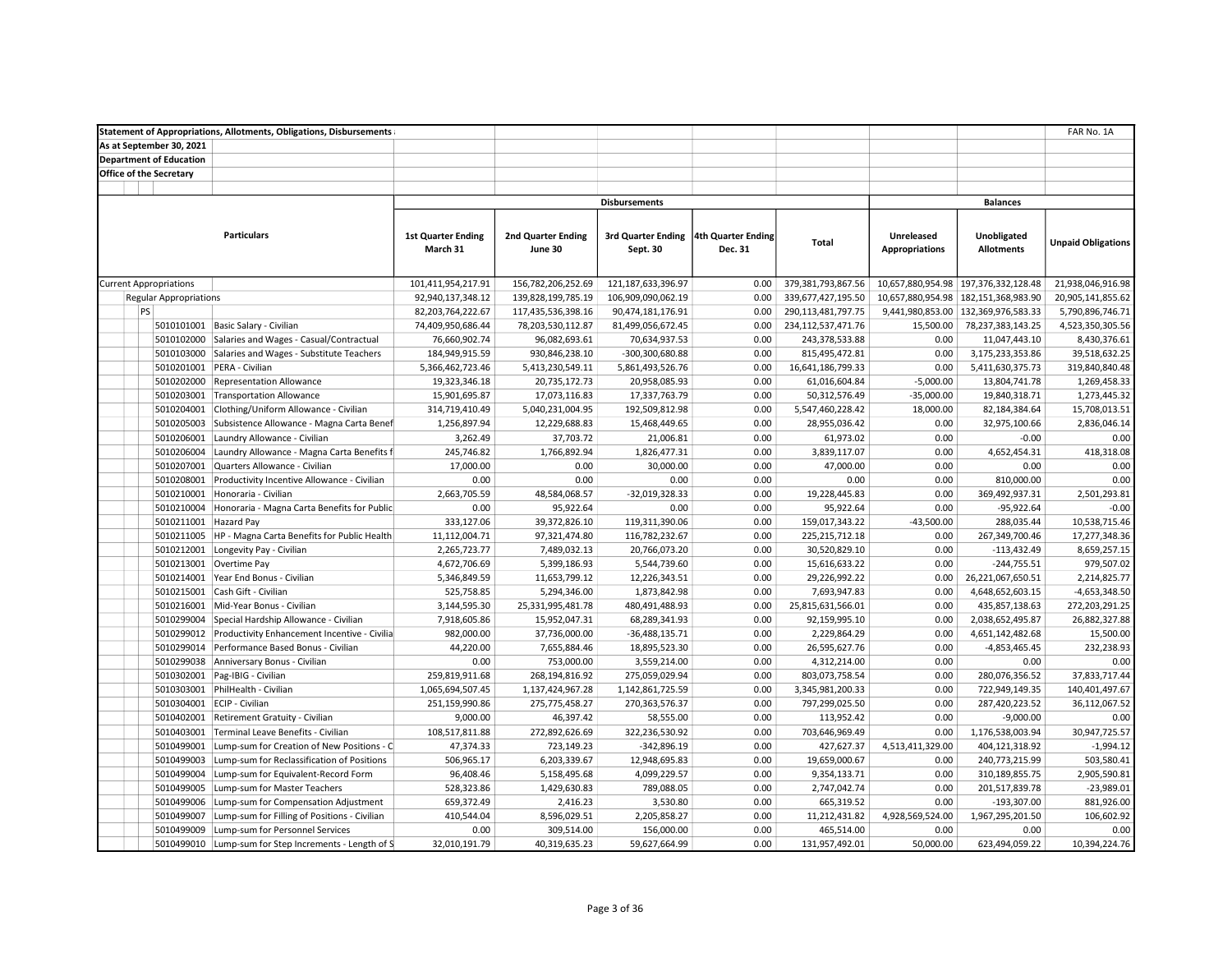|                                | Statement of Appropriations, Allotments, Obligations, Disbursements and Balances by Object of Expenditures (SAAODBOE) |                                     |                                                                                      |                                   |                               |                                                                        |                    |                      | FAR No. 1A                     |
|--------------------------------|-----------------------------------------------------------------------------------------------------------------------|-------------------------------------|--------------------------------------------------------------------------------------|-----------------------------------|-------------------------------|------------------------------------------------------------------------|--------------------|----------------------|--------------------------------|
| As at September 30, 2021       |                                                                                                                       |                                     |                                                                                      |                                   |                               |                                                                        |                    |                      |                                |
| <b>Department of Education</b> |                                                                                                                       |                                     |                                                                                      |                                   |                               |                                                                        |                    |                      |                                |
| <b>Office of the Secretary</b> |                                                                                                                       |                                     |                                                                                      |                                   |                               |                                                                        |                    |                      |                                |
|                                |                                                                                                                       |                                     |                                                                                      |                                   |                               |                                                                        |                    |                      |                                |
|                                |                                                                                                                       |                                     | <b>Appropriations</b>                                                                |                                   |                               |                                                                        | <b>Allotments</b>  |                      |                                |
|                                | <b>Particulars</b>                                                                                                    | Authorized<br><b>Appropriations</b> | <b>Adjustments</b><br>(Transfer To/From,<br>Modifications/<br><b>Augmentations</b> ) | Adjusted<br><b>Appropriations</b> | <b>Allotment Received</b>     | <b>Adjustments</b><br>(Reductions,<br>Modifications/<br>Augmentations) | <b>Transfer To</b> | <b>Transfer From</b> | <b>Adjusted Allotments</b>     |
|                                | 5010499012 Other Lump-sum                                                                                             | 0.00                                | 1,002,721.59                                                                         | 1,002,721.59                      | 0.00                          | 1,002,721.59                                                           | 0.00               | 0.00                 | 1,002,721.59                   |
|                                | 5010499015 Loyalty Award - Civilian                                                                                   | 41,191,000.00                       | 55,838,562.85                                                                        | 97,029,562.85                     | 41,191,000.00                 | 55,838,562.85                                                          | 3,790,000.00       | 3,790,000.00         | 97,029,562.85                  |
|                                | 5010499099 Other Personnel Benefits                                                                                   | 910,000,000.00                      | 167,396,422.91                                                                       | 1,077,396,422.91                  | 910,000,000.00                | 167,396,422.91                                                         | 909,743,000.00     | 909,743,000.00       | 1,077,396,422.91               |
| <b>MOOE</b>                    |                                                                                                                       | 99,184,395,000.00                   | -385,537,245.78                                                                      | 98,798,857,754.22                 | 98,037,282,075.00             | -385,537,235.77                                                        | 23,016,208,451.56  | 23,016,208,451.56    | 97,651,744,839.23              |
|                                | 5020101000 Traveling Expenses - Local                                                                                 | 3,058,144,000.00                    | $-615,223,728.78$                                                                    | 2,442,920,271.22                  | 2,839,440,000.00              | $-615,299,342.91$                                                      | 0.00               | 75,614.13            | 2,224,216,271.22               |
| 5020102000                     | Traveling Expenses - Foreign                                                                                          | 15,986,000.00                       | 2,739,809.33                                                                         | 18,725,809.33                     | 17,536,000.00                 | 2,739,809.33                                                           | 0.00               | 0.00                 | 20,275,809.33                  |
|                                | 5020201001   ICT Training Expenses                                                                                    | 99,045,000.00                       | $-1,312,572.25$                                                                      | 97,732,427.75                     | 99,045,000.00                 | $-1,312,572.25$                                                        | 0.00               | 0.00                 | 97,732,427.75                  |
|                                | 5020201002 Training Expenses                                                                                          | 4,782,345,000.00                    | $-861,928,565.27$                                                                    | 3,920,416,434.73                  | 4,783,492,550.00              | -830,397,700.78                                                        | 301,492,170.00     | 269,901,305.51       | 3,921,503,984.73               |
|                                | 5020202000 Scholarship Grants/Expenses                                                                                | 0.00                                | 31,062.00                                                                            | 31,062.00                         | 0.00                          | 31,062.00                                                              | 0.00               | 0.00                 | 31,062.00                      |
|                                | 5020301001 ICT Office Supplies                                                                                        | 113,880,000.00                      | 78,791,402.54                                                                        | 192,671,402.54                    | 114,055,000.00                | 78,470,697.19                                                          | 0.00               | 320,705.35           | 192,846,402.54                 |
|                                | 5020301002 Office Supplies Expenses                                                                                   | 6,636,061,017.00                    | 1,405,182,566.04                                                                     | 8,041,243,583.04                  | 6,636,087,372.00              | 1,331,341,010.13                                                       | 0.00               | 73,867,910.91        | 8,041,296,293.04               |
|                                | 5020302000 Accountable Forms Expenses                                                                                 | 40,293,000.00                       | 4,492,206.41                                                                         | 44,785,206.41                     | 40,293,000.00                 | 4,492,206.41                                                           | 0.00               | 0.00                 | 44,785,206.41                  |
| 5020303000                     | Non-Accountable Forms Expenses                                                                                        | 1,779,000.00                        | 3,387,747.17                                                                         | 5,166,747.17                      | 1,779,000.00                  | 3,387,747.17                                                           | 0.00               | 0.00                 | 5,166,747.17                   |
| 5020304000                     | Animal/Zoological Supplies Expenses                                                                                   | 0.00                                | 53,800.00                                                                            | 53,800.00                         | 0.00                          | 53,800.00                                                              | 0.00               | 0.00                 | 53,800.00                      |
|                                | 5020305000 Food Supplies Expenses                                                                                     | 24,329,000.00                       | 281,330,178.05                                                                       | 305,659,178.05                    | 24,329,000.00                 | 253,526,466.14                                                         | 0.00               | 27,803,711.91        | 305,659,178.05                 |
|                                | 5020307000 Drugs and Medicines Expenses                                                                               | 86,093,000.00                       | 61,871,280.44                                                                        | 147,964,280.44                    | 86,093,000.00                 | 61,866,280.44                                                          | 0.00               | 5,000.00             | 147,964,280.44                 |
|                                | 5020308000 Medical, Dental and Laboratory Supplies Exp                                                                | 133,245,000.00                      | 295,166,882.10                                                                       | 428,411,882.10                    | 133,245,000.00                | 207,176,797.55                                                         | 0.00               | 87,990,084.55        | 428,411,882.10                 |
|                                | 5020309000 Fuel, Oil and Lubricants Expenses                                                                          | 138,826,000.00                      | 4,680,213.59                                                                         | 143,506,213.59                    | 138,826,000.00                | 4,680,213.59                                                           | 0.00               | 0.00                 | 143,506,213.59                 |
|                                | 5020310000 Agricultural and Marine Supplies Expenses                                                                  | 2,261,000.00                        | 1,586,074.74                                                                         | 3,847,074.74                      | 2,261,000.00                  | 1,586,074.74                                                           | 0.00               | 0.00                 | 3,847,074.74                   |
|                                | 5020311001 Textbooks and Instructional Materials Exper                                                                | 17,493,734,000.00                   | -7,461,609,851.54                                                                    | 10,032,124,148.46                 | 17,141,336,000.00             | $-6,826,003,462.58$                                                    | 3,630,757,455.00   | 2,995,151,066.04     | 9,679,726,148.46               |
|                                | 5020311002 Chalk Allowance                                                                                            | 4,434,148,000.00                    | 7,585,477.75                                                                         | 4,441,733,477.75                  | 4,365,407,000.00              | 7,585,477.75                                                           | 0.00               | 0.00                 | 4,372,992,477.75               |
| 5020313000                     | Chemical and Filtering Supplies Expenses                                                                              | 0.00                                | 43,600.00                                                                            | 43,600.00                         | 0.00                          | 43,600.00                                                              | 0.00               | 0.00                 | 43,600.00                      |
|                                | 5020321001 Machinery - Semi-Expendable Machinery an                                                                   | 20,839,000.00                       | 32,363,686.73                                                                        | 53,202,686.73                     | 20,839,000.00                 | 32,312,496.73                                                          | 0.00               | 51,190.00            | 53,202,686.73                  |
|                                | 5020321002 Office Equipment - Semi-Expendable Machir                                                                  | 125,387,800.00                      | 116,409,170.66                                                                       | 241,796,970.66                    | 125,387,800.00                | 116,349,720.66                                                         | 0.00               | 59,450.00            | 241,796,970.66                 |
|                                | 5020321003 ICT Equipment - Semi-Expendable Machiner                                                                   | 102,831,000.00                      | 507,602,994.55                                                                       | 610,433,994.55                    | 102,831,000.00                | 490,737,534.31                                                         | 0.00               | 16,865,460.24        | 610,433,994.55                 |
| 5020321004                     | Agricultural and Forestry Equipment - Semi-                                                                           | 455,000.00                          | 478,985.71                                                                           | 933,985.71                        | 455,000.00                    | 478,985.71                                                             | 0.00               | 0.00                 | 933,985.71                     |
|                                |                                                                                                                       |                                     |                                                                                      |                                   |                               |                                                                        | 0.00               | 0.00                 | 20,000.00                      |
| 5020321005                     | Marine and Fishery Equipment - Semi-Exper<br>5020321007 Communications Equipment - Semi-Expenda                       | 0.00<br>7,580,000.00                | 20,000.00<br>11,206,822.53                                                           | 20,000.00<br>18,786,822.53        | 0.00<br>7,580,000.00          | 20,000.00<br>11,206,822.53                                             | 0.00               | 0.00                 | 18,786,822.53                  |
|                                |                                                                                                                       |                                     |                                                                                      |                                   |                               |                                                                        | 0.00               | 0.00                 | 36,967,532.79                  |
| 5020321008                     | Disaster Response and Rescue Equipment - !<br>5020321010   Medical Equipment - Semi-Expendable Mach                   | 33,573,000.00<br>4,331,000.00       | 3,394,532.79                                                                         | 36,967,532.79                     | 33,573,000.00                 | 3,394,532.79                                                           | 0.00               | 12,688.00            | 23,530,166.37                  |
|                                |                                                                                                                       | 19,544,000.00                       | 19,199,166.37                                                                        | 23,530,166.37                     | 4,331,000.00<br>19,544,000.00 | 19,186,478.37                                                          | 0.00               | 1,053,770.40         |                                |
|                                | 5020321011 Printing Equipment - Semi-Expendable Mach                                                                  |                                     | 11,774,211.17                                                                        | 31, 318, 211. 17                  |                               | 10,720,440.77                                                          |                    |                      | 31,318,211.17<br>29,308,438.40 |
|                                | 5020321012 Sports Equipment - Semi-Expendable Machi                                                                   | 31,511,000.00                       | $-2,202,561.60$                                                                      | 29,308,438.40                     | 31,511,000.00                 | $-2,202,561.60$                                                        | 0.00               | 0.00                 |                                |
|                                | 5020321013 Technical and Scientific Equipment - Semi-Ex                                                               | 2,288,199,000.00                    | 6,097,248.40                                                                         | 2,294,296,248.40                  | 2,288,199,000.00              | 6,097,248.40                                                           | 0.00               | 0.00                 | 2,294,296,248.40               |
|                                | 5020321099 Other Machinery and Equipment - Semi-Exp                                                                   | 24,779,685.00                       | 26,244,887.50                                                                        | 51,024,572.50                     | 24,779,685.00                 | 26,058,337.50                                                          | 0.00               | 186,550.00           | 51,024,572.50                  |
|                                | 5020322001 Furniture and Fixtures - Semi-Expendable Fu                                                                | 1,898,474,000.00                    | 40,341,752.56                                                                        | 1,938,815,752.56                  | 1,898,474,000.00              | 40,341,752.56                                                          | 14,537,440.00      | 14,537,440.00        | 1,938,815,752.56               |
|                                | 5020322002 Books - Semi-Expendable Furniture, Fixtures                                                                | 4,514,000.00                        | 125,309,832.52                                                                       | 129,823,832.52                    | 4,514,000.00                  | 125,309,832.52                                                         | 0.00               | 0.00                 | 129,823,832.52                 |
| 5020324000                     | Aquaculture Produce Expenses                                                                                          | 0.00                                | 13,879.00                                                                            | 13,879.00                         | 0.00                          | 13,879.00                                                              | 0.00               | 0.00                 | 13,879.00                      |
| 5020399000                     | Other Supplies and Materials Expenses                                                                                 | 9,316,771,388.00                    | -700,005,886.40                                                                      | 8,616,765,501.60                  | 9,345,357,513.00              | -883,518,029.45                                                        | 3,728,517,000.00   | 3,912,085,143.05     | 8,645,407,626.60               |
|                                | 5020401000 Water Expenses                                                                                             | 902,511,000.00                      | $-25,427,402.74$                                                                     | 877,083,597.26                    | 902,511,000.00                | $-25,427,402.74$                                                       | 0.00               | 0.00                 | 877,083,597.26                 |
|                                | 5020402000 Electricity Expenses                                                                                       | 3,447,356,000.00                    | -644,473,134.78                                                                      | 2,802,882,865.22                  | 3,447,356,000.00              | -644,473,134.78                                                        | 0.00               | 0.00                 | 2,802,882,865.22               |
|                                | 5020403000 Gas/Heating Expenses                                                                                       | 75,000.00                           | 91,061.52                                                                            | 166,061.52                        | 75,000.00                     | 91,061.52                                                              | 0.00               | 0.00                 | 166,061.52                     |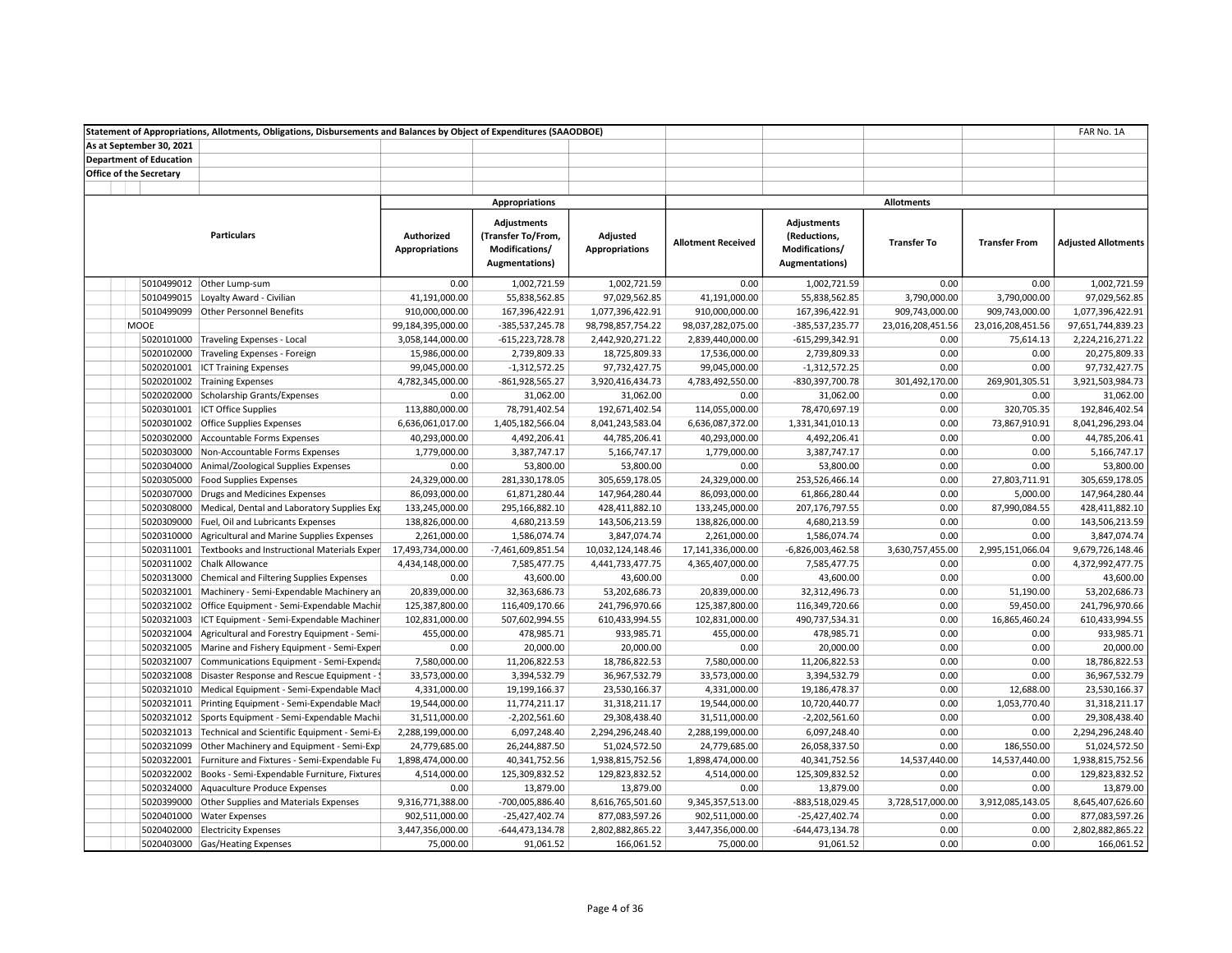|                                | <b>Statement of Appropriations, Allotments, Obligations, Disbursements</b> |                                       |                                      |                                       |                                      | FAR No. 1A        |
|--------------------------------|----------------------------------------------------------------------------|---------------------------------------|--------------------------------------|---------------------------------------|--------------------------------------|-------------------|
| As at September 30, 2021       |                                                                            |                                       |                                      |                                       |                                      |                   |
| <b>Department of Education</b> |                                                                            |                                       |                                      |                                       |                                      |                   |
| Office of the Secretary        |                                                                            |                                       |                                      |                                       |                                      |                   |
|                                |                                                                            |                                       |                                      |                                       |                                      |                   |
|                                |                                                                            |                                       |                                      | <b>Obligations</b>                    |                                      |                   |
|                                | <b>Particulars</b>                                                         | <b>1st Quarter Ending</b><br>March 31 | <b>2nd Quarter Ending</b><br>June 30 | <b>3rd Quarter Ending</b><br>Sept. 30 | <b>4th Quarter Ending</b><br>Dec. 31 | Total             |
| 5010499012                     | Other Lump-sum                                                             | 0.00                                  | 40,000.00                            | 987,759.59                            | 0.00                                 | 1,027,759.59      |
| 5010499015                     | Loyalty Award - Civilian                                                   | 7,317,635.14                          | 17,276,963.90                        | 41,645,864.00                         | 0.00                                 | 66,240,463.04     |
| 5010499099                     | <b>Other Personnel Benefits</b>                                            | 54,254,387.55                         | 53,359,454.11                        | 461,499,761.23                        | 0.00                                 | 569,113,602.89    |
| <b>MOOE</b>                    |                                                                            | 19,390,793,419.33                     | 15,793,825,716.84                    | 20,902,348,737.12                     | 0.00                                 | 56,086,967,873.29 |
| 5020101000                     | <b>Traveling Expenses - Local</b>                                          | 198,795,546.14                        | 267,513,664.20                       | 266,457,523.41                        | 0.00                                 | 732,766,733.75    |
| 5020102000                     | Traveling Expenses - Foreign                                               | 28,874.33                             | 112,273.90                           | 13,496,917.09                         | 0.00                                 | 13,638,065.32     |
| 5020201001                     | <b>ICT Training Expenses</b>                                               | 338,535.91                            | 1,490,686.00                         | 4,727,134.49                          | 0.00                                 | 6,556,356.40      |
| 5020201002                     | <b>Training Expenses</b>                                                   | 252,594,314.12                        | 339,944,892.61                       | 493,896,256.46                        | 0.00                                 | 1,086,435,463.19  |
| 5020202000                     | Scholarship Grants/Expenses                                                | 19,250.00                             | 37,230.00                            | $-25,418.00$                          | 0.00                                 | 31,062.00         |
| 5020301001                     | <b>ICT Office Supplies</b>                                                 | 36,652,512.56                         | 44,496,327.57                        | 67,453,466.47                         | 0.00                                 | 148,602,306.60    |
| 5020301002                     | <b>Office Supplies Expenses</b>                                            | 2,018,272,354.75                      | 2,485,865,912.92                     | 2,540,813,297.81                      | 0.00                                 | 7,044,951,565.47  |
| 5020302000                     | Accountable Forms Expenses                                                 | 5,103,671.48                          | 7,456,046.62                         | 8,816,861.18                          | 0.00                                 | 21,376,579.28     |
| 5020303000                     | Non-Accountable Forms Expenses                                             | 192,530.00                            | 3,357,813.80                         | 47,080.00                             | 0.00                                 | 3,597,423.80      |
| 5020304000                     | Animal/Zoological Supplies Expenses                                        | 17,900.00                             | 0.00                                 | 35,900.00                             | 0.00                                 | 53,800.00         |
| 5020305000                     | <b>Food Supplies Expenses</b>                                              | 1,880,457.38                          | 10,942,802.47                        | 204,959,045.46                        | 0.00                                 | 217,782,305.31    |
| 5020307000                     | <b>Drugs and Medicines Expenses</b>                                        | 14,729,792.47                         | 21,108,277.72                        | 67,136,007.14                         | 0.00                                 | 102,974,077.33    |
| 5020308000                     | Medical, Dental and Laboratory Supplies Exp                                | 29,865,943.00                         | 68,806,868.80                        | 298,639,429.33                        | 0.00                                 | 397,312,241.13    |
| 5020309000                     | Fuel, Oil and Lubricants Expenses                                          | 24,201,636.29                         | 29,431,746.44                        | 34,229,806.80                         | 0.00                                 | 87,863,189.53     |
| 5020310000                     | Agricultural and Marine Supplies Expenses                                  | 156,842.58                            | 1,126,162.76                         | 859,210.80                            | 0.00                                 | 2,142,216.14      |
| 5020311001                     | Textbooks and Instructional Materials Exper                                | 367,886,171.64                        | 420,505,472.60                       | 4,321,748,982.02                      | 0.00                                 | 5,110,140,626.26  |
| 5020311002                     | Chalk Allowance                                                            | 7,085,275.00                          | 2,562,392,838.03                     | 1,420,245,049.19                      | 0.00                                 | 3,989,723,162.22  |
| 5020313000                     | Chemical and Filtering Supplies Expenses                                   | 2,000.00                              | 0.00                                 | 41,600.00                             | 0.00                                 | 43,600.00         |
| 5020321001                     |                                                                            |                                       |                                      |                                       | 0.00                                 |                   |
|                                | Machinery - Semi-Expendable Machinery an                                   | 10,464,484.95                         | 18,169,713.32                        | 15,495,623.96                         | 0.00                                 | 44,129,822.23     |
| 5020321002                     | Office Equipment - Semi-Expendable Machir                                  | 51,748,993.73                         | 57,040,679.83                        | 87,651,585.72                         |                                      | 196,441,259.28    |
| 5020321003                     | ICT Equipment - Semi-Expendable Machiner                                   | 54,313,016.10                         | 203,454,691.53                       | 342,486,432.61                        | 0.00                                 | 600,254,140.24    |
| 5020321004                     | Agricultural and Forestry Equipment - Semi-                                | 97,001.77                             | 379,205.80                           | 447,924.01                            | 0.00                                 | 924,131.58        |
| 5020321005                     | Marine and Fishery Equipment - Semi-Exper                                  | 20,000.00                             | 0.00                                 | 0.00                                  | 0.00                                 | 20,000.00         |
| 5020321007                     | Communications Equipment - Semi-Expenda                                    | 1,130,145.33                          | 4,678,261.47                         | 9,643,173.67                          | 0.00                                 | 15,451,580.47     |
| 5020321008                     | Disaster Response and Rescue Equipment - :                                 | 1,951,173.42                          | 4,827,222.61                         | 6,920,711.79                          | 0.00                                 | 13,699,107.82     |
| 5020321010                     | Medical Equipment - Semi-Expendable Macl                                   | 1,387,876.34                          | 3,308,870.31                         | 17,215,410.61                         | 0.00                                 | 21,912,157.26     |
| 5020321011                     | Printing Equipment - Semi-Expendable Mach                                  | 5,355,739.15                          | 9,960,695.24                         | 7,615,800.92                          | 0.00                                 | 22,932,235.31     |
| 5020321012                     | Sports Equipment - Semi-Expendable Machi                                   | 313,241.02                            | 444,367.91                           | 1,125,183.39                          | 0.00                                 | 1,882,792.32      |
| 5020321013                     | Technical and Scientific Equipment - Semi-Ex                               | 5,618,941.57                          | 966,291.38                           | 1,169,949,130.32                      | 0.00                                 | 1,176,534,363.27  |
| 5020321099                     | Other Machinery and Equipment - Semi-Exp                                   | 9,990,730.36                          | 19,417,267.87                        | 107,358,100.01                        | 0.00                                 | 136,766,098.24    |
| 5020322001                     | Furniture and Fixtures - Semi-Expendable Fu                                | 19,717,679.47                         | 29,767,274.05                        | 50,708,951.91                         | 0.00                                 | 100,193,905.43    |
| 5020322002                     | Books - Semi-Expendable Furniture, Fixtures                                | 41,295,510.40                         | 50,482,784.14                        | 35,562,891.87                         | 0.00                                 | 127,341,186.41    |
| 5020324000                     | Aquaculture Produce Expenses                                               | 0.00                                  | 0.00                                 | 13,879.00                             | 0.00                                 | 13,879.00         |
| 5020399000                     | Other Supplies and Materials Expenses                                      | 1,190,164,200.68                      | 1,807,678,542.69                     | 3,191,896,334.23                      | 0.00                                 | 6,189,739,077.60  |
| 5020401000                     | <b>Water Expenses</b>                                                      | 112,998,909.79                        | 128,401,005.52                       | 146,553,274.57                        | 0.00                                 | 387,953,189.88    |
| 5020402000                     | <b>Electricity Expenses</b>                                                | 394,056,164.72                        | 493,141,554.44                       | 617,393,933.20                        | 0.00                                 | 1,504,591,652.36  |
| 5020403000                     | <b>Gas/Heating Expenses</b>                                                | 9,865.00                              | 9,770.21                             | 91,365.15                             | 0.00                                 | 111,000.36        |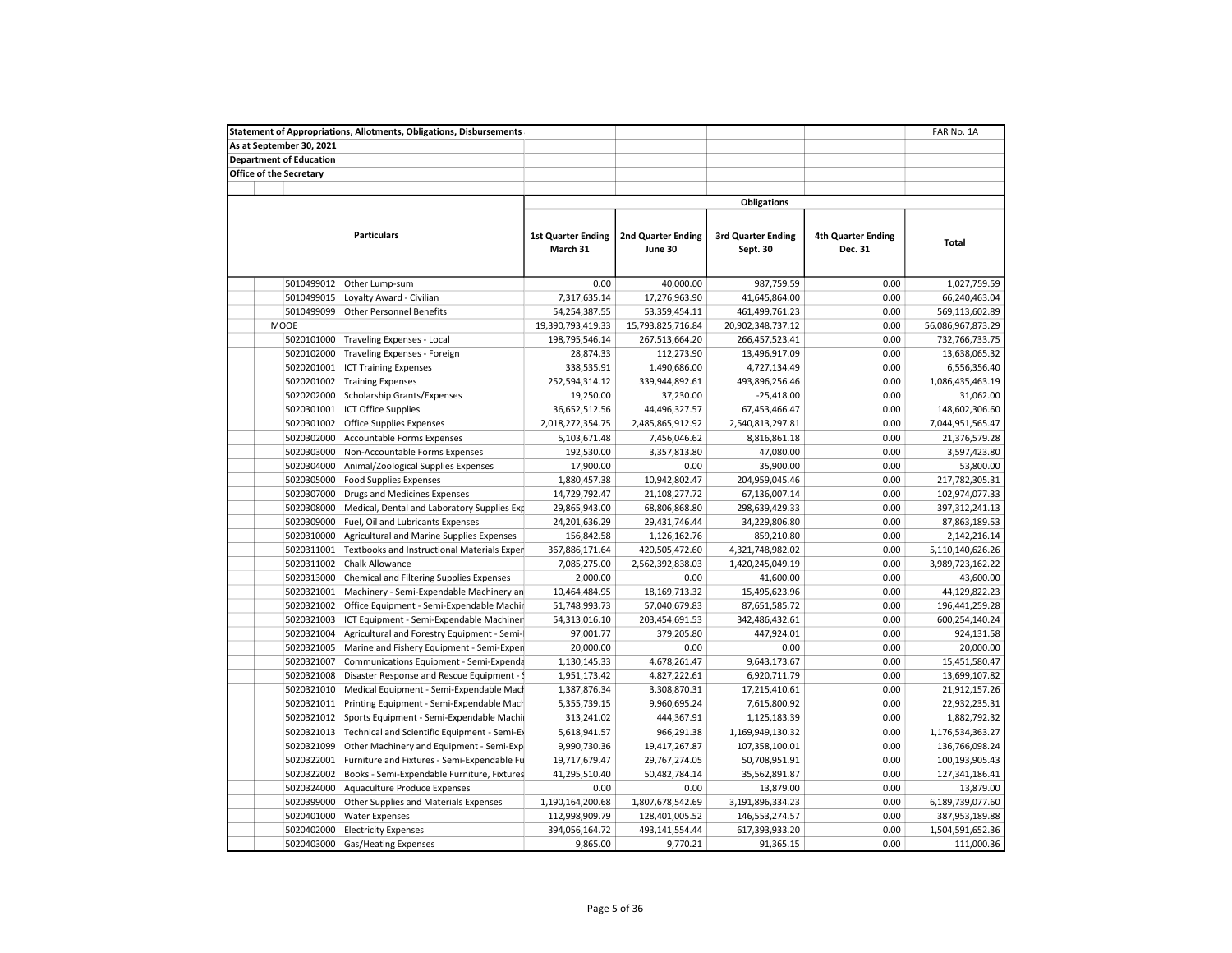|                                | <b>Statement of Appropriations, Allotments, Obligations, Disbursements</b> |                            |                           |                                       |         |                   |                       |                   | FAR No. 1A                |  |
|--------------------------------|----------------------------------------------------------------------------|----------------------------|---------------------------|---------------------------------------|---------|-------------------|-----------------------|-------------------|---------------------------|--|
| As at September 30, 2021       |                                                                            |                            |                           |                                       |         |                   |                       |                   |                           |  |
| <b>Department of Education</b> |                                                                            |                            |                           |                                       |         |                   |                       |                   |                           |  |
| <b>Office of the Secretary</b> |                                                                            |                            |                           |                                       |         |                   |                       |                   |                           |  |
|                                |                                                                            |                            |                           |                                       |         |                   |                       |                   |                           |  |
|                                |                                                                            |                            |                           | <b>Disbursements</b>                  |         |                   | <b>Balances</b>       |                   |                           |  |
|                                |                                                                            |                            |                           |                                       |         |                   |                       |                   |                           |  |
|                                | <b>Particulars</b>                                                         | <b>1st Quarter Ending</b>  | <b>2nd Quarter Ending</b> | 3rd Quarter Ending 4th Quarter Ending |         |                   | Unreleased            | Unobligated       |                           |  |
|                                |                                                                            | March 31                   | June 30                   | Sept. 30                              | Dec. 31 | <b>Total</b>      | <b>Appropriations</b> | <b>Allotments</b> | <b>Unpaid Obligations</b> |  |
|                                |                                                                            |                            |                           |                                       |         |                   |                       |                   |                           |  |
| 5010499012                     | Other Lump-sum                                                             | 0.00                       | 0.00                      | 987,759.59                            | 0.00    | 987,759.59        | 0.00                  | $-25,038.00$      | 40,000.00                 |  |
| 5010499015                     | Loyalty Award - Civilian                                                   | 6,842,635.14               | 17,381,963.90             | 40,435,864.00                         | 0.00    | 64,660,463.04     | 0.00                  | 30,789,099.81     | 1,580,000.00              |  |
|                                | 5010499099 Other Personnel Benefits                                        | 48,960,300.09              | 56,011,713.77             | 184,422,185.71                        | 0.00    | 289,394,199.57    | 0.00                  | 508,282,820.02    | 279,719,403.32            |  |
| MOOE                           |                                                                            | 10,334,304,253.75          | 20,382,866,451.01         | 15,471,903,526.95                     | 0.00    | 46,189,074,231.70 | 1,147,112,914.98      | 41,564,776,965.94 | 9,897,893,641.59          |  |
| 5020101000                     | <b>Traveling Expenses - Local</b>                                          | 180,496,290.73             | 260,857,576.90            | 264,037,041.18                        | 0.00    | 705,390,908.81    | 218,704,000.00        | 1,491,449,537.47  | 27,375,824.94             |  |
| 5020102000                     | Traveling Expenses - Foreign                                               | 28,874.33                  | 112,273.90                | 13,455,279.22                         | 0.00    | 13,596,427.45     | $-1,550,000.00$       | 6,637,744.01      | 41,637.87                 |  |
| 5020201001                     | <b>ICT Training Expenses</b>                                               | 201,215.91                 | 809,238.35                | 4,641,805.50                          | 0.00    | 5,652,259.76      | 0.00                  | 91,176,071.35     | 904,096.64                |  |
| 5020201002                     | <b>Training Expenses</b>                                                   | 208,785,249.96             | 296,739,270.81            | 422,239,054.80                        | 0.00    | 927,763,575.57    | $-1,087,550.00$       | 2,835,068,521.54  | 158,671,887.62            |  |
| 5020202000                     | Scholarship Grants/Expenses                                                |                            |                           |                                       | 0.00    |                   | 0.00                  | 0.00              | 0.00                      |  |
| 5020301001                     |                                                                            | 19,250.00<br>32,589,620.34 | 7,230.00                  | 4,582.00<br>61,410,893.43             | 0.00    | 31,062.00         | $-175,000.00$         | 44,244,095.94     | 16,552,457.00             |  |
|                                | <b>ICT Office Supplies</b>                                                 |                            | 38,049,335.83             |                                       | 0.00    | 132,049,849.60    |                       |                   |                           |  |
|                                | 5020301002 Office Supplies Expenses                                        | 1,896,300,745.13           | 2,245,328,957.85          | 2,285,950,574.61                      |         | 6,427,580,277.59  | $-52,710.01$          | 996,344,727.57    | 617,371,287.88            |  |
| 5020302000                     | Accountable Forms Expenses                                                 | 4,883,558.78               | 7,346,659.71              | 8,663,144.08                          | 0.00    | 20,893,362.57     | 0.00                  | 23,408,627.13     | 483,216.71                |  |
| 5020303000                     | Non-Accountable Forms Expenses                                             | 190,491.00                 | 3,354,266.22              | 23,741.58                             | 0.00    | 3,568,498.80      | 0.00                  | 1,569,323.37      | 28,925.00                 |  |
| 5020304000                     | Animal/Zoological Supplies Expenses                                        | 17,900.00                  | 0.00                      | 0.00                                  | 0.00    | 17,900.00         | 0.00                  | 0.00              | 35,900.00                 |  |
| 5020305000                     | <b>Food Supplies Expenses</b>                                              | 1,755,995.50               | 10,932,455.57             | 93,462,512.34                         | 0.00    | 106,150,963.41    | 0.00                  | 87,876,872.74     | 111,631,341.90            |  |
| 5020307000                     | Drugs and Medicines Expenses                                               | 13,725,875.31              | 20,285,895.18             | 61,442,489.87                         | 0.00    | 95,454,260.36     | 0.00                  | 44,990,203.11     | 7,519,816.97              |  |
| 5020308000                     | Medical, Dental and Laboratory Supplies Exp                                | 27,011,681.38              | 47,544,515.39             | 264,657,730.21                        | 0.00    | 339,213,926.98    | 0.00                  | 31,099,640.97     | 58,098,314.15             |  |
| 5020309000                     | Fuel, Oil and Lubricants Expenses                                          | 20,109,044.01              | 33,175,275.27             | 27,591,902.16                         | 0.00    | 80,876,221.44     | 0.00                  | 55,643,024.06     | 6,986,968.09              |  |
| 5020310000                     | Agricultural and Marine Supplies Expenses                                  | 132,142.58                 | 987,749.40                | 908,893.16                            | 0.00    | 2,028,785.14      | 0.00                  | 1,704,858.60      | 113,431.00                |  |
| 5020311001                     | Textbooks and Instructional Materials Exper                                | 300,255,508.01             | 380,189,929.91            | 228,683,428.79                        | 0.00    | 909,128,866.71    | 352,398,000.00        | 4,569,585,522.20  | 4,201,011,759.55          |  |
| 5020311002                     | <b>Chalk Allowance</b>                                                     | 172,000.00                 | 1,953,972,670.22          | 1,967,655,423.64                      | 0.00    | 3,921,800,093.86  | 68,741,000.00         | 383,269,315.53    | 67,923,068.36             |  |
| 5020313000                     | Chemical and Filtering Supplies Expenses                                   | 2,000.00                   | 0.00                      | 41,600.00                             | 0.00    | 43,600.00         | 0.00                  | 0.00              | 0.00                      |  |
| 5020321001                     | Machinery - Semi-Expendable Machinery an                                   | 9,889,081.72               | 16,100,879.64             | 16,598,818.91                         | 0.00    | 42,588,780.27     | 0.00                  | 9,072,864.50      | 1,541,041.96              |  |
| 5020321002                     | Office Equipment - Semi-Expendable Machir                                  | 47,641,975.75              | 56,846,278.01             | 81,880,979.30                         | 0.00    | 186,369,233.06    | $-0.00$               | 45,355,711.38     | 10,072,026.22             |  |
| 5020321003                     | ICT Equipment - Semi-Expendable Machiner                                   | 49,897,588.52              | 124,723,526.13            | 265,861,718.92                        | 0.00    | 440,482,833.57    | 0.00                  | 10,179,854.31     | 159,771,306.67            |  |
| 5020321004                     | Agricultural and Forestry Equipment - Semi-                                | 71,725.02                  | 384,103.05                | 393,857.01                            | 0.00    | 849,685.08        | 0.00                  | 9,854.13          | 74,446.50                 |  |
| 5020321005                     | Marine and Fishery Equipment - Semi-Exper                                  | 20,000.00                  | 0.00                      | 0.00                                  | 0.00    | 20,000.00         | 0.00                  | 0.00              | 0.00                      |  |
| 5020321007                     | Communications Equipment - Semi-Expenda                                    | 1,086,055.20               | 2,568,159.66              | 8,753,391.32                          | 0.00    | 12,407,606.18     | 0.00                  | 3,335,242.06      | 3,043,974.29              |  |
| 5020321008                     | Disaster Response and Rescue Equipment -                                   | 1,846,584.92               | 3,767,993.75              | 6,603,790.65                          | 0.00    | 12,218,369.32     | 0.00                  | 23,268,424.97     | 1,480,738.50              |  |
| 5020321010                     | Medical Equipment - Semi-Expendable Macl                                   | 1,257,010.57               | 3,233,939.88              | 17,174,264.49                         | 0.00    | 21,665,214.94     | 0.00                  | 1,618,009.11      | 246,942.32                |  |
| 5020321011                     | Printing Equipment - Semi-Expendable Mach                                  | 5,103,070.75               | 9,863,776.01              | 7,607,731.82                          | 0.00    | 22,574,578.58     | 0.00                  | 8,385,975.86      | 357,656.73                |  |
| 5020321012                     | Sports Equipment - Semi-Expendable Machi                                   | 283,881.02                 | 470,620.76                | 1,113,047.42                          | 0.00    | 1,867,549.20      | 0.00                  | 27,425,646.08     | 15,243.12                 |  |
| 5020321013                     | Technical and Scientific Equipment - Semi-Ex                               | 5,500,156.57               | 915,265.90                | 2,238,824.50                          | 0.00    | 8,654,246.97      | 0.00                  | 1,117,761,885.13  | 1,167,880,116.30          |  |
| 5020321099                     | Other Machinery and Equipment - Semi-Exp                                   | 9,536,784.62               | 19,309,146.58             | 86,692,430.29                         | 0.00    | 115,538,361.49    | 0.00                  | $-85,741,525.74$  | 21,227,736.75             |  |
| 5020322001                     | Furniture and Fixtures - Semi-Expendable Fu                                | 17,701,179.31              | 27,905,571.51             | 48,139,913.38                         | 0.00    | 93,746,664.20     | 0.00                  | 1,838,621,847.13  | 6,447,241.23              |  |
| 5020322002                     | Books - Semi-Expendable Furniture, Fixtures                                | 40,023,822.21              | 47,773,734.29             | 52,256,720.56                         | 0.00    | 140,054,277.06    | 0.00                  | 2,482,646.11      | $-12,713,090.65$          |  |
| 5020324000                     | Aquaculture Produce Expenses                                               | 0.00                       | 40,192.00                 | 13,879.00                             | 0.00    | 54,071.00         | 0.00                  | 0.00              | $-40,192.00$              |  |
| 5020399000                     | Other Supplies and Materials Expenses                                      | 1,075,196,217.02           | 1,335,393,911.31          | 3,024,927,227.32                      | 0.00    | 5,435,517,355.65  | $-28,642,125.00$      | 2,455,668,549.00  | 754,221,721.95            |  |
| 5020401000                     | <b>Water Expenses</b>                                                      | 109,589,451.18             | 133,405,795.84            | 139,924,924.09                        | 0.00    | 382,920,171.11    | 0.00                  | 489,130,407.38    | 5,033,018.78              |  |
| 5020402000                     | <b>Electricity Expenses</b>                                                | 371,141,226.57             | 479,576,733.38            | 601,370,038.68                        | 0.00    | 1,452,087,998.63  | 0.00                  | 1,298,291,212.86  | 52,503,653.73             |  |
|                                | 5020403000 Gas/Heating Expenses                                            | 9,865.00                   | 9,770.21                  | 91,365.15                             | 0.00    | 111,000.36        | 0.00                  | 55,061.16         | 0.00                      |  |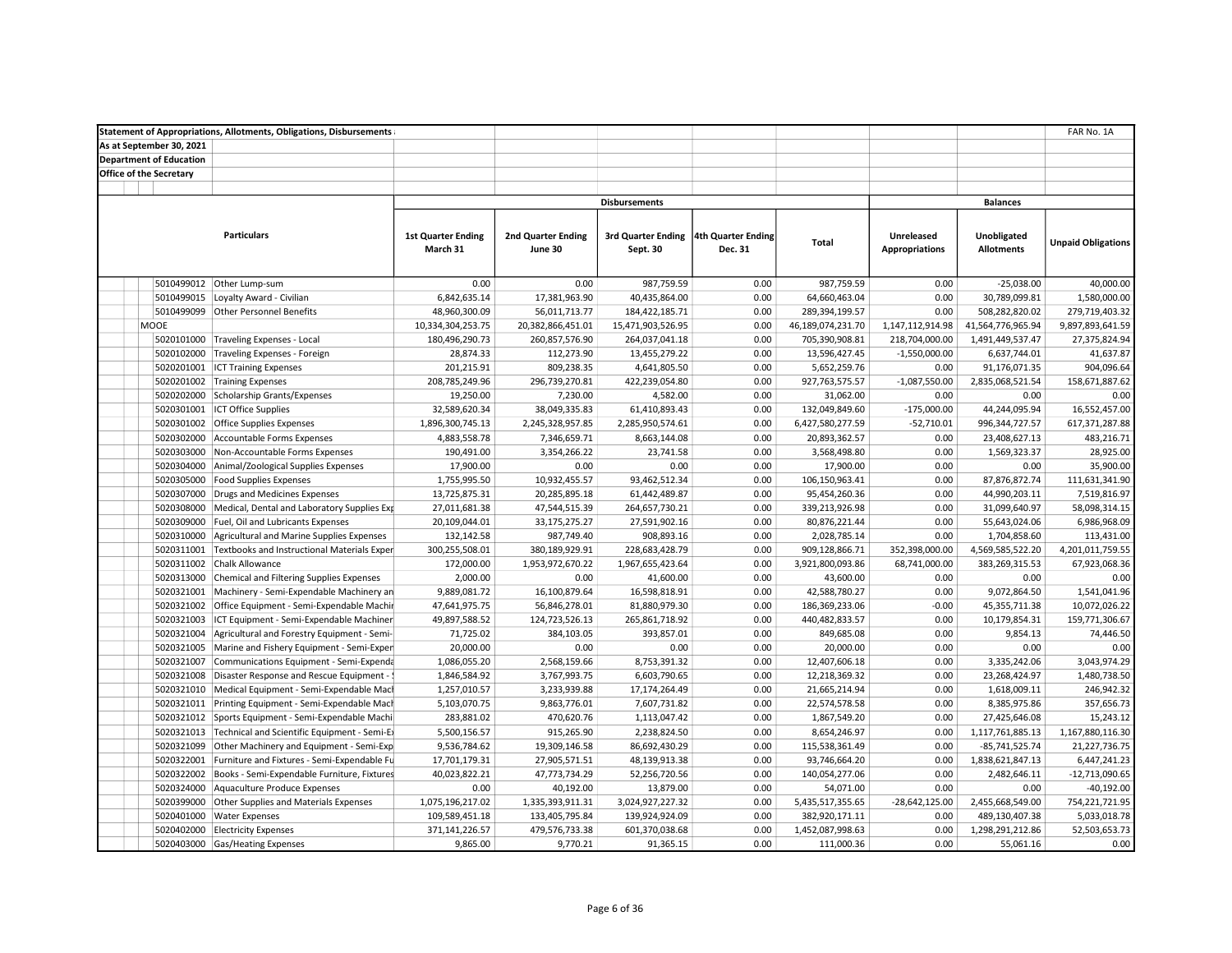|                                | Statement of Appropriations, Allotments, Obligations, Disbursements and Balances by Object of Expenditures (SAAODBOE) |                                     |                                                                                      |                                   |                           |                                                                        |                    |                      | FAR No. 1A                 |
|--------------------------------|-----------------------------------------------------------------------------------------------------------------------|-------------------------------------|--------------------------------------------------------------------------------------|-----------------------------------|---------------------------|------------------------------------------------------------------------|--------------------|----------------------|----------------------------|
| As at September 30, 2021       |                                                                                                                       |                                     |                                                                                      |                                   |                           |                                                                        |                    |                      |                            |
| <b>Department of Education</b> |                                                                                                                       |                                     |                                                                                      |                                   |                           |                                                                        |                    |                      |                            |
| <b>Office of the Secretary</b> |                                                                                                                       |                                     |                                                                                      |                                   |                           |                                                                        |                    |                      |                            |
|                                |                                                                                                                       |                                     |                                                                                      |                                   |                           |                                                                        |                    |                      |                            |
|                                |                                                                                                                       |                                     | <b>Appropriations</b>                                                                |                                   |                           |                                                                        | <b>Allotments</b>  |                      |                            |
|                                | <b>Particulars</b>                                                                                                    | Authorized<br><b>Appropriations</b> | <b>Adjustments</b><br>(Transfer To/From,<br>Modifications/<br><b>Augmentations</b> ) | Adjusted<br><b>Appropriations</b> | <b>Allotment Received</b> | <b>Adjustments</b><br>(Reductions,<br>Modifications/<br>Augmentations) | <b>Transfer To</b> | <b>Transfer From</b> | <b>Adjusted Allotments</b> |
|                                | 5020499000 Other Utility Expenses                                                                                     | 0.00                                | 293,723.38                                                                           | 293,723.38                        | 0.00                      | 293,723.38                                                             | 0.00               | 0.00                 | 293,723.38                 |
| 5020501000                     | Postage and Courier Services                                                                                          | 36,412,000.00                       | $-2,687,679.03$                                                                      | 33,724,320.97                     | 36,412,000.00             | $-2,687,679.03$                                                        | 0.00               | 0.00                 | 33,724,320.97              |
| 5020502001 Mobile              |                                                                                                                       | 260,395,200.00                      | 46,667,155.32                                                                        | 307,062,355.32                    | 260,832,600.00            | 46,552,684.85                                                          | 0.00               | 114,470.47           | 307,499,755.32             |
| 5020502002 Landline            |                                                                                                                       | 224,956,000.00                      | $-3,538,080.66$                                                                      | 221,417,919.34                    | 224,956,000.00            | $-3,538,080.66$                                                        | 0.00               | 0.00                 | 221,417,919.34             |
| 5020503000                     | Internet Subscription Expenses                                                                                        | 1,680,058,800.00                    | -177,444,129.89                                                                      | 1,502,614,670.11                  | 1,680,058,800.00          | -177,479,529.89                                                        | 0.00               | 35,400.00            | 1,502,614,670.11           |
| 5020504000                     | Cable, Satellite, Telegraph and Radio Expens                                                                          | 7,327,000.00                        | 865,290.37                                                                           | 8,192,290.37                      | 7,327,000.00              | 865,290.37                                                             | 0.00               | 0.00                 | 8,192,290.37               |
|                                | 5020601001 Awards/Rewards Expenses                                                                                    | 23,323,000.00                       | 642,833.13                                                                           | 23,965,833.13                     | 23,323,000.00             | 642,833.13                                                             | 0.00               | 0.00                 | 23,965,833.13              |
|                                | 5020601002 Rewards and Incentives                                                                                     | 12,073,000.00                       | $-1,515,056.08$                                                                      | 10,557,943.92                     | 12,073,000.00             | $-1,515,056.08$                                                        | 0.00               | 0.00                 | 10,557,943.92              |
| 5020602000 Prizes              |                                                                                                                       | 3,696,000.00                        | 879,045.83                                                                           | 4,575,045.83                      | 3,696,000.00              | 879,045.83                                                             | 0.00               | 0.00                 | 4,575,045.83               |
|                                | 5020701001 ICT Survey Expenses                                                                                        | 0.00                                | $-31,000.00$                                                                         | $-31,000.00$                      | 0.00                      | $-31,000.00$                                                           | 0.00               | 0.00                 | $-31,000.00$               |
|                                | 5020701002 Survey Expenses                                                                                            | 84,004,000.00                       | $-1,391,509.75$                                                                      | 82,612,490.25                     | 84,004,000.00             | $-1,391,509.75$                                                        | 77,459,775.00      | 77,459,775.00        | 82,612,490.25              |
|                                | 5020702001 ICT Research, Exploration and Development                                                                  | 715,000.00                          | 0.00                                                                                 | 715,000.00                        | 715,000.00                | 0.00                                                                   | 0.00               | 0.00                 | 715,000.00                 |
|                                | 5020702002 Research, Exploration and Development Exp                                                                  | 35,400,000.00                       | $-4,617,904.74$                                                                      | 30,782,095.26                     | 35,400,000.00             | $-4,617,904.74$                                                        | 0.00               | 0.00                 | 30,782,095.26              |
| 5020801000                     | Demolition and Relocation Expenses                                                                                    | 303,000.00                          | 105,390.91                                                                           | 408,390.91                        | 303,000.00                | 105,390.91                                                             | 0.00               | 0.00                 | 408,390.91                 |
|                                | 5021003000 Extraordinary and Miscellaneous Expenses                                                                   | 9,912,000.00                        | 1,853,994.03                                                                         | 11,765,994.03                     | 9,912,000.00              | 1,853,994.03                                                           | 0.00               | 0.00                 | 11,765,994.03              |
|                                | 5021101000 Legal Services                                                                                             | 5,224,900.00                        | 1,312,192.84                                                                         | 6,537,092.84                      | 5,224,900.00              | 1,312,192.84                                                           | 0.00               | 0.00                 | 6,537,092.84               |
|                                | 5021102000 Auditing Services                                                                                          | 13,615,000.00                       | 16,729.88                                                                            | 13,631,729.88                     | 13,615,000.00             | 16,729.88                                                              | 0.00               | 0.00                 | 13,631,729.88              |
|                                | 5021103001 ICT Consultancy Services                                                                                   | 3,205,000.00                        | 10,150.00                                                                            | 3,215,150.00                      | 3,205,000.00              | 10,150.00                                                              | 0.00               | 0.00                 | 3,215,150.00               |
|                                | 5021103002 Consultancy Services                                                                                       | 24,754,000.00                       | 2,464,790.00                                                                         | 27,218,790.00                     | 28,216,500.00             | 2,464,790.00                                                           | 0.00               | 0.00                 | 30,681,290.00              |
|                                | 5021199000 Other Professional Services                                                                                | 352,029,000.00                      | 131,223,643.03                                                                       | 483,252,643.03                    | 371,974,500.00            | 131,193,289.17                                                         | 328,000.00         | 358,353.86           | 503,198,143.03             |
|                                | 5021201000 Environment/Sanitary Services                                                                              | 467,000.00                          | 2,212,224.94                                                                         | 2,679,224.94                      | 467,000.00                | 2,212,224.94                                                           | 0.00               | 0.00                 | 2,679,224.94               |
|                                | 5021202000 Janitorial Services                                                                                        | 506,322,000.00                      | 163,949,590.77                                                                       | 670,271,590.77                    | 506,322,000.00            | 163,949,590.77                                                         | 0.00               | 0.00                 | 670,271,590.77             |
|                                | 5021203000 Security Services                                                                                          | 584,638,000.00                      | 240,062,902.44                                                                       | 824,700,902.44                    | 584,638,000.00            | 240,062,902.44                                                         | 7,304,937.00       | 7,304,937.00         | 824,700,902.44             |
|                                | 5021299001 Other General Services - ICT Services                                                                      | 5,624,000.00                        | 4,661,146.15                                                                         | 10,285,146.15                     | 5,624,000.00              | 4,661,146.15                                                           | 0.00               | 0.00                 | 10,285,146.15              |
|                                | 5021299099 Other General Services                                                                                     | 463,397,000.00                      | 185,511,999.22                                                                       | 648,908,999.22                    | 463,397,000.00            | 185,491,999.22                                                         | 0.00               | 20,000.00            | 648,908,999.22             |
|                                | 5021301000 R & M - Investment Property                                                                                | 427,000.00                          | $-16,630.24$                                                                         | 410,369.76                        | 427,000.00                | $-16,630.24$                                                           | 0.00               | 0.00                 | 410,369.76                 |
|                                | 5021302001 R & M - Aquaculture Structures                                                                             | 0.00                                | 1,938.06                                                                             | 1,938.06                          | 0.00                      | 1,938.06                                                               | 0.00               | 0.00                 | 1,938.06                   |
|                                | 5021302099 R & M - Other Land Improvements                                                                            | 11,566,000.00                       | 2,161,526.47                                                                         | 13,727,526.47                     | 11,566,000.00             | 2,161,526.47                                                           | 0.00               | 0.00                 | 13,727,526.47              |
|                                | 5021303003 R & M - Sewer Systems                                                                                      | 0.00                                | 1,850.00                                                                             | 1,850.00                          | 0.00                      | 1,850.00                                                               | 0.00               | 0.00                 | 1,850.00                   |
|                                | 5021303004 R & M - Water Supply Systems                                                                               | 15,599,000.00                       | 1,449,459.56                                                                         | 17,048,459.56                     | 15,599,000.00             | 1,449,459.56                                                           | 0.00               | 0.00                 | 17,048,459.56              |
|                                | 5021303005   R & M - Power Supply Systems                                                                             | 15,394,000.00                       | 1,821,840.43                                                                         | 17,215,840.43                     | 15,394,000.00             | 1,821,840.43                                                           | 0.00               | 0.00                 | 17,215,840.43              |
|                                | 5021303006 R & M - Communication Networks                                                                             | 0.00                                | 36,613.46                                                                            | 36,613.46                         | 0.00                      | 36,613.46                                                              | 0.00               | 0.00                 | 36,613.46                  |
|                                | 5021303099 R & M - Other Infrastructures Assets                                                                       | 1,144,000.00                        | 526,773.11                                                                           | 1,670,773.11                      | 1,144,000.00              | 526,773.11                                                             | 0.00               | 0.00                 | 1,670,773.11               |
|                                | 5021304001 R & M - Buildings                                                                                          | 231,685,000.00                      | $-3,162,942.03$                                                                      | 228,522,057.97                    | 231,685,000.00            | $-3,273,210.96$                                                        | 0.00               | 110,268.93           | 228,522,057.97             |
|                                | 5021304002   R & M - School Buildings                                                                                 | 2,126,077,610.00                    | $-52,114,568.64$                                                                     | 2,073,963,041.37                  | 2,126,077,610.00          | -53,213,234.39                                                         | 0.00               | 1,098,665.75         | 2,073,963,041.37           |
|                                | 5021304006 R & M - Hostels and Dormitories                                                                            | 0.00                                | 171,573.28                                                                           | 171,573.28                        | 0.00                      | 171,573.28                                                             | 0.00               | 0.00                 | 171,573.28                 |
|                                | 5021304099 R & M - Other Structures                                                                                   | 230,882,000.00                      | 181,924,415.26                                                                       | 412,806,415.26                    | 230,882,000.00            | 181,924,415.26                                                         | 0.00               | 0.00                 | 412,806,415.26             |
|                                | 5021305001 R & M - Machinery                                                                                          | 3,131,000.00                        | 16,447,162.87                                                                        | 19,578,162.87                     | 3,131,000.00              | 16,447,162.87                                                          | 0.00               | 0.00                 | 19,578,162.87              |
|                                | 5021305002   R & M - Office Equipment                                                                                 | 74,089,500.00                       | 78,092,651.03                                                                        | 152,182,151.03                    | 74,089,500.00             | 78,092,651.03                                                          | 0.00               | 0.00                 | 152,182,151.03             |
|                                | 5021305003 R & M - ICT Equipment                                                                                      | 38,725,000.00                       | 143,967,829.46                                                                       | 182,692,829.46                    | 38,725,000.00             | 143,560,945.30                                                         | 0.00               | 406,884.16           | 182,692,829.46             |
|                                | 5021305004 R & M - Agricultural and Forestry Equipment                                                                | 0.00                                | 9,560.00                                                                             | 9,560.00                          | 0.00                      | 9,560.00                                                               | 0.00               | 0.00                 | 9,560.00                   |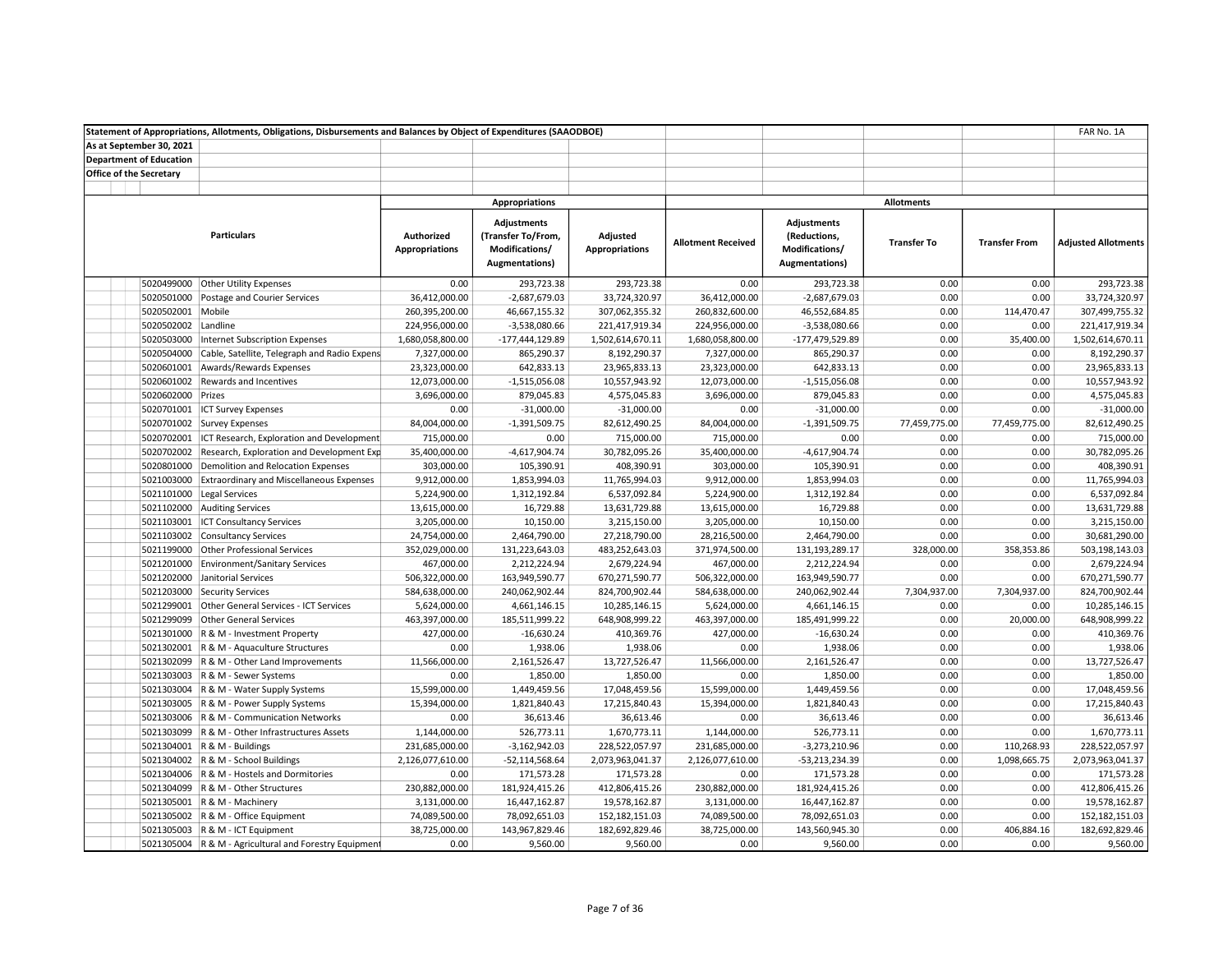|                                | <b>Statement of Appropriations, Allotments, Obligations, Disbursements</b> |                                       |                                      |                                       |                                      | FAR No. 1A       |
|--------------------------------|----------------------------------------------------------------------------|---------------------------------------|--------------------------------------|---------------------------------------|--------------------------------------|------------------|
| As at September 30, 2021       |                                                                            |                                       |                                      |                                       |                                      |                  |
| <b>Department of Education</b> |                                                                            |                                       |                                      |                                       |                                      |                  |
| <b>Office of the Secretary</b> |                                                                            |                                       |                                      |                                       |                                      |                  |
|                                |                                                                            |                                       |                                      |                                       |                                      |                  |
|                                |                                                                            |                                       |                                      | <b>Obligations</b>                    |                                      |                  |
|                                |                                                                            |                                       |                                      |                                       |                                      |                  |
|                                | <b>Particulars</b>                                                         | <b>1st Quarter Ending</b><br>March 31 | <b>2nd Quarter Ending</b><br>June 30 | <b>3rd Quarter Ending</b><br>Sept. 30 | <b>4th Quarter Ending</b><br>Dec. 31 | Total            |
|                                |                                                                            |                                       |                                      |                                       |                                      |                  |
| 5020499000                     | <b>Other Utility Expenses</b>                                              | 62,097.50                             | 200,662.88                           | 35,940.50                             | 0.00                                 | 298,700.88       |
| 5020501000                     | Postage and Courier Services                                               | 5,543,907.93                          | 4,610,722.22                         | 6,126,011.93                          | 0.00                                 | 16,280,642.08    |
| 5020502001                     | Mobile                                                                     | 62,081,686.63                         | 76,765,482.57                        | 83,101,997.00                         | 0.00                                 | 221,949,166.20   |
| 5020502002                     | Landline                                                                   | 23,828,778.95                         | 26,597,591.86                        | 30,898,616.41                         | 0.00                                 | 81,324,987.22    |
| 5020503000                     | <b>Internet Subscription Expenses</b>                                      | 230,278,620.30                        | 255,318,332.02                       | 292,898,659.27                        | 0.00                                 | 778,495,611.59   |
| 5020504000                     | Cable, Satellite, Telegraph and Radio Expens                               | 1,262,828.82                          | 1,056,898.05                         | 1,248,690.80                          | 0.00                                 | 3,568,417.67     |
| 5020601001                     | Awards/Rewards Expenses                                                    | 724,302.60                            | 1,662,340.90                         | 2,814,282.13                          | 0.00                                 | 5,200,925.63     |
| 5020601002                     | Rewards and Incentives                                                     | 20,000.00                             | 46,500.00                            | 33,089.00                             | 0.00                                 | 99,589.00        |
| 5020602000                     | Prizes                                                                     | 29,024.83                             | 471,498.00                           | 1,120,123.00                          | 0.00                                 | 1,620,645.83     |
| 5020701001                     | <b>ICT Survey Expenses</b>                                                 | 8,622.00                              | 0.00                                 | 0.00                                  | 0.00                                 | 8,622.00         |
| 5020701002                     | <b>Survey Expenses</b>                                                     | 241,484.83                            | 427,419.27                           | 6,754,880.52                          | 0.00                                 | 7,423,784.62     |
| 5020702001                     | ICT Research, Exploration and Development                                  | 0.00                                  | 0.00                                 | 0.00                                  | 0.00                                 | 0.00             |
| 5020702002                     | Research, Exploration and Development Exp                                  | 50,453.87                             | 2,072,555.00                         | 3,138,910.20                          | 0.00                                 | 5,261,919.07     |
| 5020801000                     | Demolition and Relocation Expenses                                         | 56,433.04                             | 47,739.00                            | 65,328.00                             | 0.00                                 | 169,500.04       |
| 5021003000                     | <b>Extraordinary and Miscellaneous Expenses</b>                            | 906,628.01                            | 1,918,722.87                         | 1,549,793.05                          | 0.00                                 | 4,375,143.93     |
|                                |                                                                            |                                       |                                      |                                       |                                      |                  |
| 5021101000                     | Legal Services                                                             | 430,476.80                            | 699,632.94                           | 969,648.05                            | 0.00                                 | 2,099,757.79     |
| 5021102000                     | <b>Auditing Services</b>                                                   | 1,122,170.38                          | 1,651,651.55                         | 1,765,499.53                          | 0.00                                 | 4,539,321.46     |
| 5021103001                     | <b>ICT Consultancy Services</b>                                            | 36,500.00                             | 687,500.00                           | 412,500.00                            | 0.00                                 | 1,136,500.00     |
| 5021103002                     | <b>Consultancy Services</b>                                                | 9,057,530.00                          | 1,959,280.00                         | 6,312,328.15                          | 0.00                                 | 17,329,138.15    |
| 5021199000                     | <b>Other Professional Services</b>                                         | 200,111,538.74                        | 81,832,244.31                        | 122,121,483.19                        | 0.00                                 | 404,065,266.24   |
| 5021201000                     | <b>Environment/Sanitary Services</b>                                       | 107,370.00                            | 1,787,968.03                         | 502,736.91                            | 0.00                                 | 2,398,074.94     |
| 5021202000                     | Janitorial Services                                                        | 179,877,955.12                        | 222,724,967.51                       | 226,064,736.38                        | 0.00                                 | 628,667,659.01   |
| 5021203000                     | <b>Security Services</b>                                                   | 200,926,214.22                        | 250,945,219.36                       | 278,841,683.81                        | 0.00                                 | 730,713,117.39   |
| 5021299001                     | Other General Services - ICT Services                                      | 683,741.53                            | 1,408,522.99                         | 4,378,134.16                          | 0.00                                 | 6,470,398.68     |
| 5021299099                     | <b>Other General Services</b>                                              | 167,043,865.24                        | 191,288,903.96                       | 230,860,249.64                        | 0.00                                 | 589,193,018.84   |
| 5021301000                     | R & M - Investment Property                                                | 17,680.04                             | 31,391.00                            | 127,807.50                            | 0.00                                 | 176,878.54       |
| 5021302001                     | R & M - Aquaculture Structures                                             | 0.00                                  | 0.00                                 | 1,938.06                              | 0.00                                 | 1,938.06         |
| 5021302099                     | R & M - Other Land Improvements                                            | 1,251,288.44                          | 2,262,937.51                         | 2,724,422.53                          | 0.00                                 | 6,238,648.48     |
| 5021303003                     | R & M - Sewer Systems                                                      | 0.00                                  | 1,850.00                             | 0.00                                  | 0.00                                 | 1,850.00         |
| 5021303004                     | R & M - Water Supply Systems                                               | 1,270,326.13                          | 1,829,910.89                         | 1,770,896.19                          | 0.00                                 | 4,871,133.21     |
| 5021303005                     | R & M - Power Supply Systems                                               | 520,462.95                            | 723,083.74                           | 2,354,373.79                          | 0.00                                 | 3,597,920.48     |
| 5021303006                     | R & M - Communication Networks                                             | 24,213.46                             | $-14,000.00$                         | 29,900.00                             | 0.00                                 | 40,113.46        |
| 5021303099                     | R & M - Other Infrastructures Assets                                       | 390,677.63                            | 297,804.22                           | 447,194.20                            | 0.00                                 | 1,135,676.05     |
| 5021304001                     | R & M - Buildings                                                          | 21,112,179.87                         | 56,792,332.56                        | 40,201,805.68                         | 0.00                                 | 118,106,318.11   |
| 5021304002                     | R & M - School Buildings                                                   | 345, 355, 272. 16                     | 502,988,787.26                       | 597,687,073.57                        | 0.00                                 | 1,446,031,132.99 |
| 5021304006                     | R & M - Hostels and Dormitories                                            | 27,093.76                             | 94,718.00                            | 49,761.52                             | 0.00                                 | 171,573.28       |
| 5021304099                     | R & M - Other Structures                                                   | 63,351,878.97                         | 115,038,905.45                       | 168,662,131.02                        | 0.00                                 | 347,052,915.44   |
| 5021305001                     | R & M - Machinery                                                          | 3,061,664.40                          | 8,174,647.10                         | 6,732,898.42                          | 0.00                                 | 17,969,209.92    |
| 5021305002                     | R & M - Office Equipment                                                   | 27,676,678.75                         | 37,816,950.46                        | 46,854,048.98                         | 0.00                                 | 112,347,678.19   |
| 5021305003                     | R & M - ICT Equipment                                                      | 22,456,311.59                         | 28,232,768.49                        | 108,830,991.60                        | 0.00                                 | 159,520,071.68   |
|                                | 5021305004 R & M - Agricultural and Forestry Equipment                     | 0.00                                  | 9,560.00                             | 0.00                                  | 0.00                                 | 9,560.00         |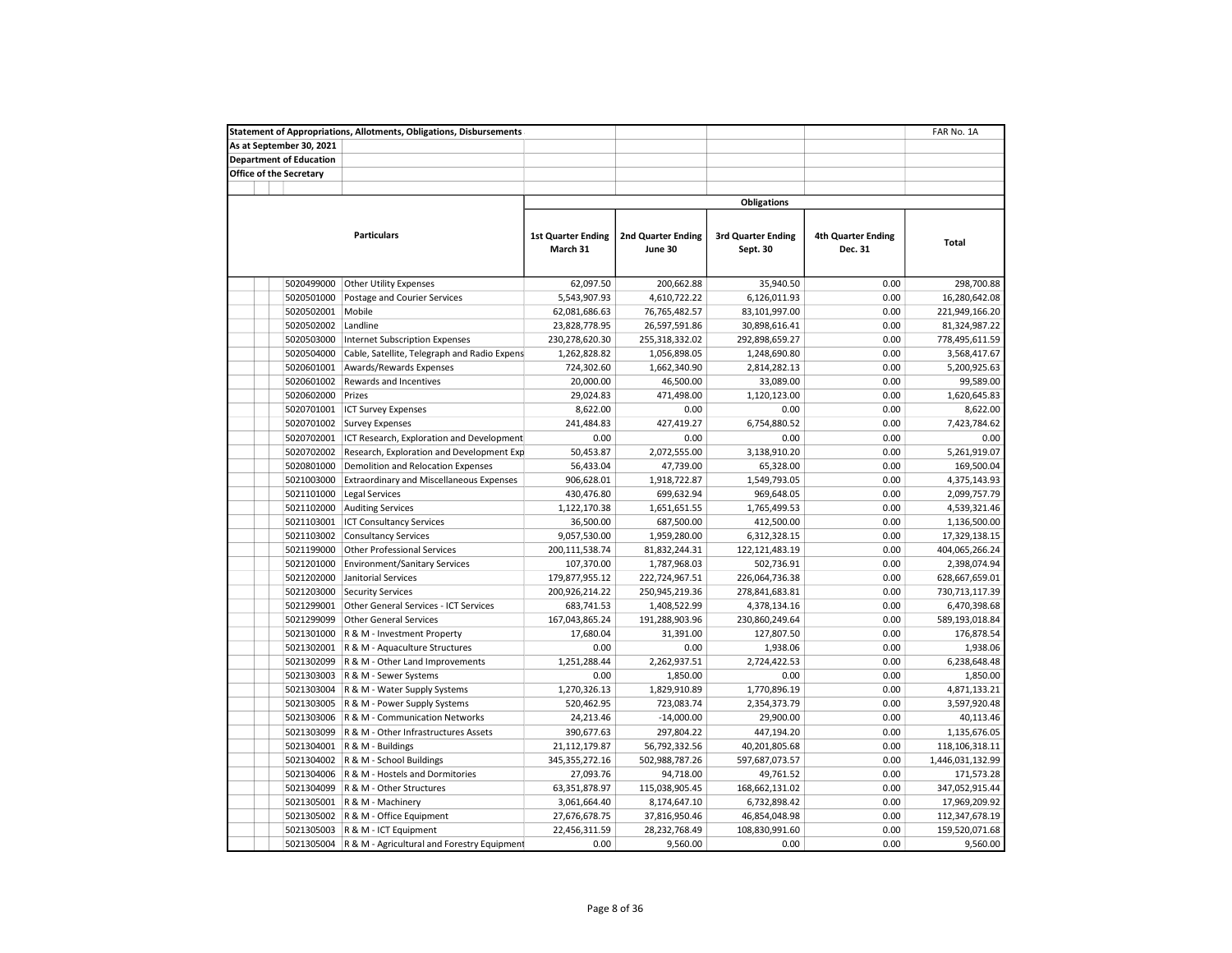|                                |                                | <b>Statement of Appropriations, Allotments, Obligations, Disbursements</b> |                           |                           |                                       |         |                  |                       |                   | FAR No. 1A                |  |  |
|--------------------------------|--------------------------------|----------------------------------------------------------------------------|---------------------------|---------------------------|---------------------------------------|---------|------------------|-----------------------|-------------------|---------------------------|--|--|
|                                | As at September 30, 2021       |                                                                            |                           |                           |                                       |         |                  |                       |                   |                           |  |  |
|                                | <b>Department of Education</b> |                                                                            |                           |                           |                                       |         |                  |                       |                   |                           |  |  |
| <b>Office of the Secretary</b> |                                |                                                                            |                           |                           |                                       |         |                  |                       |                   |                           |  |  |
|                                |                                |                                                                            |                           |                           |                                       |         |                  |                       |                   |                           |  |  |
|                                |                                |                                                                            |                           |                           | <b>Disbursements</b>                  |         |                  |                       | <b>Balances</b>   |                           |  |  |
|                                |                                |                                                                            |                           |                           |                                       |         |                  |                       |                   |                           |  |  |
|                                |                                | <b>Particulars</b>                                                         | <b>1st Quarter Ending</b> | <b>2nd Quarter Ending</b> | 3rd Quarter Ending 4th Quarter Ending |         |                  | <b>Unreleased</b>     | Unobligated       |                           |  |  |
|                                |                                |                                                                            | March 31                  | June 30                   | Sept. 30                              | Dec. 31 | Total            | <b>Appropriations</b> | <b>Allotments</b> | <b>Unpaid Obligations</b> |  |  |
|                                |                                |                                                                            |                           |                           |                                       |         |                  |                       |                   |                           |  |  |
|                                | 5020499000                     | <b>Other Utility Expenses</b>                                              | 62,097.50                 | 200,662.88                | 35,940.50                             | 0.00    | 298,700.88       | 0.00                  | $-4,977.50$       | 0.00                      |  |  |
|                                | 5020501000                     | Postage and Courier Services                                               | 5,243,300.52              | 9,660,996.42              | 936,354.79                            | 0.00    | 15,840,651.73    | 0.00                  | 17,443,678.89     | 439,990.35                |  |  |
|                                | 5020502001                     | Mobile                                                                     | 58,071,161.52             | 74,892,201.76             | 80,964,999.93                         | 0.00    | 213,928,363.21   | $-437,400.00$         | 85,550,589.12     | 8,020,802.99              |  |  |
|                                | 5020502002 Landline            |                                                                            | 22,663,788.34             | 25,163,668.29             | 32,833,810.23                         | 0.00    | 80,661,266.86    | 0.00                  | 140,092,932.12    | 663,720.36                |  |  |
|                                | 5020503000                     | Internet Subscription Expenses                                             | 219,452,784.78            | 252,002,384.21            | 282,481,731.36                        | 0.00    | 753,936,900.35   | 0.00                  | 724,119,058.52    | 24,558,711.24             |  |  |
|                                | 5020504000                     | Cable, Satellite, Telegraph and Radio Expens                               | 1,200,316.10              | 1,032,934.59              | 1,264,396.77                          | 0.00    | 3,497,647.46     | 0.00                  | 4,623,872.70      | 70,770.21                 |  |  |
|                                | 5020601001                     | Awards/Rewards Expenses                                                    | 660,570.60                | 1,524,523.81              | 2,083,710.29                          | 0.00    | 4,268,804.70     | 0.00                  | 18,764,907.50     | 932,120.93                |  |  |
|                                | 5020601002                     | Rewards and Incentives                                                     | 13,000.00                 | 53,500.00                 | 24,589.00                             | 0.00    | 91,089.00        | 0.00                  | 10,458,354.92     | 8,500.00                  |  |  |
|                                |                                | Prizes                                                                     |                           |                           |                                       | 0.00    |                  | 0.00                  |                   |                           |  |  |
|                                | 5020602000                     |                                                                            | 29,024.83                 | 425,748.00                | 933,773.00                            |         | 1,388,545.83     |                       | 2,954,400.00      | 232,100.00                |  |  |
|                                | 5020701001                     | <b>ICT Survey Expenses</b>                                                 | 7,642.00                  | 0.00                      | 0.00                                  | 0.00    | 7,642.00         | 0.00                  | $-39,622.00$      | 980.00                    |  |  |
|                                |                                | 5020701002 Survey Expenses                                                 | 166,984.83                | 415,900.42                | 6,711,440.31                          | 0.00    | 7,294,325.56     | 0.00                  | 75,188,705.63     | 129,459.06                |  |  |
|                                | 5020702001                     | ICT Research, Exploration and Development                                  | 0.00                      | 0.00                      | 0.00                                  | 0.00    | 0.00             | 0.00                  | 715,000.00        | 0.00                      |  |  |
|                                | 5020702002                     | Research, Exploration and Development Exp                                  | 4,703.87                  | 899,690.00                | 2,274,477.22                          | 0.00    | 3,178,871.09     | 0.00                  | 25,520,176.19     | 2,083,047.98              |  |  |
|                                | 5020801000                     | Demolition and Relocation Expenses                                         | 56,433.04                 | 47,739.00                 | 65,328.00                             | 0.00    | 169,500.04       | 0.00                  | 238,890.87        | 0.00                      |  |  |
|                                | 5021003000                     | <b>Extraordinary and Miscellaneous Expenses</b>                            | 775,127.09                | 1,920,849.34              | 1,476,781.99                          | 0.00    | 4,172,758.42     | 0.00                  | 7,390,850.10      | 202,385.51                |  |  |
|                                | 5021101000                     | <b>Legal Services</b>                                                      | 510,406.80                | 687,444.25                | 854,814.05                            | 0.00    | 2,052,665.10     | 0.00                  | 4,437,335.05      | 47,092.69                 |  |  |
|                                | 5021102000                     | <b>Auditing Services</b>                                                   | 888,885.77                | 1,497,555.55              | 1,697,386.12                          | 0.00    | 4,083,827.44     | 0.00                  | 9,092,408.42      | 455,494.02                |  |  |
|                                | 5021103001                     | <b>ICT Consultancy Services</b>                                            | 34,000.00                 | 552,500.00                | 492,500.00                            | 0.00    | 1,079,000.00     | 0.00                  | 2,078,650.00      | 57,500.00                 |  |  |
|                                |                                | 5021103002 Consultancy Services                                            | 2,348,168.22              | 3,480,807.79              | 3,740,612.16                          | 0.00    | 9,569,588.17     | $-3,462,500.00$       | 13,352,151.85     | 7,759,549.98              |  |  |
|                                | 5021199000                     | <b>Other Professional Services</b>                                         | 59,976,683.73             | 109,813,717.96            | 140,501,634.88                        | 0.00    | 310,292,036.57   | $-19,945,500.00$      | 99,132,876.79     | 93,773,229.67             |  |  |
|                                | 5021201000                     | <b>Environment/Sanitary Services</b>                                       | 102,770.00                | 1,788,162.33              | 209,376.99                            | 0.00    | 2,100,309.32     | 0.00                  | 281,150.00        | 297,765.62                |  |  |
|                                | 5021202000                     | Janitorial Services                                                        | 158,633,736.37            | 224,578,045.26            | 230,600,260.07                        | 0.00    | 613,812,041.70   | 0.00                  | 41,603,931.76     | 14,855,617.31             |  |  |
|                                | 5021203000                     | <b>Security Services</b>                                                   | 174,222,050.93            | 242,647,978.90            | 245,618,231.99                        | 0.00    | 662,488,261.82   | $-0.00$               | 93,987,785.05     | 68,224,855.57             |  |  |
|                                | 5021299001                     | Other General Services - ICT Services                                      | 668,941.53                | 857,160.94                | 4,220,825.66                          | 0.00    | 5,746,928.13     | 0.00                  | 3,814,747.47      | 723,470.55                |  |  |
|                                | 5021299099                     | <b>Other General Services</b>                                              | 150,186,642.26            | 197,774,119.33            | 217,990,615.30                        | 0.00    | 565,951,376.89   | 0.00                  | 59,715,980.38     | 23,241,641.95             |  |  |
|                                | 5021301000                     | R & M - Investment Property                                                | 17,680.04                 | 31,391.00                 | 119,740.00                            | 0.00    | 168,811.04       | 0.00                  | 233,491.22        | 8,067.50                  |  |  |
|                                |                                | 5021302001 R & M - Aquaculture Structures                                  | 0.00                      | 0.00                      | 1,938.06                              | 0.00    | 1,938.06         | 0.00                  | 0.00              | 0.00                      |  |  |
|                                |                                | 5021302099 R & M - Other Land Improvements                                 | 1,093,911.44              | 2,105,654.00              | 2,784,119.75                          | 0.00    | 5,983,685.19     | 0.00                  | 7,488,877.99      | 254,963.29                |  |  |
|                                |                                | 5021303003 R & M - Sewer Systems                                           | 0.00                      | 1,850.00                  | 0.00                                  | 0.00    | 1,850.00         | 0.00                  | 0.00              | 0.00                      |  |  |
|                                | 5021303004                     | R & M - Water Supply Systems                                               | 1,174,760.63              | 1,918,603.39              | 1,719,234.19                          | 0.00    | 4,812,598.21     | 0.00                  | 12,177,326.35     | 58,535.00                 |  |  |
|                                | 5021303005                     | R & M - Power Supply Systems                                               | 485,729.82                | 742,821.87                | 1,451,482.94                          | 0.00    | 2,680,034.63     | 0.00                  | 13,617,919.95     | 917,885.85                |  |  |
|                                | 5021303006                     | R & M - Communication Networks                                             | 24,213.46                 | $-14,000.00$              | 29,900.00                             | 0.00    | 40,113.46        | 0.00                  | $-3,500.00$       | 0.00                      |  |  |
|                                | 5021303099                     | R & M - Other Infrastructures Assets                                       | 338,807.63                | 297,804.22                | 433,816.00                            | 0.00    | 1,070,427.85     | 0.00                  | 535,097.06        | 65,248.20                 |  |  |
|                                | 5021304001                     | R & M - Buildings                                                          | 17,577,609.54             | 43,136,451.38             | 42,424,649.71                         | 0.00    | 103,138,710.63   | 0.00                  | 110,415,739.86    | 14,967,607.48             |  |  |
|                                |                                | 5021304002 R & M - School Buildings                                        | 315,438,887.03            | 511,206,980.46            | 574,521,725.23                        | 0.00    | 1,401,167,592.72 | 0.00                  | 627,931,908.38    | 44,863,540.27             |  |  |
|                                |                                | 5021304006 R & M - Hostels and Dormitories                                 | 27,093.76                 | 94,718.00                 | 49,761.52                             | 0.00    | 171,573.28       | 0.00                  | $-0.00$           | 0.00                      |  |  |
|                                |                                | 5021304099   R & M - Other Structures                                      | 58,555,642.34             | 107,259,300.36            | 149,007,095.02                        | 0.00    | 314,822,037.72   | 0.00                  | 65,753,499.82     | 32,230,877.72             |  |  |
|                                | 5021305001                     | R & M - Machinery                                                          | 3,103,735.00              | 8,196,418.46              | 6,558,665.05                          | 0.00    | 17,858,818.51    | 0.00                  | 1,608,952.95      | 110,391.41                |  |  |
|                                | 5021305002                     | R & M - Office Equipment                                                   | 25,902,763.59             | 36,353,793.81             | 44,575,007.27                         | 0.00    | 106,831,564.67   | 0.00                  | 39,834,472.84     | 5,516,113.52              |  |  |
|                                |                                | 5021305003   R & M - ICT Equipment                                         | 20,084,691.04             | 28,108,754.32             | 50,097,135.87                         | 0.00    | 98,290,581.23    | 0.00                  | 23,172,757.78     | 61,229,490.45             |  |  |
|                                |                                | 5021305004 R & M - Agricultural and Forestry Equipment                     | 0.00                      | 9,560.00                  | 0.00                                  | 0.00    | 9,560.00         | 0.00                  | 0.00              | 0.00                      |  |  |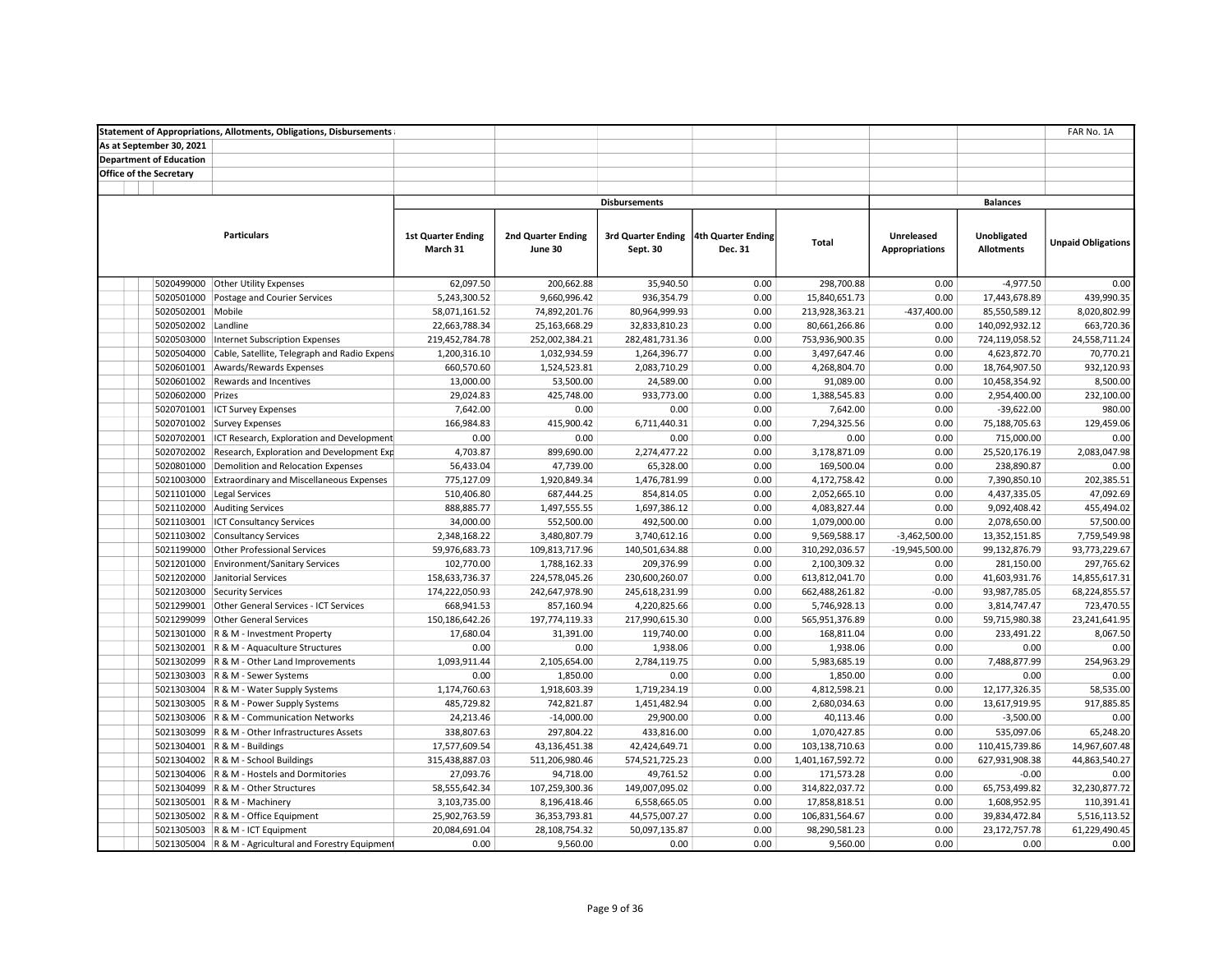|                                |                                | Statement of Appropriations, Allotments, Obligations, Disbursements and Balances by Object of Expenditures (SAAODBOE) |                                     |                                                                              |                                   |                           |                                                                        |                    |                      | FAR No. 1A                 |
|--------------------------------|--------------------------------|-----------------------------------------------------------------------------------------------------------------------|-------------------------------------|------------------------------------------------------------------------------|-----------------------------------|---------------------------|------------------------------------------------------------------------|--------------------|----------------------|----------------------------|
|                                | As at September 30, 2021       |                                                                                                                       |                                     |                                                                              |                                   |                           |                                                                        |                    |                      |                            |
|                                | <b>Department of Education</b> |                                                                                                                       |                                     |                                                                              |                                   |                           |                                                                        |                    |                      |                            |
| <b>Office of the Secretary</b> |                                |                                                                                                                       |                                     |                                                                              |                                   |                           |                                                                        |                    |                      |                            |
|                                |                                |                                                                                                                       |                                     |                                                                              |                                   |                           |                                                                        |                    |                      |                            |
|                                |                                |                                                                                                                       |                                     | <b>Appropriations</b>                                                        |                                   |                           |                                                                        | <b>Allotments</b>  |                      |                            |
|                                |                                | <b>Particulars</b>                                                                                                    | Authorized<br><b>Appropriations</b> | <b>Adjustments</b><br>(Transfer To/From,<br>Modifications/<br>Augmentations) | Adjusted<br><b>Appropriations</b> | <b>Allotment Received</b> | <b>Adjustments</b><br>(Reductions,<br>Modifications/<br>Augmentations) | <b>Transfer To</b> | <b>Transfer From</b> | <b>Adjusted Allotments</b> |
|                                | 5021305007                     | R & M - Communication Equipment                                                                                       | 805,000.00                          | 463,792.42                                                                   | 1,268,792.42                      | 805,000.00                | 463,792.42                                                             | 0.00               | 0.00                 | 1,268,792.42               |
|                                |                                | 5021305009 R & M - Disaster Response and Rescue Equip                                                                 | 2,487,000.00                        | 2,308,029.21                                                                 | 4,795,029.21                      | 2,487,000.00              | 2,308,029.21                                                           | 0.00               | 0.00                 | 4,795,029.21               |
|                                |                                | 5021305011 R & M - Medical Equipment                                                                                  | 750,000.00                          | 132,100.00                                                                   | 882,100.00                        | 750,000.00                | 132,100.00                                                             | 0.00               | 0.00                 | 882,100.00                 |
|                                |                                | 5021305012   R & M - Printing Equipment                                                                               | 4,035,000.00                        | 7,676,054.06                                                                 | 11,711,054.06                     | 4,035,000.00              | 7,676,054.06                                                           | 0.00               | 0.00                 | 11,711,054.06              |
|                                |                                | 5021305013 R & M - Sports Equipment                                                                                   | 1,196,000.00                        | 119,284.96                                                                   | 1,315,284.96                      | 1,196,000.00              | 119,284.96                                                             | 0.00               | 0.00                 | 1,315,284.96               |
|                                |                                | 5021305014 R & M - Technical and Scientific Equipment                                                                 | 289,000.00                          | 92,670.00                                                                    | 381,670.00                        | 289,000.00                | 92,670.00                                                              | 0.00               | 0.00                 | 381,670.00                 |
|                                |                                | 5021305099 R & M - Other Machinery and Equipment                                                                      | 22,072,000.00                       | 15,456,411.82                                                                | 37,528,411.82                     | 22,072,000.00             | 15,456,411.82                                                          | 0.00               | 0.00                 | 37,528,411.82              |
|                                |                                | 5021306001   R & M - Motor Vehicles                                                                                   | 69,944,000.00                       | 3,767,813.08                                                                 | 73,711,813.08                     | 69,944,000.00             | 3,767,813.08                                                           | 0.00               | 0.00                 | 73,711,813.08              |
|                                |                                | 5021306004   R & M - Watercrafts                                                                                      | 0.00                                | 5,060.00                                                                     | 5,060.00                          | 0.00                      | 5,060.00                                                               | 0.00               | 0.00                 | 5,060.00                   |
|                                |                                | 5021306099 R & M - Other Transportation Equipment                                                                     | 1,775,000.00                        | 178,893.47                                                                   | 1,953,893.47                      | 1,775,000.00              | 178,893.47                                                             | 0.00               | 0.00                 | 1,953,893.47               |
|                                |                                | 5021307000 R & M - Furniture and Fixtures                                                                             | 84,067,000.00                       | 17,776,007.31                                                                | 101,843,007.31                    | 84,067,000.00             | 17,756,007.31                                                          | 0.00               | 20,000.00            | 101,843,007.31             |
|                                |                                | 5021308001 R & M - Leased Assets - Buildings and Other                                                                | 11,625,000.00                       | 263,785.77                                                                   | 11,888,785.77                     | 11,625,000.00             | 263,785.77                                                             | 0.00               | 0.00                 | 11,888,785.77              |
|                                |                                | 5021308002 R & M - Leased Assets - Machinery and Equi                                                                 | 207,000.00                          | 213,451.00                                                                   | 420,451.00                        | 207,000.00                | 213,451.00                                                             | 0.00               | 0.00                 | 420,451.00                 |
|                                |                                | 5021308003 R & M - Leased Assets - Transportation Equip                                                               | 133,000.00                          | 9,495.00                                                                     | 142,495.00                        | 133,000.00                | 9,495.00                                                               | 0.00               | 0.00                 | 142,495.00                 |
|                                |                                | 5021308004 R & M - ICT Machinery and Equipment                                                                        | 1,985,000.00                        | $-3,440.00$                                                                  | 1,981,560.00                      | 1,985,000.00              | $-3,440.00$                                                            | 0.00               | 0.00                 | 1,981,560.00               |
|                                |                                | 5021309001 R & M - Leased Assets Improvements - Land                                                                  | 0.00                                | 23,463.82                                                                    | 23,463.82                         | 0.00                      | 23,463.82                                                              | 0.00               | 0.00                 | 23,463.82                  |
|                                |                                | 5021309002 R & M - Leased Assets Improvements - Build                                                                 | 2,617,000.00                        | $-2,000,000.00$                                                              | 617,000.00                        | 2,617,000.00              | $-2,000,000.00$                                                        | 0.00               | 0.00                 | 617,000.00                 |
|                                |                                | 5021309099 R & M - Leased Assets Improvements - Othe                                                                  | 616,000.00                          | 0.00                                                                         | 616,000.00                        | 616,000.00                | 0.00                                                                   | 0.00               | 0.00                 | 616,000.00                 |
|                                |                                | 5021321001 R & M - Machinery - Semi-Expendable Mach                                                                   | 2,905,000.00                        | 1,008,073.08                                                                 | 3,913,073.08                      | 2,905,000.00              | 1,007,722.51                                                           | 0.00               | 350.57               | 3,913,073.08               |
|                                |                                | 5021321002 R & M - Office Equipment - Semi-Expendable                                                                 | 14,368,000.00                       | 3,438,761.68                                                                 | 17,806,761.68                     | 14,368,000.00             | 3,438,761.68                                                           | 0.00               | 0.00                 | 17,806,761.68              |
|                                |                                | 5021321003 R & M - ICT Equipment - Semi-Expendable M                                                                  | 11,101,000.00                       | 9,445,239.58                                                                 | 20,546,239.58                     | 11,101,000.00             | 9,201,645.58                                                           | 0.00               | 243,594.00           | 20,546,239.58              |
|                                |                                | 5021321007 R & M - Communication Equipment - Semi-E                                                                   | 73,000.00                           | 56,350.00                                                                    | 129,350.00                        | 73,000.00                 | 56,350.00                                                              | 0.00               | 0.00                 | 129,350.00                 |
|                                |                                | 5021321008 R & M - Disaster Response and Rescue Equip                                                                 | 1,856,000.00                        | 83,721.60                                                                    | 1,939,721.60                      | 1,856,000.00              | 83,721.60                                                              | 0.00               | 0.00                 | 1,939,721.60               |
|                                |                                | 5021321010 R & M - Medical Equipment - Semi-Expendal                                                                  | 74,000.00                           | 5,600.00                                                                     | 79,600.00                         | 74,000.00                 | 5,600.00                                                               | 0.00               | 0.00                 | 79,600.00                  |
|                                |                                | 5021321011 R & M - Printing Equipment - Semi-Expendal                                                                 | 621,000.00                          | 416,999.54                                                                   | 1,037,999.54                      | 621,000.00                | 416,999.54                                                             | 0.00               | 0.00                 | 1,037,999.54               |
|                                |                                | 5021321012 R & M - Sports Equipment - Semi-Expendabl                                                                  | 539,000.00                          | $-63,446.00$                                                                 | 475,554.00                        | 539,000.00                | $-63,446.00$                                                           | 0.00               | 0.00                 | 475,554.00                 |
|                                |                                | 5021321013 R & M - Technical and Scientific Equipment -                                                               | 0.00                                | 91,585.00                                                                    | 91,585.00                         | 0.00                      | 91,585.00                                                              | 0.00               | 0.00                 | 91,585.00                  |
|                                |                                | 5021321099 R & M - Other Machinery and Equipment - S                                                                  | 2,212,000.00                        | 772,239.91                                                                   | 2,984,239.91                      | 2,212,000.00              | 772,239.91                                                             | 0.00               | 0.00                 | 2,984,239.91               |
|                                |                                | 5021322001 R & M - Furniture and Fixtures - Semi-Expen                                                                | 6,915,000.00                        | 4,009,088.37                                                                 | 10,924,088.37                     | 6,915,000.00              | 4,009,088.37                                                           | 0.00               | 0.00                 | 10,924,088.37              |
|                                |                                | 5021322002 R & M - Books - Semi-Expendable Furniture,                                                                 | 0.00                                | $-47,263.00$                                                                 | $-47,263.00$                      | 0.00                      | $-47,263.00$                                                           | 0.00               | 0.00                 | $-47,263.00$               |
|                                |                                | 5021398000 R & M - Others                                                                                             | 30,000.00                           | 426,791.50                                                                   | 456,791.50                        | 30,000.00                 | 426,791.50                                                             | 0.00               | 0.00                 | 456,791.50                 |
|                                |                                | 5021399001 R & M - Work/Zoo Animals                                                                                   | 0.00                                | 117,858.48                                                                   | 117,858.48                        | 0.00                      | 117,858.48                                                             | 0.00               | 0.00                 | 117,858.48                 |
|                                |                                | 5021399099 R & M - Other Property, Plant and Equipmer                                                                 | 14,842,000.00                       | $-3,069,263.67$                                                              | 11,772,736.33                     | 14,842,000.00             | $-3,069,263.67$                                                        | 0.00               | 0.00                 | 11,772,736.33              |
|                                |                                | 5021401000 Subsidy to NGAs                                                                                            | 0.00                                | 20,266,611.71                                                                | 20,266,611.71                     | 0.00                      | 20,266,611.71                                                          | 0.00               | 0.00                 | 20,266,611.71              |
|                                |                                | 5021402000 Assistance to National Government Agencie                                                                  | 0.00                                | 373,631,929.94                                                               | 373,631,929.94                    | 0.00                      | 304,644,995.94                                                         | 0.00               | 68,986,934.00        | 373,631,929.94             |
|                                |                                | 5021407000 Subsidy to Regional Offices/Staff Bureaus                                                                  | 0.00                                | 15,530,625.00                                                                | 15,530,625.00                     | 0.00                      | 4,701,875.00                                                           | 0.00               | 10,828,750.00        | 15,530,625.00              |
|                                |                                | 5021408000 Subsidy to Operating Units                                                                                 | 8,224,512,000.00                    | 3,751,370,798.12                                                             | 11,975,882,798.12                 | 8,224,512,000.00          | 3,944,769,099.78                                                       | 15,251,036,674.56  | 15,057,718,372.91    | 11,975,962,798.13          |
|                                |                                | 5021499000 Subsidies - Others                                                                                         | 26,830,695,000.00                   | 4,508,058.58                                                                 | 26,835,203,058.58                 | 26,268,177,000.00         | 4,508,058.58                                                           | 4,440,000.00       | 4,440,000.00         | 26,272,685,058.58          |
|                                |                                | 5021501001 Taxes, Duties and Licenses                                                                                 | 8,190,000.00                        | 3,440,072.16                                                                 | 11,630,072.16                     | 8,190,000.00              | 3,505,072.16                                                           | 335,000.00         | 250,000.00           | 11,610,072.16              |
|                                | 5021501002 Tax Refund          |                                                                                                                       | 0.00                                | 0.00                                                                         | 0.00                              | 0.00                      | 0.00                                                                   | 0.00               | 0.00                 | 0.00                       |
|                                |                                | 5021502000 Fidelity Bond Premiums                                                                                     | 167,071,000.00                      | 5,254,538.74                                                                 | 172,325,538.74                    | 167,071,000.00            | 5,254,538.74                                                           | 0.00               | 0.00                 | 172,325,538.74             |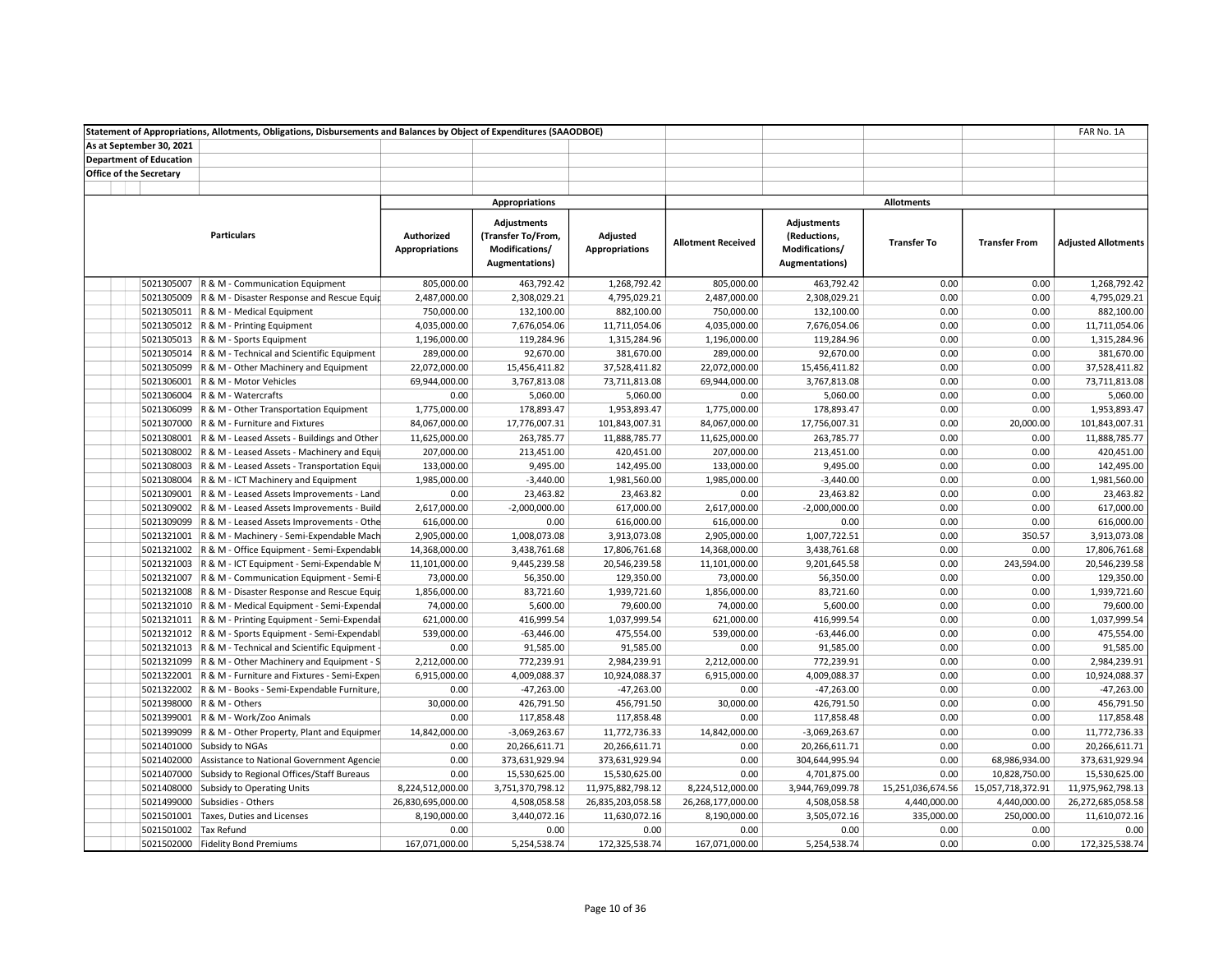|                                | <b>Statement of Appropriations, Allotments, Obligations, Disbursements</b> |                                       |                                      |                                       |                                      | FAR No. 1A        |
|--------------------------------|----------------------------------------------------------------------------|---------------------------------------|--------------------------------------|---------------------------------------|--------------------------------------|-------------------|
| As at September 30, 2021       |                                                                            |                                       |                                      |                                       |                                      |                   |
| <b>Department of Education</b> |                                                                            |                                       |                                      |                                       |                                      |                   |
| <b>Office of the Secretary</b> |                                                                            |                                       |                                      |                                       |                                      |                   |
|                                |                                                                            |                                       |                                      |                                       |                                      |                   |
|                                |                                                                            |                                       |                                      | <b>Obligations</b>                    |                                      |                   |
|                                | <b>Particulars</b>                                                         | <b>1st Quarter Ending</b><br>March 31 | <b>2nd Quarter Ending</b><br>June 30 | <b>3rd Quarter Ending</b><br>Sept. 30 | <b>4th Quarter Ending</b><br>Dec. 31 | Total             |
| 5021305007                     | R & M - Communication Equipment                                            | 197,377.25                            | 57,543.00                            | 267,684.24                            | 0.00                                 | 522,604.49        |
| 5021305009                     | R & M - Disaster Response and Rescue Equip                                 | 776,539.45                            | 913,930.26                           | 1,716,549.95                          | 0.00                                 | 3,407,019.66      |
| 5021305011                     | R & M - Medical Equipment                                                  | 17,500.00                             | 50,700.00                            | 127,000.00                            | 0.00                                 | 195,200.00        |
|                                | 5021305012 R & M - Printing Equipment                                      | 2,059,117.67                          | 1,656,692.88                         | 5,280,571.07                          | 0.00                                 | 8,996,381.62      |
| 5021305013                     | R & M - Sports Equipment                                                   | 28,724.23                             | 125,238.75                           | 88,549.50                             | 0.00                                 | 242,512.48        |
| 5021305014                     | R & M - Technical and Scientific Equipment                                 | 57,490.00                             | 54,580.00                            | 13,000.00                             | 0.00                                 | 125,070.00        |
| 5021305099                     | R & M - Other Machinery and Equipment                                      | 5,909,003.67                          | 4,890,696.36                         | 11,867,734.78                         | 0.00                                 | 22,667,434.81     |
| 5021306001                     | R & M - Motor Vehicles                                                     | 11,023,864.12                         | 15,786,381.31                        | 14,840,099.68                         | 0.00                                 | 41,650,345.11     |
| 5021306004                     | R & M - Watercrafts                                                        | 0.00                                  | 0.00                                 | 5,060.00                              | 0.00                                 | 5,060.00          |
| 5021306099                     | R & M - Other Transportation Equipment                                     | 184,586.08                            | 167,241.49                           | 401,862.93                            | 0.00                                 | 753,690.50        |
| 5021307000                     | R & M - Furniture and Fixtures                                             | 8,077,984.21                          | 15,474,002.56                        | 14,655,485.08                         | 0.00                                 | 38,207,471.85     |
| 5021308001                     | R & M - Leased Assets - Buildings and Other                                | 161,035.05                            | 731,564.24                           | 1,711,332.73                          | 0.00                                 | 2,603,932.02      |
| 5021308002                     | R & M - Leased Assets - Machinery and Equi                                 | 26,037.00                             | 60,647.00                            | 164,804.00                            | 0.00                                 | 251,488.00        |
| 5021308003                     | R & M - Leased Assets - Transportation Equi                                | 0.00                                  | 8,295.00                             | 1,200.00                              | 0.00                                 | 9,495.00          |
| 5021308004                     | R & M - ICT Machinery and Equipment                                        | 33,560.00                             | 6,850.00                             | 41,760.00                             | 0.00                                 | 82,170.00         |
| 5021309001                     | R & M - Leased Assets Improvements - Land                                  | 0.00                                  | 0.00                                 | 23,463.82                             | 0.00                                 | 23,463.82         |
|                                |                                                                            |                                       |                                      |                                       |                                      |                   |
| 5021309002                     | R & M - Leased Assets Improvements - Build                                 | 0.00                                  | 0.00                                 | 0.00                                  | 0.00                                 | 0.00              |
| 5021309099                     | R & M - Leased Assets Improvements - Othe                                  | 0.00                                  | 0.00                                 | 0.00                                  | 0.00                                 | 0.00              |
| 5021321001                     | R & M - Machinery - Semi-Expendable Mach                                   | 401,456.75                            | 457,699.80                           | 368,379.89                            | 0.00                                 | 1,227,536.44      |
| 5021321002                     | R & M - Office Equipment - Semi-Expendable                                 | 1,250,222.68                          | 3,352,267.21                         | 3,888,672.69                          | 0.00                                 | 8,491,162.58      |
| 5021321003                     | R & M - ICT Equipment - Semi-Expendable N                                  | 1,534,581.35                          | 5,485,827.42                         | 4,502,062.47                          | 0.00                                 | 11,522,471.24     |
| 5021321007                     | R & M - Communication Equipment - Semi-E                                   | 0.00                                  | 55,878.22                            | 3,930.00                              | 0.00                                 | 59,808.22         |
| 5021321008                     | R & M - Disaster Response and Rescue Equip                                 | 6,784.23                              | 60,766.00                            | 92,858.60                             | 0.00                                 | 160,408.83        |
| 5021321010                     | R & M - Medical Equipment - Semi-Expendal                                  | 0.00                                  | 5,600.00                             | 0.00                                  | 0.00                                 | 5,600.00          |
| 5021321011                     | R & M - Printing Equipment - Semi-Expendal                                 | 203,803.80                            | 210,618.59                           | 260,326.95                            | 0.00                                 | 674,749.34        |
| 5021321012                     | R & M - Sports Equipment - Semi-Expendabl                                  | 2,757.43                              | 12,190.00                            | 19,100.00                             | 0.00                                 | 34,047.43         |
| 5021321013                     | R & M - Technical and Scientific Equipment                                 | 0.00                                  | 91,585.00                            | 0.00                                  | 0.00                                 | 91,585.00         |
| 5021321099                     | R & M - Other Machinery and Equipment - S                                  | 497,515.18                            | 669,840.85                           | 1,394,206.56                          | 0.00                                 | 2,561,562.59      |
| 5021322001                     | R & M - Furniture and Fixtures - Semi-Expen                                | 813,997.94                            | 2,013,868.12                         | 2,287,113.80                          | 0.00                                 | 5,114,979.86      |
| 5021322002                     | R & M - Books - Semi-Expendable Furniture,                                 | 60,000.00                             | $-60,000.00$                         | 15,737.00                             | 0.00                                 | 15,737.00         |
| 5021398000                     | R & M - Others                                                             | 77,309.50                             | 194,468.90                           | 155,013.10                            | 0.00                                 | 426,791.50        |
| 5021399001                     | R & M - Work/Zoo Animals                                                   | 0.00                                  | 11,875.00                            | 105,983.48                            | 0.00                                 | 117,858.48        |
| 5021399099                     | R & M - Other Property, Plant and Equipmer                                 | 499,124.36                            | 1,632,438.71                         | 2,103,686.44                          | 0.00                                 | 4,235,249.51      |
| 5021401000                     | Subsidy to NGAs                                                            | 14,558,410.24                         | $-4,615,516.02$                      | 9,945,717.49                          | 0.00                                 | 19,888,611.71     |
| 5021402000                     | Assistance to National Government Agencie                                  | 84,789,855.27                         | 112,524,086.10                       | 110,849,726.91                        | 0.00                                 | 308,163,668.28    |
| 5021407000                     | Subsidy to Regional Offices/Staff Bureaus                                  | 35,464.00                             | 268,500.00                           | 1,005,749.28                          | 0.00                                 | 1,309,713.28      |
| 5021408000                     | Subsidy to Operating Units                                                 | 499,531,169.84                        | 1,424,639,944.79                     | 1,237,630,477.71                      | 0.00                                 | 3,161,801,592.34  |
| 5021499000                     | Subsidies - Others                                                         | 11,637,551,588.47                     | 2,323,461,434.65                     | 516,124,199.73                        | 0.00                                 | 14,477,137,222.85 |
| 5021501001                     | Taxes, Duties and Licenses                                                 | 709,059.88                            | 2,035,829.94                         | 2,546,236.99                          | 0.00                                 | 5,291,126.81      |
| 5021501002                     | <b>Tax Refund</b>                                                          | 0.00                                  | 0.00                                 | 0.00                                  | 0.00                                 | 0.00              |
| 5021502000                     | <b>Fidelity Bond Premiums</b>                                              | 35,762,723.92                         | 32,213,621.45                        | 41,799,320.16                         | 0.00                                 | 109,775,665.53    |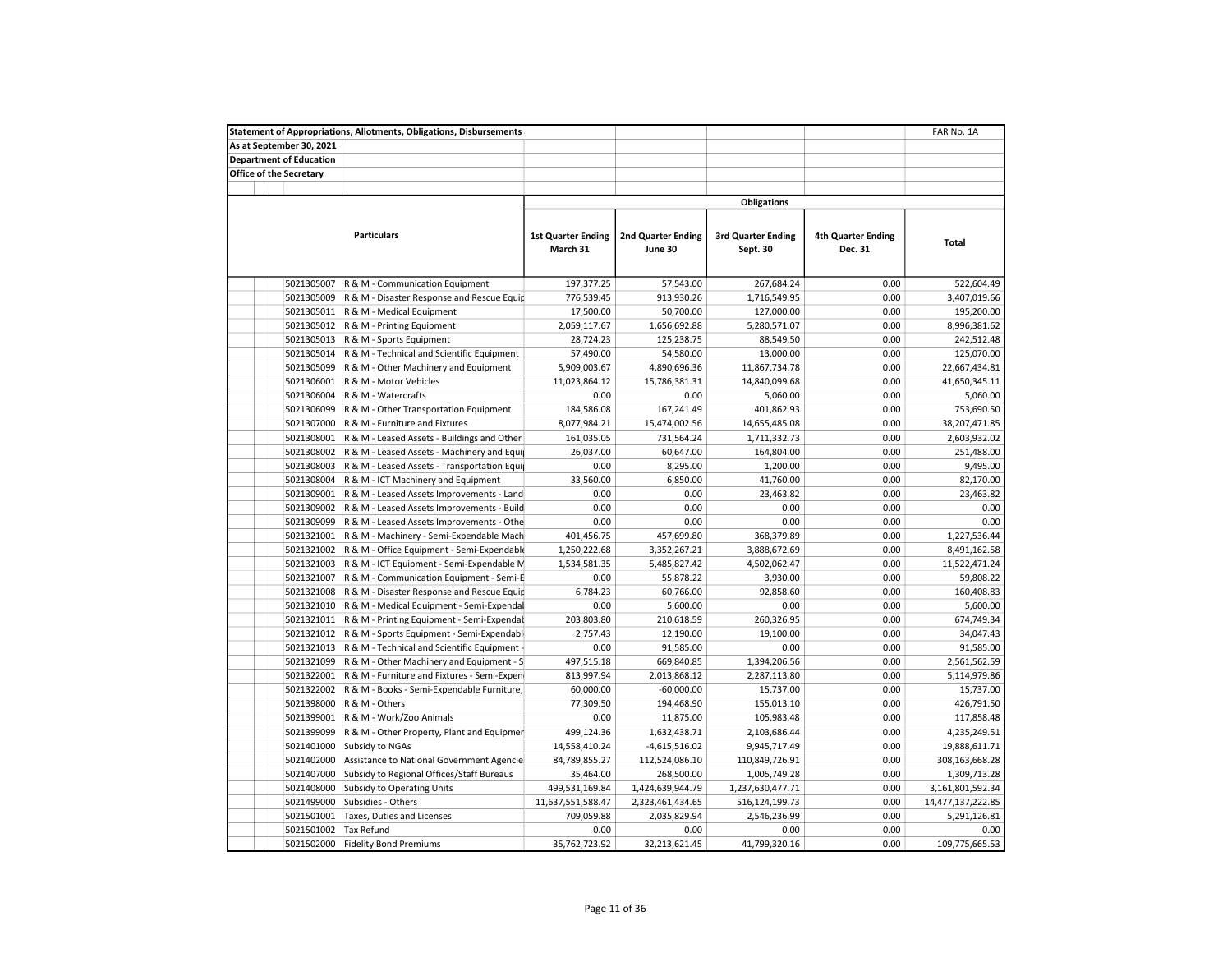|                                |                       | <b>Statement of Appropriations, Allotments, Obligations, Disbursements</b> |                           |                           |                                       |         |                   |                       |                   | FAR No. 1A                |
|--------------------------------|-----------------------|----------------------------------------------------------------------------|---------------------------|---------------------------|---------------------------------------|---------|-------------------|-----------------------|-------------------|---------------------------|
| As at September 30, 2021       |                       |                                                                            |                           |                           |                                       |         |                   |                       |                   |                           |
| <b>Department of Education</b> |                       |                                                                            |                           |                           |                                       |         |                   |                       |                   |                           |
| <b>Office of the Secretary</b> |                       |                                                                            |                           |                           |                                       |         |                   |                       |                   |                           |
|                                |                       |                                                                            |                           |                           |                                       |         |                   |                       |                   |                           |
|                                |                       |                                                                            |                           |                           | <b>Disbursements</b>                  |         |                   |                       | <b>Balances</b>   |                           |
|                                |                       |                                                                            |                           |                           |                                       |         |                   |                       |                   |                           |
|                                |                       | <b>Particulars</b>                                                         | <b>1st Quarter Ending</b> | <b>2nd Quarter Ending</b> | 3rd Quarter Ending 4th Quarter Ending |         |                   | Unreleased            | Unobligated       |                           |
|                                |                       |                                                                            | March 31                  | June 30                   | Sept. 30                              | Dec. 31 | <b>Total</b>      | <b>Appropriations</b> | <b>Allotments</b> | <b>Unpaid Obligations</b> |
|                                |                       |                                                                            |                           |                           |                                       |         |                   |                       |                   |                           |
|                                |                       |                                                                            |                           |                           |                                       |         |                   |                       |                   |                           |
|                                |                       | 5021305007 R & M - Communication Equipment                                 | 193,377.25                | 61,543.00                 | 220,814.24                            | 0.00    | 475,734.49        | 0.00                  | 746,187.93        | 46,870.00                 |
|                                | 5021305009            | R & M - Disaster Response and Rescue Equip                                 | 656,884.75                | 1,013,675.96              | 1,286,849.12                          | 0.00    | 2,957,409.83      | 0.00                  | 1,388,009.55      | 449,609.83                |
|                                |                       | 5021305011 R & M - Medical Equipment                                       | 10,000.00                 | 58,200.00                 | 29,500.00                             | 0.00    | 97,700.00         | 0.00                  | 686,900.00        | 97,500.00                 |
|                                |                       | 5021305012 R & M - Printing Equipment                                      | 2,042,161.67              | 1,649,436.38              | 2,352,011.88                          | 0.00    | 6,043,609.93      | 0.00                  | 2,714,672.44      | 2,952,771.69              |
|                                |                       | 5021305013   R & M - Sports Equipment                                      | 11,624.23                 | 138,838.75                | 16,891.00                             | 0.00    | 167,353.98        | 0.00                  | 1,072,772.48      | 75,158.50                 |
|                                | 5021305014            | R & M - Technical and Scientific Equipment                                 | 57,490.00                 | 54,580.00                 | 13,000.00                             | 0.00    | 125,070.00        | 0.00                  | 256,600.00        | 0.00                      |
|                                | 5021305099            | R & M - Other Machinery and Equipment                                      | 5,179,130.60              | 5,223,100.28              | 8,366,450.57                          | 0.00    | 18,768,681.45     | 0.00                  | 14,860,977.01     | 3,898,753.36              |
|                                | 5021306001            | R & M - Motor Vehicles                                                     | 9,436,344.40              | 14,388,809.62             | 14,415,131.15                         | 0.00    | 38,240,285.17     | 0.00                  | 32,061,467.97     | 3,410,059.94              |
|                                | 5021306004            | R & M - Watercrafts                                                        | 0.00                      | 0.00                      | 5,060.00                              | 0.00    | 5,060.00          | 0.00                  | 0.00              | 0.00                      |
|                                |                       | 5021306099 R & M - Other Transportation Equipment                          | 184,586.08                | 156,041.49                | 412,562.93                            | 0.00    | 753,190.50        | 0.00                  | 1,200,202.97      | 500.00                    |
|                                |                       | 5021307000 R & M - Furniture and Fixtures                                  | 6,591,591.71              | 15,821,543.38             | 13,381,456.29                         | 0.00    | 35,794,591.38     | 0.00                  | 63,635,535.46     | 2,412,880.47              |
|                                |                       | 5021308001 R & M - Leased Assets - Buildings and Other                     | 170,040.85                | 744,818.64                | 896,764.33                            | 0.00    | 1,811,623.82      | 0.00                  | 9,284,853.75      | 792,308.20                |
|                                |                       | 5021308002 R & M - Leased Assets - Machinery and Equi                      | 26,037.00                 | 60,647.00                 | 770,572.40                            | 0.00    | 857,256.40        | 0.00                  | 168,963.00        | $-605,768.40$             |
|                                | 5021308003            | R & M - Leased Assets - Transportation Equi                                | 0.00                      | 8,295.00                  | 55,800.00                             | 0.00    | 64,095.00         | 0.00                  | 133,000.00        | $-54,600.00$              |
|                                | 5021308004            | R & M - ICT Machinery and Equipment                                        | 33,560.00                 | 6,850.00                  | 41,466.00                             | 0.00    | 81,876.00         | 0.00                  | 1,899,390.00      | 294.00                    |
|                                | 5021309001            | R & M - Leased Assets Improvements - Land                                  | 0.00                      | 0.00                      | 23,463.82                             | 0.00    | 23,463.82         | 0.00                  | 0.00              | 0.00                      |
|                                |                       | 5021309002 R & M - Leased Assets Improvements - Build                      | 0.00                      | 0.00                      | 0.00                                  | 0.00    | 0.00              | 0.00                  | 617,000.00        | 0.00                      |
|                                |                       | 5021309099 R & M - Leased Assets Improvements - Othe                       | 0.00                      | 0.00                      | 0.00                                  | 0.00    | 0.00              | 0.00                  | 616,000.00        | 0.00                      |
|                                |                       | 5021321001 R & M - Machinery - Semi-Expendable Mach                        | 70,044.25                 | 783,462.30                | 357,682.77                            | 0.00    | 1,211,189.32      | 0.00                  | 2,685,536.64      | 16,347.12                 |
|                                |                       | 5021321002 R & M - Office Equipment - Semi-Expendable                      | 1,140,962.14              | 3,357,396.75              | 3,895,437.29                          | 0.00    | 8,393,796.18      | 0.00                  | 9,315,599.10      | 97,366.40                 |
|                                |                       | 5021321003 R & M - ICT Equipment - Semi-Expendable N                       | 1,455,597.21              | 5,212,932.48              | 4,459,539.26                          | 0.00    | 11,128,068.95     | 0.00                  | 9,023,768.34      | 394,402.29                |
|                                | 5021321007            | R & M - Communication Equipment - Semi-E                                   | 0.00                      | 14,528.22                 | 16,280.00                             | 0.00    | 30,808.22         | 0.00                  | 69,541.78         | 29,000.00                 |
|                                | 5021321008            | R & M - Disaster Response and Rescue Equip                                 | 6,784.23                  | 60,766.00                 | 92,858.60                             | 0.00    | 160,408.83        | 0.00                  | 1,779,312.77      | 0.00                      |
|                                |                       | 5021321010 R & M - Medical Equipment - Semi-Expendal                       | 0.00                      | 5,600.00                  | 0.00                                  | 0.00    | 5,600.00          | 0.00                  | 74,000.00         | 0.00                      |
|                                |                       | 5021321011 R & M - Printing Equipment - Semi-Expendal                      | 202,453.80                | 211,124.84                | 251,883.70                            | 0.00    | 665,462.34        | 0.00                  | 363,250.20        | 9,287.00                  |
|                                |                       | 5021321012 R & M - Sports Equipment - Semi-Expendabl                       | 2,757.43                  | 12,190.00                 | 19,100.00                             | 0.00    | 34,047.43         | 0.00                  | 441,506.57        | 0.00                      |
|                                |                       | 5021321013 R & M - Technical and Scientific Equipment -                    | 0.00                      | 91,585.00                 | 0.00                                  | 0.00    | 91,585.00         | 0.00                  | 0.00              | 0.00                      |
|                                |                       | 5021321099 R & M - Other Machinery and Equipment - S                       | 273,589.67                | 680,677.85                | 1,314,409.78                          | 0.00    | 2,268,677.30      | 0.00                  | 422,677.32        | 292,885.29                |
|                                |                       | 5021322001 R & M - Furniture and Fixtures - Semi-Expen                     | 751,598.04                | 1,995,414.91              | 2,073,187.72                          | 0.00    | 4,820,200.67      | 0.00                  | 5,809,108.51      | 294,779.19                |
|                                | 5021322002            | R & M - Books - Semi-Expendable Furniture,                                 | 0.00                      | 0.00                      | 7,337.00                              | 0.00    | 7,337.00          | 0.00                  | $-63,000.00$      | 8,400.00                  |
|                                | 5021398000            | R & M - Others                                                             | 77,309.50                 | 194,468.90                | 155,013.10                            | 0.00    | 426,791.50        | 0.00                  | 30,000.00         | 0.00                      |
|                                | 5021399001            | R & M - Work/Zoo Animals                                                   | 0.00                      | 11,131.25                 | 102,247.82                            | 0.00    | 113,379.07        | 0.00                  | 0.00              | 4,479.41                  |
|                                | 5021399099            | R & M - Other Property, Plant and Equipmer                                 | 406,034.36                | 1,633,232.64              | 2,005,051.12                          | 0.00    | 4,044,318.12      | 0.00                  | 7,537,486.82      | 190,931.39                |
|                                | 5021401000            | Subsidy to NGAs                                                            | 14,558,410.24             | $-4,615,516.02$           | 2,518,217.55                          | 0.00    | 12,461,111.77     | 0.00                  | 378,000.00        | 7,427,499.94              |
|                                |                       | 5021402000 Assistance to National Government Agencie                       | 84,789,855.27             | 112,524,086.10            | 110,595,726.91                        | 0.00    | 307,909,668.28    | 0.00                  | 65,468,261.66     | 254,000.00                |
|                                |                       | 5021407000 Subsidy to Regional Offices/Staff Bureaus                       | 35,464.00                 | 268,500.00                | 1,005,749.28                          | 0.00    | 1,309,713.28      | 0.00                  | 14,220,911.72     | 0.00                      |
|                                | 5021408000            | Subsidy to Operating Units                                                 | 348,286,788.90            | 707,547,398.95            | 1,129,906,029.12                      | 0.00    | 2,185,740,216.97  | $-80,000.01$          | 8,814,161,205.80  | 976,061,375.36            |
|                                | 5021499000            | Subsidies - Others                                                         | 3,536,275,185.96          | 9,368,952,888.17          | 1,025,697,659.73                      | 0.00    | 13,930,925,733.86 | 562,518,000.00        | 11,795,547,835.73 | 546,211,488.99            |
|                                | 5021501001            | Taxes, Duties and Licenses                                                 | 634,845.99                | 2,066,465.15              | 2,441,501.91                          | 0.00    | 5,142,813.05      | 20,000.00             | 6,318,945.35      | 148,313.76                |
|                                | 5021501002 Tax Refund |                                                                            | 0.00                      | 0.00                      | 0.00                                  | 0.00    | 0.00              | 0.00                  | 0.00              | 0.00                      |
|                                |                       | 5021502000 Fidelity Bond Premiums                                          | 34,242,696.90             | 32,413,185.14             | 40,431,931.31                         | 0.00    | 107,087,813.35    | 0.00                  | 62,549,873.21     | 2,687,852.18              |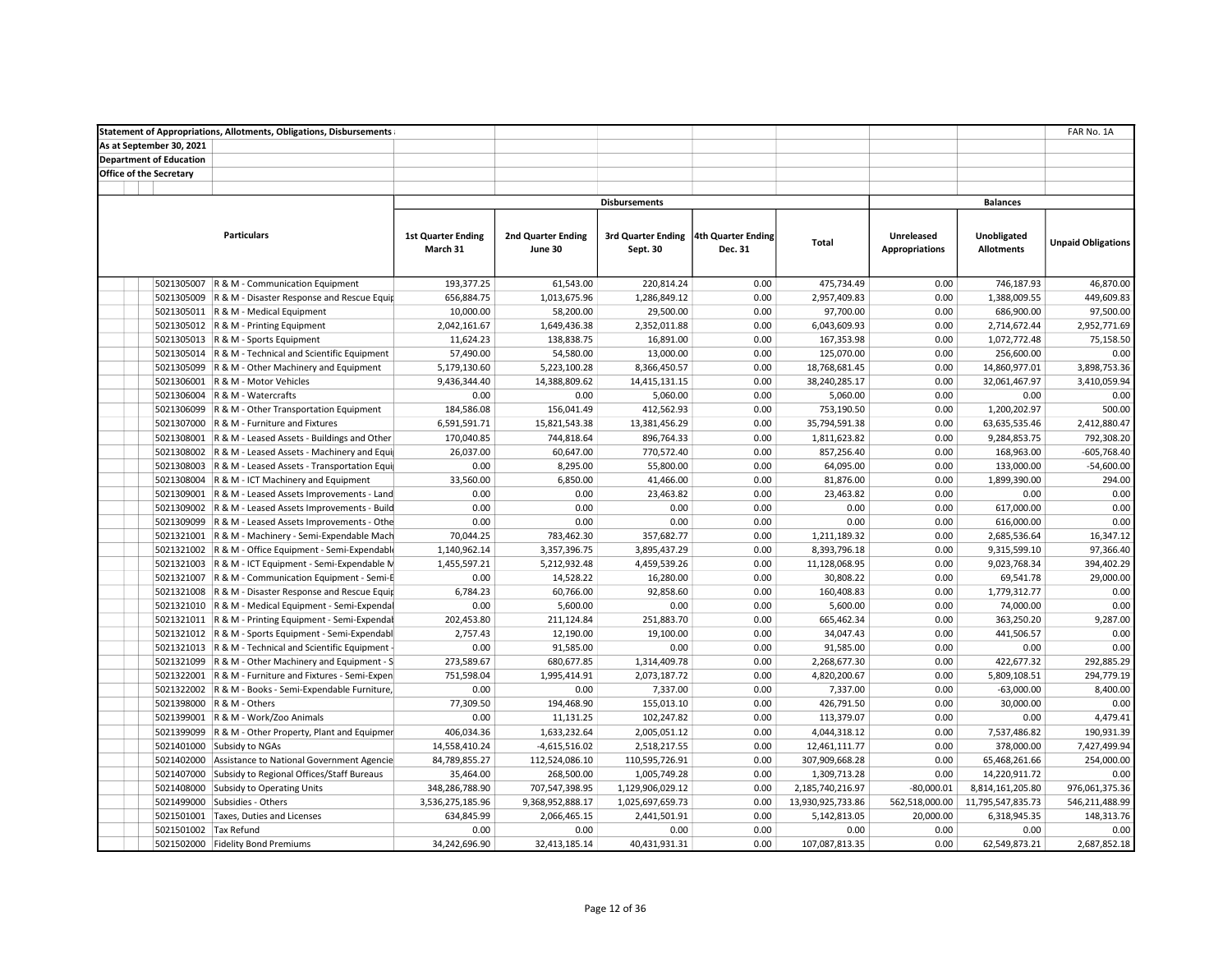|                                 | Statement of Appropriations, Allotments, Obligations, Disbursements and Balances by Object of Expenditures (SAAODBOE) |                                     |                                                                              |                                   |                           |                                                                        |                    |                      | FAR No. 1A                 |
|---------------------------------|-----------------------------------------------------------------------------------------------------------------------|-------------------------------------|------------------------------------------------------------------------------|-----------------------------------|---------------------------|------------------------------------------------------------------------|--------------------|----------------------|----------------------------|
| As at September 30, 2021        |                                                                                                                       |                                     |                                                                              |                                   |                           |                                                                        |                    |                      |                            |
| <b>Department of Education</b>  |                                                                                                                       |                                     |                                                                              |                                   |                           |                                                                        |                    |                      |                            |
| <b>Office of the Secretary</b>  |                                                                                                                       |                                     |                                                                              |                                   |                           |                                                                        |                    |                      |                            |
|                                 |                                                                                                                       |                                     |                                                                              |                                   |                           |                                                                        |                    |                      |                            |
|                                 |                                                                                                                       |                                     | <b>Appropriations</b>                                                        |                                   |                           |                                                                        | <b>Allotments</b>  |                      |                            |
|                                 | <b>Particulars</b>                                                                                                    | Authorized<br><b>Appropriations</b> | <b>Adjustments</b><br>(Transfer To/From,<br>Modifications/<br>Augmentations) | Adjusted<br><b>Appropriations</b> | <b>Allotment Received</b> | <b>Adjustments</b><br>(Reductions,<br>Modifications/<br>Augmentations) | <b>Transfer To</b> | <b>Transfer From</b> | <b>Adjusted Allotments</b> |
| 5021503000                      | Insurance Expenses                                                                                                    | 122,325,000.00                      | -46,188,007.75                                                               | 76,136,992.25                     | 122,325,000.00            | $-46,188,007.75$                                                       | 0.00               | 0.00                 | 76,136,992.25              |
|                                 | 5021601000 Labor and Wages                                                                                            | 111,002,000.00                      | 56,024,133.37                                                                | 167,026,133.37                    | 111,002,000.00            | 56,024,133.37                                                          | 0.00               | 0.00                 | 167,026,133.37             |
|                                 | 5029901000 Advertising, Promotional and Marketing Exp                                                                 | 8,754,000.00                        | 632,885.83                                                                   | 9,386,885.83                      | 8,754,000.00              | 632,885.83                                                             | 0.00               | 0.00                 | 9,386,885.83               |
| 5029902000                      | Printing and Publication Expenses                                                                                     | 361,886,000.00                      | 1,193,732,248.32                                                             | 1,555,618,248.32                  | 361,886,000.00            | 893,214,720.12                                                         | 0.00               | 300,517,538.20       | 1,555,618,258.32           |
| 5029903000                      | <b>Representation Expenses</b>                                                                                        | 138,844,000.00                      | 11,058,666.55                                                                | 149,902,666.55                    | 138,844,000.00            | 11,058,666.55                                                          | 0.00               | 0.00                 | 149,902,666.55             |
| 5029904000                      | Transportation and Delivery Expenses                                                                                  | 77,537,100.00                       | 21,304,487.54                                                                | 98,841,587.54                     | 77,454,745.00             | 21,222,132.54                                                          | 0.00               | 0.00                 | 98,676,877.54              |
|                                 | 5029905001 Rents - Buildings and Structures                                                                           | 343,096,000.00                      | -299,333,054.50                                                              | 43,762,945.50                     | 343,096,000.00            | -299,333,054.50                                                        | 0.00               | 0.00                 | 43,762,945.50              |
|                                 | 5029905002 Rents - Land                                                                                               | 3,520,000.00                        | 0.00                                                                         | 3,520,000.00                      | 3,520,000.00              | 0.00                                                                   | 0.00               | 0.00                 | 3,520,000.00               |
|                                 | 5029905003 Rents - Motor Vehicles                                                                                     | 3,787,000.00                        | 864,500.00                                                                   | 4,651,500.00                      | 3,787,000.00              | 864,500.00                                                             | 0.00               | 0.00                 | 4,651,500.00               |
|                                 | 5029905004 Rents - Equipment                                                                                          | 5,315,000.00                        | 7,375,990.36                                                                 | 12,690,990.36                     | 5,315,000.00              | 7,375,990.36                                                           | 0.00               | 0.00                 | 12,690,990.36              |
|                                 | 5029905005 Rents - Living Quarters                                                                                    | 2,188,000.00                        | 797,293.80                                                                   | 2,985,293.80                      | 2,188,000.00              | 797,293.80                                                             | 0.00               | 0.00                 | 2,985,293.80               |
|                                 | 5029905006 Operating Lease                                                                                            | 40,000.00                           | 0.00                                                                         | 40,000.00                         | 40,000.00                 | 0.00                                                                   | 0.00               | 0.00                 | 40,000.00                  |
| 5029905008                      | Rents - ICT Machinery and Equipment                                                                                   | 0.00                                | 597,770.67                                                                   | 597,770.67                        | 0.00                      | 597,770.67                                                             | 0.00               | 0.00                 | 597,770.67                 |
|                                 | 5029906000 Membership Dues and Contributions to Org                                                                   | 1,770,000.00                        | $-12,751.85$                                                                 | 1,757,248.15                      | 1,770,000.00              | $-12,751.85$                                                           | 0.00               | 0.00                 | 1,757,248.15               |
|                                 | 5029907000 Subscription Expenses                                                                                      | 0.00                                | 1,000.00                                                                     | 1,000.00                          | 0.00                      | 1,000.00                                                               | 0.00               | 0.00                 | 1,000.00                   |
|                                 | 5029907001   ICT Software Subscription                                                                                | 0.00                                | 176,755.12                                                                   | 176,755.12                        | 0.00                      | 176,755.12                                                             | 0.00               | 0.00                 | 176,755.12                 |
|                                 | 5029907004 Library and Other Reading Materials Subscri                                                                | 1,295,000.00                        | $-756,000.00$                                                                | 539,000.00                        | 1,295,000.00              | $-756,000.00$                                                          | 0.00               | 0.00                 | 539,000.00                 |
|                                 | 5029907099 Other Subscription Expenses                                                                                | 24,748,000.00                       | 4,496,755.13                                                                 | 29,244,755.13                     | 24,748,000.00             | 4,496,755.13                                                           | 0.00               | 0.00                 | 29,244,755.13              |
| 5029908000 Donations            |                                                                                                                       | 10,000.00                           | 84,776.50                                                                    | 94,776.50                         | 10,000.00                 | 84,776.50                                                              | 0.00               | 0.00                 | 94,776.50                  |
|                                 | 5029909001 Website Maintenance                                                                                        | 1,313,000.00                        | 411,509.66                                                                   | 1,724,509.66                      | 1,313,000.00              | 411,509.66                                                             | 0.00               | 0.00                 | 1,724,509.66               |
| 5029921000                      | Legal Defense Expense                                                                                                 | 0.00                                | 61,647.00                                                                    | 61,647.00                         | 0.00                      | 61,647.00                                                              | 0.00               | 0.00                 | 61,647.00                  |
| 5029922000                      | <b>Bank Transaction Fee</b>                                                                                           | 0.00                                | 95,015.00                                                                    | 95,015.00                         | 0.00                      | 95,015.00                                                              | 0.00               | 0.00                 | 95,015.00                  |
|                                 | 5029999099 Other Maintenance and Operating Expenses                                                                   | 110,886,000.00                      | 727,725,968.26                                                               | 838,611,968.26                    | 110,886,000.00            | 641,398,901.64                                                         | 0.00               | 86,327,066.62        | 838,611,968.26             |
| <b>CO</b>                       |                                                                                                                       | 19,477,247,000.00                   | $-2,600,621,745.00$                                                          | 16,876,625,255.00                 | 16,480,797,813.00         | 327,040,255.00                                                         | 7,496,854,550.39   | 7,496,854,550.39     | 16,807,838,068.00          |
| 5060401001 Land                 |                                                                                                                       | 65,000,000.00                       | 7,464,698.03                                                                 | 72,464,698.03                     | 65,000,000.00             | 0.00                                                                   | 0.00               | 7,464,698.03         | 72,464,698.03              |
|                                 | 5060402099 Other Land Improvements                                                                                    | 0.00                                | 1,000,000.00                                                                 | 1,000,000.00                      | 0.00                      | 1,000,000.00                                                           | 1,000,000.00       | 1,000,000.00         | 1,000,000.00               |
|                                 | 5060403005 Power Supply Systems                                                                                       | 0.00                                | 431,204.00                                                                   | 431,204.00                        | 0.00                      | 431,204.00                                                             | 0.00               | 0.00                 | 431,204.00                 |
|                                 | 5060403006 Communication Networks                                                                                     | 0.00                                | 1,746,300.00                                                                 | 1,746,300.00                      | 0.00                      | 1,746,300.00                                                           | 0.00               | 0.00                 | 1,746,300.00               |
| 5060404001 Buildings            |                                                                                                                       | 35,000,000.00                       | 310,957,650.53                                                               | 345,957,650.53                    | 35,000,000.00             | 310,957,650.53                                                         | 185,289,550.40     | 185,289,550.40       | 345,957,650.53             |
|                                 | 5060404002 School Buildings                                                                                           | 13,236,981,000.00                   | -2,936,237,920.56                                                            | 10,300,743,079.44                 | 10,249,281,813.00         | $-3,111,222.53$                                                        | 7,045,564,999.99   | 7,040,100,301.96     | 10,240,705,892.44          |
|                                 | 5060404099 Other Structures                                                                                           | 32,000,000.00                       | $-1,797,477.12$                                                              | 30,202,522.88                     | 32,000,000.00             | 98,234.00                                                              | 32,000,000.00      | 30,104,288.88        | 30,202,522.88              |
|                                 | 5060405002 Office Equipment                                                                                           | 0.00                                | 6,523,194.00                                                                 | 6,523,194.00                      | 0.00                      | 6,523,194.00                                                           | 3,000,000.00       | 3,000,000.00         | 6,523,194.00               |
|                                 | 5060405003   Information and Communication Technology                                                                 | 5,662,340,000.00                    | 3,791,416.12                                                                 | 5,666,131,416.12                  | 5,662,340,000.00          | 4,864,705.00                                                           | 229,000,000.00     | 227,926,711.12       | 5,666,131,416.12           |
|                                 | 5060405012 Printing Equipment                                                                                         | 0.00                                | 300,000.00                                                                   | 300,000.00                        | 0.00                      | 300,000.00                                                             | 0.00               | 0.00                 | 300,000.00                 |
|                                 | 5060405014 Technical and Scientific Equipment                                                                         | 435,926,000.00                      | 20,000.00                                                                    | 435,946,000.00                    | 435,926,000.00            | 20,000.00                                                              | 0.00               | 0.00                 | 435,946,000.00             |
|                                 | 5060405015 ICT Software                                                                                               | 0.00                                | 969,000.00                                                                   | 969,000.00                        | 0.00                      | 0.00                                                                   | 0.00               | 969,000.00           | 969,000.00                 |
|                                 | 5060405099 Other Machinery and Equipment                                                                              | 0.00                                | 140,000.00                                                                   | 140,000.00                        | 0.00                      | 140,000.00                                                             | 0.00               | 0.00                 | 140,000.00                 |
|                                 | 5060406001 Motor Vehicles                                                                                             | 10,000,000.00                       | 0.00                                                                         | 10,000,000.00                     | 1,250,000.00              | 0.00                                                                   | 0.00               | 0.00                 | 1,250,000.00               |
|                                 | 5060407001 Furniture and Fixtures                                                                                     | 0.00                                | 4,070,190.00                                                                 | 4,070,190.00                      | 0.00                      | 4,070,190.00                                                           | 1,000,000.00       | 1,000,000.00         | 4,070,190.00               |
| <b>Automatic Appropriations</b> |                                                                                                                       | 37,729,018,000.00                   | 547,420,574.00                                                               | 38,276,438,574.00                 | 38,276,438,574.00         | 0.00                                                                   | 0.00               | 0.00                 | 38,276,438,574.00          |
| <b>RLIP</b>                     |                                                                                                                       | 37,729,018,000.00                   | 547,420,574.00                                                               | 38,276,438,574.00                 | 38,276,438,574.00         | 0.00                                                                   | 0.00               | 0.00                 | 38,276,438,574.00          |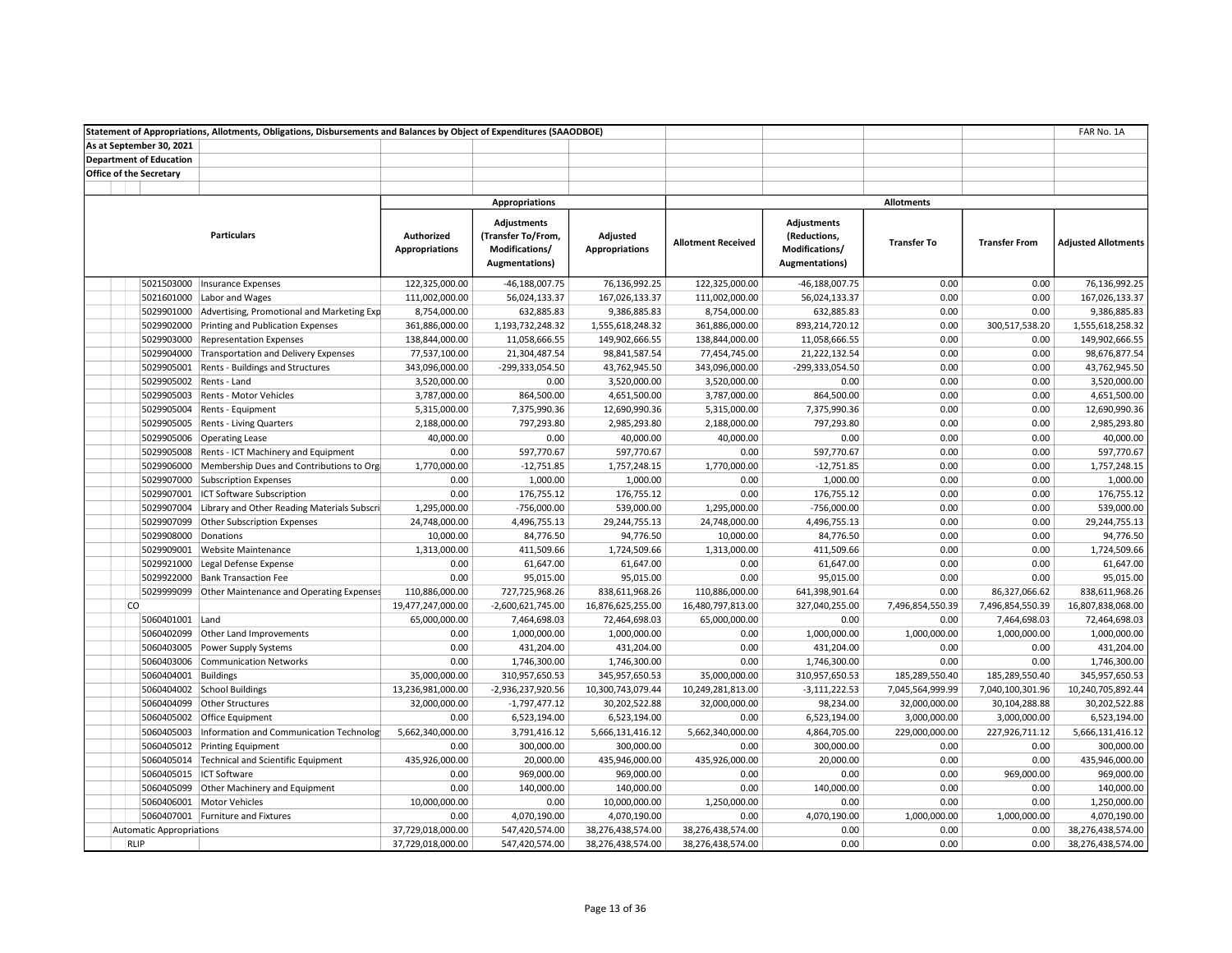|                                 | <b>Statement of Appropriations, Allotments, Obligations, Disbursements</b> |                                       |                                      |                                       |                                      | FAR No. 1A        |
|---------------------------------|----------------------------------------------------------------------------|---------------------------------------|--------------------------------------|---------------------------------------|--------------------------------------|-------------------|
| As at September 30, 2021        |                                                                            |                                       |                                      |                                       |                                      |                   |
| <b>Department of Education</b>  |                                                                            |                                       |                                      |                                       |                                      |                   |
| <b>Office of the Secretary</b>  |                                                                            |                                       |                                      |                                       |                                      |                   |
|                                 |                                                                            |                                       |                                      |                                       |                                      |                   |
|                                 |                                                                            |                                       |                                      | <b>Obligations</b>                    |                                      |                   |
|                                 |                                                                            |                                       |                                      |                                       |                                      |                   |
|                                 | <b>Particulars</b>                                                         | <b>1st Quarter Ending</b><br>March 31 | <b>2nd Quarter Ending</b><br>June 30 | <b>3rd Quarter Ending</b><br>Sept. 30 | <b>4th Quarter Ending</b><br>Dec. 31 | Total             |
| 5021503000                      | <b>Insurance Expenses</b>                                                  | 9,494,251.67                          | 10,110,844.71                        | 14,696,480.67                         | 0.00                                 | 34,301,577.05     |
| 5021601000                      | Labor and Wages                                                            | 29,670,625.69                         | 57,996,760.72                        | 59,235,206.81                         | 0.00                                 | 146,902,593.22    |
| 5029901000                      | Advertising, Promotional and Marketing Exp                                 | 546,119.10                            | 701,826.60                           | 1,019,255.48                          | 0.00                                 | 2,267,201.18      |
| 5029902000                      | Printing and Publication Expenses                                          | 241,510,079.89                        | 582,652,518.30                       | 583,971,619.00                        | 0.00                                 | 1,408,134,217.19  |
| 5029903000                      | <b>Representation Expenses</b>                                             | 18,520,286.45                         | 29,866,913.37                        | 34,602,731.50                         | 0.00                                 | 82,989,931.32     |
| 5029904000                      | <b>Transportation and Delivery Expenses</b>                                | 14,026,960.86                         | 22,006,990.35                        | 21,103,549.19                         | 0.00                                 | 57,137,500.40     |
| 5029905001                      | Rents - Buildings and Structures                                           | 100,052.38                            | 313,751.94                           | 500,141.18                            | 0.00                                 | 913,945.50        |
| 5029905002                      | Rents - Land                                                               | 0.00                                  | 941,833.56                           | 12,650.00                             | 0.00                                 | 954,483.56        |
| 5029905003                      | Rents - Motor Vehicles                                                     | 260,950.00                            | 156,700.00                           | 1,112,360.00                          | 0.00                                 | 1,530,010.00      |
| 5029905004                      | Rents - Equipment                                                          | 3,577,251.22                          | 2,911,899.76                         | 2,246,110.34                          | 0.00                                 | 8,735,261.32      |
| 5029905005                      | Rents - Living Quarters                                                    | 624,174.43                            | 683,893.64                           | 748,145.08                            | 0.00                                 | 2,056,213.15      |
| 5029905006                      | <b>Operating Lease</b>                                                     | 20,000.00                             | 20,000.00                            | 0.00                                  | 0.00                                 | 40,000.00         |
| 5029905008                      | Rents - ICT Machinery and Equipment                                        | 72,152.81                             | 394,458.43                           | 131,159.43                            | 0.00                                 | 597,770.67        |
| 5029906000                      | Membership Dues and Contributions to Org                                   | 30,980.61                             | 81,338.00                            | 47,309.00                             | 0.00                                 | 159,627.61        |
| 5029907000                      | <b>Subscription Expenses</b>                                               | 0.00                                  | 1,000.00                             | 0.00                                  | 0.00                                 | 1,000.00          |
| 5029907001                      | ICT Software Subscription                                                  | 32,494.33                             | 83,182.69                            | 61,078.10                             | 0.00                                 | 176,755.12        |
| 5029907004                      | Library and Other Reading Materials Subscri                                | 7,607.50                              | 7,277.00                             | 8,271.00                              | 0.00                                 | 23,155.50         |
| 5029907099                      | <b>Other Subscription Expenses</b>                                         | 1,437,380.20                          | 1,543,972.52                         | 7,362,295.63                          | 0.00                                 | 10,343,648.35     |
| 5029908000                      | Donations                                                                  | 0.00                                  | 0.00                                 | 84,776.50                             | 0.00                                 | 84,776.50         |
| 5029909001                      | Website Maintenance                                                        | 181,225.96                            | 281,977.80                           | 112,024.43                            | 0.00                                 | 575,228.19        |
| 5029921000                      |                                                                            | 0.00                                  | 0.00                                 | 61,647.00                             | 0.00                                 | 61,647.00         |
|                                 | Legal Defense Expense                                                      |                                       |                                      |                                       | 0.00                                 |                   |
| 5029922000                      | <b>Bank Transaction Fee</b>                                                | 16,069.28                             | 54,205.00                            | 29,400.00                             |                                      | 99,674.28         |
| 5029999099<br><b>CO</b>         | Other Maintenance and Operating Expenses                                   | 334,360,872.44                        | 161,125,968.14                       | 358,699,448.48                        | 0.00                                 | 854,186,289.06    |
|                                 |                                                                            | 1,628,070,664.00                      | 1,769,360,011.34                     | 5,193,791,958.03                      | 0.00                                 | 8,591,222,633.37  |
| 5060401001                      | Land                                                                       | 0.00                                  | 0.00                                 | 0.00                                  | 0.00                                 | 0.00              |
| 5060402099                      | Other Land Improvements                                                    | 0.00                                  | 0.00                                 | 0.00                                  | 0.00                                 | 0.00              |
| 5060403005                      | Power Supply Systems                                                       | 0.00                                  | 0.00                                 | 120,000.00                            | 0.00                                 | 120,000.00        |
| 5060403006                      | <b>Communication Networks</b>                                              | 0.00                                  | 995,400.00                           | 750,900.00                            | 0.00                                 | 1,746,300.00      |
| 5060404001                      | <b>Buildings</b>                                                           | 0.00                                  | 3,111,222.53                         | 110,255,015.79                        | 0.00                                 | 113,366,238.32    |
| 5060404002                      | <b>School Buildings</b>                                                    | 1,628,070,664.00                      | 272,185,957.49                       | 4,730,387,617.43                      | 0.00                                 | 6,630,644,238.92  |
| 5060404099                      | <b>Other Structures</b>                                                    | 0.00                                  | 104,288.88                           | 0.00                                  | 0.00                                 | 104,288.88        |
| 5060405002                      | Office Equipment                                                           | 0.00                                  | 320,000.00                           | 934,645.00                            | 0.00                                 | 1,254,645.00      |
| 5060405003                      | Information and Communication Technolog                                    | 0.00                                  | 1,492,643,142.44                     | 67,344,745.01                         | 0.00                                 | 1,559,987,887.45  |
| 5060405012                      | <b>Printing Equipment</b>                                                  | 0.00                                  | 0.00                                 | 0.00                                  | 0.00                                 | 0.00              |
| 5060405014                      | Technical and Scientific Equipment                                         | 0.00                                  | 0.00                                 | 283,030,034.80                        | 0.00                                 | 283,030,034.80    |
| 5060405015                      | <b>ICT Software</b>                                                        | 0.00                                  | 0.00                                 | 969,000.00                            | 0.00                                 | 969,000.00        |
| 5060405099                      | Other Machinery and Equipment                                              | 0.00                                  | 0.00                                 | 0.00                                  | 0.00                                 | 0.00              |
| 5060406001                      | <b>Motor Vehicles</b>                                                      | 0.00                                  | 0.00                                 | 0.00                                  | 0.00                                 | 0.00              |
| 5060407001                      | <b>Furniture and Fixtures</b>                                              | 0.00                                  | 0.00                                 | 0.00                                  | 0.00                                 | 0.00              |
| <b>Automatic Appropriations</b> |                                                                            | 9,174,337,845.23                      | 9,275,644,759.42                     | 9,767,787,916.92                      | 0.00                                 | 28,217,770,521.56 |
| <b>RLIP</b>                     |                                                                            | 9,174,337,845.23                      | 9,275,644,759.42                     | 9,767,787,916.92                      | 0.00                                 | 28,217,770,521.56 |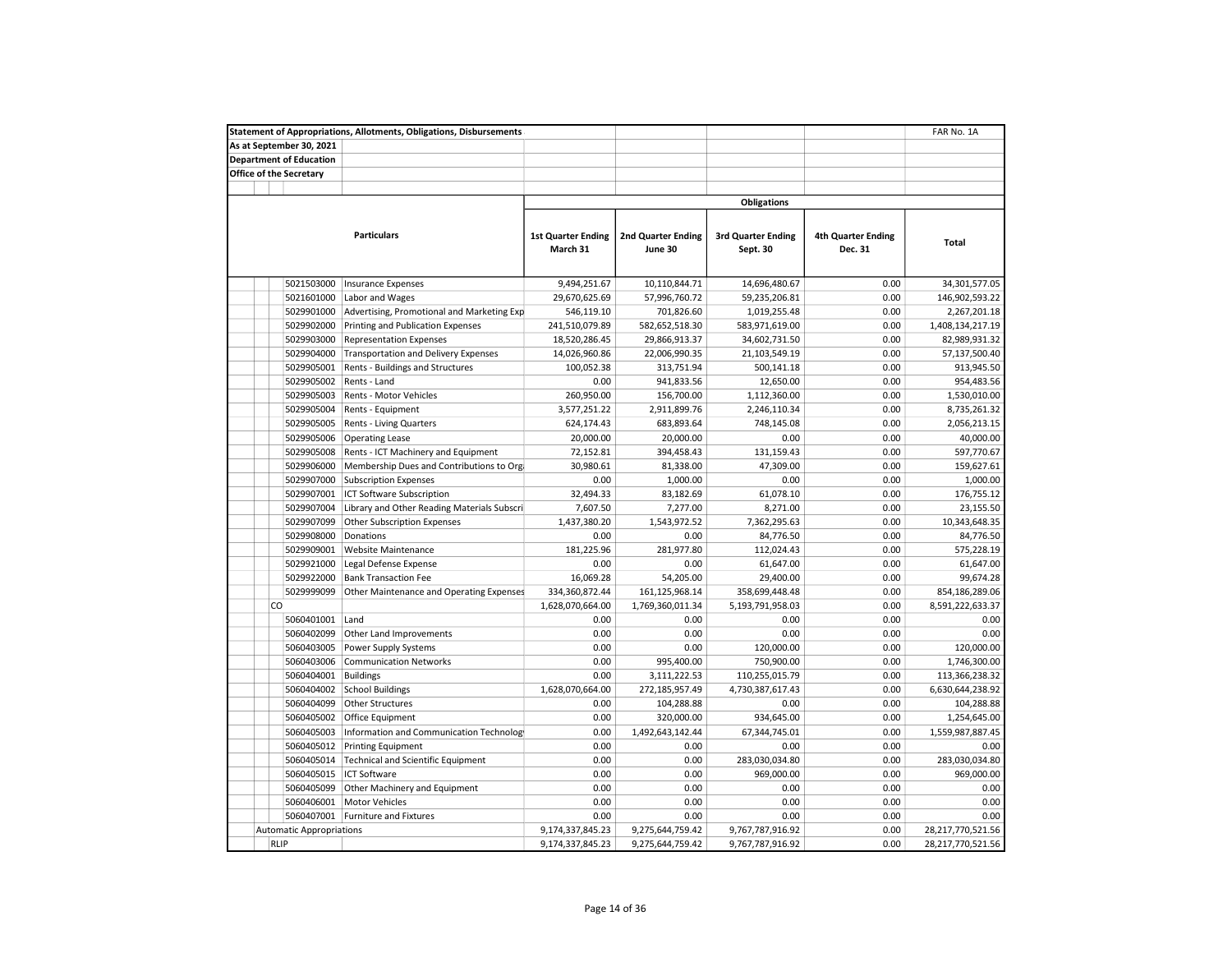|                                 | <b>Statement of Appropriations, Allotments, Obligations, Disbursements</b> |                           |                    |                      |                    |                   |                       |                   | FAR No. 1A                |
|---------------------------------|----------------------------------------------------------------------------|---------------------------|--------------------|----------------------|--------------------|-------------------|-----------------------|-------------------|---------------------------|
| As at September 30, 2021        |                                                                            |                           |                    |                      |                    |                   |                       |                   |                           |
| <b>Department of Education</b>  |                                                                            |                           |                    |                      |                    |                   |                       |                   |                           |
| Office of the Secretary         |                                                                            |                           |                    |                      |                    |                   |                       |                   |                           |
|                                 |                                                                            |                           |                    |                      |                    |                   |                       |                   |                           |
|                                 |                                                                            |                           |                    | <b>Disbursements</b> |                    |                   |                       | <b>Balances</b>   |                           |
|                                 |                                                                            |                           |                    |                      |                    |                   |                       |                   |                           |
|                                 | <b>Particulars</b>                                                         | <b>1st Quarter Ending</b> | 2nd Quarter Ending | 3rd Quarter Ending   | 4th Quarter Ending |                   | Unreleased            | Unobligated       |                           |
|                                 |                                                                            | March 31                  | June 30            | Sept. 30             | Dec. 31            | <b>Total</b>      | <b>Appropriations</b> | <b>Allotments</b> | <b>Unpaid Obligations</b> |
|                                 |                                                                            |                           |                    |                      |                    |                   |                       |                   |                           |
|                                 |                                                                            |                           |                    |                      |                    |                   |                       |                   |                           |
| 5021503000                      | <b>Insurance Expenses</b>                                                  | 7,370,288.24              | 10,543,843.41      | 15,257,587.07        | 0.00               | 33,171,718.72     | 0.00                  | 41,835,415.20     | 1,129,858.33              |
| 5021601000                      | Labor and Wages                                                            | 28,870,836.87             | 58,197,507.90      | 58,411,082.87        | 0.00               | 145,479,427.64    | 0.00                  | 20,123,540.15     | 1,423,165.58              |
| 5029901000                      | Advertising, Promotional and Marketing Exp                                 | 467,187.67                | 662,165.90         | 912,582.98           | 0.00               | 2,041,936.55      | 0.00                  | 7,119,684.65      | 225,264.63                |
| 5029902000                      | Printing and Publication Expenses                                          | 162,290,960.93            | 396,423,411.19     | 496,194,049.94       | 0.00               | 1,054,908,422.06  | $-10.00$              | 147,484,041.13    | 353,225,795.13            |
| 5029903000                      | <b>Representation Expenses</b>                                             | 15,939,001.91             | 26,902,195.53      | 32,988,826.11        | 0.00               | 75,830,023.55     | 0.00                  | 66,912,735.23     | 7,159,907.77              |
| 5029904000                      | <b>Transportation and Delivery Expenses</b>                                | 13,480,010.62             | 20,474,232.36      | 20,006,174.48        | 0.00               | 53,960,417.46     | 164,710.00            | 41,539,377.14     | 3,177,082.94              |
| 5029905001                      | Rents - Buildings and Structures                                           | 100,052.38                | 300,341.58         | 488,573.92           | 0.00               | 888,967.88        | 0.00                  | 42,849,000.00     | 24,977.62                 |
| 5029905002                      | Rents - Land                                                               | 0.00                      | 941,833.56         | 12,650.00            | 0.00               | 954,483.56        | 0.00                  | 2,565,516.44      | 0.00                      |
| 5029905003                      | Rents - Motor Vehicles                                                     | 204,200.00                | 213,450.00         | 384,860.00           | 0.00               | 802,510.00        | 0.00                  | 3,121,490.00      | 727,500.00                |
| 5029905004                      | Rents - Equipment                                                          | 3,190,959.79              | 2,932,525.11       | 2,491,202.69         | 0.00               | 8,614,687.59      | 0.00                  | 3,955,729.04      | 120,573.73                |
| 5029905005                      | Rents - Living Quarters                                                    | 524,955.68                | 639,612.39         | 713,970.08           | 0.00               | 1,878,538.15      | 0.00                  | 929,080.65        | 177,675.00                |
| 5029905006                      | <b>Operating Lease</b>                                                     | 20,000.00                 | 20,000.00          | 0.00                 | 0.00               | 40,000.00         | 0.00                  | 0.00              | 0.00                      |
| 5029905008                      | Rents - ICT Machinery and Equipment                                        | 70,818.89                 | 167,454.85         | 238,996.26           | 0.00               | 477,270.00        | 0.00                  | 0.00              | 120,500.67                |
| 5029906000                      | Membership Dues and Contributions to Org                                   | 30,980.61                 | 81,338.00          | 47,309.00            | 0.00               | 159,627.61        | 0.00                  | 1,597,620.54      | 0.00                      |
| 5029907000                      | <b>Subscription Expenses</b>                                               | 0.00                      | 1,000.00           | 0.00                 | 0.00               | 1,000.00          | 0.00                  | 0.00              | 0.00                      |
| 5029907001                      | ICT Software Subscription                                                  | 32,494.33                 | 81,884.69          | 59,119.48            | 0.00               | 173,498.50        | 0.00                  | 0.00              | 3,256.62                  |
| 5029907004                      | Library and Other Reading Materials Subscri                                | 7,607.50                  | 7,277.00           | 8,271.00             | 0.00               | 23,155.50         | 0.00                  | 515,844.50        | 0.00                      |
| 5029907099                      | Other Subscription Expenses                                                | 967,190.59                | 1,287,611.49       | 7,461,584.35         | 0.00               | 9,716,386.43      | 0.00                  | 18,901,106.78     | 627,261.92                |
| 5029908000                      | Donations                                                                  | 0.00                      | 0.00               | 84,776.50            | 0.00               | 84,776.50         | 0.00                  | 10,000.00         | 0.00                      |
| 5029909001                      | Website Maintenance                                                        | 181,225.96                | 281,977.80         | 102,424.43           | 0.00               | 565,628.19        | 0.00                  | 1,149,281.47      | 9,600.00                  |
| 5029921000                      | Legal Defense Expense                                                      | 0.00                      | 0.00               | 61,647.00            | 0.00               | 61,647.00         | 0.00                  | 0.00              | 0.00                      |
| 5029922000                      | <b>Bank Transaction Fee</b>                                                | 16,069.28                 | 54,305.00          | 29,400.00            | 0.00               | 99,774.28         | 0.00                  | $-4,659.28$       | $-100.00$                 |
| 5029999099                      | Other Maintenance and Operating Expenses                                   | 320,458,341.19            | 136,493,494.40     | 268,012,920.48       | 0.00               | 724,964,756.07    | 0.00                  | $-15,574,320.80$  | 129,221,532.99            |
| <b>CO</b>                       |                                                                            | 402,068,871.70            | 2,009,796,936.02   | 963,005,358.33       | 0.00               | 3,374,871,166.05  | 68,787,187.00         | 8,216,615,434.63  | 5,216,351,467.32          |
| 5060401001                      | Land                                                                       | 0.00                      | 0.00               | 0.00                 | 0.00               | 0.00              | 0.00                  | 72,464,698.03     | 0.00                      |
| 5060402099                      | Other Land Improvements                                                    | 0.00                      | 0.00               | 0.00                 | 0.00               | 0.00              | 0.00                  | 1,000,000.00      | 0.00                      |
| 5060403005                      | Power Supply Systems                                                       | 0.00                      | 0.00               | 120,000.00           | 0.00               | 120,000.00        | 0.00                  | 311,204.00        | 0.00                      |
| 5060403006                      | <b>Communication Networks</b>                                              | 0.00                      | 0.00               | 1,746,300.00         | 0.00               | 1,746,300.00      | 0.00                  | 0.00              | 0.00                      |
| 5060404001                      | <b>Buildings</b>                                                           | 0.00                      | 0.00               | 0.00                 | 0.00               | 0.00              | 0.00                  | 232,591,412.21    | 113,366,238.32            |
| 5060404002                      | <b>School Buildings</b>                                                    | 402,068,871.70            | 525,342,800.65     | 941,837,736.80       | 0.00               | 1,869,249,409.15  | 60,037,187.00         | 3,610,061,653.52  | 4,761,394,829.77          |
| 5060404099                      | <b>Other Structures</b>                                                    | 0.00                      | 0.00               | 87,341.94            | 0.00               | 87,341.94         | 0.00                  | 30,098,234.00     | 16,946.94                 |
| 5060405002                      | Office Equipment                                                           | 0.00                      | 320,000.00         | 18,995.00            | 0.00               | 338,995.00        | 0.00                  | 5,268,549.00      | 915,650.00                |
| 5060405003                      | Information and Communication Technolog                                    | 0.00                      | 1,484,134,135.37   | 19,194,984.59        | 0.00               | 1,503,329,119.96  | 0.00                  | 4,106,143,528.67  | 56,658,767.49             |
| 5060405012                      | <b>Printing Equipment</b>                                                  | 0.00                      | 0.00               | 0.00                 | 0.00               | 0.00              | 0.00                  | 300,000.00        | 0.00                      |
| 5060405014                      | Technical and Scientific Equipment                                         | 0.00                      | 0.00               | 0.00                 | 0.00               | 0.00              | 0.00                  | 152,915,965.20    | 283,030,034.80            |
| 5060405015                      | <b>ICT Software</b>                                                        | 0.00                      | 0.00               | 0.00                 | 0.00               | 0.00              | 0.00                  | 0.00              | 969,000.00                |
| 5060405099                      | Other Machinery and Equipment                                              | 0.00                      | 0.00               | 0.00                 | 0.00               | 0.00              | 0.00                  | 140,000.00        | 0.00                      |
| 5060406001                      | <b>Motor Vehicles</b>                                                      | 0.00                      | 0.00               | 0.00                 | 0.00               | 0.00              | 8,750,000.00          | 1,250,000.00      | 0.00                      |
|                                 | 5060407001 Furniture and Fixtures                                          | 0.00                      | 0.00               | 0.00                 | 0.00               | 0.00              | 0.00                  | 4,070,190.00      | 0.00                      |
| <b>Automatic Appropriations</b> |                                                                            | 8,431,487,065.22          | 9,121,089,996.56   | 9,742,053,921.96     | 0.00               | 27,294,630,983.73 | 0.00                  | 10,058,668,052.44 | 923,139,537.83            |
| <b>RLIP</b>                     |                                                                            | 8,431,487,065.22          | 9,121,089,996.56   | 9,742,053,921.96     | 0.00               | 27,294,630,983.73 | 0.00                  | 10,058,668,052.44 | 923,139,537.83            |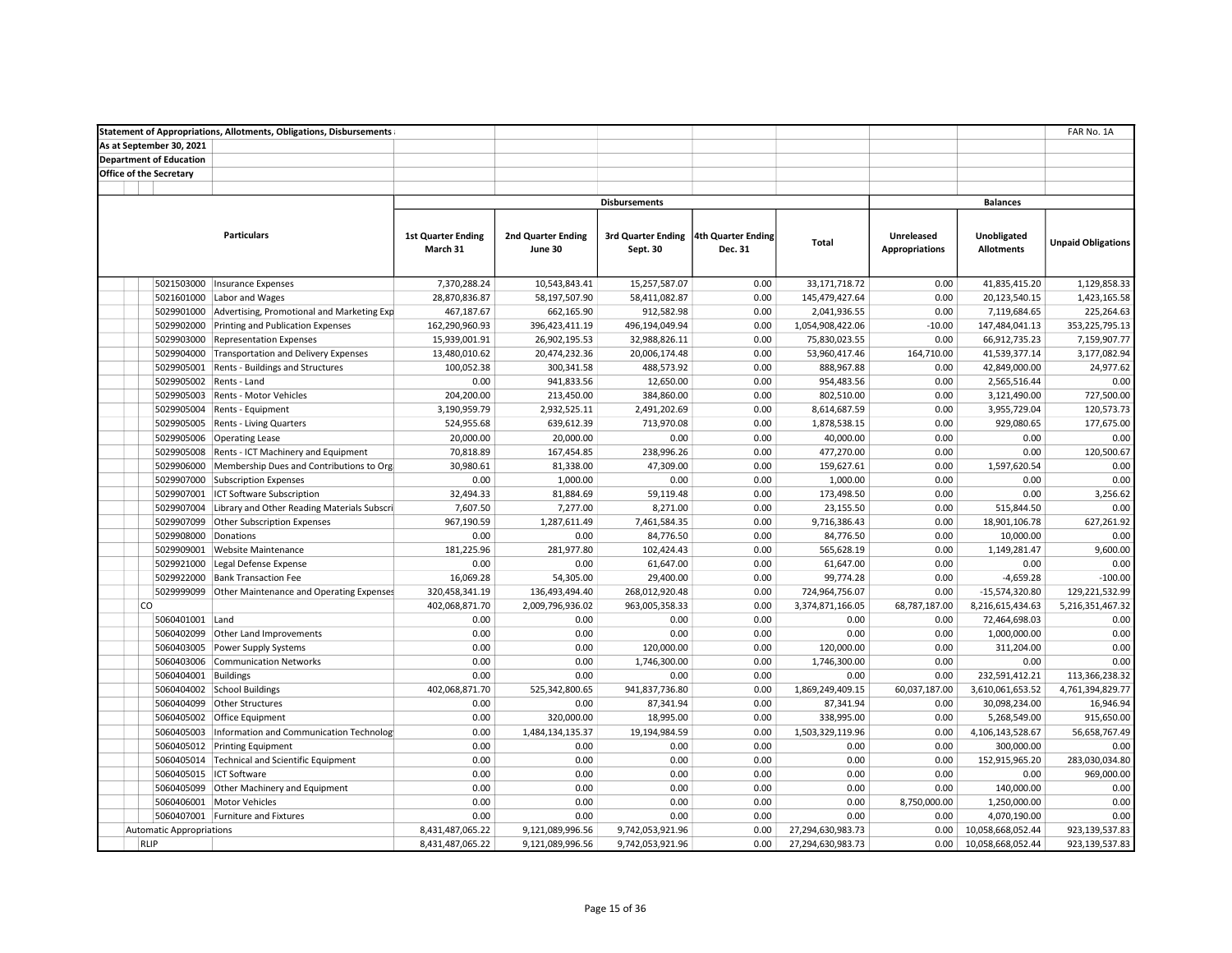| Statement of Appropriations, Allotments, Obligations, Disbursements and Balances by Object of Expenditures (SAAODBOE) |                                    |                                                         |                                     |                                                                                     |                                   |                           |                                                                        |                    | FAR No. 1A           |                            |
|-----------------------------------------------------------------------------------------------------------------------|------------------------------------|---------------------------------------------------------|-------------------------------------|-------------------------------------------------------------------------------------|-----------------------------------|---------------------------|------------------------------------------------------------------------|--------------------|----------------------|----------------------------|
|                                                                                                                       | As at September 30, 2021           |                                                         |                                     |                                                                                     |                                   |                           |                                                                        |                    |                      |                            |
|                                                                                                                       | <b>Department of Education</b>     |                                                         |                                     |                                                                                     |                                   |                           |                                                                        |                    |                      |                            |
|                                                                                                                       | <b>Office of the Secretary</b>     |                                                         |                                     |                                                                                     |                                   |                           |                                                                        |                    |                      |                            |
|                                                                                                                       |                                    |                                                         |                                     |                                                                                     |                                   |                           |                                                                        |                    |                      |                            |
|                                                                                                                       |                                    |                                                         |                                     | <b>Appropriations</b>                                                               |                                   |                           |                                                                        | <b>Allotments</b>  |                      |                            |
|                                                                                                                       |                                    | <b>Particulars</b>                                      | Authorized<br><b>Appropriations</b> | <b>Adjustments</b><br>(Transfer To/From,<br>Modifications/<br><b>Augmentations)</b> | Adjusted<br><b>Appropriations</b> | <b>Allotment Received</b> | <b>Adjustments</b><br>(Reductions,<br>Modifications/<br>Augmentations) | <b>Transfer To</b> | <b>Transfer From</b> | <b>Adjusted Allotments</b> |
|                                                                                                                       |                                    | 5010301000 Retirement and Life Insurance Premiums       | 37,729,018,000.00                   | 547,420,574.00                                                                      | 38,276,438,574.00                 | 38,276,438,574.00         | 0.00                                                                   | 0.00               | 0.00                 | 38,276,438,574.00          |
|                                                                                                                       | Special Purpose Fund               |                                                         | 0.00                                | 12,908,794,514.00                                                                   | 12,908,794,514.00                 | 12,908,794,514.00         | 0.00                                                                   | 0.00               | 0.00                 | 12,908,794,514.00          |
| PS                                                                                                                    |                                    |                                                         | 0.00                                | 12,889,685,114.00                                                                   | 12,889,685,114.00                 | 12,889,685,114.00         | 0.00                                                                   | 0.00               | 0.00                 | 12,889,685,114.00          |
|                                                                                                                       |                                    | 5010101001 Basic Salary - Civilian                      | 0.00                                | 99,501,881.98                                                                       | 99,501,881.98                     | 411,414,865.95            | -311,912,983.97                                                        | 0.00               | 0.00                 | 99,501,881.98              |
|                                                                                                                       |                                    | 5010201001 PERA - Civilian                              | 0.00                                | 3,262,910.00                                                                        | 3,262,910.00                      | 2,992,910.00              | 270,000.00                                                             | 0.00               | 0.00                 | 3,262,910.00               |
|                                                                                                                       |                                    | 5010204001 Clothing/Uniform Allowance - Civilian        | 0.00                                | 828,000.00                                                                          | 828,000.00                        | 738,000.00                | 90,000.00                                                              | 0.00               | 0.00                 | 828,000.00                 |
|                                                                                                                       |                                    | 5010214001 Year End Bonus - Civilian                    | 0.00                                | 3,048,866.00                                                                        | 3,048,866.00                      | 3,048,866.00              | 0.00                                                                   | 0.00               | 0.00                 | 3,048,866.00               |
|                                                                                                                       |                                    | 5010215001 Cash Gift - Civilian                         | 0.00                                | 640,000.00                                                                          | 640,000.00                        | 640,000.00                | 0.00                                                                   | 0.00               | 0.00                 | 640,000.00                 |
|                                                                                                                       |                                    | 5010216001 Mid-Year Bonus - Civilian                    | 0.00                                | 3,331,103.00                                                                        | 3,331,103.00                      | 2,958,193.00              | 372,910.00                                                             | 0.00               | 0.00                 | 3,331,103.00               |
|                                                                                                                       |                                    | 5010299012 Productivity Enhancement Incentive - Civilia | 0.00                                | 640,000.00                                                                          | 640,000.00                        | 640,000.00                | 0.00                                                                   | 0.00               | 0.00                 | 640,000.00                 |
|                                                                                                                       |                                    | 5010299014 Performance Based Bonus - Civilian           | 0.00                                | 12,274,564,805.21                                                                   | 12,274,564,805.21                 | 11,953,381,627.05         | 321, 183, 178. 16                                                      | 0.00               | 0.00                 | 12,274,564,805.21          |
|                                                                                                                       |                                    | 5010302001 Pag-IBIG - Civilian                          | 0.00                                | 164,000.00                                                                          | 164,000.00                        | 150,500.00                | 13,500.00                                                              | 0.00               | 0.00                 | 164,000.00                 |
|                                                                                                                       |                                    | 5010303001 PhilHealth - Civilian                        | 0.00                                | 597,986.00                                                                          | 597,986.00                        | 551,707.00                | 46,279.00                                                              | 0.00               | 0.00                 | 597,986.00                 |
|                                                                                                                       | 5010304001 ECIP - Civilian         |                                                         | 0.00                                | 164,000.00                                                                          | 164,000.00                        | 150,500.00                | 13,500.00                                                              | 0.00               | 0.00                 | 164,000.00                 |
|                                                                                                                       |                                    | 5010402001 Retirement Gratuity - Civilian               | 0.00                                | 2,800,264.00                                                                        | 2,800,264.00                      | 2,280,268.00              | 519,996.00                                                             | 0.00               | 0.00                 | 2,800,264.00               |
|                                                                                                                       |                                    | 5010403001 Terminal Leave Benefits - Civilian           | 0.00                                | 356,683,506.64                                                                      | 356,683,506.64                    | 382,698,027.00            | $-26,014,520.36$                                                       | 0.00               | 0.00                 | 356,683,506.64             |
|                                                                                                                       |                                    | 5010499001 Lump-sum for Creation of New Positions - C   | 0.00                                | 2,277,990.40                                                                        | 2,277,990.40                      | 7,186,569.00              | $-4,908,578.60$                                                        | 0.00               | 0.00                 | 2,277,990.40               |
|                                                                                                                       |                                    | 5010499003 Lump-sum for Reclassification of Positions   | 0.00                                | 22,701,352.00                                                                       | 22,701,352.00                     | 22,701,352.00             | 0.00                                                                   | 0.00               | 0.00                 | 22,701,352.00              |
|                                                                                                                       |                                    | 5010499007 Lump-sum for Filling of Positions - Civilian | 0.00                                | 48,378,225.46                                                                       | 48,378,225.46                     | 48,897,137.00             | $-518,911.54$                                                          | 0.00               | 0.00                 | 48,378,225.46              |
|                                                                                                                       |                                    | 5010499010 Lump-sum for Step Increments - Length of S   | 0.00                                | 0.00                                                                                | 0.00                              | 0.00                      | 0.00                                                                   | 0.00               | 0.00                 | 0.00                       |
|                                                                                                                       |                                    | 5010499099 Other Personnel Benefits                     | 0.00                                | 70,100,223.31                                                                       | 70,100,223.31                     | 49,254,592.00             | 20,845,631.31                                                          | 0.00               | 0.00                 | 70,100,223.31              |
|                                                                                                                       | <b>MOOE</b>                        |                                                         | 0.00                                | 19,109,400.00                                                                       | 19,109,400.00                     | 19,109,400.00             | 0.00                                                                   | 0.00               | 0.00                 | 19,109,400.00              |
|                                                                                                                       |                                    | 5020322001 Furniture and Fixtures - Semi-Expendable Fu  | 0.00                                | 19,109,400.00                                                                       | 19,109,400.00                     | 19,109,400.00             | 0.00                                                                   | 0.00               | 0.00                 | 19,109,400.00              |
|                                                                                                                       | <b>Unprogrammed Appropriations</b> |                                                         | 0.00                                | 4,777,001,790.00                                                                    | 4,777,001,790.00                  | 4,777,001,790.00          | 0.00                                                                   | 0.00               | 0.00                 | 4,777,001,790.00           |
|                                                                                                                       | MOOE                               |                                                         | 0.00                                | 4,777,001,790.00                                                                    | 4,777,001,790.00                  | 4,777,001,790.00          | 0.00                                                                   | 0.00               | 0.00                 | 4,777,001,790.00           |
|                                                                                                                       |                                    | 5021499000 Subsidies - Others                           | 0.00                                | 4,777,001,790.00                                                                    | 4,777,001,790.00                  | 4,777,001,790.00          | 0.00                                                                   | 0.00               | 0.00                 | 4,777,001,790.00           |
|                                                                                                                       | <b>Continuing Appropriations</b>   |                                                         | 0.00                                | 22,974,379,331.98                                                                   | 22,974,379,331.98                 | 19,305,276,889.92         | -196,629,413.40                                                        | 3,244,868,977.29   | 3,244,868,977.29     | 19,108,647,476.52          |
|                                                                                                                       | <b>Regular Appropriations</b>      |                                                         | 0.00                                | 16,901,895,374.84                                                                   | 16,901,895,374.84                 | 13,232,525,758.79         | -196,362,239.41                                                        | 3,139,454,977.29   | 3,139,454,977.29     | 13,036,163,519.38          |
| PS                                                                                                                    |                                    |                                                         | 0.00                                | 941,958,720.86                                                                      | 941,958,720.86                    | 883,700,902.81            | 272,354.05                                                             | 0.00               | 0.00                 | 883,973,256.86             |
|                                                                                                                       |                                    | 5010101001 Basic Salary - Civilian                      | 0.00                                | 327,288,270.47                                                                      | 327,288,270.47                    | 299,438,367.32            | 27,849,903.15                                                          | 0.00               | 0.00                 | 327,288,270.47             |
|                                                                                                                       |                                    | 5010102000 Salaries and Wages - Casual/Contractual      | 0.00                                | 90,728,623.99                                                                       | 90,728,623.99                     | 90,904,809.72             | $-176, 185.73$                                                         | 0.00               | 0.00                 | 90,728,623.99              |
|                                                                                                                       |                                    | 5010103000 Salaries and Wages - Substitute Teachers     | 0.00                                | 8,902,592.90                                                                        | 8,902,592.90                      | 0.00                      | 8,902,592.90                                                           | 0.00               | 0.00                 | 8,902,592.90               |
|                                                                                                                       |                                    | 5010201001 PERA - Civilian                              | 0.00                                | 67,343,812.08                                                                       | 67,343,812.08                     | 65,883,484.25             | 1,460,327.83                                                           | 0.00               | 0.00                 | 67,343,812.08              |
|                                                                                                                       |                                    | 5010202000 Representation Allowance                     | 0.00                                | 163,455.53                                                                          | 163,455.53                        | 168,455.53                | $-5,000.00$                                                            | 0.00               | 0.00                 | 163,455.53                 |
|                                                                                                                       |                                    | 5010203001 Transportation Allowance                     | 0.00                                | 660,584.47                                                                          | 660,584.47                        | 721,650.74                | $-61,066.27$                                                           | 0.00               | 0.00                 | 660,584.47                 |
|                                                                                                                       |                                    | 5010204001 Clothing/Uniform Allowance - Civilian        | 0.00                                | 11,281,786.29                                                                       | 11,281,786.29                     | 10,657,309.63             | 624,476.66                                                             | 0.00               | 0.00                 | 11,281,786.29              |
|                                                                                                                       | 5010205003                         | Subsistence Allowance - Magna Carta Benef               | 0.00                                | 5,355,234.82                                                                        | 5,355,234.82                      | 6,144,160.60              | -788,925.78                                                            | 0.00               | 0.00                 | 5,355,234.82               |
|                                                                                                                       |                                    | 5010206004 Laundry Allowance - Magna Carta Benefits f   | 0.00                                | 644,123.42                                                                          | 644,123.42                        | 1,001,618.87              | $-357,495.45$                                                          | 0.00               | 0.00                 | 644,123.42                 |
|                                                                                                                       |                                    | 5010210001 Honoraria - Civilian                         | 0.00                                | 22,660,510.44                                                                       | 22,660,510.44                     | 21,738,170.43             | 922,340.01                                                             | 0.00               | 0.00                 | 22,660,510.44              |
|                                                                                                                       | 5010211001 Hazard Pay              |                                                         | 0.00                                | 11,320,127.10                                                                       | 11,320,127.10                     | 479,098.93                | 10,841,028.17                                                          | 0.00               | 0.00                 | 11,320,127.10              |
|                                                                                                                       |                                    | 5010211005 HP - Magna Carta Benefits for Public Health  | 0.00                                | 18,975,653.16                                                                       | 18,975,653.16                     | 21,638,455.71             | $-2,662,802.55$                                                        | 0.00               | 0.00                 | 18,975,653.16              |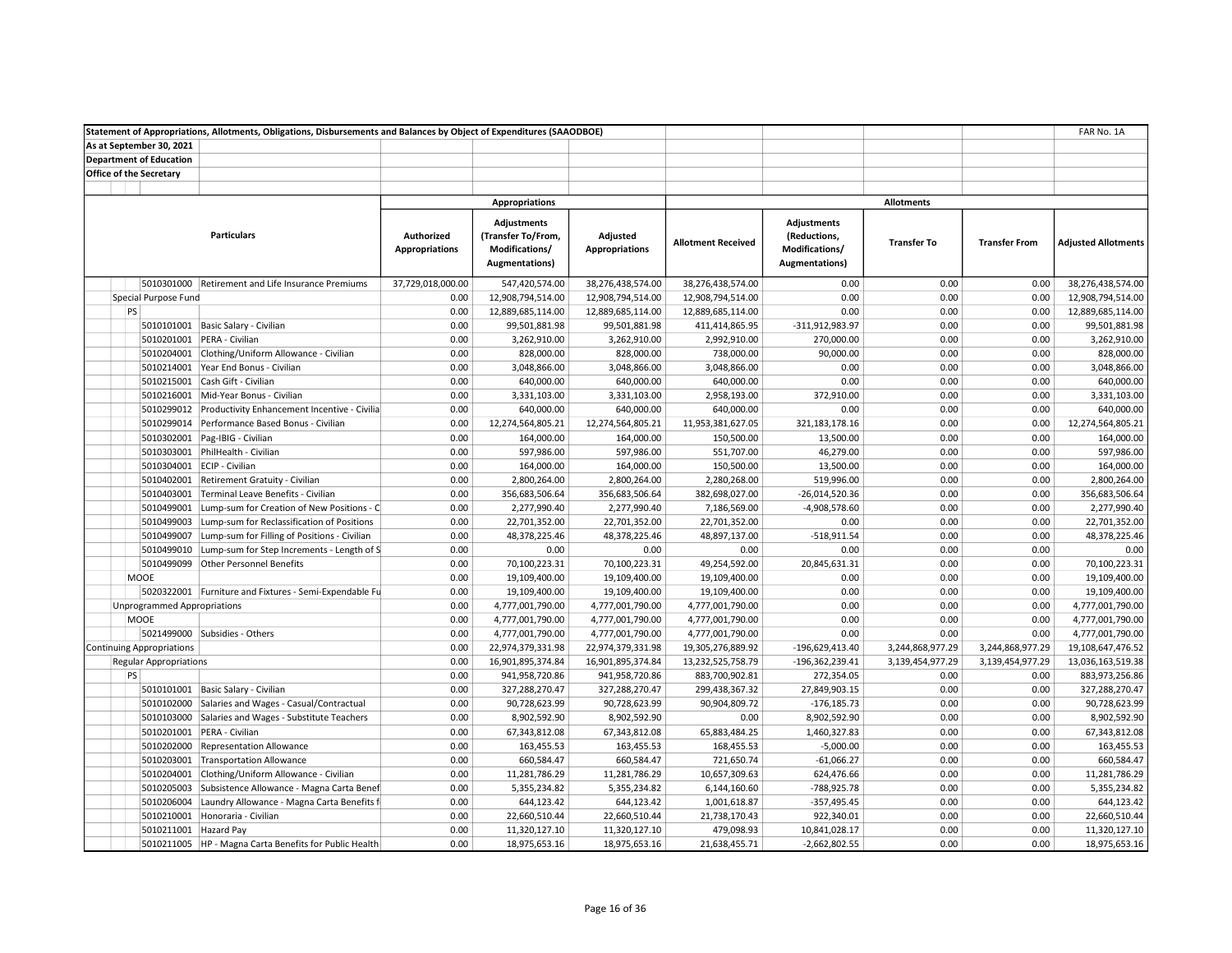| <b>Statement of Appropriations, Allotments, Obligations, Disbursements</b><br>FAR No. 1A |                                                        |                                       |                                      |                                       |                                      |                   |  |  |  |
|------------------------------------------------------------------------------------------|--------------------------------------------------------|---------------------------------------|--------------------------------------|---------------------------------------|--------------------------------------|-------------------|--|--|--|
| As at September 30, 2021                                                                 |                                                        |                                       |                                      |                                       |                                      |                   |  |  |  |
| <b>Department of Education</b>                                                           |                                                        |                                       |                                      |                                       |                                      |                   |  |  |  |
| Office of the Secretary                                                                  |                                                        |                                       |                                      |                                       |                                      |                   |  |  |  |
|                                                                                          |                                                        |                                       |                                      |                                       |                                      |                   |  |  |  |
|                                                                                          |                                                        |                                       |                                      | <b>Obligations</b>                    |                                      |                   |  |  |  |
|                                                                                          | <b>Particulars</b>                                     | <b>1st Quarter Ending</b><br>March 31 | <b>2nd Quarter Ending</b><br>June 30 | <b>3rd Quarter Ending</b><br>Sept. 30 | <b>4th Quarter Ending</b><br>Dec. 31 | Total             |  |  |  |
| 5010301000                                                                               | Retirement and Life Insurance Premiums                 | 9,174,337,845.23                      | 9,275,644,759.42                     | 9,767,787,916.92                      | 0.00                                 | 28,217,770,521.56 |  |  |  |
| Special Purpose Fund                                                                     |                                                        | 42,935,689.29                         | 8,421,711,597.80                     | 4,054,853,924.77                      | 0.00                                 | 12,519,501,211.86 |  |  |  |
| PS                                                                                       |                                                        | 42,935,689.29                         | 8,421,711,597.80                     | 4,054,853,924.77                      | 0.00                                 | 12,519,501,211.86 |  |  |  |
| 5010101001                                                                               | Basic Salary - Civilian                                | 222,345.22                            | 4,972,454.32                         | 8,417,796.14                          | 0.00                                 | 13,612,595.68     |  |  |  |
| 5010201001                                                                               | PERA - Civilian                                        | 0.00                                  | 356,600.00                           | 326,657.14                            | 0.00                                 | 683,257.14        |  |  |  |
| 5010204001                                                                               | Clothing/Uniform Allowance - Civilian                  | 0.00                                  | 192,000.00                           | 6,000.00                              | 0.00                                 | 198,000.00        |  |  |  |
| 5010214001                                                                               | Year End Bonus - Civilian                              | 0.00                                  | 0.00                                 | 0.00                                  | 0.00                                 | 0.00              |  |  |  |
| 5010215001                                                                               | Cash Gift - Civilian                                   | 0.00                                  | 0.00                                 | 0.00                                  | 0.00                                 | 0.00              |  |  |  |
| 5010216001                                                                               | Mid-Year Bonus - Civilian                              | 0.00                                  | 708,115.00                           | 73,790.00                             | 0.00                                 | 781,905.00        |  |  |  |
| 5010299012                                                                               | Productivity Enhancement Incentive - Civilia           | 0.00                                  | 0.00                                 | 0.00                                  | 0.00                                 | 0.00              |  |  |  |
| 5010299014                                                                               | Performance Based Bonus - Civilian                     | 3,795,172.08                          | 8,302,640,273.04                     | 3,838,681,562.03                      | 0.00                                 | 12,145,117,007.15 |  |  |  |
| 5010302001                                                                               | Pag-IBIG - Civilian                                    | 0.00                                  | 18,450.00                            | 16,025.00                             | 0.00                                 | 34,475.00         |  |  |  |
| 5010303001                                                                               | PhilHealth - Civilian                                  | 0.00                                  | 54,099.49                            | 62,938.21                             | 0.00                                 | 117,037.70        |  |  |  |
| 5010304001                                                                               | ECIP - Civilian                                        | 0.00                                  | 18,450.00                            | 14,220.00                             | 0.00                                 | 32,670.00         |  |  |  |
| 5010402001                                                                               | Retirement Gratuity - Civilian                         | 0.00                                  | 734,889.00                           | 1,133,146.00                          | 0.00                                 | 1,868,035.00      |  |  |  |
| 5010403001                                                                               | Terminal Leave Benefits - Civilian                     | 38,883,933.99                         | 106,311,124.72                       | 173,747,611.03                        | 0.00                                 | 318,942,669.74    |  |  |  |
| 5010499001                                                                               | Lump-sum for Creation of New Positions - C             | 0.00                                  | 0.00                                 | 0.00                                  | 0.00                                 | 0.00              |  |  |  |
| 5010499003                                                                               | Lump-sum for Reclassification of Positions             | 0.00                                  | 0.00                                 | 0.00                                  | 0.00                                 | 0.00              |  |  |  |
| 5010499007                                                                               | Lump-sum for Filling of Positions - Civilian           | 0.00                                  | 0.00                                 | 0.00                                  | 0.00                                 | 0.00              |  |  |  |
| 5010499010                                                                               | Lump-sum for Step Increments - Length of S             | 0.00                                  | 157,541.00                           | 35,647.00                             | 0.00                                 | 193,188.00        |  |  |  |
| 5010499099                                                                               | <b>Other Personnel Benefits</b>                        | 34,238.00                             | 5,547,601.23                         | 32,338,532.22                         | 0.00                                 | 37,920,371.45     |  |  |  |
| <b>MOOE</b>                                                                              |                                                        | 0.00                                  | 0.00                                 | 0.00                                  | 0.00                                 | 0.00              |  |  |  |
|                                                                                          | 5020322001 Furniture and Fixtures - Semi-Expendable Fu | 0.00                                  | 0.00                                 | 0.00                                  | 0.00                                 | 0.00              |  |  |  |
| Unprogrammed Appropriations                                                              |                                                        | 0.00                                  | 0.00                                 | 0.00                                  | 0.00                                 | 0.00              |  |  |  |
| <b>MOOE</b>                                                                              |                                                        | 0.00                                  | 0.00                                 | 0.00                                  | 0.00                                 | 0.00              |  |  |  |
| 5021499000                                                                               | Subsidies - Others                                     | 0.00                                  | 0.00                                 | 0.00                                  | 0.00                                 | 0.00              |  |  |  |
|                                                                                          |                                                        |                                       |                                      |                                       | 0.00                                 |                   |  |  |  |
| <b>Continuing Appropriations</b>                                                         |                                                        | 3,988,526,018.86                      | 4,017,000,924.21                     | 3,811,867,609.59                      | 0.00                                 | 11,817,394,552.66 |  |  |  |
| <b>Regular Appropriations</b>                                                            |                                                        | 1,535,360,504.52                      | 2,403,625,061.58                     | 3,485,059,695.88                      |                                      | 7,424,045,261.98  |  |  |  |
| PS                                                                                       |                                                        | 71,543,698.68                         | 104,159,377.19                       | 114,562,851.34                        | 0.00                                 | 290,265,927.21    |  |  |  |
| 5010101001                                                                               | Basic Salary - Civilian                                | 40,468,292.92                         | 52,453,633.97                        | 79,508,706.86                         | 0.00                                 | 172,430,633.75    |  |  |  |
| 5010102000                                                                               | Salaries and Wages - Casual/Contractual                | 2,703,403.50                          | 2,498,161.93                         | 237,744.27                            | 0.00                                 | 5,439,309.70      |  |  |  |
| 5010103000                                                                               | Salaries and Wages - Substitute Teachers               | 202,673.50                            | 2,437,388.05                         | 4,997,005.82                          | 0.00                                 | 7,637,067.37      |  |  |  |
| 5010201001                                                                               | PERA - Civilian                                        | 1,612,157.18                          | 1,201,264.49                         | 1,820,639.18                          | 0.00                                 | 4,634,060.85      |  |  |  |
| 5010202000                                                                               | <b>Representation Allowance</b>                        | 15,000.00                             | 74,069.43                            | 0.00                                  | 0.00                                 | 89,069.43         |  |  |  |
| 5010203001                                                                               | <b>Transportation Allowance</b>                        | 15,000.00                             | 37,741.80                            | 0.00                                  | 0.00                                 | 52,741.80         |  |  |  |
| 5010204001                                                                               | Clothing/Uniform Allowance - Civilian                  | 0.00                                  | 578,195.59                           | 90,000.00                             | 0.00                                 | 668,195.59        |  |  |  |
| 5010205003                                                                               | Subsistence Allowance - Magna Carta Benef              | 230,785.26                            | 546,854.77                           | 57,152.33                             | 0.00                                 | 834,792.36        |  |  |  |
| 5010206004                                                                               | Laundry Allowance - Magna Carta Benefits f             | 22,241.07                             | 32,617.15                            | 8,389.67                              | 0.00                                 | 63,247.89         |  |  |  |
| 5010210001                                                                               | Honoraria - Civilian                                   | 698,976.99                            | 76,164.40                            | 121,097.18                            | 0.00                                 | 896,238.57        |  |  |  |
| 5010211001                                                                               | Hazard Pay                                             | 7,000.00                              | 2,678,800.00                         | 8,281,205.57                          | 0.00                                 | 10,967,005.57     |  |  |  |
| 5010211005                                                                               | HP - Magna Carta Benefits for Public Health            | 1,476,401.60                          | 3,086,726.80                         | 1,129,028.46                          | 0.00                                 | 5,692,156.86      |  |  |  |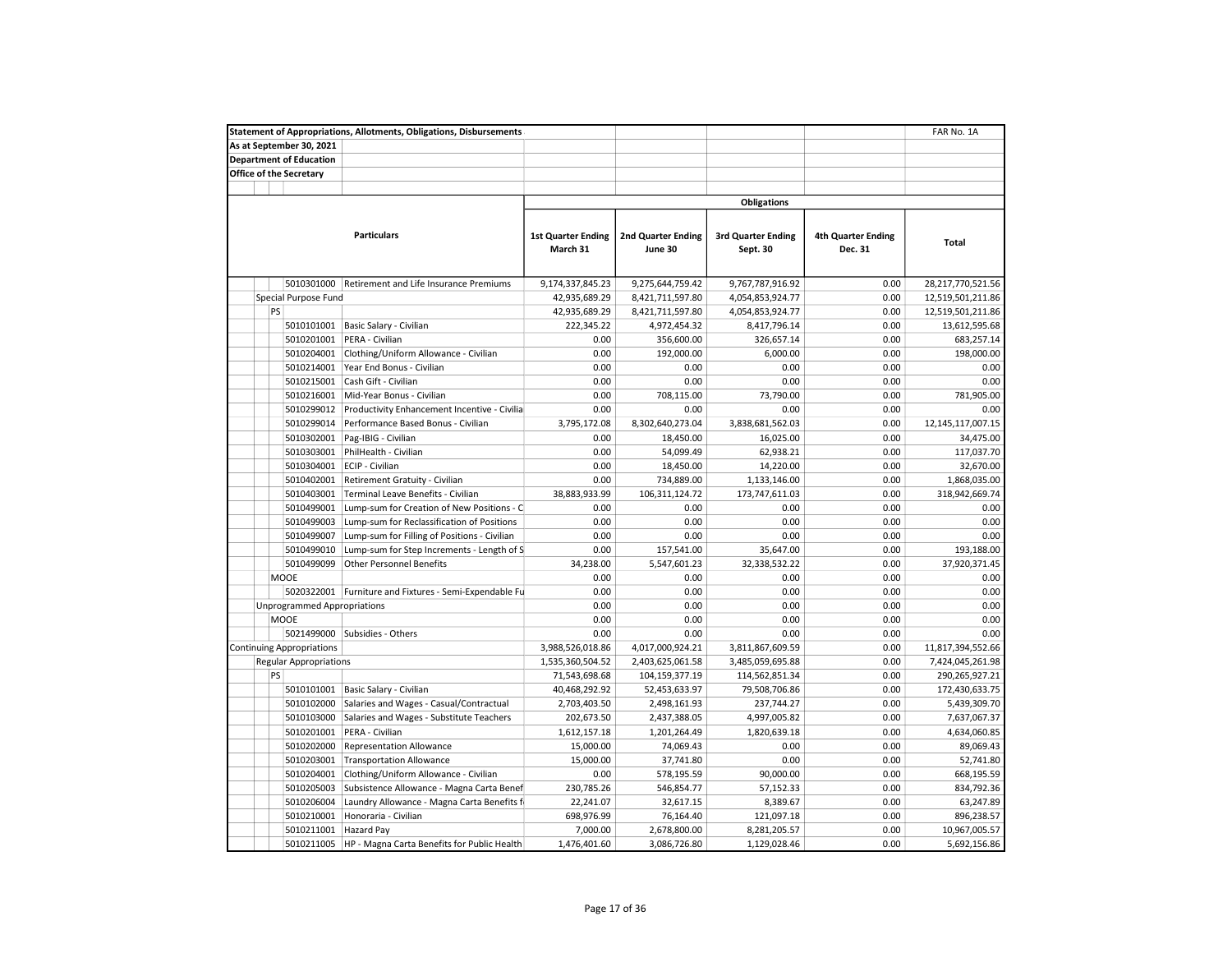|                                    | <b>Statement of Appropriations, Allotments, Obligations, Disbursements</b> |                           |                           |                                       |         |                   |                       |                   | FAR No. 1A                |
|------------------------------------|----------------------------------------------------------------------------|---------------------------|---------------------------|---------------------------------------|---------|-------------------|-----------------------|-------------------|---------------------------|
| As at September 30, 2021           |                                                                            |                           |                           |                                       |         |                   |                       |                   |                           |
| <b>Department of Education</b>     |                                                                            |                           |                           |                                       |         |                   |                       |                   |                           |
| <b>Office of the Secretary</b>     |                                                                            |                           |                           |                                       |         |                   |                       |                   |                           |
|                                    |                                                                            |                           |                           |                                       |         |                   |                       |                   |                           |
|                                    |                                                                            |                           |                           | <b>Disbursements</b>                  |         |                   |                       | <b>Balances</b>   |                           |
|                                    |                                                                            |                           |                           |                                       |         |                   |                       |                   |                           |
|                                    | <b>Particulars</b>                                                         | <b>1st Quarter Ending</b> | <b>2nd Quarter Ending</b> | 3rd Quarter Ending 4th Quarter Ending |         |                   | Unreleased            | Unobligated       |                           |
|                                    |                                                                            | March 31                  | June 30                   | Sept. 30                              | Dec. 31 | Total             | <b>Appropriations</b> | <b>Allotments</b> | <b>Unpaid Obligations</b> |
|                                    |                                                                            |                           |                           |                                       |         |                   |                       |                   |                           |
| 5010301000                         | Retirement and Life Insurance Premiums                                     | 8,431,487,065.22          | 9,121,089,996.56          | 9,742,053,921.96                      | 0.00    | 27,294,630,983.73 | 0.00                  | 10,058,668,052.44 | 923,139,537.83            |
| Special Purpose Fund               |                                                                            | 40,329,804.57             | 7,832,916,470.94          | 4,536,489,412.82                      | 0.00    | 12,409,735,688.33 | 0.00                  | 389,293,302.14    | 109,765,523.53            |
| PS                                 |                                                                            | 40,329,804.57             | 7,832,916,470.94          | 4,536,489,412.82                      | 0.00    | 12,409,735,688.33 | 0.00                  | 370,183,902.14    | 109,765,523.53            |
|                                    | 5010101001 Basic Salary - Civilian                                         | 222,345.22                | 4,972,454.32              | 8,123,565.71                          | 0.00    | 13,318,365.25     | 0.00                  | 85,889,286.30     | 294,230.43                |
| 5010201001                         | PERA - Civilian                                                            | 0.00                      | 356,600.00                | 326,657.14                            | 0.00    | 683,257.14        | 0.00                  | 2,579,652.86      | 0.00                      |
| 5010204001                         | Clothing/Uniform Allowance - Civilian                                      | 0.00                      | 180,000.00                | 18,000.00                             | 0.00    | 198,000.00        | 0.00                  | 630,000.00        | 0.00                      |
| 5010214001                         | Year End Bonus - Civilian                                                  | 0.00                      | 0.00                      | 0.00                                  | 0.00    | 0.00              | 0.00                  | 3,048,866.00      | 0.00                      |
| 5010215001                         | Cash Gift - Civilian                                                       | 0.00                      | 0.00                      | 0.00                                  | 0.00    | 0.00              | 0.00                  | 640,000.00        | 0.00                      |
|                                    | Mid-Year Bonus - Civilian                                                  | 0.00                      |                           |                                       |         |                   |                       |                   | 0.00                      |
| 5010216001                         |                                                                            | 0.00                      | 708,115.00<br>0.00        | 73,790.00                             | 0.00    | 781,905.00        | 0.00                  | 2,549,198.00      | $-13,583.00$              |
| 5010299012                         | Productivity Enhancement Incentive - Civilia                               |                           |                           | 13,583.00                             | 0.00    | 13,583.00         | 0.00                  | 640,000.00        |                           |
| 5010299014                         | Performance Based Bonus - Civilian                                         | 2,285,600.09              | 7,715,249,692.58          | 4,344,305,286.74                      | 0.00    | 12,061,840,579.41 | 0.00                  | 129,447,798.06    | 83,276,427.74             |
| 5010302001                         | Pag-IBIG - Civilian                                                        | 0.00                      | 16,100.00                 | 18,375.00                             | 0.00    | 34,475.00         | 0.00                  | 129,525.00        | 0.00                      |
| 5010303001                         | PhilHealth - Civilian                                                      | 0.00                      | 45,641.74                 | 71,395.96                             | 0.00    | 117,037.70        | 0.00                  | 480,948.30        | 0.00                      |
| 5010304001                         | ECIP - Civilian                                                            | 0.00                      | 14,700.00                 | 17,160.00                             | 0.00    | 31,860.00         | 0.00                  | 131,330.00        | 810.00                    |
| 5010402001                         | Retirement Gratuity - Civilian                                             | 0.00                      | 734,889.00                | 1,133,146.00                          | 0.00    | 1,868,035.00      | 0.00                  | 932,229.00        | 0.00                      |
| 5010403001                         | Terminal Leave Benefits - Civilian                                         | 37,787,621.26             | 105,090,677.07            | 167,228,312.13                        | 0.00    | 310,106,610.46    | 0.00                  | 37,740,836.90     | 8,836,059.28              |
| 5010499001                         | Lump-sum for Creation of New Positions - C                                 | 0.00                      | 0.00                      | 0.00                                  | 0.00    | 0.00              | $-0.00$               | 2,277,990.40      | 0.00                      |
| 5010499003                         | Lump-sum for Reclassification of Positions                                 | 0.00                      | 0.00                      | 0.00                                  | 0.00    | 0.00              | 0.00                  | 22,701,352.00     | 0.00                      |
| 5010499007                         | Lump-sum for Filling of Positions - Civilian                               | 0.00                      | 0.00                      | 0.00                                  | 0.00    | 0.00              | 0.00                  | 48,378,225.46     | 0.00                      |
| 5010499010                         | Lump-sum for Step Increments - Length of S                                 | 0.00                      | 0.00                      | 35,647.00                             | 0.00    | 35,647.00         | 0.00                  | $-193,188.00$     | 157,541.00                |
| 5010499099                         | <b>Other Personnel Benefits</b>                                            | 34,238.00                 | 5,547,601.23              | 15,124,494.14                         | 0.00    | 20,706,333.37     | $-0.00$               | 32,179,851.86     | 17,214,038.08             |
| <b>MOOE</b>                        |                                                                            | 0.00                      | 0.00                      | 0.00                                  | 0.00    | 0.00              | 0.00                  | 19,109,400.00     | 0.00                      |
|                                    | 5020322001 Furniture and Fixtures - Semi-Expendable Fu                     | 0.00                      | 0.00                      | 0.00                                  | 0.00    | 0.00              | 0.00                  | 19,109,400.00     | 0.00                      |
| <b>Unprogrammed Appropriations</b> |                                                                            | 0.00                      | 0.00                      | 0.00                                  | 0.00    | 0.00              | 0.00                  | 4,777,001,790.00  | 0.00                      |
| <b>MOOE</b>                        |                                                                            | 0.00                      | 0.00                      | 0.00                                  | 0.00    | 0.00              | 0.00                  | 4,777,001,790.00  | 0.00                      |
|                                    | 5021499000 Subsidies - Others                                              | 0.00                      | 0.00                      | 0.00                                  | 0.00    | 0.00              | 0.00                  | 4,777,001,790.00  | 0.00                      |
| <b>Continuing Appropriations</b>   |                                                                            | 873,643,157.38            | 5,375,566,486.43          | 1,778,944,917.51                      | 0.00    | 8,028,154,561.32  | 3,865,731,855.46      | 7,291,252,923.86  | 3,789,239,991.34          |
| <b>Regular Appropriations</b>      |                                                                            | 850,649,039.33            | 1,535,248,357.68          | 1,528,040,089.85                      | 0.00    | 3,913,937,486.86  | 3,865,731,855.46      | 5,612,118,257.40  | 3,510,107,775.12          |
| PS                                 |                                                                            | 58,439,416.61             | 101,330,126.39            | 106,958,208.29                        | 0.00    | 266,727,751.29    | 57,985,464.00         | 593,707,329.65    | 23,538,175.92             |
| 5010101001                         | Basic Salary - Civilian                                                    | 32,268,023.61             | 57,421,117.97             | 72,641,607.99                         | 0.00    | 162,330,749.57    | $-0.00$               | 154,857,636.72    | 10,099,884.17             |
| 5010102000                         | Salaries and Wages - Casual/Contractual                                    | 2,294,775.63              | 2,834,741.37              | 237,744.27                            | 0.00    | 5,367,261.27      | 0.00                  | 85,289,314.29     | 72,048.43                 |
| 5010103000                         | Salaries and Wages - Substitute Teachers                                   | 196,655.63                | 2,476,936.45              | 3,551,290.40                          | 0.00    | 6,224,882.48      | 0.00                  | 1,265,525.53      | 1,412,184.89              |
| 5010201001                         | PERA - Civilian                                                            | 1,533,315.51              | 1,230,674.58              | 1,509,003.47                          | 0.00    | 4,272,993.56      | $-0.00$               | 62,709,751.23     | 361,067.29                |
| 5010202000                         | <b>Representation Allowance</b>                                            | 15,000.00                 | 64,839.16                 | 0.00                                  | 0.00    | 79,839.16         | 0.00                  | 74,386.10         | 9,230.28                  |
|                                    | 5010203001 Transportation Allowance                                        | 15,000.00                 | 25,466.97                 | 0.00                                  | 0.00    | 40,466.97         | 0.00                  | 607,842.68        | 12,274.83                 |
| 5010204001                         | Clothing/Uniform Allowance - Civilian                                      | 0.00                      | 572,195.59                | 36,000.00                             | 0.00    | 608,195.59        | 0.00                  | 10,613,590.70     | 60,000.00                 |
| 5010205003                         | Subsistence Allowance - Magna Carta Benef                                  | 141,324.24                | 542,860.01                | 78,655.47                             | 0.00    | 762,839.72        | 0.00                  | 4,520,442.46      | 71,952.64                 |
| 5010206004                         | Laundry Allowance - Magna Carta Benefits f                                 | 1,726.72                  | 48,563.18                 | 8,771.48                              | 0.00    | 59,061.38         | $-0.00$               | 580,875.53        | 4,186.51                  |
| 5010210001                         | Honoraria - Civilian                                                       | 350,584.19                | 63,164.40                 | 469,489.98                            | 0.00    | 883,238.57        | $-0.00$               | 21,764,271.87     | 13,000.00                 |
| 5010211001 Hazard Pay              |                                                                            | 0.00                      | 2,224,500.00              | 7,352,276.10                          | 0.00    | 9,576,776.10      | 0.00                  | 353,121.53        | 1,390,229.47              |
|                                    | 5010211005   HP - Magna Carta Benefits for Public Health                   | 545,171.92                | 2,484,192.87              | 1,147,244.21                          | 0.00    | 4,176,609.00      | $-0.00$               | 13,283,496.30     | 1,515,547.86              |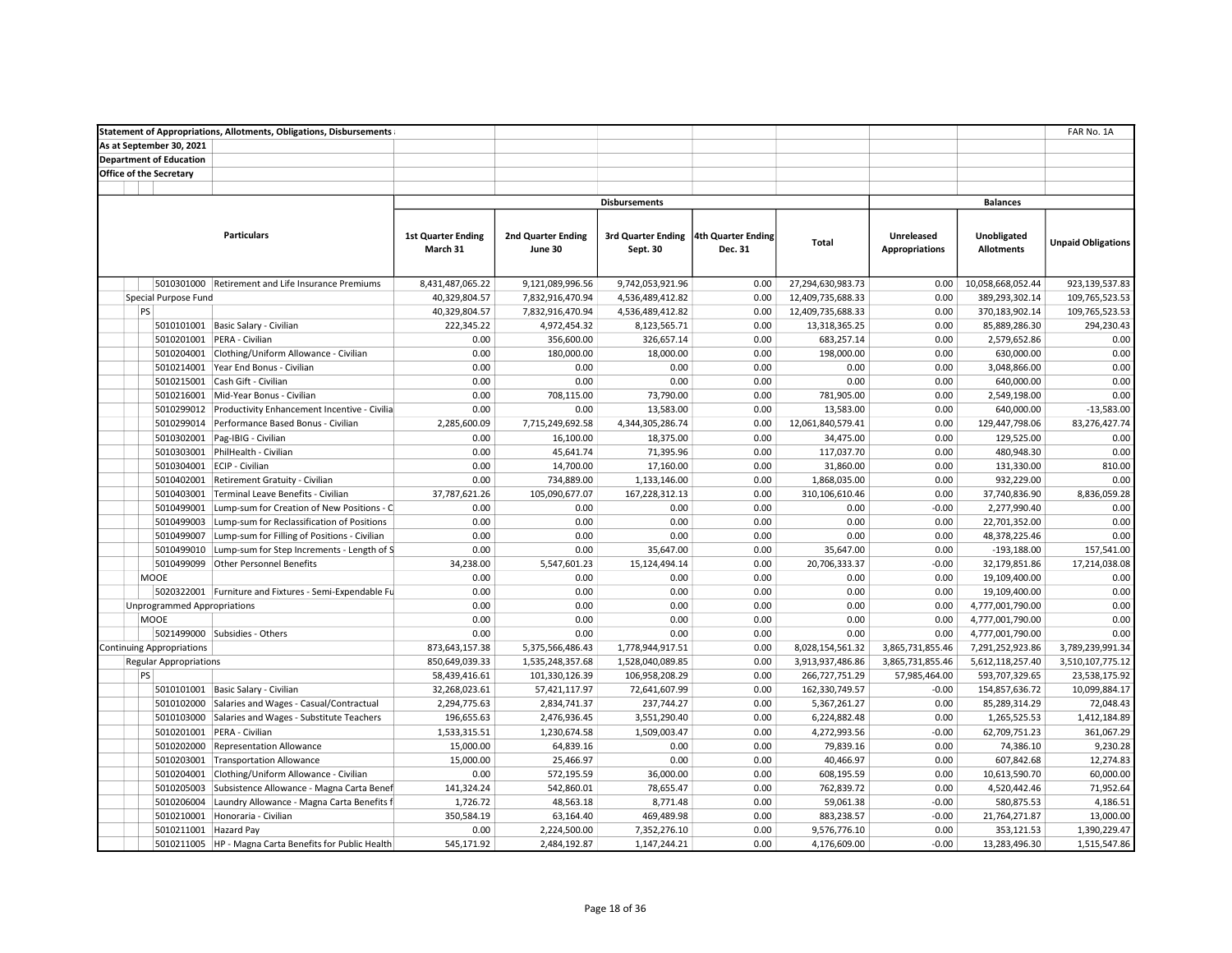|                                |            | Statement of Appropriations, Allotments, Obligations, Disbursements and Balances by Object of Expenditures (SAAODBOE) |                                     |                                                                              |                                   |                           |                                                                                |                    |                      | FAR No. 1A                 |
|--------------------------------|------------|-----------------------------------------------------------------------------------------------------------------------|-------------------------------------|------------------------------------------------------------------------------|-----------------------------------|---------------------------|--------------------------------------------------------------------------------|--------------------|----------------------|----------------------------|
| As at September 30, 2021       |            |                                                                                                                       |                                     |                                                                              |                                   |                           |                                                                                |                    |                      |                            |
| <b>Department of Education</b> |            |                                                                                                                       |                                     |                                                                              |                                   |                           |                                                                                |                    |                      |                            |
| <b>Office of the Secretary</b> |            |                                                                                                                       |                                     |                                                                              |                                   |                           |                                                                                |                    |                      |                            |
|                                |            |                                                                                                                       |                                     |                                                                              |                                   |                           |                                                                                |                    |                      |                            |
|                                |            |                                                                                                                       |                                     | <b>Appropriations</b>                                                        |                                   |                           |                                                                                | <b>Allotments</b>  |                      |                            |
|                                |            | <b>Particulars</b>                                                                                                    | Authorized<br><b>Appropriations</b> | <b>Adjustments</b><br>(Transfer To/From,<br>Modifications/<br>Augmentations) | Adjusted<br><b>Appropriations</b> | <b>Allotment Received</b> | <b>Adjustments</b><br>(Reductions,<br>Modifications/<br><b>Augmentations</b> ) | <b>Transfer To</b> | <b>Transfer From</b> | <b>Adjusted Allotments</b> |
|                                |            | 5010212001 Longevity Pay - Civilian                                                                                   | 0.00                                | 630,000.00                                                                   | 630,000.00                        | 0.00                      | 630,000.00                                                                     | 0.00               | 0.00                 | 630,000.00                 |
|                                |            | 5010213001 Overtime Pay                                                                                               | 0.00                                | 10,520,223.20                                                                | 10,520,223.20                     | 27,354.11                 | 10,492,869.09                                                                  | 0.00               | 0.00                 | 10,520,223.20              |
|                                |            | 5010214001 Year End Bonus - Civilian                                                                                  | 0.00                                | 13,232,807.87                                                                | 13,232,807.87                     | 13,850,485.34             | $-617,677.47$                                                                  | 0.00               | 0.00                 | 13,232,807.87              |
|                                |            | 5010215001 Cash Gift - Civilian                                                                                       | 0.00                                | 10,689,491.28                                                                | 10,689,491.28                     | 11,450,405.46             | $-760,914.18$                                                                  | 0.00               | 0.00                 | 10,689,491.28              |
|                                |            | 5010216001 Mid-Year Bonus - Civilian                                                                                  | 0.00                                | 9,563,016.13                                                                 | 9,563,016.13                      | 5,800,409.09              | 3,762,607.04                                                                   | 0.00               | 0.00                 | 9,563,016.13               |
|                                |            | 5010299004 Special Hardship Allowance - Civilian                                                                      | 0.00                                | 42,877,827.68                                                                | 42,877,827.68                     | 42,808,204.99             | 69,622.69                                                                      | 0.00               | 0.00                 | 42,877,827.68              |
|                                |            | 5010299012 Productivity Enhancement Incentive - Civilia                                                               | 0.00                                | 23,072,001.60                                                                | 23,072,001.60                     | 24,244,408.28             | $-1,172,406.68$                                                                | 0.00               | 0.00                 | 23,072,001.60              |
|                                |            | 5010299014 Performance Based Bonus - Civilian                                                                         | 0.00                                | 356,028.31                                                                   | 356,028.31                        | 0.00                      | 356,028.31                                                                     | 0.00               | 0.00                 | 356,028.31                 |
|                                |            | 5010302001 Pag-IBIG - Civilian                                                                                        | 0.00                                | 1,679,653.19                                                                 | 1,679,653.19                      | 1,405,997.26              | 273,655.93                                                                     | 0.00               | 0.00                 | 1,679,653.19               |
|                                |            | 5010303001 PhilHealth - Civilian                                                                                      | 0.00                                | 1,933,330.71                                                                 | 1,933,330.71                      | 1,030,976.69              | 902,354.02                                                                     | 0.00               | 0.00                 | 1,933,330.71               |
|                                |            | 5010304001 ECIP - Civilian                                                                                            | 0.00                                | 2,663,965.95                                                                 | 2,663,965.95                      | 2,609,811.78              | 54,154.17                                                                      | 0.00               | 0.00                 | 2,663,965.95               |
|                                |            | 5010403001 Terminal Leave Benefits - Civilian                                                                         | 0.00                                | 27,283,656.78                                                                | 27,283,656.78                     | 6,631,483.63              | 20,652,173.15                                                                  | 0.00               | 0.00                 | 27,283,656.78              |
|                                | 5010499001 | Lump-sum for Creation of New Positions - C                                                                            | 0.00                                | 75,972,120.97                                                                | 75,972,120.97                     | 59,636,394.63             | -41,649,737.66                                                                 | 0.00               | 0.00                 | 17,986,656.97              |
|                                | 5010499003 | Lump-sum for Reclassification of Positions                                                                            | 0.00                                | 3,982,314.56                                                                 | 3,982,314.56                      | 6,003,173.47              | $-2,020,858.91$                                                                | 0.00               | 0.00                 | 3,982,314.56               |
|                                |            | 5010499004 Lump-sum for Equivalent-Record Form                                                                        | 0.00                                | 19,923,849.22                                                                | 19,923,849.22                     | 23,968,401.93             | $-4,044,552.71$                                                                | 0.00               | 0.00                 | 19,923,849.22              |
|                                |            | 5010499005 Lump-sum for Master Teachers                                                                               | 0.00                                | 7,753,692.72                                                                 | 7,753,692.72                      | 10,287,665.84             | $-2,533,973.12$                                                                | 0.00               | 0.00                 | 7,753,692.72               |
|                                |            | 5010499006 Lump-sum for Compensation Adjustment                                                                       | 0.00                                | 3,178.03                                                                     | 3,178.03                          | 3,178.03                  | 0.00                                                                           | 0.00               | 0.00                 | 3,178.03                   |
|                                |            | 5010499007 Lump-sum for Filling of Positions - Civilian                                                               | 0.00                                | 48,940,322.31                                                                | 48,940,322.31                     | 50,764,101.52             | $-1,823,779.21$                                                                | 0.00               | 0.00                 | 48,940,322.31              |
|                                | 5010499010 | Lump-sum for Step Increments - Length of S                                                                            | 0.00                                | 18,409,777.35                                                                | 18,409,777.35                     | 15,250,311.03             | 3,159,466.32                                                                   | 0.00               | 0.00                 | 18,409,777.35              |
|                                | 5010499015 | Loyalty Award - Civilian                                                                                              | 0.00                                | 276,401.91                                                                   | 276,401.91                        | 306,401.91                | $-30,000.00$                                                                   | 0.00               | 0.00                 | 276,401.91                 |
|                                |            | 5010499099 Other Personnel Benefits                                                                                   | 0.00                                | 56,870,286.43                                                                | 56,870,286.43                     | 88,846,156.10             | -31,975,869.67                                                                 | 0.00               | 0.00                 | 56,870,286.43              |
| <b>MOOE</b>                    |            |                                                                                                                       | 0.00                                | 10,831,226,543.01                                                            | 10,831,226,543.01                 | 7,228,085,254.01          | -203,883,710.46                                                                | 384,677,542.06     | 384,677,542.06       | 7,024,201,543.55           |
|                                |            | 5020101000 Traveling Expenses - Local                                                                                 | 0.00                                | 291,488,601.24                                                               | 291,488,601.24                    | 393,008,776.16            | $-109,380,174.41$                                                              | 0.00               | 0.00                 | 283,628,601.75             |
|                                |            | 5020102000 Traveling Expenses - Foreign                                                                               | 0.00                                | 3,711,913.67                                                                 | 3,711,913.67                      | 7,990,870.38              | $-4,278,956.71$                                                                | 0.00               | 0.00                 | 3,711,913.67               |
|                                |            | 5020201001 ICT Training Expenses                                                                                      | 0.00                                | 1,354,703.49                                                                 | 1,354,703.49                      | 1,311,565.32              | 43,138.17                                                                      | 0.00               | 0.00                 | 1,354,703.49               |
|                                |            | 5020201002 Training Expenses                                                                                          | 0.00                                | 1,485,360,741.73                                                             | 1,485,360,741.73                  | 1,591,434,569.87          | -110,226,027.05                                                                | 230,000.00         | 0.00                 | 1,480,978,542.82           |
|                                |            | 5020301001 ICT Office Supplies                                                                                        | 0.00                                | 13,033,110.23                                                                | 13,033,110.23                     | 5,335,142.64              | 7,697,967.59                                                                   | 0.00               | 0.00                 | 13,033,110.23              |
|                                |            | 5020301002 Office Supplies Expenses                                                                                   | 0.00                                | 506,654,377.30                                                               | 506,654,377.30                    | 283,792,734.05            | 217,130,944.84                                                                 | 0.00               | 2,954,697.90         | 503,878,376.79             |
|                                |            | 5020302000 Accountable Forms Expenses                                                                                 | 0.00                                | 4,965,056.14                                                                 | 4,965,056.14                      | 7,704,451.66              | $-2,739,395.52$                                                                | 0.00               | 0.00                 | 4,965,056.14               |
|                                |            | 5020303000 Non-Accountable Forms Expenses                                                                             | 0.00                                | 539,291.94                                                                   | 539,291.94                        | 539,291.93                | 0.00                                                                           | 0.00               | 0.00                 | 539,291.93                 |
|                                |            | 5020305000 Food Supplies Expenses                                                                                     | 0.00                                | 605,112,791.04                                                               | 605,112,791.04                    | 36,232,844.46             | 568,879,946.58                                                                 | 0.00               | 0.00                 | 605,112,791.04             |
|                                |            | 5020307000 Drugs and Medicines Expenses                                                                               | 0.00                                | 18,967,079.69                                                                | 18,967,079.69                     | 4,657,930.87              | 14,309,148.82                                                                  | 0.00               | 0.00                 | 18,967,079.69              |
|                                |            | 5020308000 Medical, Dental and Laboratory Supplies Exp                                                                | 0.00                                | 78,536,125.33                                                                | 78,536,125.33                     | 16, 144, 154. 53          | 62,391,970.80                                                                  | 0.00               | 0.00                 | 78,536,125.33              |
|                                |            | 5020309000 Fuel, Oil and Lubricants Expenses                                                                          | 0.00                                | 10,486,326.61                                                                | 10,486,326.61                     | 10,313,822.22             | 171,682.69                                                                     | 0.00               | 821.70               | 10,486,326.61              |
|                                |            | 5020310000 Agricultural and Marine Supplies Expenses                                                                  | 0.00                                | 166,779.28                                                                   | 166,779.28                        | 137,664.28                | 29,115.00                                                                      | 0.00               | 0.00                 | 166,779.28                 |
|                                |            | 5020311001 Textbooks and Instructional Materials Exper                                                                | 0.00                                | 345,988,348.86                                                               | 345,988,348.86                    | 545,345,043.47            | $-228,056,212.61$                                                              | 72,597,570.50      | 101,297,088.50       | 345,988,348.86             |
|                                |            | 5020311002 Chalk Allowance                                                                                            | 0.00                                | 280,579,799.26                                                               | 280,579,799.26                    | 210,046,423.77            | 533,375.49                                                                     | 0.00               | 0.00                 | 210,579,799.26             |
|                                |            | 5020321001 Machinery - Semi-Expendable Machinery an                                                                   | 0.00                                | 2,739,321.40                                                                 | 2,739,321.40                      | 999,620.79                | 1,739,700.61                                                                   | 0.00               | 0.00                 | 2,739,321.40               |
|                                |            | 5020321002 Office Equipment - Semi-Expendable Machir                                                                  | 0.00                                | 20,028,207.39                                                                | 20,028,207.39                     | 3,417,567.73              | 16,610,639.66                                                                  | 0.00               | 0.00                 | 20,028,207.39              |
|                                |            | 5020321003   ICT Equipment - Semi-Expendable Machiner                                                                 | 0.00                                | 60,256,641.51                                                                | 60,256,641.51                     | 1,155,879.90              | 59,100,761.61                                                                  | 0.00               | 0.00                 | 60,256,641.51              |
|                                |            | 5020321004 Agricultural and Forestry Equipment - Semi-                                                                | 0.00                                | 2,500.00                                                                     | 2,500.00                          | 0.00                      | 2,500.00                                                                       | 0.00               | 0.00                 | 2,500.00                   |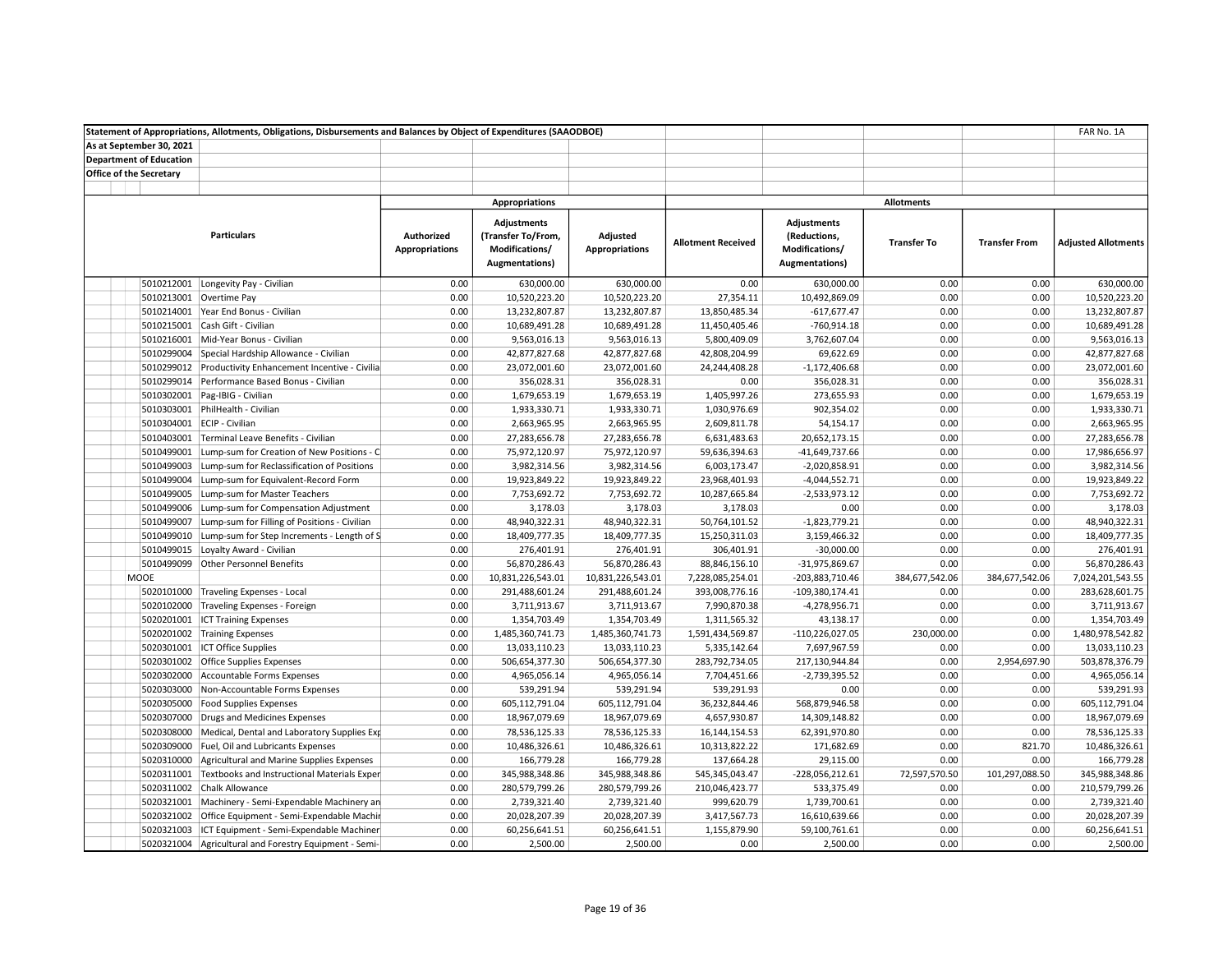|                                | <b>Statement of Appropriations, Allotments, Obligations, Disbursements</b> |                                       |                                      |                                       |                                      | FAR No. 1A       |
|--------------------------------|----------------------------------------------------------------------------|---------------------------------------|--------------------------------------|---------------------------------------|--------------------------------------|------------------|
| As at September 30, 2021       |                                                                            |                                       |                                      |                                       |                                      |                  |
| <b>Department of Education</b> |                                                                            |                                       |                                      |                                       |                                      |                  |
| Office of the Secretary        |                                                                            |                                       |                                      |                                       |                                      |                  |
|                                |                                                                            |                                       |                                      |                                       |                                      |                  |
|                                |                                                                            |                                       |                                      | <b>Obligations</b>                    |                                      |                  |
|                                | <b>Particulars</b>                                                         | <b>1st Quarter Ending</b><br>March 31 | <b>2nd Quarter Ending</b><br>June 30 | <b>3rd Quarter Ending</b><br>Sept. 30 | <b>4th Quarter Ending</b><br>Dec. 31 | Total            |
|                                |                                                                            |                                       |                                      |                                       |                                      |                  |
| 5010212001                     | Longevity Pay - Civilian                                                   | 470,000.00                            | 140,475.14                           | 216,654.16                            | 0.00                                 | 827,129.30       |
| 5010213001                     | Overtime Pay                                                               | 2,336,321.70                          | 4,292,843.41                         | 4,960,259.97                          | 0.00                                 | 11,589,425.08    |
| 5010214001                     | Year End Bonus - Civilian                                                  | 205,714.20                            | 85,037.50                            | 42,334.00                             | 0.00                                 | 333,085.70       |
| 5010215001                     | Cash Gift - Civilian                                                       | 38,000.00                             | 26,500.00                            | 5,000.00                              | 0.00                                 | 69,500.00        |
| 5010216001                     | Mid-Year Bonus - Civilian                                                  | 35,402.00                             | 4,803,204.63                         | 329,471.00                            | 0.00                                 | 5,168,077.63     |
| 5010299004                     | Special Hardship Allowance - Civilian                                      | 6,844,076.47                          | 1,642,675.09                         | 4,432,337.58                          | 0.00                                 | 12,919,089.14    |
| 5010299012                     | Productivity Enhancement Incentive - Civilia                               | 78,000.00                             | 16,500.00                            | 5,000.00                              | 0.00                                 | 99,500.00        |
| 5010299014                     | Performance Based Bonus - Civilian                                         | 214,467.00                            | 9,513.98                             | 132,047.33                            | 0.00                                 | 356,028.31       |
| 5010302001                     | Pag-IBIG - Civilian                                                        | 73,000.00                             | 69,384.88                            | 225,600.00                            | 0.00                                 | 367,984.88       |
| 5010303001                     | PhilHealth - Civilian                                                      | 109,272.27                            | 145,799.09                           | 888,292.68                            | 0.00                                 | 1,143,364.04     |
| 5010304001                     | ECIP - Civilian                                                            | 35,300.00                             | 76,584.88                            | 204,631.80                            | 0.00                                 | 316,516.68       |
| 5010403001                     | Terminal Leave Benefits - Civilian                                         | 6,453,786.24                          | 11,129,461.27                        | 4,573,720.54                          | 0.00                                 | 22,156,968.05    |
| 5010499001                     | Lump-sum for Creation of New Positions - C                                 | 0.00                                  | 34,082.00                            | 0.00                                  | 0.00                                 | 34,082.00        |
| 5010499003                     | Lump-sum for Reclassification of Positions                                 | 127,910.69                            | 139,851.00                           | 11,858.98                             | 0.00                                 | 279,620.67       |
| 5010499004                     | Lump-sum for Equivalent-Record Form                                        | 129,272.59                            | 8,698,090.72                         | 12,793.22                             | 0.00                                 | 8,840,156.53     |
| 5010499005                     | Lump-sum for Master Teachers                                               | 15,302.10                             | 0.00                                 | 0.00                                  | 0.00                                 | 15,302.10        |
| 5010499006                     | Lump-sum for Compensation Adjustment                                       | 0.00                                  | 0.00                                 | 0.00                                  | 0.00                                 | 0.00             |
| 5010499007                     | Lump-sum for Filling of Positions - Civilian                               | 0.00                                  | 81,300.70                            | 0.00                                  | 0.00                                 | 81,300.70        |
| 5010499010                     | Lump-sum for Step Increments - Length of S                                 | 395,693.70                            | 2,139,150.95                         | 670,312.80                            | 0.00                                 | 3,205,157.45     |
| 5010499015                     | Loyalty Award - Civilian                                                   | 250,000.00                            | 0.00                                 | 10,000.00                             | 0.00                                 | 260,000.00       |
| 5010499099                     | <b>Other Personnel Benefits</b>                                            | 6,280,247.70                          | 4,927,303.58                         | 1,591,567.94                          | 0.00                                 | 12,799,119.22    |
| <b>MOOE</b>                    |                                                                            | 1,216,522,395.91                      | 1,772,520,724.85                     | 1,660,445,539.60                      | 0.00                                 | 4,649,488,660.36 |
| 5020101000                     |                                                                            |                                       |                                      |                                       | 0.00                                 |                  |
|                                | <b>Traveling Expenses - Local</b>                                          | 12,283,901.18                         | 27,149,790.60                        | 11,619,340.48                         | 0.00                                 | 51,053,032.26    |
| 5020102000                     | Traveling Expenses - Foreign                                               | 0.00                                  | 30,000.00                            | 0.00                                  |                                      | 30,000.00        |
| 5020201001                     | <b>ICT Training Expenses</b>                                               | 826,950.00                            | $-146,397.08$                        | 0.00                                  | 0.00                                 | 680,552.92       |
| 5020201002                     | <b>Training Expenses</b>                                                   | 59,851,667.61                         | 68,656,484.14                        | 1,020,772,178.56                      | 0.00                                 | 1,149,280,330.31 |
| 5020301001                     | <b>ICT Office Supplies</b>                                                 | 2,239,337.13                          | 6,963,670.04                         | 4,760,597.36                          | 0.00                                 | 13,963,604.53    |
| 5020301002                     | Office Supplies Expenses                                                   | 76,636,589.08                         | 204,985,613.75                       | 142,382,674.58                        | 0.00                                 | 424,004,877.41   |
| 5020302000                     | Accountable Forms Expenses                                                 | 123,327.08                            | 718,014.25                           | 11,902.41                             | 0.00                                 | 853,243.74       |
| 5020303000                     | Non-Accountable Forms Expenses                                             | 0.00                                  | 570,046.40                           | 0.00                                  | 0.00                                 | 570,046.40       |
| 5020305000                     | <b>Food Supplies Expenses</b>                                              | 222,108,813.00                        | 357,692,861.95                       | 26,716,823.21                         | 0.00                                 | 606,518,498.16   |
| 5020307000                     | Drugs and Medicines Expenses                                               | 1,301,005.29                          | 9,074,254.15                         | 3,407,271.12                          | 0.00                                 | 13,782,530.56    |
| 5020308000                     | Medical, Dental and Laboratory Supplies Exp                                | 33,930,359.36                         | 41,200,122.70                        | 16,817,045.70                         | 0.00                                 | 91,947,527.76    |
| 5020309000                     | Fuel, Oil and Lubricants Expenses                                          | 1,467,535.45                          | 2,953,596.69                         | 2,663,262.48                          | 0.00                                 | 7,084,394.62     |
| 5020310000                     | Agricultural and Marine Supplies Expenses                                  | 28,500.00                             | 11,600.00                            | 20,000.00                             | 0.00                                 | 60,100.00        |
| 5020311001                     | Textbooks and Instructional Materials Exper                                | 4,575,776.24                          | 50,557,563.57                        | 27,584,391.55                         | 0.00                                 | 82,717,731.36    |
| 5020311002                     | Chalk Allowance                                                            | 357,550.00                            | 68,172,509.67                        | 22,755,487.16                         | 0.00                                 | 91,285,546.83    |
| 5020321001                     | Machinery - Semi-Expendable Machinery an                                   | 98,321.50                             | 1,454,869.61                         | 643,219.62                            | 0.00                                 | 2,196,410.73     |
| 5020321002                     | Office Equipment - Semi-Expendable Machir                                  | 4,693,631.67                          | 11,895,089.01                        | 5,369,565.61                          | 0.00                                 | 21,958,286.29    |
| 5020321003                     | ICT Equipment - Semi-Expendable Machiner                                   | 3,886,289.19                          | 39,384,104.20                        | 21,929,777.18                         | 0.00                                 | 65,200,170.56    |
| 5020321004                     | Agricultural and Forestry Equipment - Semi-                                | 0.00                                  | 2,500.00                             | 0.00                                  | 0.00                                 | 2,500.00         |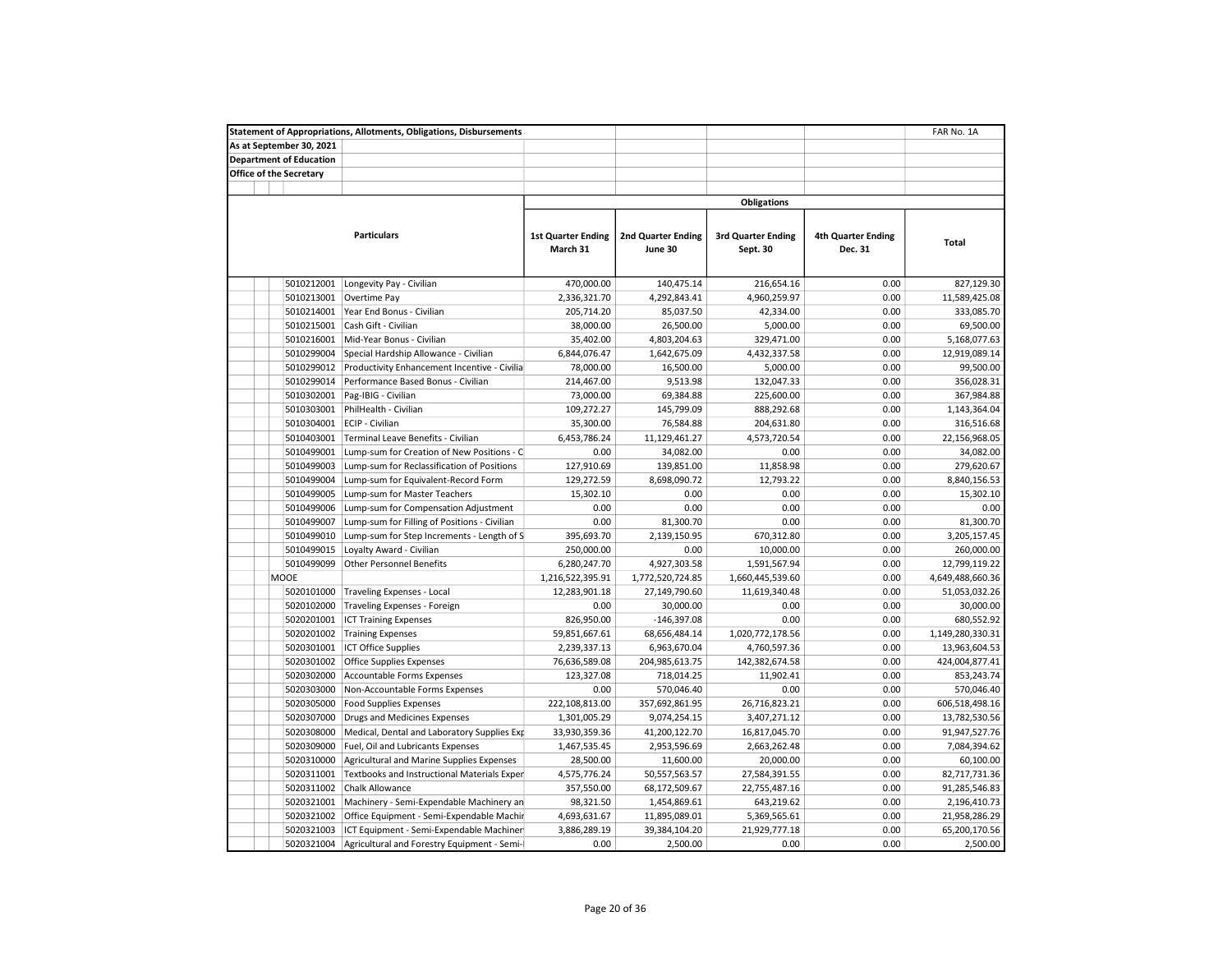|                                | <b>Statement of Appropriations, Allotments, Obligations, Disbursements</b> |                                       |                                      |                                                   |         |                  |                                            |                                  | FAR No. 1A                |
|--------------------------------|----------------------------------------------------------------------------|---------------------------------------|--------------------------------------|---------------------------------------------------|---------|------------------|--------------------------------------------|----------------------------------|---------------------------|
| As at September 30, 2021       |                                                                            |                                       |                                      |                                                   |         |                  |                                            |                                  |                           |
| <b>Department of Education</b> |                                                                            |                                       |                                      |                                                   |         |                  |                                            |                                  |                           |
| <b>Office of the Secretary</b> |                                                                            |                                       |                                      |                                                   |         |                  |                                            |                                  |                           |
|                                |                                                                            |                                       |                                      |                                                   |         |                  |                                            |                                  |                           |
|                                |                                                                            |                                       |                                      | <b>Disbursements</b>                              |         |                  |                                            | <b>Balances</b>                  |                           |
|                                | <b>Particulars</b>                                                         | <b>1st Quarter Ending</b><br>March 31 | <b>2nd Quarter Ending</b><br>June 30 | 3rd Quarter Ending 4th Quarter Ending<br>Sept. 30 | Dec. 31 | Total            | <b>Unreleased</b><br><b>Appropriations</b> | Unobligated<br><b>Allotments</b> | <b>Unpaid Obligations</b> |
| 5010212001                     | Longevity Pay - Civilian                                                   | 470,000.00                            | 129,159.08                           | 214,020.68                                        | 0.00    | 813,179.76       | 0.00                                       | $-197,129.30$                    | 13,949.54                 |
| 5010213001                     | Overtime Pay                                                               | 2,268,051.46                          | 4,080,407.79                         | 5,154,881.36                                      | 0.00    | 11,503,340.61    | 0.00                                       | $-1,069,201.88$                  | 86,084.47                 |
|                                | 5010214001 Year End Bonus - Civilian                                       | 205,714.20                            | 35,383.50                            | 88,624.00                                         | 0.00    | 329,721.70       | 0.00                                       | 12,899,722.17                    | 3,364.00                  |
| 5010215001                     | Cash Gift - Civilian                                                       | 38,000.00                             | 16,500.00                            | 15,000.00                                         | 0.00    | 69,500.00        | 0.00                                       | 10,619,991.28                    | 0.00                      |
| 5010216001                     | Mid-Year Bonus - Civilian                                                  | 35,402.00                             | 4,802,891.63                         | 329,784.00                                        | 0.00    | 5,168,077.63     | 0.00                                       | 4,394,938.50                     | 0.00                      |
| 5010299004                     | Special Hardship Allowance - Civilian                                      | 5,144,473.31                          | 3,342,278.25                         | 4,432,337.58                                      | 0.00    | 12,919,089.14    | 0.00                                       | 29,958,738.54                    | 0.00                      |
| 5010299012                     | Productivity Enhancement Incentive - Civilia                               | 78,000.00                             | 6,500.00                             | 15,000.00                                         | 0.00    | 99,500.00        | $-0.00$                                    | 22,972,501.60                    | 0.00                      |
| 5010299014                     | Performance Based Bonus - Civilian                                         | 0.00                                  | 5,708.00                             | 346,514.33                                        | 0.00    | 352,222.33       | 0.00                                       | 0.00                             | 3,805.98                  |
| 5010302001                     | Pag-IBIG - Civilian                                                        | 73,000.00                             | 69,408.76                            | 223,900.00                                        | 0.00    | 366,308.76       | 0.00                                       | 1,311,668.30                     | 1,676.12                  |
| 5010303001                     | PhilHealth - Civilian                                                      | 107,599.70                            | 142,798.70                           | 874,611.22                                        | 0.00    | 1,125,009.62     | $-0.00$                                    | 789,966.68                       | 18,354.42                 |
|                                | 5010304001 ECIP - Civilian                                                 | 35,300.00                             | 76,608.76                            | 203,131.80                                        | 0.00    | 315,040.56       | 0.00                                       | 2,347,449.27                     | 1,476.12                  |
| 5010403001                     | Terminal Leave Benefits - Civilian                                         | 5,750,890.59                          | 10,856,575.35                        | 4,971,715.68                                      | 0.00    | 21,579,181.62    | 0.00                                       | 5,126,688.73                     | 577,786.43                |
| 5010499001                     | Lump-sum for Creation of New Positions - C                                 | 0.00                                  | 34,082.00                            | 0.00                                              | 0.00    | 34,082.00        | 57,985,464.00                              | 17,952,574.97                    | 0.00                      |
| 5010499003                     | Lump-sum for Reclassification of Positions                                 | 127,910.69                            | 139,851.00                           | 11,858.98                                         | 0.00    | 279,620.67       | 0.00                                       | 3,702,693.89                     | 0.00                      |
| 5010499004                     | Lump-sum for Equivalent-Record Form                                        | 127,519.31                            | 540,164.74                           | 897,856.58                                        | 0.00    | 1,565,540.63     | 0.00                                       | 11,083,692.69                    | 7,274,615.90              |
| 5010499005                     | Lump-sum for Master Teachers                                               | 15,302.10                             | 0.00                                 | 0.00                                              | 0.00    | 15,302.10        | $-0.00$                                    | 7,738,390.62                     | 0.00                      |
| 5010499006                     | Lump-sum for Compensation Adjustment                                       | 0.00                                  | 0.00                                 | 0.00                                              | 0.00    | 0.00             | 0.00                                       | 3,178.03                         | 0.00                      |
| 5010499007                     | Lump-sum for Filling of Positions - Civilian                               | 0.00                                  | 0.00                                 | 0.00                                              | 0.00    | 0.00             | 0.00                                       | 48,859,021.61                    | 81,300.70                 |
| 5010499010                     | Lump-sum for Step Increments - Length of S                                 | 395,693.70                            | 2,138,150.95                         | 548,251.79                                        | 0.00    | 3,082,096.44     | $-0.00$                                    | 15,204,619.90                    | 123,061.01                |
| 5010499015                     | Loyalty Award - Civilian                                                   | 250,000.00                            | 0.00                                 | 10,000.00                                         | 0.00    | 260,000.00       | 0.00                                       | 16,401.91                        | 0.00                      |
| 5010499099                     | <b>Other Personnel Benefits</b>                                            | 5,954,982.10                          | 4,924,405.35                         | 1,588,636.92                                      | 0.00    | 12,468,024.37    | $-0.00$                                    | 44,071,167.21                    | 331,094.85                |
| MOOE                           |                                                                            | 767,223,115.44                        | 1,283,820,406.60                     | 1,012,063,381.89                                  | 0.00    | 3,063,106,903.93 | 3,807,024,999.46                           | 2,374,712,883.19                 | 1,586,381,756.43          |
| 5020101000                     | Traveling Expenses - Local                                                 | 11,058,445.69                         | 17,541,355.70                        | 15,559,251.68                                     | 0.00    | 44,159,053.07    | 7,859,999.49                               | 232,575,569.49                   | 6,893,979.19              |
| 5020102000                     | Traveling Expenses - Foreign                                               | 0.00                                  | 0.00                                 | 0.00                                              | 0.00    | 0.00             | 0.00                                       | 3,681,913.67                     | 30,000.00                 |
| 5020201001                     | <b>ICT Training Expenses</b>                                               | 25,344.00                             | 615,208.92                           | 0.00                                              | 0.00    | 640,552.92       | 0.00                                       | 674,150.57                       | 40,000.00                 |
|                                | 5020201002 Training Expenses                                               | 44,458,957.34                         | 46,027,261.58                        | 67,958,103.99                                     | 0.00    | 158,444,322.91   | 4,382,198.91                               | 331,698,212.50                   | 990,836,007.41            |
|                                | 5020301001   ICT Office Supplies                                           | 1,457,892.19                          | 3,660,000.95                         | 4,069,272.03                                      | 0.00    | 9,187,165.17     | $-0.00$                                    | -930,494.30                      | 4,776,439.37              |
| 5020301002                     | <b>Office Supplies Expenses</b>                                            | 38,503,114.19                         | 145,391,256.67                       | 125,002,956.89                                    | 0.00    | 308,897,327.75   | 2,776,000.51                               | 79,873,499.39                    | 115,107,549.66            |
| 5020302000                     | Accountable Forms Expenses                                                 | 113,327.08                            | 673,340.83                           | 56,611.47                                         | 0.00    | 843,279.38       | $-0.00$                                    | 4,111,812.40                     | 9,964.36                  |
| 5020303000                     | Non-Accountable Forms Expenses                                             | 0.00                                  | 417,971.61                           | 6,667.76                                          | 0.00    | 424,639.37       | 0.01                                       | $-30,754.47$                     | 145,407.03                |
| 5020305000                     | <b>Food Supplies Expenses</b>                                              | 144,760,574.46                        | 248,240,302.08                       | 149,879,193.35                                    | 0.00    | 542,880,069.89   | 0.00                                       | $-1,405,707.12$                  | 63,638,428.27             |
| 5020307000                     | Drugs and Medicines Expenses                                               | 979,526.94                            | 3,884,020.49                         | 7,928,884.42                                      | 0.00    | 12,792,431.85    | 0.00                                       | 5,184,549.13                     | 990,098.71                |
| 5020308000                     | Medical, Dental and Laboratory Supplies Exp                                | 5,176,040.23                          | 37,769,589.39                        | 21,919,858.03                                     | 0.00    | 64,865,487.65    | $-0.00$                                    | $-13,411,402.43$                 | 27,082,040.11             |
| 5020309000                     | Fuel, Oil and Lubricants Expenses                                          | 1,119,172.37                          | 2,636,826.84                         | 2,812,731.69                                      | 0.00    | 6,568,730.90     | 0.00                                       | 3,401,931.99                     | 515,663.72                |
| 5020310000                     | Agricultural and Marine Supplies Expenses                                  | 28,500.00                             | 11,600.00                            | 20,000.00                                         | 0.00    | 60,100.00        | 0.00                                       | 106,679.28                       | 0.00                      |
| 5020311001                     | <b>Textbooks and Instructional Materials Exper</b>                         | 2,269,398.71                          | 46,613,832.95                        | 10,314,139.83                                     | 0.00    | 59,197,371.49    | $-0.00$                                    | 263,270,617.50                   | 23,520,359.87             |
| 5020311002                     | <b>Chalk Allowance</b>                                                     | 354,400.00                            | 32,794,024.67                        | 56,380,746.16                                     | 0.00    | 89,529,170.83    | 70,000,000.00                              | 119,294,252.43                   | 1,756,376.00              |
| 5020321001                     | Machinery - Semi-Expendable Machinery an                                   | 83,331.50                             | 1,020,747.16                         | 234,381.00                                        | 0.00    | 1,338,459.66     | 0.00                                       | 542,910.67                       | 857,951.07                |
| 5020321002                     | Office Equipment - Semi-Expendable Machir                                  | 2,349,653.12                          | 9,667,118.90                         | 6,246,856.42                                      | 0.00    | 18,263,628.44    | 0.00                                       | $-1,930,078.90$                  | 3,694,657.85              |
| 5020321003                     | ICT Equipment - Semi-Expendable Machiner                                   | 2,216,583.91                          | 17,944,802.92                        | 33,924,448.49                                     | 0.00    | 54,085,835.32    | $-0.00$                                    | $-4,943,529.05$                  | 11,114,335.25             |
|                                | 5020321004 Agricultural and Forestry Equipment - Semi-                     | 0.00                                  | 2,500.00                             | 0.00                                              | 0.00    | 2,500.00         | 0.00                                       | 0.00                             | 0.00                      |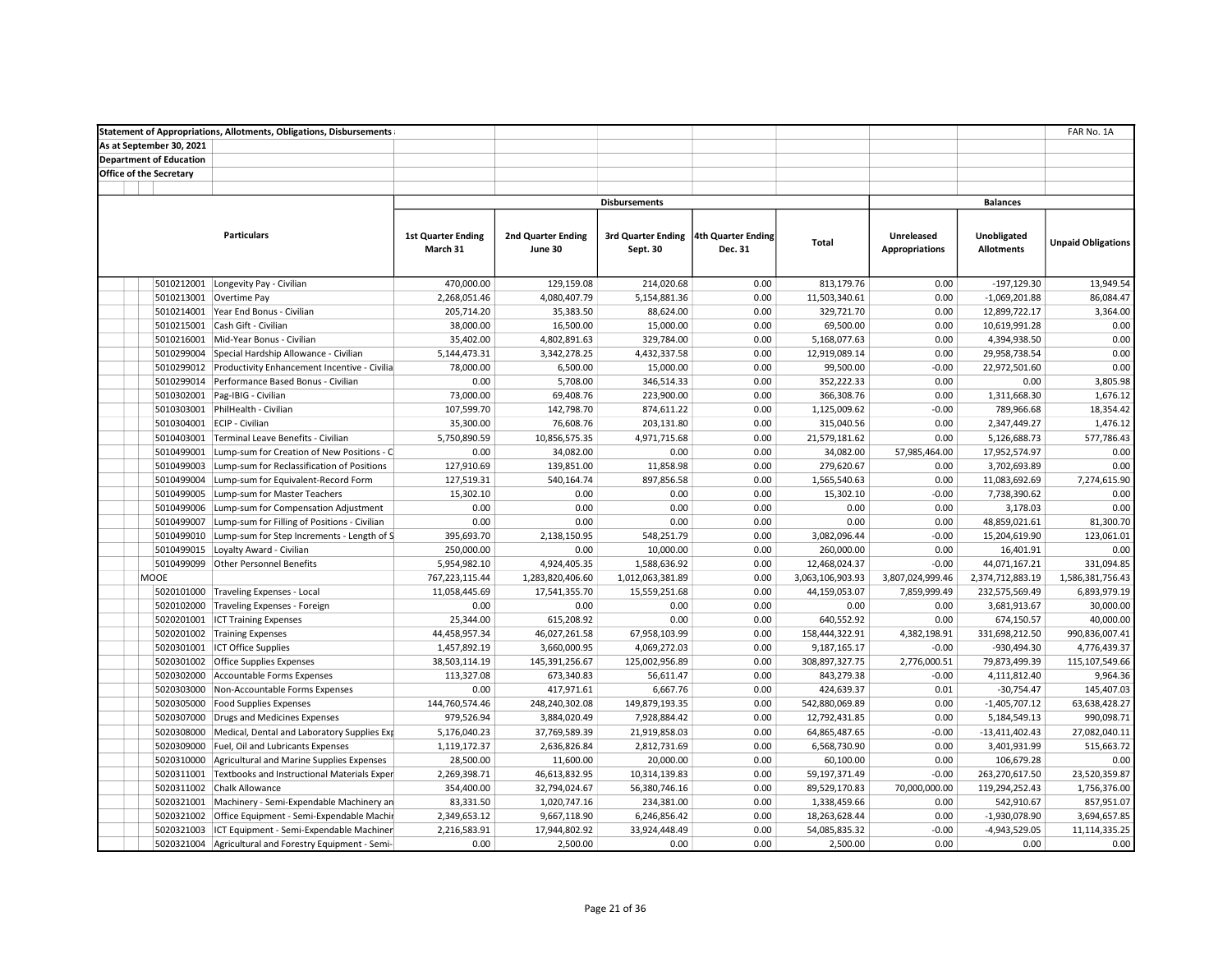| As at September 30, 2021<br><b>Department of Education</b><br><b>Office of the Secretary</b><br><b>Appropriations</b><br><b>Allotments</b><br><b>Adjustments</b><br><b>Adjustments</b><br><b>Particulars</b><br>Authorized<br>(Transfer To/From,<br>Adjusted<br>(Reductions,<br><b>Allotment Received</b><br><b>Transfer To</b><br><b>Transfer From</b><br><b>Adjusted Allotments</b><br><b>Appropriations</b><br>Modifications/<br><b>Appropriations</b><br>Modifications/<br><b>Augmentations)</b><br>Augmentations)<br>5020321007<br>0.00<br>2,943,076.75<br>2,943,076.75<br>1,366,841.32<br>1,576,235.44<br>0.00<br>0.00<br>2,943,076.76<br>Communications Equipment - Semi-Expenda<br>5020321008 Disaster Response and Rescue Equipment - \$<br>2,435,731.51<br>2,435,731.51<br>1,469,649.10<br>966,082.41<br>0.00<br>0.00<br>2,435,731.51<br>0.00<br>1,761,371.97<br>1,761,371.97<br>0.00<br>0.00<br>1,761,371.97<br>5020321010   Medical Equipment - Semi-Expendable Mach<br>0.00<br>191,376.43<br>1,569,995.54<br>5020321011 Printing Equipment - Semi-Expendable Mach<br>9,548,244.81<br>9,548,244.81<br>197,124.50<br>9,351,120.31<br>0.00<br>0.00<br>9,548,244.81<br>0.00<br>5020321012 Sports Equipment - Semi-Expendable Machi<br>0.00<br>1,857,115.97<br>1,857,115.97<br>1,757,882.97<br>99,233.00<br>0.00<br>0.00<br>1,857,115.97<br>5020321013 Technical and Scientific Equipment - Semi-Ex<br>0.00<br>3,986,099.45<br>3,986,099.45<br>2,938,564.45<br>1,047,535.00<br>0.00<br>0.00<br>3,986,099.45<br>9,628,178.29<br>9,305,514.06<br>0.00<br>9,611,858.08<br>5020321099 Other Machinery and Equipment - Semi-Exp<br>0.00<br>9,628,178.29<br>306,344.02<br>0.00<br>16,153,539.81<br>952,271.81<br>15,201,268.00<br>3,566,712.00<br>3,566,712.00<br>16,153,539.81<br>5020322001 Furniture and Fixtures - Semi-Expendable Fu<br>0.00<br>16,153,539.81<br>5020322002 Books - Semi-Expendable Furniture, Fixtures<br>23,103.00<br>23,103.00<br>0.00<br>23,103.00<br>0.00<br>23,103.00<br>0.00<br>0.00<br>574,946,542.16<br>340,498,216.64<br>0.00<br>6,645,480.80<br>573,051,961.28<br>5020399000 Other Supplies and Materials Expenses<br>0.00<br>574,946,542.16<br>225,908,263.84<br>$-3,554,644.37$<br>0.00<br>71,907,293.89<br>5020401000 Water Expenses<br>0.00<br>71,907,293.89<br>71,907,293.89<br>75,461,938.26<br>0.00<br>201,167,252.19<br>5020402000 Electricity Expenses<br>0.00<br>201,719,252.19<br>201,719,252.19<br>224,374,054.65<br>-23,206,802.46<br>372,000.00<br>372,000.00<br>5020403000 Gas/Heating Expenses<br>0.00<br>1,183.75<br>1,183.75<br>0.00<br>1,183.75<br>0.00<br>0.00<br>1,183.75<br>4,667,942.99<br>4,667,942.99<br>741,522.82<br>0.00<br>4,667,942.99<br>5020501000<br>Postage and Courier Services<br>0.00<br>3,926,420.17<br>0.00<br>5020502001 Mobile<br>8,870,200.55<br>0.00<br>21,026,746.02<br>0.00<br>21,026,746.02<br>21,026,746.02<br>12,156,545.47<br>0.00<br>23,416,005.70<br>0.00<br>23,416,005.70<br>5020502002<br>Landline<br>0.00<br>23,416,005.70<br>23,834,567.59<br>$-418,561.89$<br>0.00<br>58,416,244.49<br>58,416,244.49<br>89,585,301.04<br>$-31,169,056.55$<br>0.00<br>0.00<br>58,416,244.49<br>5020503000 Internet Subscription Expenses<br>0.00<br>0.00<br>811,844.03<br>5020504000 Cable, Satellite, Telegraph and Radio Expens<br>0.00<br>811,844.03<br>811,844.03<br>841,435.81<br>$-29,591.78$<br>0.00<br>0.00<br>5020601001 Awards/Rewards Expenses<br>0.00<br>3,981,453.53<br>3,981,453.53<br>3,032,576.25<br>948,877.28<br>0.00<br>3,981,453.53<br>0.00<br>392,515.61<br>5020601002<br>Rewards and Incentives<br>0.00<br>392,515.61<br>392,515.61<br>760,963.61<br>$-368,448.00$<br>0.00<br>5020602000 Prizes<br>0.00<br>0.00<br>388,085.86<br>0.00<br>388,085.86<br>388,085.86<br>331,632.72<br>56,453.14<br>5020701001 ICT Survey Expenses<br>520,588.20<br>0.00<br>209,133.61<br>0.00<br>209,133.61<br>209,133.61<br>$-311,454.59$<br>0.00<br>0.00<br>19,835,298.87<br>5020701002 Survey Expenses<br>0.00<br>19,835,298.87<br>19,835,298.87<br>19,955,002.39<br>$-119,703.52$<br>0.00<br>0.00<br>0.00<br>10,000.00<br>5020702001 ICT Research, Exploration and Development<br>0.00<br>10,000.00<br>10,000.00<br>10,000.00<br>0.00<br>$-312,831.71$<br>0.00<br>7,827,929.90<br>5020702002 Research, Exploration and Development Exp<br>0.00<br>7,827,929.90<br>7,827,929.90<br>8,140,761.61<br>0.00<br>0.00<br>0.00<br>632,994.84<br>5020801000 Demolition and Relocation Expenses<br>0.00<br>632,994.84<br>632,994.84<br>524,994.84<br>108,000.00<br>0.00<br>3,080,021.98<br>5021003000 Extraordinary and Miscellaneous Expenses<br>0.00<br>3,080,021.98<br>3,080,021.98<br>3,681,068.37<br>$-601,046.39$<br>0.00<br>5021101000 Legal Services<br>0.00<br>4,134,325.44<br>4,134,325.44<br>2,349,015.07<br>0.00<br>0.00<br>4,135,285.40<br>1,786,270.33<br>5021102000 Auditing Services<br>77,700.57<br>0.00<br>0.00<br>1,173,317.04<br>0.00<br>1,173,317.04<br>1,173,317.04<br>1,095,616.47<br>14,000.00<br>5021103001<br>ICT Consultancy Services<br>0.00<br>14,000.00<br>14,000.00<br>14,000.00<br>0.00<br>0.00<br>0.00<br>2,484,868.39<br>5021103002 Consultancy Services<br>0.00<br>2,484,868.39<br>2,484,868.39<br>3,281,438.02<br>-796,569.63<br>0.00<br>0.00<br>0.00<br>35,543,133.58<br>5021199000 Other Professional Services<br>0.00<br>35,544,093.00<br>35,544,093.00<br>7,522,297.89<br>28,020,835.69<br>0.00<br>0.00<br>342,336.00<br>5021201000 Environment/Sanitary Services<br>0.00<br>342,336.00<br>342,336.00<br>21,736.00<br>320,600.00<br>0.00<br>7,468,447.33<br>5021202000 Janitorial Services<br>0.00<br>7,476,847.33<br>7,476,847.33<br>3,934,371.47<br>3,534,075.86<br>0.00<br>0.00<br>5021203000 Security Services<br>0.00<br>14,092,755.37<br>14,092,755.37<br>7,531,768.54<br>6,519,586.83<br>0.00<br>0.00<br>14,051,355.37<br>442,047.68<br>5021299001 Other General Services - ICT Services<br>0.00<br>442,047.68<br>442,047.68<br>412,746.25<br>29,301.43<br>0.00<br>0.00<br>5021299099<br>0.00<br>22,330,379.46<br>22,330,379.46<br>10,438,915.13<br>0.00<br>0.00<br>22,330,379.46<br><b>Other General Services</b><br>11,891,464.33<br>0.00<br>355,962.32<br>5021302099 R & M - Other Land Improvements<br>0.00<br>355,962.32<br>355,962.32<br>284,116.72<br>71,845.60<br>0.00<br>5021303004   R & M - Water Supply Systems<br>0.00<br>1,600,971.61<br>1,600,971.61<br>727,763.41<br>873,208.20<br>0.00<br>0.00<br>1,600,971.61 | Statement of Appropriations, Allotments, Obligations, Disbursements and Balances by Object of Expenditures (SAAODBOE) |      |            |            |            |            |      |      | FAR No. 1A |
|------------------------------------------------------------------------------------------------------------------------------------------------------------------------------------------------------------------------------------------------------------------------------------------------------------------------------------------------------------------------------------------------------------------------------------------------------------------------------------------------------------------------------------------------------------------------------------------------------------------------------------------------------------------------------------------------------------------------------------------------------------------------------------------------------------------------------------------------------------------------------------------------------------------------------------------------------------------------------------------------------------------------------------------------------------------------------------------------------------------------------------------------------------------------------------------------------------------------------------------------------------------------------------------------------------------------------------------------------------------------------------------------------------------------------------------------------------------------------------------------------------------------------------------------------------------------------------------------------------------------------------------------------------------------------------------------------------------------------------------------------------------------------------------------------------------------------------------------------------------------------------------------------------------------------------------------------------------------------------------------------------------------------------------------------------------------------------------------------------------------------------------------------------------------------------------------------------------------------------------------------------------------------------------------------------------------------------------------------------------------------------------------------------------------------------------------------------------------------------------------------------------------------------------------------------------------------------------------------------------------------------------------------------------------------------------------------------------------------------------------------------------------------------------------------------------------------------------------------------------------------------------------------------------------------------------------------------------------------------------------------------------------------------------------------------------------------------------------------------------------------------------------------------------------------------------------------------------------------------------------------------------------------------------------------------------------------------------------------------------------------------------------------------------------------------------------------------------------------------------------------------------------------------------------------------------------------------------------------------------------------------------------------------------------------------------------------------------------------------------------------------------------------------------------------------------------------------------------------------------------------------------------------------------------------------------------------------------------------------------------------------------------------------------------------------------------------------------------------------------------------------------------------------------------------------------------------------------------------------------------------------------------------------------------------------------------------------------------------------------------------------------------------------------------------------------------------------------------------------------------------------------------------------------------------------------------------------------------------------------------------------------------------------------------------------------------------------------------------------------------------------------------------------------------------------------------------------------------------------------------------------------------------------------------------------------------------------------------------------------------------------------------------------------------------------------------------------------------------------------------------------------------------------------------------------------------------------------------------------------------------------------------------------------------------------------------------------------------------------------------------------------------------------------------------------------------------------------------------------------------------------------------------------------------------------------------------------------------------------------------------------------------------------------------------------------------------------------------------------------------------------------------------------------------------------------------------------------------------------------------------------------------------------------------------------------------------------------------------------------------------------------------------------------------------------------------------------------------------------------------------------------------------------------------------------------------------------------------------------------------------------------------------------------------------------------------------------------------------------------------------------------------------------------------------------------------------|-----------------------------------------------------------------------------------------------------------------------|------|------------|------------|------------|------------|------|------|------------|
|                                                                                                                                                                                                                                                                                                                                                                                                                                                                                                                                                                                                                                                                                                                                                                                                                                                                                                                                                                                                                                                                                                                                                                                                                                                                                                                                                                                                                                                                                                                                                                                                                                                                                                                                                                                                                                                                                                                                                                                                                                                                                                                                                                                                                                                                                                                                                                                                                                                                                                                                                                                                                                                                                                                                                                                                                                                                                                                                                                                                                                                                                                                                                                                                                                                                                                                                                                                                                                                                                                                                                                                                                                                                                                                                                                                                                                                                                                                                                                                                                                                                                                                                                                                                                                                                                                                                                                                                                                                                                                                                                                                                                                                                                                                                                                                                                                                                                                                                                                                                                                                                                                                                                                                                                                                                                                                                                                                                                                                                                                                                                                                                                                                                                                                                                                                                                                                                                                                                                                                                                                                                                                                                                                                                                                                                                                                                                                                                                                                      |                                                                                                                       |      |            |            |            |            |      |      |            |
|                                                                                                                                                                                                                                                                                                                                                                                                                                                                                                                                                                                                                                                                                                                                                                                                                                                                                                                                                                                                                                                                                                                                                                                                                                                                                                                                                                                                                                                                                                                                                                                                                                                                                                                                                                                                                                                                                                                                                                                                                                                                                                                                                                                                                                                                                                                                                                                                                                                                                                                                                                                                                                                                                                                                                                                                                                                                                                                                                                                                                                                                                                                                                                                                                                                                                                                                                                                                                                                                                                                                                                                                                                                                                                                                                                                                                                                                                                                                                                                                                                                                                                                                                                                                                                                                                                                                                                                                                                                                                                                                                                                                                                                                                                                                                                                                                                                                                                                                                                                                                                                                                                                                                                                                                                                                                                                                                                                                                                                                                                                                                                                                                                                                                                                                                                                                                                                                                                                                                                                                                                                                                                                                                                                                                                                                                                                                                                                                                                                      |                                                                                                                       |      |            |            |            |            |      |      |            |
|                                                                                                                                                                                                                                                                                                                                                                                                                                                                                                                                                                                                                                                                                                                                                                                                                                                                                                                                                                                                                                                                                                                                                                                                                                                                                                                                                                                                                                                                                                                                                                                                                                                                                                                                                                                                                                                                                                                                                                                                                                                                                                                                                                                                                                                                                                                                                                                                                                                                                                                                                                                                                                                                                                                                                                                                                                                                                                                                                                                                                                                                                                                                                                                                                                                                                                                                                                                                                                                                                                                                                                                                                                                                                                                                                                                                                                                                                                                                                                                                                                                                                                                                                                                                                                                                                                                                                                                                                                                                                                                                                                                                                                                                                                                                                                                                                                                                                                                                                                                                                                                                                                                                                                                                                                                                                                                                                                                                                                                                                                                                                                                                                                                                                                                                                                                                                                                                                                                                                                                                                                                                                                                                                                                                                                                                                                                                                                                                                                                      |                                                                                                                       |      |            |            |            |            |      |      |            |
|                                                                                                                                                                                                                                                                                                                                                                                                                                                                                                                                                                                                                                                                                                                                                                                                                                                                                                                                                                                                                                                                                                                                                                                                                                                                                                                                                                                                                                                                                                                                                                                                                                                                                                                                                                                                                                                                                                                                                                                                                                                                                                                                                                                                                                                                                                                                                                                                                                                                                                                                                                                                                                                                                                                                                                                                                                                                                                                                                                                                                                                                                                                                                                                                                                                                                                                                                                                                                                                                                                                                                                                                                                                                                                                                                                                                                                                                                                                                                                                                                                                                                                                                                                                                                                                                                                                                                                                                                                                                                                                                                                                                                                                                                                                                                                                                                                                                                                                                                                                                                                                                                                                                                                                                                                                                                                                                                                                                                                                                                                                                                                                                                                                                                                                                                                                                                                                                                                                                                                                                                                                                                                                                                                                                                                                                                                                                                                                                                                                      |                                                                                                                       |      |            |            |            |            |      |      |            |
|                                                                                                                                                                                                                                                                                                                                                                                                                                                                                                                                                                                                                                                                                                                                                                                                                                                                                                                                                                                                                                                                                                                                                                                                                                                                                                                                                                                                                                                                                                                                                                                                                                                                                                                                                                                                                                                                                                                                                                                                                                                                                                                                                                                                                                                                                                                                                                                                                                                                                                                                                                                                                                                                                                                                                                                                                                                                                                                                                                                                                                                                                                                                                                                                                                                                                                                                                                                                                                                                                                                                                                                                                                                                                                                                                                                                                                                                                                                                                                                                                                                                                                                                                                                                                                                                                                                                                                                                                                                                                                                                                                                                                                                                                                                                                                                                                                                                                                                                                                                                                                                                                                                                                                                                                                                                                                                                                                                                                                                                                                                                                                                                                                                                                                                                                                                                                                                                                                                                                                                                                                                                                                                                                                                                                                                                                                                                                                                                                                                      |                                                                                                                       |      |            |            |            |            |      |      |            |
|                                                                                                                                                                                                                                                                                                                                                                                                                                                                                                                                                                                                                                                                                                                                                                                                                                                                                                                                                                                                                                                                                                                                                                                                                                                                                                                                                                                                                                                                                                                                                                                                                                                                                                                                                                                                                                                                                                                                                                                                                                                                                                                                                                                                                                                                                                                                                                                                                                                                                                                                                                                                                                                                                                                                                                                                                                                                                                                                                                                                                                                                                                                                                                                                                                                                                                                                                                                                                                                                                                                                                                                                                                                                                                                                                                                                                                                                                                                                                                                                                                                                                                                                                                                                                                                                                                                                                                                                                                                                                                                                                                                                                                                                                                                                                                                                                                                                                                                                                                                                                                                                                                                                                                                                                                                                                                                                                                                                                                                                                                                                                                                                                                                                                                                                                                                                                                                                                                                                                                                                                                                                                                                                                                                                                                                                                                                                                                                                                                                      |                                                                                                                       |      |            |            |            |            |      |      |            |
|                                                                                                                                                                                                                                                                                                                                                                                                                                                                                                                                                                                                                                                                                                                                                                                                                                                                                                                                                                                                                                                                                                                                                                                                                                                                                                                                                                                                                                                                                                                                                                                                                                                                                                                                                                                                                                                                                                                                                                                                                                                                                                                                                                                                                                                                                                                                                                                                                                                                                                                                                                                                                                                                                                                                                                                                                                                                                                                                                                                                                                                                                                                                                                                                                                                                                                                                                                                                                                                                                                                                                                                                                                                                                                                                                                                                                                                                                                                                                                                                                                                                                                                                                                                                                                                                                                                                                                                                                                                                                                                                                                                                                                                                                                                                                                                                                                                                                                                                                                                                                                                                                                                                                                                                                                                                                                                                                                                                                                                                                                                                                                                                                                                                                                                                                                                                                                                                                                                                                                                                                                                                                                                                                                                                                                                                                                                                                                                                                                                      |                                                                                                                       |      |            |            |            |            |      |      |            |
|                                                                                                                                                                                                                                                                                                                                                                                                                                                                                                                                                                                                                                                                                                                                                                                                                                                                                                                                                                                                                                                                                                                                                                                                                                                                                                                                                                                                                                                                                                                                                                                                                                                                                                                                                                                                                                                                                                                                                                                                                                                                                                                                                                                                                                                                                                                                                                                                                                                                                                                                                                                                                                                                                                                                                                                                                                                                                                                                                                                                                                                                                                                                                                                                                                                                                                                                                                                                                                                                                                                                                                                                                                                                                                                                                                                                                                                                                                                                                                                                                                                                                                                                                                                                                                                                                                                                                                                                                                                                                                                                                                                                                                                                                                                                                                                                                                                                                                                                                                                                                                                                                                                                                                                                                                                                                                                                                                                                                                                                                                                                                                                                                                                                                                                                                                                                                                                                                                                                                                                                                                                                                                                                                                                                                                                                                                                                                                                                                                                      |                                                                                                                       |      |            |            |            |            |      |      |            |
|                                                                                                                                                                                                                                                                                                                                                                                                                                                                                                                                                                                                                                                                                                                                                                                                                                                                                                                                                                                                                                                                                                                                                                                                                                                                                                                                                                                                                                                                                                                                                                                                                                                                                                                                                                                                                                                                                                                                                                                                                                                                                                                                                                                                                                                                                                                                                                                                                                                                                                                                                                                                                                                                                                                                                                                                                                                                                                                                                                                                                                                                                                                                                                                                                                                                                                                                                                                                                                                                                                                                                                                                                                                                                                                                                                                                                                                                                                                                                                                                                                                                                                                                                                                                                                                                                                                                                                                                                                                                                                                                                                                                                                                                                                                                                                                                                                                                                                                                                                                                                                                                                                                                                                                                                                                                                                                                                                                                                                                                                                                                                                                                                                                                                                                                                                                                                                                                                                                                                                                                                                                                                                                                                                                                                                                                                                                                                                                                                                                      |                                                                                                                       |      |            |            |            |            |      |      |            |
|                                                                                                                                                                                                                                                                                                                                                                                                                                                                                                                                                                                                                                                                                                                                                                                                                                                                                                                                                                                                                                                                                                                                                                                                                                                                                                                                                                                                                                                                                                                                                                                                                                                                                                                                                                                                                                                                                                                                                                                                                                                                                                                                                                                                                                                                                                                                                                                                                                                                                                                                                                                                                                                                                                                                                                                                                                                                                                                                                                                                                                                                                                                                                                                                                                                                                                                                                                                                                                                                                                                                                                                                                                                                                                                                                                                                                                                                                                                                                                                                                                                                                                                                                                                                                                                                                                                                                                                                                                                                                                                                                                                                                                                                                                                                                                                                                                                                                                                                                                                                                                                                                                                                                                                                                                                                                                                                                                                                                                                                                                                                                                                                                                                                                                                                                                                                                                                                                                                                                                                                                                                                                                                                                                                                                                                                                                                                                                                                                                                      |                                                                                                                       |      |            |            |            |            |      |      |            |
|                                                                                                                                                                                                                                                                                                                                                                                                                                                                                                                                                                                                                                                                                                                                                                                                                                                                                                                                                                                                                                                                                                                                                                                                                                                                                                                                                                                                                                                                                                                                                                                                                                                                                                                                                                                                                                                                                                                                                                                                                                                                                                                                                                                                                                                                                                                                                                                                                                                                                                                                                                                                                                                                                                                                                                                                                                                                                                                                                                                                                                                                                                                                                                                                                                                                                                                                                                                                                                                                                                                                                                                                                                                                                                                                                                                                                                                                                                                                                                                                                                                                                                                                                                                                                                                                                                                                                                                                                                                                                                                                                                                                                                                                                                                                                                                                                                                                                                                                                                                                                                                                                                                                                                                                                                                                                                                                                                                                                                                                                                                                                                                                                                                                                                                                                                                                                                                                                                                                                                                                                                                                                                                                                                                                                                                                                                                                                                                                                                                      |                                                                                                                       |      |            |            |            |            |      |      |            |
|                                                                                                                                                                                                                                                                                                                                                                                                                                                                                                                                                                                                                                                                                                                                                                                                                                                                                                                                                                                                                                                                                                                                                                                                                                                                                                                                                                                                                                                                                                                                                                                                                                                                                                                                                                                                                                                                                                                                                                                                                                                                                                                                                                                                                                                                                                                                                                                                                                                                                                                                                                                                                                                                                                                                                                                                                                                                                                                                                                                                                                                                                                                                                                                                                                                                                                                                                                                                                                                                                                                                                                                                                                                                                                                                                                                                                                                                                                                                                                                                                                                                                                                                                                                                                                                                                                                                                                                                                                                                                                                                                                                                                                                                                                                                                                                                                                                                                                                                                                                                                                                                                                                                                                                                                                                                                                                                                                                                                                                                                                                                                                                                                                                                                                                                                                                                                                                                                                                                                                                                                                                                                                                                                                                                                                                                                                                                                                                                                                                      |                                                                                                                       |      |            |            |            |            |      |      |            |
|                                                                                                                                                                                                                                                                                                                                                                                                                                                                                                                                                                                                                                                                                                                                                                                                                                                                                                                                                                                                                                                                                                                                                                                                                                                                                                                                                                                                                                                                                                                                                                                                                                                                                                                                                                                                                                                                                                                                                                                                                                                                                                                                                                                                                                                                                                                                                                                                                                                                                                                                                                                                                                                                                                                                                                                                                                                                                                                                                                                                                                                                                                                                                                                                                                                                                                                                                                                                                                                                                                                                                                                                                                                                                                                                                                                                                                                                                                                                                                                                                                                                                                                                                                                                                                                                                                                                                                                                                                                                                                                                                                                                                                                                                                                                                                                                                                                                                                                                                                                                                                                                                                                                                                                                                                                                                                                                                                                                                                                                                                                                                                                                                                                                                                                                                                                                                                                                                                                                                                                                                                                                                                                                                                                                                                                                                                                                                                                                                                                      |                                                                                                                       |      |            |            |            |            |      |      |            |
|                                                                                                                                                                                                                                                                                                                                                                                                                                                                                                                                                                                                                                                                                                                                                                                                                                                                                                                                                                                                                                                                                                                                                                                                                                                                                                                                                                                                                                                                                                                                                                                                                                                                                                                                                                                                                                                                                                                                                                                                                                                                                                                                                                                                                                                                                                                                                                                                                                                                                                                                                                                                                                                                                                                                                                                                                                                                                                                                                                                                                                                                                                                                                                                                                                                                                                                                                                                                                                                                                                                                                                                                                                                                                                                                                                                                                                                                                                                                                                                                                                                                                                                                                                                                                                                                                                                                                                                                                                                                                                                                                                                                                                                                                                                                                                                                                                                                                                                                                                                                                                                                                                                                                                                                                                                                                                                                                                                                                                                                                                                                                                                                                                                                                                                                                                                                                                                                                                                                                                                                                                                                                                                                                                                                                                                                                                                                                                                                                                                      |                                                                                                                       |      |            |            |            |            |      |      |            |
|                                                                                                                                                                                                                                                                                                                                                                                                                                                                                                                                                                                                                                                                                                                                                                                                                                                                                                                                                                                                                                                                                                                                                                                                                                                                                                                                                                                                                                                                                                                                                                                                                                                                                                                                                                                                                                                                                                                                                                                                                                                                                                                                                                                                                                                                                                                                                                                                                                                                                                                                                                                                                                                                                                                                                                                                                                                                                                                                                                                                                                                                                                                                                                                                                                                                                                                                                                                                                                                                                                                                                                                                                                                                                                                                                                                                                                                                                                                                                                                                                                                                                                                                                                                                                                                                                                                                                                                                                                                                                                                                                                                                                                                                                                                                                                                                                                                                                                                                                                                                                                                                                                                                                                                                                                                                                                                                                                                                                                                                                                                                                                                                                                                                                                                                                                                                                                                                                                                                                                                                                                                                                                                                                                                                                                                                                                                                                                                                                                                      |                                                                                                                       |      |            |            |            |            |      |      |            |
|                                                                                                                                                                                                                                                                                                                                                                                                                                                                                                                                                                                                                                                                                                                                                                                                                                                                                                                                                                                                                                                                                                                                                                                                                                                                                                                                                                                                                                                                                                                                                                                                                                                                                                                                                                                                                                                                                                                                                                                                                                                                                                                                                                                                                                                                                                                                                                                                                                                                                                                                                                                                                                                                                                                                                                                                                                                                                                                                                                                                                                                                                                                                                                                                                                                                                                                                                                                                                                                                                                                                                                                                                                                                                                                                                                                                                                                                                                                                                                                                                                                                                                                                                                                                                                                                                                                                                                                                                                                                                                                                                                                                                                                                                                                                                                                                                                                                                                                                                                                                                                                                                                                                                                                                                                                                                                                                                                                                                                                                                                                                                                                                                                                                                                                                                                                                                                                                                                                                                                                                                                                                                                                                                                                                                                                                                                                                                                                                                                                      |                                                                                                                       |      |            |            |            |            |      |      |            |
|                                                                                                                                                                                                                                                                                                                                                                                                                                                                                                                                                                                                                                                                                                                                                                                                                                                                                                                                                                                                                                                                                                                                                                                                                                                                                                                                                                                                                                                                                                                                                                                                                                                                                                                                                                                                                                                                                                                                                                                                                                                                                                                                                                                                                                                                                                                                                                                                                                                                                                                                                                                                                                                                                                                                                                                                                                                                                                                                                                                                                                                                                                                                                                                                                                                                                                                                                                                                                                                                                                                                                                                                                                                                                                                                                                                                                                                                                                                                                                                                                                                                                                                                                                                                                                                                                                                                                                                                                                                                                                                                                                                                                                                                                                                                                                                                                                                                                                                                                                                                                                                                                                                                                                                                                                                                                                                                                                                                                                                                                                                                                                                                                                                                                                                                                                                                                                                                                                                                                                                                                                                                                                                                                                                                                                                                                                                                                                                                                                                      |                                                                                                                       |      |            |            |            |            |      |      |            |
|                                                                                                                                                                                                                                                                                                                                                                                                                                                                                                                                                                                                                                                                                                                                                                                                                                                                                                                                                                                                                                                                                                                                                                                                                                                                                                                                                                                                                                                                                                                                                                                                                                                                                                                                                                                                                                                                                                                                                                                                                                                                                                                                                                                                                                                                                                                                                                                                                                                                                                                                                                                                                                                                                                                                                                                                                                                                                                                                                                                                                                                                                                                                                                                                                                                                                                                                                                                                                                                                                                                                                                                                                                                                                                                                                                                                                                                                                                                                                                                                                                                                                                                                                                                                                                                                                                                                                                                                                                                                                                                                                                                                                                                                                                                                                                                                                                                                                                                                                                                                                                                                                                                                                                                                                                                                                                                                                                                                                                                                                                                                                                                                                                                                                                                                                                                                                                                                                                                                                                                                                                                                                                                                                                                                                                                                                                                                                                                                                                                      |                                                                                                                       |      |            |            |            |            |      |      |            |
|                                                                                                                                                                                                                                                                                                                                                                                                                                                                                                                                                                                                                                                                                                                                                                                                                                                                                                                                                                                                                                                                                                                                                                                                                                                                                                                                                                                                                                                                                                                                                                                                                                                                                                                                                                                                                                                                                                                                                                                                                                                                                                                                                                                                                                                                                                                                                                                                                                                                                                                                                                                                                                                                                                                                                                                                                                                                                                                                                                                                                                                                                                                                                                                                                                                                                                                                                                                                                                                                                                                                                                                                                                                                                                                                                                                                                                                                                                                                                                                                                                                                                                                                                                                                                                                                                                                                                                                                                                                                                                                                                                                                                                                                                                                                                                                                                                                                                                                                                                                                                                                                                                                                                                                                                                                                                                                                                                                                                                                                                                                                                                                                                                                                                                                                                                                                                                                                                                                                                                                                                                                                                                                                                                                                                                                                                                                                                                                                                                                      |                                                                                                                       |      |            |            |            |            |      |      |            |
|                                                                                                                                                                                                                                                                                                                                                                                                                                                                                                                                                                                                                                                                                                                                                                                                                                                                                                                                                                                                                                                                                                                                                                                                                                                                                                                                                                                                                                                                                                                                                                                                                                                                                                                                                                                                                                                                                                                                                                                                                                                                                                                                                                                                                                                                                                                                                                                                                                                                                                                                                                                                                                                                                                                                                                                                                                                                                                                                                                                                                                                                                                                                                                                                                                                                                                                                                                                                                                                                                                                                                                                                                                                                                                                                                                                                                                                                                                                                                                                                                                                                                                                                                                                                                                                                                                                                                                                                                                                                                                                                                                                                                                                                                                                                                                                                                                                                                                                                                                                                                                                                                                                                                                                                                                                                                                                                                                                                                                                                                                                                                                                                                                                                                                                                                                                                                                                                                                                                                                                                                                                                                                                                                                                                                                                                                                                                                                                                                                                      |                                                                                                                       |      |            |            |            |            |      |      |            |
|                                                                                                                                                                                                                                                                                                                                                                                                                                                                                                                                                                                                                                                                                                                                                                                                                                                                                                                                                                                                                                                                                                                                                                                                                                                                                                                                                                                                                                                                                                                                                                                                                                                                                                                                                                                                                                                                                                                                                                                                                                                                                                                                                                                                                                                                                                                                                                                                                                                                                                                                                                                                                                                                                                                                                                                                                                                                                                                                                                                                                                                                                                                                                                                                                                                                                                                                                                                                                                                                                                                                                                                                                                                                                                                                                                                                                                                                                                                                                                                                                                                                                                                                                                                                                                                                                                                                                                                                                                                                                                                                                                                                                                                                                                                                                                                                                                                                                                                                                                                                                                                                                                                                                                                                                                                                                                                                                                                                                                                                                                                                                                                                                                                                                                                                                                                                                                                                                                                                                                                                                                                                                                                                                                                                                                                                                                                                                                                                                                                      |                                                                                                                       |      |            |            |            |            |      |      |            |
|                                                                                                                                                                                                                                                                                                                                                                                                                                                                                                                                                                                                                                                                                                                                                                                                                                                                                                                                                                                                                                                                                                                                                                                                                                                                                                                                                                                                                                                                                                                                                                                                                                                                                                                                                                                                                                                                                                                                                                                                                                                                                                                                                                                                                                                                                                                                                                                                                                                                                                                                                                                                                                                                                                                                                                                                                                                                                                                                                                                                                                                                                                                                                                                                                                                                                                                                                                                                                                                                                                                                                                                                                                                                                                                                                                                                                                                                                                                                                                                                                                                                                                                                                                                                                                                                                                                                                                                                                                                                                                                                                                                                                                                                                                                                                                                                                                                                                                                                                                                                                                                                                                                                                                                                                                                                                                                                                                                                                                                                                                                                                                                                                                                                                                                                                                                                                                                                                                                                                                                                                                                                                                                                                                                                                                                                                                                                                                                                                                                      |                                                                                                                       |      |            |            |            |            |      |      |            |
|                                                                                                                                                                                                                                                                                                                                                                                                                                                                                                                                                                                                                                                                                                                                                                                                                                                                                                                                                                                                                                                                                                                                                                                                                                                                                                                                                                                                                                                                                                                                                                                                                                                                                                                                                                                                                                                                                                                                                                                                                                                                                                                                                                                                                                                                                                                                                                                                                                                                                                                                                                                                                                                                                                                                                                                                                                                                                                                                                                                                                                                                                                                                                                                                                                                                                                                                                                                                                                                                                                                                                                                                                                                                                                                                                                                                                                                                                                                                                                                                                                                                                                                                                                                                                                                                                                                                                                                                                                                                                                                                                                                                                                                                                                                                                                                                                                                                                                                                                                                                                                                                                                                                                                                                                                                                                                                                                                                                                                                                                                                                                                                                                                                                                                                                                                                                                                                                                                                                                                                                                                                                                                                                                                                                                                                                                                                                                                                                                                                      |                                                                                                                       |      |            |            |            |            |      |      |            |
|                                                                                                                                                                                                                                                                                                                                                                                                                                                                                                                                                                                                                                                                                                                                                                                                                                                                                                                                                                                                                                                                                                                                                                                                                                                                                                                                                                                                                                                                                                                                                                                                                                                                                                                                                                                                                                                                                                                                                                                                                                                                                                                                                                                                                                                                                                                                                                                                                                                                                                                                                                                                                                                                                                                                                                                                                                                                                                                                                                                                                                                                                                                                                                                                                                                                                                                                                                                                                                                                                                                                                                                                                                                                                                                                                                                                                                                                                                                                                                                                                                                                                                                                                                                                                                                                                                                                                                                                                                                                                                                                                                                                                                                                                                                                                                                                                                                                                                                                                                                                                                                                                                                                                                                                                                                                                                                                                                                                                                                                                                                                                                                                                                                                                                                                                                                                                                                                                                                                                                                                                                                                                                                                                                                                                                                                                                                                                                                                                                                      |                                                                                                                       |      |            |            |            |            |      |      |            |
|                                                                                                                                                                                                                                                                                                                                                                                                                                                                                                                                                                                                                                                                                                                                                                                                                                                                                                                                                                                                                                                                                                                                                                                                                                                                                                                                                                                                                                                                                                                                                                                                                                                                                                                                                                                                                                                                                                                                                                                                                                                                                                                                                                                                                                                                                                                                                                                                                                                                                                                                                                                                                                                                                                                                                                                                                                                                                                                                                                                                                                                                                                                                                                                                                                                                                                                                                                                                                                                                                                                                                                                                                                                                                                                                                                                                                                                                                                                                                                                                                                                                                                                                                                                                                                                                                                                                                                                                                                                                                                                                                                                                                                                                                                                                                                                                                                                                                                                                                                                                                                                                                                                                                                                                                                                                                                                                                                                                                                                                                                                                                                                                                                                                                                                                                                                                                                                                                                                                                                                                                                                                                                                                                                                                                                                                                                                                                                                                                                                      |                                                                                                                       |      |            |            |            |            |      |      |            |
|                                                                                                                                                                                                                                                                                                                                                                                                                                                                                                                                                                                                                                                                                                                                                                                                                                                                                                                                                                                                                                                                                                                                                                                                                                                                                                                                                                                                                                                                                                                                                                                                                                                                                                                                                                                                                                                                                                                                                                                                                                                                                                                                                                                                                                                                                                                                                                                                                                                                                                                                                                                                                                                                                                                                                                                                                                                                                                                                                                                                                                                                                                                                                                                                                                                                                                                                                                                                                                                                                                                                                                                                                                                                                                                                                                                                                                                                                                                                                                                                                                                                                                                                                                                                                                                                                                                                                                                                                                                                                                                                                                                                                                                                                                                                                                                                                                                                                                                                                                                                                                                                                                                                                                                                                                                                                                                                                                                                                                                                                                                                                                                                                                                                                                                                                                                                                                                                                                                                                                                                                                                                                                                                                                                                                                                                                                                                                                                                                                                      |                                                                                                                       |      |            |            |            |            |      |      |            |
|                                                                                                                                                                                                                                                                                                                                                                                                                                                                                                                                                                                                                                                                                                                                                                                                                                                                                                                                                                                                                                                                                                                                                                                                                                                                                                                                                                                                                                                                                                                                                                                                                                                                                                                                                                                                                                                                                                                                                                                                                                                                                                                                                                                                                                                                                                                                                                                                                                                                                                                                                                                                                                                                                                                                                                                                                                                                                                                                                                                                                                                                                                                                                                                                                                                                                                                                                                                                                                                                                                                                                                                                                                                                                                                                                                                                                                                                                                                                                                                                                                                                                                                                                                                                                                                                                                                                                                                                                                                                                                                                                                                                                                                                                                                                                                                                                                                                                                                                                                                                                                                                                                                                                                                                                                                                                                                                                                                                                                                                                                                                                                                                                                                                                                                                                                                                                                                                                                                                                                                                                                                                                                                                                                                                                                                                                                                                                                                                                                                      |                                                                                                                       |      |            |            |            |            |      |      |            |
|                                                                                                                                                                                                                                                                                                                                                                                                                                                                                                                                                                                                                                                                                                                                                                                                                                                                                                                                                                                                                                                                                                                                                                                                                                                                                                                                                                                                                                                                                                                                                                                                                                                                                                                                                                                                                                                                                                                                                                                                                                                                                                                                                                                                                                                                                                                                                                                                                                                                                                                                                                                                                                                                                                                                                                                                                                                                                                                                                                                                                                                                                                                                                                                                                                                                                                                                                                                                                                                                                                                                                                                                                                                                                                                                                                                                                                                                                                                                                                                                                                                                                                                                                                                                                                                                                                                                                                                                                                                                                                                                                                                                                                                                                                                                                                                                                                                                                                                                                                                                                                                                                                                                                                                                                                                                                                                                                                                                                                                                                                                                                                                                                                                                                                                                                                                                                                                                                                                                                                                                                                                                                                                                                                                                                                                                                                                                                                                                                                                      |                                                                                                                       |      |            |            |            |            |      |      |            |
|                                                                                                                                                                                                                                                                                                                                                                                                                                                                                                                                                                                                                                                                                                                                                                                                                                                                                                                                                                                                                                                                                                                                                                                                                                                                                                                                                                                                                                                                                                                                                                                                                                                                                                                                                                                                                                                                                                                                                                                                                                                                                                                                                                                                                                                                                                                                                                                                                                                                                                                                                                                                                                                                                                                                                                                                                                                                                                                                                                                                                                                                                                                                                                                                                                                                                                                                                                                                                                                                                                                                                                                                                                                                                                                                                                                                                                                                                                                                                                                                                                                                                                                                                                                                                                                                                                                                                                                                                                                                                                                                                                                                                                                                                                                                                                                                                                                                                                                                                                                                                                                                                                                                                                                                                                                                                                                                                                                                                                                                                                                                                                                                                                                                                                                                                                                                                                                                                                                                                                                                                                                                                                                                                                                                                                                                                                                                                                                                                                                      |                                                                                                                       |      |            |            |            |            |      |      |            |
|                                                                                                                                                                                                                                                                                                                                                                                                                                                                                                                                                                                                                                                                                                                                                                                                                                                                                                                                                                                                                                                                                                                                                                                                                                                                                                                                                                                                                                                                                                                                                                                                                                                                                                                                                                                                                                                                                                                                                                                                                                                                                                                                                                                                                                                                                                                                                                                                                                                                                                                                                                                                                                                                                                                                                                                                                                                                                                                                                                                                                                                                                                                                                                                                                                                                                                                                                                                                                                                                                                                                                                                                                                                                                                                                                                                                                                                                                                                                                                                                                                                                                                                                                                                                                                                                                                                                                                                                                                                                                                                                                                                                                                                                                                                                                                                                                                                                                                                                                                                                                                                                                                                                                                                                                                                                                                                                                                                                                                                                                                                                                                                                                                                                                                                                                                                                                                                                                                                                                                                                                                                                                                                                                                                                                                                                                                                                                                                                                                                      |                                                                                                                       |      |            |            |            |            |      |      |            |
|                                                                                                                                                                                                                                                                                                                                                                                                                                                                                                                                                                                                                                                                                                                                                                                                                                                                                                                                                                                                                                                                                                                                                                                                                                                                                                                                                                                                                                                                                                                                                                                                                                                                                                                                                                                                                                                                                                                                                                                                                                                                                                                                                                                                                                                                                                                                                                                                                                                                                                                                                                                                                                                                                                                                                                                                                                                                                                                                                                                                                                                                                                                                                                                                                                                                                                                                                                                                                                                                                                                                                                                                                                                                                                                                                                                                                                                                                                                                                                                                                                                                                                                                                                                                                                                                                                                                                                                                                                                                                                                                                                                                                                                                                                                                                                                                                                                                                                                                                                                                                                                                                                                                                                                                                                                                                                                                                                                                                                                                                                                                                                                                                                                                                                                                                                                                                                                                                                                                                                                                                                                                                                                                                                                                                                                                                                                                                                                                                                                      |                                                                                                                       |      |            |            |            |            |      |      |            |
|                                                                                                                                                                                                                                                                                                                                                                                                                                                                                                                                                                                                                                                                                                                                                                                                                                                                                                                                                                                                                                                                                                                                                                                                                                                                                                                                                                                                                                                                                                                                                                                                                                                                                                                                                                                                                                                                                                                                                                                                                                                                                                                                                                                                                                                                                                                                                                                                                                                                                                                                                                                                                                                                                                                                                                                                                                                                                                                                                                                                                                                                                                                                                                                                                                                                                                                                                                                                                                                                                                                                                                                                                                                                                                                                                                                                                                                                                                                                                                                                                                                                                                                                                                                                                                                                                                                                                                                                                                                                                                                                                                                                                                                                                                                                                                                                                                                                                                                                                                                                                                                                                                                                                                                                                                                                                                                                                                                                                                                                                                                                                                                                                                                                                                                                                                                                                                                                                                                                                                                                                                                                                                                                                                                                                                                                                                                                                                                                                                                      |                                                                                                                       |      |            |            |            |            |      |      |            |
|                                                                                                                                                                                                                                                                                                                                                                                                                                                                                                                                                                                                                                                                                                                                                                                                                                                                                                                                                                                                                                                                                                                                                                                                                                                                                                                                                                                                                                                                                                                                                                                                                                                                                                                                                                                                                                                                                                                                                                                                                                                                                                                                                                                                                                                                                                                                                                                                                                                                                                                                                                                                                                                                                                                                                                                                                                                                                                                                                                                                                                                                                                                                                                                                                                                                                                                                                                                                                                                                                                                                                                                                                                                                                                                                                                                                                                                                                                                                                                                                                                                                                                                                                                                                                                                                                                                                                                                                                                                                                                                                                                                                                                                                                                                                                                                                                                                                                                                                                                                                                                                                                                                                                                                                                                                                                                                                                                                                                                                                                                                                                                                                                                                                                                                                                                                                                                                                                                                                                                                                                                                                                                                                                                                                                                                                                                                                                                                                                                                      |                                                                                                                       |      |            |            |            |            |      |      |            |
|                                                                                                                                                                                                                                                                                                                                                                                                                                                                                                                                                                                                                                                                                                                                                                                                                                                                                                                                                                                                                                                                                                                                                                                                                                                                                                                                                                                                                                                                                                                                                                                                                                                                                                                                                                                                                                                                                                                                                                                                                                                                                                                                                                                                                                                                                                                                                                                                                                                                                                                                                                                                                                                                                                                                                                                                                                                                                                                                                                                                                                                                                                                                                                                                                                                                                                                                                                                                                                                                                                                                                                                                                                                                                                                                                                                                                                                                                                                                                                                                                                                                                                                                                                                                                                                                                                                                                                                                                                                                                                                                                                                                                                                                                                                                                                                                                                                                                                                                                                                                                                                                                                                                                                                                                                                                                                                                                                                                                                                                                                                                                                                                                                                                                                                                                                                                                                                                                                                                                                                                                                                                                                                                                                                                                                                                                                                                                                                                                                                      |                                                                                                                       |      |            |            |            |            |      |      |            |
|                                                                                                                                                                                                                                                                                                                                                                                                                                                                                                                                                                                                                                                                                                                                                                                                                                                                                                                                                                                                                                                                                                                                                                                                                                                                                                                                                                                                                                                                                                                                                                                                                                                                                                                                                                                                                                                                                                                                                                                                                                                                                                                                                                                                                                                                                                                                                                                                                                                                                                                                                                                                                                                                                                                                                                                                                                                                                                                                                                                                                                                                                                                                                                                                                                                                                                                                                                                                                                                                                                                                                                                                                                                                                                                                                                                                                                                                                                                                                                                                                                                                                                                                                                                                                                                                                                                                                                                                                                                                                                                                                                                                                                                                                                                                                                                                                                                                                                                                                                                                                                                                                                                                                                                                                                                                                                                                                                                                                                                                                                                                                                                                                                                                                                                                                                                                                                                                                                                                                                                                                                                                                                                                                                                                                                                                                                                                                                                                                                                      |                                                                                                                       |      |            |            |            |            |      |      |            |
|                                                                                                                                                                                                                                                                                                                                                                                                                                                                                                                                                                                                                                                                                                                                                                                                                                                                                                                                                                                                                                                                                                                                                                                                                                                                                                                                                                                                                                                                                                                                                                                                                                                                                                                                                                                                                                                                                                                                                                                                                                                                                                                                                                                                                                                                                                                                                                                                                                                                                                                                                                                                                                                                                                                                                                                                                                                                                                                                                                                                                                                                                                                                                                                                                                                                                                                                                                                                                                                                                                                                                                                                                                                                                                                                                                                                                                                                                                                                                                                                                                                                                                                                                                                                                                                                                                                                                                                                                                                                                                                                                                                                                                                                                                                                                                                                                                                                                                                                                                                                                                                                                                                                                                                                                                                                                                                                                                                                                                                                                                                                                                                                                                                                                                                                                                                                                                                                                                                                                                                                                                                                                                                                                                                                                                                                                                                                                                                                                                                      |                                                                                                                       |      |            |            |            |            |      |      |            |
|                                                                                                                                                                                                                                                                                                                                                                                                                                                                                                                                                                                                                                                                                                                                                                                                                                                                                                                                                                                                                                                                                                                                                                                                                                                                                                                                                                                                                                                                                                                                                                                                                                                                                                                                                                                                                                                                                                                                                                                                                                                                                                                                                                                                                                                                                                                                                                                                                                                                                                                                                                                                                                                                                                                                                                                                                                                                                                                                                                                                                                                                                                                                                                                                                                                                                                                                                                                                                                                                                                                                                                                                                                                                                                                                                                                                                                                                                                                                                                                                                                                                                                                                                                                                                                                                                                                                                                                                                                                                                                                                                                                                                                                                                                                                                                                                                                                                                                                                                                                                                                                                                                                                                                                                                                                                                                                                                                                                                                                                                                                                                                                                                                                                                                                                                                                                                                                                                                                                                                                                                                                                                                                                                                                                                                                                                                                                                                                                                                                      |                                                                                                                       |      |            |            |            |            |      |      |            |
|                                                                                                                                                                                                                                                                                                                                                                                                                                                                                                                                                                                                                                                                                                                                                                                                                                                                                                                                                                                                                                                                                                                                                                                                                                                                                                                                                                                                                                                                                                                                                                                                                                                                                                                                                                                                                                                                                                                                                                                                                                                                                                                                                                                                                                                                                                                                                                                                                                                                                                                                                                                                                                                                                                                                                                                                                                                                                                                                                                                                                                                                                                                                                                                                                                                                                                                                                                                                                                                                                                                                                                                                                                                                                                                                                                                                                                                                                                                                                                                                                                                                                                                                                                                                                                                                                                                                                                                                                                                                                                                                                                                                                                                                                                                                                                                                                                                                                                                                                                                                                                                                                                                                                                                                                                                                                                                                                                                                                                                                                                                                                                                                                                                                                                                                                                                                                                                                                                                                                                                                                                                                                                                                                                                                                                                                                                                                                                                                                                                      |                                                                                                                       |      |            |            |            |            |      |      |            |
|                                                                                                                                                                                                                                                                                                                                                                                                                                                                                                                                                                                                                                                                                                                                                                                                                                                                                                                                                                                                                                                                                                                                                                                                                                                                                                                                                                                                                                                                                                                                                                                                                                                                                                                                                                                                                                                                                                                                                                                                                                                                                                                                                                                                                                                                                                                                                                                                                                                                                                                                                                                                                                                                                                                                                                                                                                                                                                                                                                                                                                                                                                                                                                                                                                                                                                                                                                                                                                                                                                                                                                                                                                                                                                                                                                                                                                                                                                                                                                                                                                                                                                                                                                                                                                                                                                                                                                                                                                                                                                                                                                                                                                                                                                                                                                                                                                                                                                                                                                                                                                                                                                                                                                                                                                                                                                                                                                                                                                                                                                                                                                                                                                                                                                                                                                                                                                                                                                                                                                                                                                                                                                                                                                                                                                                                                                                                                                                                                                                      |                                                                                                                       |      |            |            |            |            |      |      |            |
|                                                                                                                                                                                                                                                                                                                                                                                                                                                                                                                                                                                                                                                                                                                                                                                                                                                                                                                                                                                                                                                                                                                                                                                                                                                                                                                                                                                                                                                                                                                                                                                                                                                                                                                                                                                                                                                                                                                                                                                                                                                                                                                                                                                                                                                                                                                                                                                                                                                                                                                                                                                                                                                                                                                                                                                                                                                                                                                                                                                                                                                                                                                                                                                                                                                                                                                                                                                                                                                                                                                                                                                                                                                                                                                                                                                                                                                                                                                                                                                                                                                                                                                                                                                                                                                                                                                                                                                                                                                                                                                                                                                                                                                                                                                                                                                                                                                                                                                                                                                                                                                                                                                                                                                                                                                                                                                                                                                                                                                                                                                                                                                                                                                                                                                                                                                                                                                                                                                                                                                                                                                                                                                                                                                                                                                                                                                                                                                                                                                      |                                                                                                                       |      |            |            |            |            |      |      |            |
|                                                                                                                                                                                                                                                                                                                                                                                                                                                                                                                                                                                                                                                                                                                                                                                                                                                                                                                                                                                                                                                                                                                                                                                                                                                                                                                                                                                                                                                                                                                                                                                                                                                                                                                                                                                                                                                                                                                                                                                                                                                                                                                                                                                                                                                                                                                                                                                                                                                                                                                                                                                                                                                                                                                                                                                                                                                                                                                                                                                                                                                                                                                                                                                                                                                                                                                                                                                                                                                                                                                                                                                                                                                                                                                                                                                                                                                                                                                                                                                                                                                                                                                                                                                                                                                                                                                                                                                                                                                                                                                                                                                                                                                                                                                                                                                                                                                                                                                                                                                                                                                                                                                                                                                                                                                                                                                                                                                                                                                                                                                                                                                                                                                                                                                                                                                                                                                                                                                                                                                                                                                                                                                                                                                                                                                                                                                                                                                                                                                      |                                                                                                                       |      |            |            |            |            |      |      |            |
|                                                                                                                                                                                                                                                                                                                                                                                                                                                                                                                                                                                                                                                                                                                                                                                                                                                                                                                                                                                                                                                                                                                                                                                                                                                                                                                                                                                                                                                                                                                                                                                                                                                                                                                                                                                                                                                                                                                                                                                                                                                                                                                                                                                                                                                                                                                                                                                                                                                                                                                                                                                                                                                                                                                                                                                                                                                                                                                                                                                                                                                                                                                                                                                                                                                                                                                                                                                                                                                                                                                                                                                                                                                                                                                                                                                                                                                                                                                                                                                                                                                                                                                                                                                                                                                                                                                                                                                                                                                                                                                                                                                                                                                                                                                                                                                                                                                                                                                                                                                                                                                                                                                                                                                                                                                                                                                                                                                                                                                                                                                                                                                                                                                                                                                                                                                                                                                                                                                                                                                                                                                                                                                                                                                                                                                                                                                                                                                                                                                      |                                                                                                                       |      |            |            |            |            |      |      |            |
|                                                                                                                                                                                                                                                                                                                                                                                                                                                                                                                                                                                                                                                                                                                                                                                                                                                                                                                                                                                                                                                                                                                                                                                                                                                                                                                                                                                                                                                                                                                                                                                                                                                                                                                                                                                                                                                                                                                                                                                                                                                                                                                                                                                                                                                                                                                                                                                                                                                                                                                                                                                                                                                                                                                                                                                                                                                                                                                                                                                                                                                                                                                                                                                                                                                                                                                                                                                                                                                                                                                                                                                                                                                                                                                                                                                                                                                                                                                                                                                                                                                                                                                                                                                                                                                                                                                                                                                                                                                                                                                                                                                                                                                                                                                                                                                                                                                                                                                                                                                                                                                                                                                                                                                                                                                                                                                                                                                                                                                                                                                                                                                                                                                                                                                                                                                                                                                                                                                                                                                                                                                                                                                                                                                                                                                                                                                                                                                                                                                      |                                                                                                                       |      |            |            |            |            |      |      |            |
|                                                                                                                                                                                                                                                                                                                                                                                                                                                                                                                                                                                                                                                                                                                                                                                                                                                                                                                                                                                                                                                                                                                                                                                                                                                                                                                                                                                                                                                                                                                                                                                                                                                                                                                                                                                                                                                                                                                                                                                                                                                                                                                                                                                                                                                                                                                                                                                                                                                                                                                                                                                                                                                                                                                                                                                                                                                                                                                                                                                                                                                                                                                                                                                                                                                                                                                                                                                                                                                                                                                                                                                                                                                                                                                                                                                                                                                                                                                                                                                                                                                                                                                                                                                                                                                                                                                                                                                                                                                                                                                                                                                                                                                                                                                                                                                                                                                                                                                                                                                                                                                                                                                                                                                                                                                                                                                                                                                                                                                                                                                                                                                                                                                                                                                                                                                                                                                                                                                                                                                                                                                                                                                                                                                                                                                                                                                                                                                                                                                      |                                                                                                                       |      |            |            |            |            |      |      |            |
|                                                                                                                                                                                                                                                                                                                                                                                                                                                                                                                                                                                                                                                                                                                                                                                                                                                                                                                                                                                                                                                                                                                                                                                                                                                                                                                                                                                                                                                                                                                                                                                                                                                                                                                                                                                                                                                                                                                                                                                                                                                                                                                                                                                                                                                                                                                                                                                                                                                                                                                                                                                                                                                                                                                                                                                                                                                                                                                                                                                                                                                                                                                                                                                                                                                                                                                                                                                                                                                                                                                                                                                                                                                                                                                                                                                                                                                                                                                                                                                                                                                                                                                                                                                                                                                                                                                                                                                                                                                                                                                                                                                                                                                                                                                                                                                                                                                                                                                                                                                                                                                                                                                                                                                                                                                                                                                                                                                                                                                                                                                                                                                                                                                                                                                                                                                                                                                                                                                                                                                                                                                                                                                                                                                                                                                                                                                                                                                                                                                      |                                                                                                                       |      |            |            |            |            |      |      |            |
|                                                                                                                                                                                                                                                                                                                                                                                                                                                                                                                                                                                                                                                                                                                                                                                                                                                                                                                                                                                                                                                                                                                                                                                                                                                                                                                                                                                                                                                                                                                                                                                                                                                                                                                                                                                                                                                                                                                                                                                                                                                                                                                                                                                                                                                                                                                                                                                                                                                                                                                                                                                                                                                                                                                                                                                                                                                                                                                                                                                                                                                                                                                                                                                                                                                                                                                                                                                                                                                                                                                                                                                                                                                                                                                                                                                                                                                                                                                                                                                                                                                                                                                                                                                                                                                                                                                                                                                                                                                                                                                                                                                                                                                                                                                                                                                                                                                                                                                                                                                                                                                                                                                                                                                                                                                                                                                                                                                                                                                                                                                                                                                                                                                                                                                                                                                                                                                                                                                                                                                                                                                                                                                                                                                                                                                                                                                                                                                                                                                      | 5021303005   R & M - Power Supply Systems                                                                             | 0.00 | 904,186.46 | 904,186.46 | 504,131.11 | 400,055.35 | 0.00 | 0.00 | 904,186.46 |
| 5021303099 R & M - Other Infrastructures Assets<br>89,139.46<br>89,139.46<br>0.00<br>89,139.46<br>0.00<br>89,139.46<br>0.00<br>0.00                                                                                                                                                                                                                                                                                                                                                                                                                                                                                                                                                                                                                                                                                                                                                                                                                                                                                                                                                                                                                                                                                                                                                                                                                                                                                                                                                                                                                                                                                                                                                                                                                                                                                                                                                                                                                                                                                                                                                                                                                                                                                                                                                                                                                                                                                                                                                                                                                                                                                                                                                                                                                                                                                                                                                                                                                                                                                                                                                                                                                                                                                                                                                                                                                                                                                                                                                                                                                                                                                                                                                                                                                                                                                                                                                                                                                                                                                                                                                                                                                                                                                                                                                                                                                                                                                                                                                                                                                                                                                                                                                                                                                                                                                                                                                                                                                                                                                                                                                                                                                                                                                                                                                                                                                                                                                                                                                                                                                                                                                                                                                                                                                                                                                                                                                                                                                                                                                                                                                                                                                                                                                                                                                                                                                                                                                                                  |                                                                                                                       |      |            |            |            |            |      |      |            |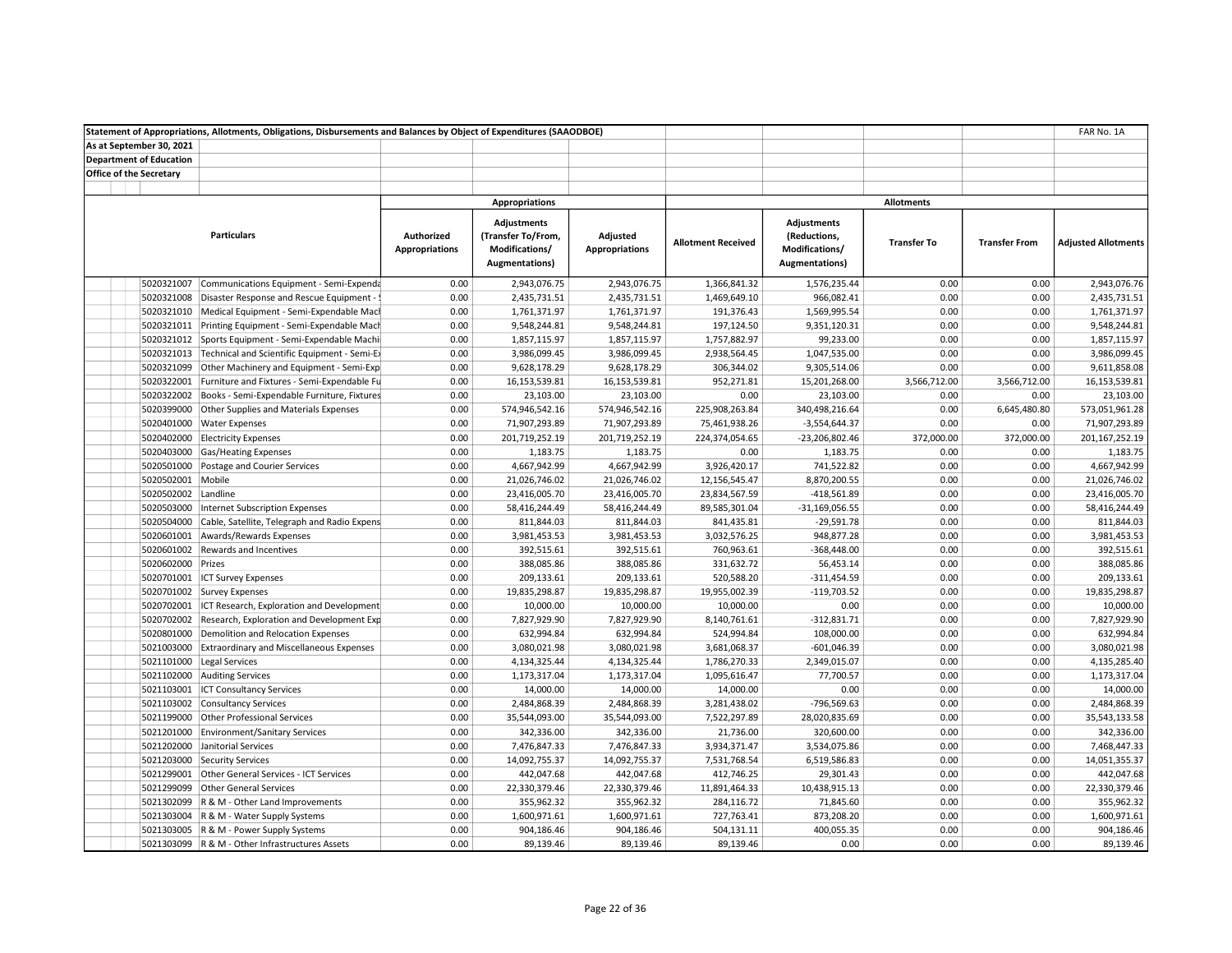|                                | <b>Statement of Appropriations, Allotments, Obligations, Disbursements</b> |                                       |                                      |                                       |                                      | FAR No. 1A     |
|--------------------------------|----------------------------------------------------------------------------|---------------------------------------|--------------------------------------|---------------------------------------|--------------------------------------|----------------|
| As at September 30, 2021       |                                                                            |                                       |                                      |                                       |                                      |                |
| <b>Department of Education</b> |                                                                            |                                       |                                      |                                       |                                      |                |
| <b>Office of the Secretary</b> |                                                                            |                                       |                                      |                                       |                                      |                |
|                                |                                                                            |                                       |                                      |                                       |                                      |                |
|                                |                                                                            |                                       |                                      | <b>Obligations</b>                    |                                      |                |
|                                |                                                                            |                                       |                                      |                                       |                                      |                |
|                                | <b>Particulars</b>                                                         | <b>1st Quarter Ending</b><br>March 31 | <b>2nd Quarter Ending</b><br>June 30 | <b>3rd Quarter Ending</b><br>Sept. 30 | <b>4th Quarter Ending</b><br>Dec. 31 | Total          |
| 5020321007                     | Communications Equipment - Semi-Expenda                                    | 849,020.04                            | 612,095.05                           | 65,100.35                             | 0.00                                 | 1,526,215.44   |
| 5020321008                     | Disaster Response and Rescue Equipment - !                                 | 70,859.00                             | 845,021.62                           | 204,400.00                            | 0.00                                 | 1,120,280.62   |
| 5020321010                     | Medical Equipment - Semi-Expendable Macl                                   | 734,558.75                            | 2,269,453.68                         | 817,389.02                            | 0.00                                 | 3,821,401.45   |
| 5020321011                     | Printing Equipment - Semi-Expendable Mach                                  | 912,523.71                            | 13,806,724.81                        | 827,728.82                            | 0.00                                 | 15,546,977.34  |
| 5020321012                     | Sports Equipment - Semi-Expendable Machi                                   | 50,000.00                             | 69,543.00                            | 149,690.00                            | 0.00                                 | 269,233.00     |
| 5020321013                     | Technical and Scientific Equipment - Semi-Ex                               | 3,600,870.00                          | 96,150.00                            | 20,980.00                             | 0.00                                 | 3,718,000.00   |
| 5020321099                     | Other Machinery and Equipment - Semi-Exp                                   | 6,738,899.47                          | 1,692,887.05                         | 1,926,278.28                          | 0.00                                 | 10,358,064.80  |
| 5020322001                     | Furniture and Fixtures - Semi-Expendable Fu                                | 1,732,455.09                          | 8,580,247.16                         | 3,839,679.39                          | 0.00                                 | 14,152,381.64  |
| 5020322002                     | Books - Semi-Expendable Furniture, Fixtures                                | 158,103.00                            | 0.00                                 | 0.00                                  | 0.00                                 | 158,103.00     |
| 5020399000                     | Other Supplies and Materials Expenses                                      | 244,921,307.09                        | 201,874,017.04                       | 85,689,155.19                         | 0.00                                 | 532,484,479.32 |
| 5020401000                     | <b>Water Expenses</b>                                                      | 1,992,510.94                          | 6,493,678.91                         | 590,870.78                            | 0.00                                 | 9,077,060.63   |
| 5020402000                     | <b>Electricity Expenses</b>                                                | 11,028,190.51                         | 30,328,491.15                        | 6,164,559.56                          | 0.00                                 | 47,521,241.22  |
| 5020403000                     | Gas/Heating Expenses                                                       | 399.75                                | 784.00                               | 0.00                                  | 0.00                                 | 1,183.75       |
| 5020501000                     | Postage and Courier Services                                               | 425,460.78                            | 742,406.09                           | 301,169.23                            | 0.00                                 | 1,469,036.10   |
| 5020502001                     | Mobile                                                                     | 6,722,257.88                          | 5,799,805.16                         | 1,633,518.12                          | 0.00                                 | 14,155,581.16  |
| 5020502002                     | Landline                                                                   | 2,434,798.84                          | 1,260,909.54                         | 244,546.80                            | 0.00                                 | 3,940,255.18   |
| 5020503000                     | <b>Internet Subscription Expenses</b>                                      | 3,875,968.66                          | 11,223,042.63                        | 1,491,236.75                          | 0.00                                 | 16,590,248.04  |
| 5020504000                     | Cable, Satellite, Telegraph and Radio Expens                               | 41,978.21                             | 101,766.41                           | 19,712.09                             | 0.00                                 | 163,456.71     |
| 5020601001                     | Awards/Rewards Expenses                                                    | 50,400.00                             | 564,931.28                           | 427,565.27                            | 0.00                                 | 1,042,896.55   |
| 5020601002                     | Rewards and Incentives                                                     | 3,000.00                              | 164,048.00                           | 0.00                                  | 0.00                                 | 167,048.00     |
| 5020602000                     | Prizes                                                                     | 270,000.00                            | 173,290.00                           | 100,500.00                            | 0.00                                 | 543,790.00     |
| 5020701001                     | <b>ICT Survey Expenses</b>                                                 | 0.00                                  | 0.00                                 | 0.00                                  | 0.00                                 | 0.00           |
| 5020701002                     | <b>Survey Expenses</b>                                                     | 1,173,573.65                          | 2,022,590.22                         | 448,983.38                            | 0.00                                 | 3,645,147.25   |
| 5020702001                     | ICT Research, Exploration and Development                                  | 0.00                                  | 0.00                                 | 0.00                                  | 0.00                                 | 0.00           |
| 5020702002                     | Research, Exploration and Development Exp                                  | 870,269.64                            | 1,824,376.00                         | 1,445,810.75                          | 0.00                                 | 4,140,456.39   |
| 5020801000                     | Demolition and Relocation Expenses                                         | 108,000.00                            | 0.00                                 | 0.00                                  | 0.00                                 | 108,000.00     |
| 5021003000                     | <b>Extraordinary and Miscellaneous Expenses</b>                            | 94,511.38                             | 137,286.09                           | 15,240.61                             | 0.00                                 | 247,038.08     |
| 5021101000                     | <b>Legal Services</b>                                                      | 6,463.00                              | 1,904,505.60                         | 590,981.59                            | 0.00                                 | 2,501,950.19   |
| 5021102000                     |                                                                            | 74,208.25                             | 391,551.40                           | 97,921.43                             | 0.00                                 | 563,681.08     |
| 5021103001                     | <b>Auditing Services</b><br><b>ICT Consultancy Services</b>                |                                       | 0.00                                 | 0.00                                  | 0.00                                 | 0.00           |
| 5021103002                     |                                                                            | 0.00<br>0.00                          | 348,450.00                           | 0.00                                  | 0.00                                 | 348,450.00     |
| 5021199000                     | <b>Consultancy Services</b>                                                |                                       |                                      |                                       |                                      | 28,449,865.61  |
|                                | <b>Other Professional Services</b>                                         | 5,116,812.04                          | 15,505,538.08                        | 7,827,515.49<br>0.00                  | 0.00                                 |                |
| 5021201000                     | <b>Environment/Sanitary Services</b>                                       | 253,725.00                            | 66,875.00                            |                                       | 0.00                                 | 320,600.00     |
| 5021202000                     | Janitorial Services                                                        | 2,406,503.20                          | 8,184,503.14                         | 486,504.60<br>1,584,072.00            | 0.00                                 | 11,077,510.94  |
| 5021203000                     | <b>Security Services</b>                                                   | 3,737,737.73                          | 13,558,176.00                        |                                       | 0.00                                 | 18,879,985.73  |
| 5021299001                     | Other General Services - ICT Services                                      | 26,201.43                             | 3,100.00                             | 0.00                                  | 0.00                                 | 29,301.43      |
| 5021299099                     | <b>Other General Services</b>                                              | 5,137,973.31                          | 18,556,250.51                        | 5,220,202.55                          | 0.00                                 | 28,914,426.37  |
| 5021302099                     | R & M - Other Land Improvements                                            | 634,070.68                            | 294,754.40                           | 448,790.00                            | 0.00                                 | 1,377,615.08   |
| 5021303004                     | R & M - Water Supply Systems                                               | 270,000.00                            | 605,208.20                           | 0.00                                  | 0.00                                 | 875,208.20     |
| 5021303005                     | R & M - Power Supply Systems                                               | 171,427.37                            | 78,319.85                            | 299,330.35                            | 0.00<br>0.00                         | 549,077.57     |
| 5021303099                     | R & M - Other Infrastructures Assets                                       | 0.00                                  | 0.00                                 | 0.00                                  |                                      | 0.00           |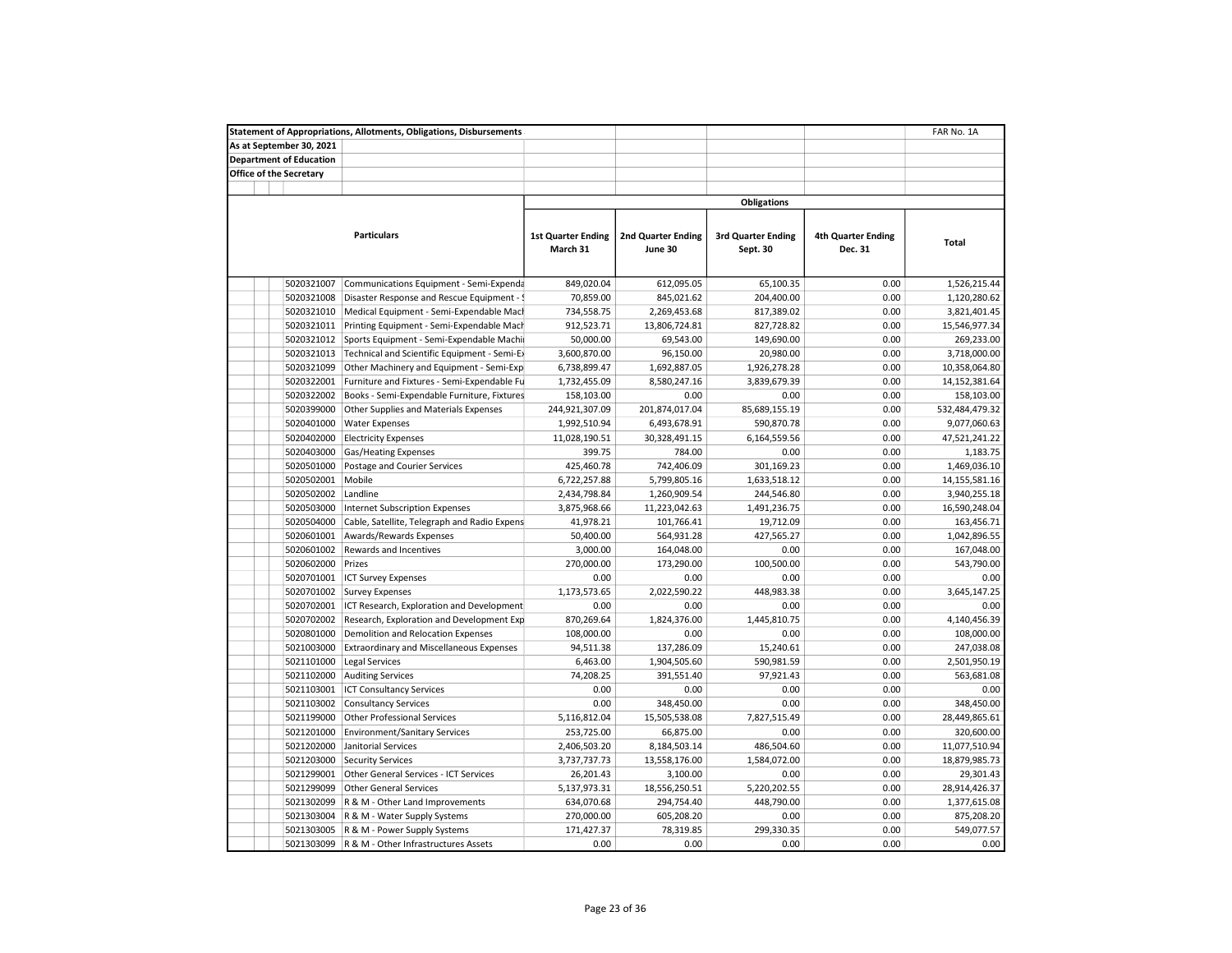|                                | <b>Statement of Appropriations, Allotments, Obligations, Disbursements</b>            |                            |                    |                      |                    |                |                       |                   | FAR No. 1A                |
|--------------------------------|---------------------------------------------------------------------------------------|----------------------------|--------------------|----------------------|--------------------|----------------|-----------------------|-------------------|---------------------------|
| As at September 30, 2021       |                                                                                       |                            |                    |                      |                    |                |                       |                   |                           |
| <b>Department of Education</b> |                                                                                       |                            |                    |                      |                    |                |                       |                   |                           |
| <b>Office of the Secretary</b> |                                                                                       |                            |                    |                      |                    |                |                       |                   |                           |
|                                |                                                                                       |                            |                    |                      |                    |                |                       |                   |                           |
|                                |                                                                                       |                            |                    | <b>Disbursements</b> |                    |                |                       | <b>Balances</b>   |                           |
|                                |                                                                                       |                            |                    |                      |                    |                |                       |                   |                           |
|                                | <b>Particulars</b>                                                                    | <b>1st Quarter Ending</b>  | 2nd Quarter Ending | 3rd Quarter Ending   | 4th Quarter Ending |                | Unreleased            | Unobligated       |                           |
|                                |                                                                                       | March 31                   | June 30            | Sept. 30             | Dec. 31            | <b>Total</b>   | <b>Appropriations</b> | <b>Allotments</b> | <b>Unpaid Obligations</b> |
|                                |                                                                                       |                            |                    |                      |                    |                |                       |                   |                           |
| 5020321007                     |                                                                                       | 370,232.89                 | 387,262.20         | 376,956.50           | 0.00               | 1,134,451.59   | $-0.01$               | 1,416,861.32      | 391,763.85                |
| 5020321008                     | Communications Equipment - Semi-Expenda<br>Disaster Response and Rescue Equipment - ! | 32,939.00                  | 735,092.62         | 337,250.00           | 0.00               | 1,105,281.62   | 0.00                  | 1,315,450.89      | 14,999.00                 |
|                                | 5020321010 Medical Equipment - Semi-Expendable Macl                                   | 245,550.90                 | 1,008,912.16       | 1,366,134.91         | 0.00               | 2,620,597.97   | 0.00                  | $-2,060,029.48$   | 1,200,803.48              |
| 5020321011                     | Printing Equipment - Semi-Expendable Mach                                             | 644,207.85                 | 10,367,040.70      | 2,497,010.89         | 0.00               | 13,508,259.44  | 0.00                  | $-5,998,732.53$   | 2,038,717.90              |
| 5020321012                     | Sports Equipment - Semi-Expendable Machi                                              | 0.00                       | 50,000.00          | 149,690.00           | 0.00               | 199,690.00     | 0.00                  | 1,587,882.97      | 69,543.00                 |
| 5020321013                     |                                                                                       |                            | 45,843.00          | 47,988.00            | 0.00               | 3,694,701.00   | 0.00                  | 268,099.45        | 23,299.00                 |
| 5020321099                     | Technical and Scientific Equipment - Semi-Ex                                          | 3,600,870.00<br>680,591.84 | 7,132,284.18       | 939,994.29           | 0.00               | 8,752,870.31   |                       | $-746,206.71$     | 1,605,194.49              |
| 5020322001                     | Other Machinery and Equipment - Semi-Exp                                              |                            |                    |                      | 0.00               |                | 16,320.21<br>0.00     |                   | 2,519,996.62              |
|                                | Furniture and Fixtures - Semi-Expendable Fu                                           | 1,218,764.59               | 6,277,105.80       | 4,136,514.63         |                    | 11,632,385.02  |                       | 2,001,158.17      |                           |
| 5020322002                     | Books - Semi-Expendable Furniture, Fixtures                                           | 23,103.00                  | 135,000.00         | 0.00                 | 0.00               | 158,103.00     | 0.00                  | $-135,000.00$     | 0.00                      |
| 5020399000                     | Other Supplies and Materials Expenses                                                 | 103,409,778.89             | 195,964,191.57     | 146,865,093.66       | 0.00               | 446,239,064.12 | 1,894,580.88          | 40,567,481.95     | 86,245,415.20             |
| 5020401000                     | <b>Water Expenses</b>                                                                 | 1,941,108.25               | 4,536,308.60       | 1,091,672.15         | 0.00               | 7,569,089.00   | $-0.00$               | 62,830,233.26     | 1,507,971.63              |
| 5020402000                     | <b>Electricity Expenses</b>                                                           | 10,135,778.28              | 19,155,297.22      | 8,064,720.79         | 0.00               | 37,355,796.29  | 552,000.00            | 153,646,010.98    | 10,165,444.93             |
| 5020403000                     | <b>Gas/Heating Expenses</b>                                                           | 0.00                       | 784.00             | 0.00                 | 0.00               | 784.00         | 0.00                  | 0.00              | 399.75                    |
| 5020501000                     | Postage and Courier Services                                                          | 341,212.87                 | 451,411.41         | 335,076.23           | 0.00               | 1,127,700.51   | 0.00                  | 3,198,906.89      | 341,335.59                |
| 5020502001                     | Mobile                                                                                | 4,409,051.25               | 5,595,479.75       | 2,425,449.93         | 0.00               | 12,429,980.93  | 0.00                  | 6,871,164.86      | 1,725,600.23              |
| 5020502002                     | Landline                                                                              | 1,294,155.84               | 2,243,041.55       | 300,504.26           | 0.00               | 3,837,701.65   | $-0.00$               | 19,475,750.52     | 102,553.53                |
| 5020503000                     | Internet Subscription Expenses                                                        | 3,156,325.55               | 6,824,201.98       | 2,434,381.74         | 0.00               | 12,414,909.27  | $-0.00$               | 41,825,996.45     | 4,175,338.77              |
| 5020504000                     | Cable, Satellite, Telegraph and Radio Expens                                          | 41,478.21                  | 86,498.98          | 19,012.09            | 0.00               | 146,989.28     | $-0.00$               | 648,387.32        | 16,467.43                 |
| 5020601001                     | Awards/Rewards Expenses                                                               | 35,400.00                  | 322,014.27         | 437,392.01           | 0.00               | 794,806.28     | 0.00                  | 2,938,556.98      | 248,090.27                |
| 5020601002                     | Rewards and Incentives                                                                | 3,000.00                   | 50,000.00          | 0.00                 | 0.00               | 53,000.00      | 0.00                  | 225,467.61        | 114,048.00                |
| 5020602000                     | Prizes                                                                                | 270,000.00                 | 167,628.14         | 84,161.86            | 0.00               | 521,790.00     | $-0.00$               | $-155,704.14$     | 22,000.00                 |
| 5020701001                     | <b>ICT Survey Expenses</b>                                                            | 0.00                       | 0.00               | 0.00                 | 0.00               | 0.00           | 0.00                  | 209,133.61        | 0.00                      |
| 5020701002                     | <b>Survey Expenses</b>                                                                | 204,573.65                 | 1,175,433.50       | 283,918.23           | 0.00               | 1,663,925.38   | 0.00                  | 16,190,151.62     | 1,981,221.87              |
| 5020702001                     | ICT Research, Exploration and Development                                             | 0.00                       | 0.00               | 0.00                 | 0.00               | 0.00           | 0.00                  | 10,000.00         | 0.00                      |
| 5020702002                     | Research, Exploration and Development Exp                                             | 647,069.64                 | 1,527,926.00       | 415,026.05           | 0.00               | 2,590,021.69   | 0.00                  | 3,687,473.51      | 1,550,434.70              |
| 5020801000                     | Demolition and Relocation Expenses                                                    | 108,000.00                 | 0.00               | 0.00                 | 0.00               | 108,000.00     | 0.00                  | 524,994.84        | 0.00                      |
| 5021003000                     | <b>Extraordinary and Miscellaneous Expenses</b>                                       | 93,581.68                  | 107,345.09         | 13,359.61            | 0.00               | 214,286.38     | 0.00                  | 2,832,983.90      | 32,751.70                 |
| 5021101000                     | Legal Services                                                                        | 3,983.00                   | 1,874,505.60       | 630,050.51           | 0.00               | 2,508,539.11   | $-959.96$             | 1,633,335.20      | $-6,588.92$               |
| 5021102000                     | <b>Auditing Services</b>                                                              | 74,208.25                  | 318,581.40         | 60,471.43            | 0.00               | 453,261.08     | $-0.00$               | 609,635.96        | 110,420.00                |
| 5021103001                     | <b>ICT Consultancy Services</b>                                                       | 0.00                       | 0.00               | 0.00                 | 0.00               | 0.00           | 0.00                  | 14,000.00         | 0.00                      |
| 5021103002                     | <b>Consultancy Services</b>                                                           | 0.00                       | 60,000.00          | 150,000.00           | 0.00               | 210,000.00     | 0.00                  | 2,136,418.39      | 138,450.00                |
| 5021199000                     | <b>Other Professional Services</b>                                                    | 3,293,857.26               | 9,416,262.03       | 6,230,821.40         | 0.00               | 18,940,940.69  | 959.42                | 7,093,267.97      | 9,508,924.92              |
| 5021201000                     | <b>Environment/Sanitary Services</b>                                                  | 49,125.00                  | 85,475.00          | 55,800.00            | 0.00               | 190,400.00     | 0.00                  | 21,736.00         | 130,200.00                |
| 5021202000                     | Janitorial Services                                                                   | 2,239,585.96               | 4,533,449.59       | 3,083,956.63         | 0.00               | 9,856,992.18   | 8,400.00              | $-3,609,063.61$   | 1,220,518.76              |
| 5021203000                     | Security Services                                                                     | 3,127,929.22               | 6,755,967.43       | 4,056,263.15         | 0.00               | 13,940,159.80  | 41,400.00             | $-4,828,630.36$   | 4,939,825.93              |
| 5021299001                     | Other General Services - ICT Services                                                 | 26,201.43                  | 100.00             | 0.00                 | 0.00               | 26,301.43      | 0.00                  | 412,746.25        | 3,000.00                  |
| 5021299099                     | <b>Other General Services</b>                                                         | 4,624,939.17               | 8,548,997.84       | 10,561,881.04        | 0.00               | 23,735,818.05  | $-0.00$               | $-6,584,046.91$   | 5,178,608.32              |
| 5021302099                     | R & M - Other Land Improvements                                                       | 284,470.68                 | 644,354.40         | 448,790.00           | 0.00               | 1,377,615.08   | 0.00                  | $-1,021,652.76$   | 0.00                      |
| 5021303004                     | R & M - Water Supply Systems                                                          | 0.00                       | 447,100.00         | 0.00                 | 0.00               | 447,100.00     | 0.00                  | 725,763.41        | 428,108.20                |
|                                | 5021303005 R & M - Power Supply Systems                                               | 115,175.00                 | 4,060.50           | 0.00                 | 0.00               | 119,235.50     | 0.00                  | 355,108.89        | 429,842.07                |
|                                | 5021303099 R & M - Other Infrastructures Assets                                       | 0.00                       | 0.00               | 0.00                 | 0.00               | 0.00           | 0.00                  | 89,139.46         | 0.00                      |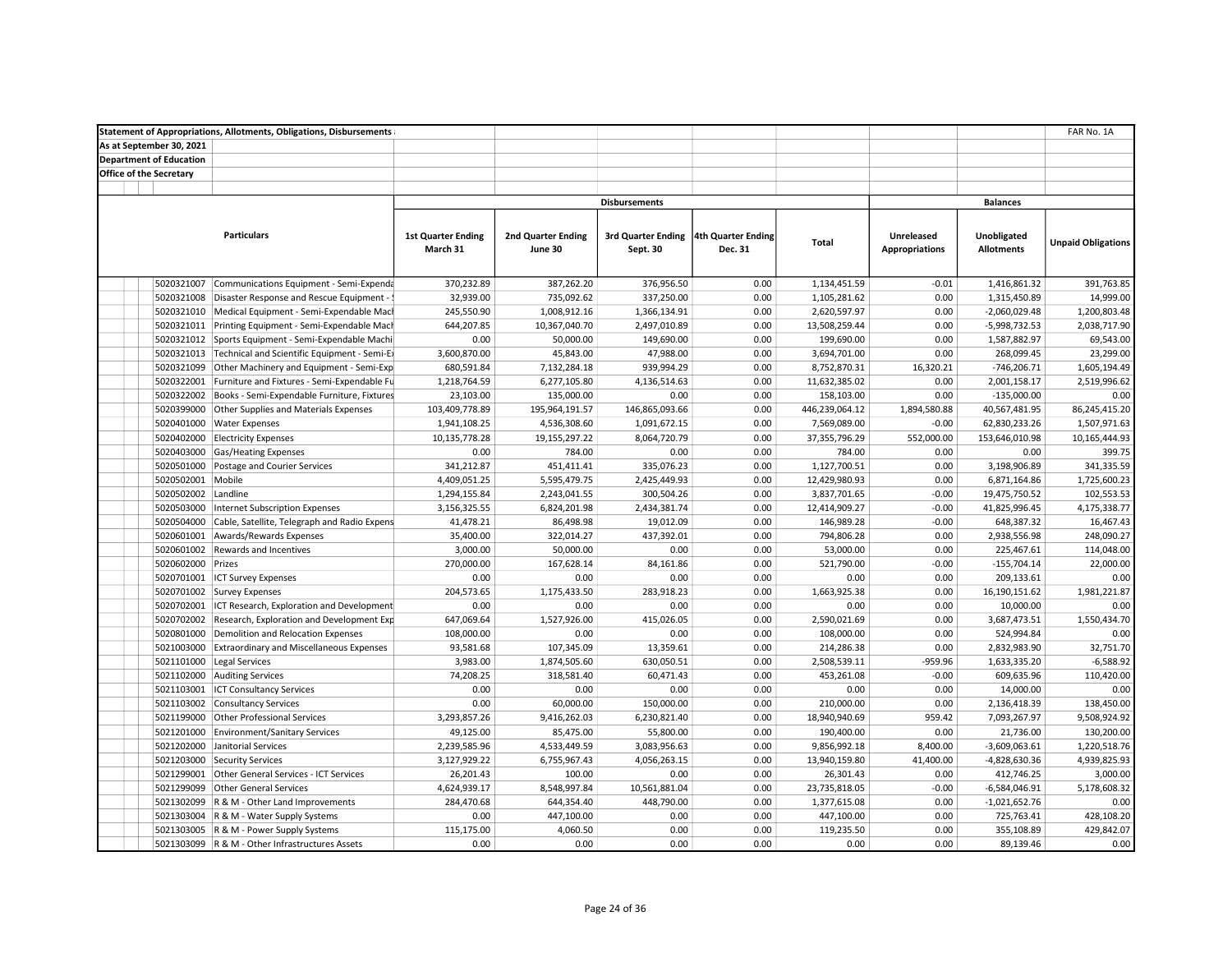|                                | Statement of Appropriations, Allotments, Obligations, Disbursements and Balances by Object of Expenditures (SAAODBOE) |                                     |                                                                                      |                                   |                           |                                                                        |                    |                      | FAR No. 1A                 |
|--------------------------------|-----------------------------------------------------------------------------------------------------------------------|-------------------------------------|--------------------------------------------------------------------------------------|-----------------------------------|---------------------------|------------------------------------------------------------------------|--------------------|----------------------|----------------------------|
| As at September 30, 2021       |                                                                                                                       |                                     |                                                                                      |                                   |                           |                                                                        |                    |                      |                            |
| <b>Department of Education</b> |                                                                                                                       |                                     |                                                                                      |                                   |                           |                                                                        |                    |                      |                            |
| <b>Office of the Secretary</b> |                                                                                                                       |                                     |                                                                                      |                                   |                           |                                                                        |                    |                      |                            |
|                                |                                                                                                                       |                                     |                                                                                      |                                   |                           |                                                                        |                    |                      |                            |
|                                |                                                                                                                       |                                     | <b>Appropriations</b>                                                                |                                   |                           |                                                                        | <b>Allotments</b>  |                      |                            |
|                                | <b>Particulars</b>                                                                                                    | Authorized<br><b>Appropriations</b> | <b>Adjustments</b><br>(Transfer To/From,<br>Modifications/<br><b>Augmentations</b> ) | Adjusted<br><b>Appropriations</b> | <b>Allotment Received</b> | <b>Adjustments</b><br>(Reductions,<br>Modifications/<br>Augmentations) | <b>Transfer To</b> | <b>Transfer From</b> | <b>Adjusted Allotments</b> |
|                                | 5021304001   R & M - Buildings                                                                                        | 0.00                                | 40,341,013.94                                                                        | 40,341,013.94                     | 26,055,993.19             | 14,285,020.75                                                          | 0.00               | 0.00                 | 40,341,013.94              |
|                                | 5021304002 R & M - School Buildings                                                                                   | 0.00                                | 84,720,546.14                                                                        | 84,720,546.14                     | 68,713,721.80             | 16,006,824.34                                                          | 0.00               | 0.00                 | 84,720,546.14              |
|                                | 5021304099 R & M - Other Structures                                                                                   | 0.00                                | 26,222,241.98                                                                        | 26,222,241.98                     | 9,797,429.92              | 16,424,812.06                                                          | 0.00               | 0.00                 | 26,222,241.98              |
|                                | 5021305001 R & M - Machinery                                                                                          | 0.00                                | 2,345,336.54                                                                         | 2,345,336.54                      | 2,076,922.70              | 268,413.84                                                             | 0.00               | 0.00                 | 2,345,336.54               |
|                                | 5021305002 R & M - Office Equipment                                                                                   | 0.00                                | 8,036,252.37                                                                         | 8,036,252.37                      | 7,091,727.48              | 944,524.89                                                             | 0.00               | 0.00                 | 8,036,252.37               |
|                                | 5021305003 R & M - ICT Equipment                                                                                      | 0.00                                | 5,418,577.58                                                                         | 5,418,577.58                      | 2,022,541.54              | 3,396,036.04                                                           | 0.00               | 0.00                 | 5,418,577.58               |
|                                | 5021305007 R & M - Communication Equipment                                                                            | 0.00                                | 432,954.16                                                                           | 432,954.16                        | 432,954.16                | 0.00                                                                   | 0.00               | 0.00                 | 432,954.16                 |
|                                | 5021305009 R & M - Disaster Response and Rescue Equip                                                                 | 0.00                                | 233,798.51                                                                           | 233,798.51                        | 231,323.51                | 2,475.00                                                               | 0.00               | 0.00                 | 233,798.51                 |
|                                | 5021305011 R & M - Medical Equipment                                                                                  | 0.00                                | 63,399.51                                                                            | 63,399.51                         | 29,019.51                 | 34,380.00                                                              | 0.00               | 0.00                 | 63,399.51                  |
|                                | 5021305012 R & M - Printing Equipment                                                                                 | 0.00                                | 1,124,513.58                                                                         | 1,124,513.58                      | 394,832.29                | 729,681.29                                                             | 0.00               | 0.00                 | 1,124,513.58               |
|                                | 5021305013   R & M - Sports Equipment                                                                                 | 0.00                                | 103,675.00                                                                           | 103,675.00                        | 103,675.00                | 0.00                                                                   | 0.00               | 0.00                 | 103,675.00                 |
|                                | 5021305014 R & M - Technical and Scientific Equipment                                                                 | 0.00                                | 86,709.57                                                                            | 86,709.57                         | 72,009.57                 | 14,700.00                                                              | 0.00               | 0.00                 | 86,709.57                  |
|                                | 5021305099 R & M - Other Machinery and Equipment                                                                      | 0.00                                | 3,640,003.54                                                                         | 3,640,003.54                      | 2,406,862.66              | 1,233,140.88                                                           | 0.00               | 0.00                 | 3,640,003.54               |
|                                | 5021306001   R & M - Motor Vehicles                                                                                   | 0.00                                | 6,561,329.16                                                                         | 6,561,329.16                      | 6,931,382.15              | $-401,330.70$                                                          | 0.00               | 31,277.71            | 6,561,329.16               |
|                                | 5021306099 R & M - Other Transportation Equipment                                                                     | 0.00                                | 230,939.87                                                                           | 230,939.87                        | 214,614.87                | 16,325.00                                                              | 0.00               | 0.00                 | 230,939.87                 |
|                                | 5021307000 R & M - Furniture and Fixtures                                                                             | 0.00                                | 4,763,281.36                                                                         | 4,763,281.36                      | 4,987,382.42              | $-224,101.06$                                                          | 0.00               | 0.00                 | 4,763,281.36               |
|                                | 5021308001 R & M - Leased Assets - Buildings and Other                                                                | 0.00                                | 321,000.00                                                                           | 321,000.00                        | 325,600.00                | $-4,600.00$                                                            | 0.00               | 0.00                 | 321,000.00                 |
|                                | 5021308002 R & M - Leased Assets - Machinery and Equip                                                                | 0.00                                | 12,000.00                                                                            | 12,000.00                         | 12,000.00                 | 0.00                                                                   | 0.00               | 0.00                 | 12,000.00                  |
|                                | 5021308003 R & M - Leased Assets - Transportation Equip                                                               | 0.00                                | 58,000.00                                                                            | 58,000.00                         | 58,000.00                 | 0.00                                                                   | 0.00               | 0.00                 | 58,000.00                  |
|                                | 5021308004 R & M - ICT Machinery and Equipment                                                                        | 0.00                                | 285,876.80                                                                           | 285,876.80                        | 243,186.80                | 42,690.00                                                              | 0.00               | 0.00                 | 285,876.80                 |
|                                | 5021309002 R & M - Leased Assets Improvements - Build                                                                 | 0.00                                | 607,000.00                                                                           | 607,000.00                        | 607,000.00                | 0.00                                                                   | 0.00               | 0.00                 | 607,000.00                 |
|                                | 5021321001 R & M - Machinery - Semi-Expendable Mach                                                                   | 0.00                                | 307,636.16                                                                           | 307,636.16                        | 191,081.91                | 116,554.25                                                             | 0.00               | 0.00                 | 307,636.16                 |
|                                | 5021321002 R & M - Office Equipment - Semi-Expendable                                                                 | 0.00                                | 2,629,523.51                                                                         | 2,629,523.51                      | 2,688,237.57              | $-58,714.06$                                                           | 0.00               | 0.00                 | 2,629,523.51               |
|                                | 5021321003 R & M - ICT Equipment - Semi-Expendable M                                                                  | 0.00                                | 1,515,676.30                                                                         | 1,515,676.30                      | 1,255,436.30              | 260,240.00                                                             | 0.00               | 0.00                 | 1,515,676.30               |
|                                | 5021321007 R & M - Communication Equipment - Semi-E                                                                   | 0.00                                | 10,000.00                                                                            | 10,000.00                         | 10,000.00                 | 0.00                                                                   | 0.00               | 0.00                 | 10,000.00                  |
|                                | 5021321008 R & M - Disaster Response and Rescue Equip                                                                 | 0.00                                | 12,000.00                                                                            | 12,000.00                         | 12,000.00                 | 0.00                                                                   | 0.00               | 0.00                 | 12,000.00                  |
|                                | 5021321010 R & M - Medical Equipment - Semi-Expendal                                                                  | 0.00                                | 1,435.79                                                                             | 1,435.79                          | 1,435.79                  | 0.00                                                                   | 0.00               | 0.00                 | 1,435.79                   |
|                                | 5021321011 R & M - Printing Equipment - Semi-Expendal                                                                 | 0.00                                | 267,514.10                                                                           | 267,514.10                        | 49,780.10                 | 217,734.00                                                             | 0.00               | 0.00                 | 267,514.10                 |
|                                | 5021321012 R & M - Sports Equipment - Semi-Expendabl                                                                  | 0.00                                | 24,995.00                                                                            | 24,995.00                         | 21,000.00                 | 3,995.00                                                               | 0.00               | 0.00                 | 24,995.00                  |
|                                | 5021321099 R & M - Other Machinery and Equipment - S                                                                  | 0.00                                | 204,397.24                                                                           | 204,397.24                        | 51,399.48                 | 152,997.76                                                             | 0.00               | 0.00                 | 204,397.24                 |
|                                | 5021322001 R & M - Furniture and Fixtures - Semi-Expen                                                                | 0.00                                | 1,700,205.03                                                                         | 1,700,205.03                      | 1,272,168.03              | 428,037.00                                                             | 0.00               | 0.00                 | 1,700,205.03               |
|                                | 5021322002 R & M - Books - Semi-Expendable Furniture,                                                                 | 0.00                                | 10,000.00                                                                            | 10,000.00                         | 10,000.00                 | 0.00                                                                   | 0.00               | 0.00                 | 10,000.00                  |
|                                | 5021398000 R & M - Others                                                                                             | 0.00                                | 253,329.20                                                                           | 253,329.20                        | 132,052.20                | 121,277.00                                                             | 0.00               | 0.00                 | 253,329.20                 |
|                                | 5021399099 R & M - Other Property, Plant and Equipmer                                                                 | 0.00                                | 1,751,868.12                                                                         | 1,751,868.12                      | 2,256,658.30              | $-504,790.18$                                                          | 0.00               | 0.00                 | 1,751,868.12               |
|                                | 5021401000 Subsidy to NGAs                                                                                            | 0.00                                | 146,000.00                                                                           | 146,000.00                        | 0.00                      | 146,000.00                                                             | 0.00               | 0.00                 | 146,000.00                 |
|                                | 5021402000 Assistance to National Government Agencie                                                                  | 0.00                                | 277,295.88                                                                           | 277,295.88                        | 276,000.00                | 277,295.88                                                             | 0.00               | 0.00                 | 553,295.88                 |
|                                | 5021407000 Subsidy to Regional Offices/Staff Bureaus                                                                  | 0.00                                | 170,583,363.31                                                                       | 170,583,363.31                    | 748,735,611.84            | -578,382,248.53                                                        | 0.00               | 230,000.00           | 170,583,363.31             |
|                                | 5021408000 Subsidy to Operating Units                                                                                 | 0.00                                | 1,475,164,359.39                                                                     | 1,475,164,359.39                  | 2,293,018,090.09          | -770,989,822.40                                                        | 302,418,034.51     | 254,174,126.21       | 1,473,784,359.39           |
|                                | 5021499000 Subsidies - Others                                                                                         | 0.00                                | 3,733,197,054.50                                                                     | 3,733,197,054.50                  | 30,517,236.84             | $-4,690,182.34$                                                        | 5,493,225.05       | 5,493,225.05         | 25,827,054.50              |
|                                | 5021501001 Taxes, Duties and Licenses                                                                                 | 0.00                                | 1,891,480.35                                                                         | 1,891,480.35                      | 1,727,710.06              | 163,770.29                                                             | 0.00               | 0.00                 | 1,891,480.35               |
|                                | 5021502000 Fidelity Bond Premiums                                                                                     | 0.00                                | 8,085,225.11                                                                         | 8,085,225.11                      | 12,969,053.50             | -4,883,828.39                                                          | 0.00               | 0.00                 | 8,085,225.11               |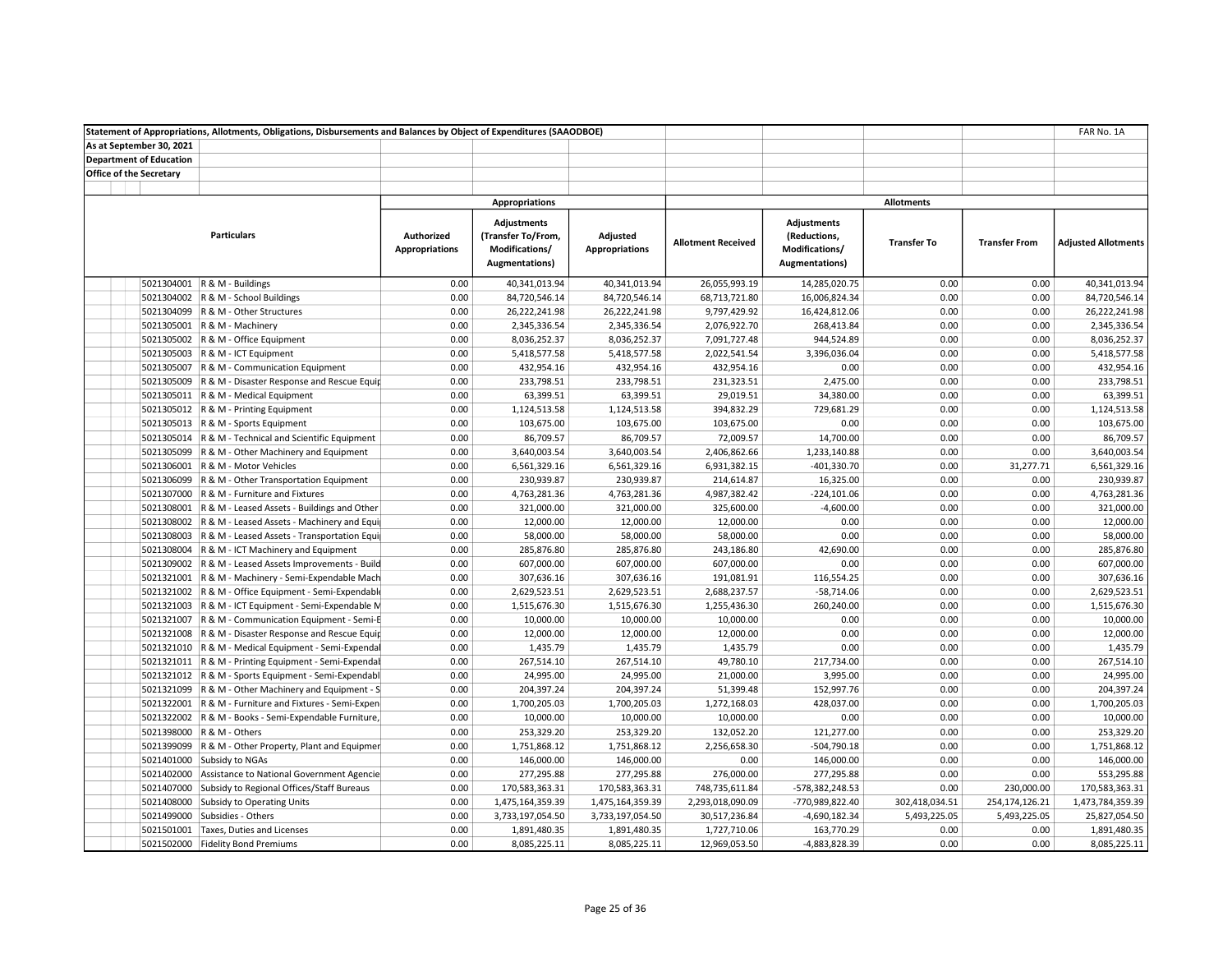|                                | <b>Statement of Appropriations, Allotments, Obligations, Disbursements</b> |                                       |                                      |                                       |                                      | FAR No. 1A     |
|--------------------------------|----------------------------------------------------------------------------|---------------------------------------|--------------------------------------|---------------------------------------|--------------------------------------|----------------|
| As at September 30, 2021       |                                                                            |                                       |                                      |                                       |                                      |                |
| <b>Department of Education</b> |                                                                            |                                       |                                      |                                       |                                      |                |
| <b>Office of the Secretary</b> |                                                                            |                                       |                                      |                                       |                                      |                |
|                                |                                                                            |                                       |                                      |                                       |                                      |                |
|                                |                                                                            |                                       |                                      | <b>Obligations</b>                    |                                      |                |
|                                |                                                                            |                                       |                                      |                                       |                                      |                |
|                                | <b>Particulars</b>                                                         | <b>1st Quarter Ending</b><br>March 31 | <b>2nd Quarter Ending</b><br>June 30 | <b>3rd Quarter Ending</b><br>Sept. 30 | <b>4th Quarter Ending</b><br>Dec. 31 | Total          |
|                                |                                                                            |                                       |                                      |                                       |                                      |                |
| 5021304001                     | R & M - Buildings                                                          | 13,097,425.98                         | 11,952,692.23                        | 8,476,111.92                          | 0.00                                 | 33,526,230.13  |
| 5021304002                     | R & M - School Buildings                                                   | 10,523,750.83                         | 26,294,511.53                        | 10,356,133.79                         | 0.00                                 | 47,174,396.15  |
| 5021304099                     | R & M - Other Structures                                                   | 2,613,573.79                          | 16,634,588.35                        | 4,982,490.62                          | 0.00                                 | 24,230,652.76  |
| 5021305001                     | R & M - Machinery                                                          | 133,926.95                            | 102,894.04                           | 47,700.00                             | 0.00                                 | 284,520.99     |
| 5021305002                     | R & M - Office Equipment                                                   | 653,933.55                            | 1,196,676.95                         | 216,772.40                            | 0.00                                 | 2,067,382.90   |
| 5021305003                     | R & M - ICT Equipment                                                      | 1,073,352.40                          | 2,886,610.79                         | 768,800.33                            | 0.00                                 | 4,728,763.52   |
| 5021305007                     | R & M - Communication Equipment                                            | 0.00                                  | 0.00                                 | 0.00                                  | 0.00                                 | 0.00           |
| 5021305009                     | R & M - Disaster Response and Rescue Equip                                 | 0.00                                  | 13,594.00                            | 2,500.00                              | 0.00                                 | 16,094.00      |
| 5021305011                     | R & M - Medical Equipment                                                  | 21,380.00                             | 0.00                                 | 13,000.00                             | 0.00                                 | 34,380.00      |
| 5021305012                     | R & M - Printing Equipment                                                 | 160,265.00                            | 660,216.29                           | 5,200.00                              | 0.00                                 | 825,681.29     |
| 5021305013                     | R & M - Sports Equipment                                                   | 0.00                                  | 0.00                                 | 0.00                                  | 0.00                                 | 0.00           |
| 5021305014                     | R & M - Technical and Scientific Equipment                                 | 0.00                                  | 0.00                                 | 14,700.00                             | 0.00                                 | 14,700.00      |
| 5021305099                     | R & M - Other Machinery and Equipment                                      | 879,753.02                            | 409,479.73                           | 102,112.25                            | 0.00                                 | 1,391,345.00   |
| 5021306001                     | R & M - Motor Vehicles                                                     | 1,090,036.39                          | 1,117,147.86                         | 490,155.31                            | 0.00                                 | 2,697,339.56   |
| 5021306099                     | R & M - Other Transportation Equipment                                     | 0.00                                  | 141,766.85                           | 27,229.90                             | 0.00                                 | 168,996.75     |
| 5021307000                     | R & M - Furniture and Fixtures                                             | 438,172.95                            | 1,983,995.90                         | 11,834.50                             | 0.00                                 | 2,434,003.35   |
| 5021308001                     | R & M - Leased Assets - Buildings and Other                                | 0.00                                  | 0.00                                 | 0.00                                  | 0.00                                 | 0.00           |
| 5021308002                     | R & M - Leased Assets - Machinery and Equi                                 | 0.00                                  | 0.00                                 | 0.00                                  | 0.00                                 | 0.00           |
| 5021308003                     | R & M - Leased Assets - Transportation Equi                                | 0.00                                  | 0.00                                 | 6,000.00                              | 0.00                                 | 6,000.00       |
| 5021308004                     | R & M - ICT Machinery and Equipment                                        | 40,590.00                             | 2,100.00                             | 0.00                                  | 0.00                                 | 42,690.00      |
| 5021309002                     | R & M - Leased Assets Improvements - Build                                 | 0.00                                  | 0.00                                 | 0.00                                  | 0.00                                 | 0.00           |
| 5021321001                     | R & M - Machinery - Semi-Expendable Mach                                   | 9,100.00                              | 115,704.25                           | 0.00                                  | 0.00                                 | 124,804.25     |
| 5021321002                     | R & M - Office Equipment - Semi-Expendable                                 | 169,666.76                            | 428,990.89                           | 121,250.00                            | 0.00                                 | 719,907.65     |
| 5021321003                     | R & M - ICT Equipment - Semi-Expendable M                                  | 4,750.00                              | 242,919.00                           | 65,400.00                             | 0.00                                 | 313,069.00     |
| 5021321007                     | R & M - Communication Equipment - Semi-E                                   | 0.00                                  | 0.00                                 | 0.00                                  | 0.00                                 | 0.00           |
| 5021321008                     | R & M - Disaster Response and Rescue Equip                                 | 0.00                                  | 0.00                                 | 0.00                                  | 0.00                                 | 0.00           |
| 5021321010                     | R & M - Medical Equipment - Semi-Expendal                                  | 0.00                                  | 0.00                                 | 0.00                                  | 0.00                                 | 0.00           |
| 5021321011                     | R & M - Printing Equipment - Semi-Expendal                                 | 27,995.00                             | 126,741.00                           | 72,998.00                             | 0.00                                 | 227,734.00     |
| 5021321012                     | R & M - Sports Equipment - Semi-Expendabl                                  | 0.00                                  | 3,995.00                             | 0.00                                  | 0.00                                 | 3,995.00       |
| 5021321099                     | R & M - Other Machinery and Equipment - S                                  | 0.00                                  | 152,997.76                           | 0.00                                  | 0.00                                 | 152,997.76     |
| 5021322001                     | R & M - Furniture and Fixtures - Semi-Expen                                | 396,267.00                            | 17,682.50                            | 24,400.00                             | 0.00                                 | 438,349.50     |
| 5021322002                     | R & M - Books - Semi-Expendable Furniture,                                 | 0.00                                  | 0.00                                 | 0.00                                  | 0.00                                 | 0.00           |
| 5021398000                     | R & M - Others                                                             | 177,028.20                            | 21,314.00                            | 54,987.00                             | 0.00                                 | 253,329.20     |
| 5021399099                     | R & M - Other Property, Plant and Equipmer                                 | 38,688.33                             | 0.00                                 | 2,500.00                              | 0.00                                 | 41,188.33      |
| 5021401000                     | Subsidy to NGAs                                                            | 0.00                                  | 122,686.39                           | $-122,686.39$                         | 0.00                                 | 0.00           |
| 5021402000                     | Assistance to National Government Agencie                                  | 8,000,151.50                          | -7,998,855.62                        | 0.00                                  | 0.00                                 | 1,295.88       |
| 5021407000                     | Subsidy to Regional Offices/Staff Bureaus                                  | 6,280,113.00                          | 9,845,057.15                         | 213,400.00                            | 0.00                                 | 16,338,570.15  |
| 5021408000                     | Subsidy to Operating Units                                                 | 323,689,109.97                        | 348, 333, 418.52                     | 85,856,974.12                         | 0.00                                 | 757,879,502.61 |
| 5021499000                     | Subsidies - Others                                                         | 13,000.00                             | 7,357,091.10                         | 504,034.50                            | 0.00                                 | 7,874,125.60   |
| 5021501001                     | Taxes, Duties and Licenses                                                 | 227,755.46                            | 470,748.72                           | 600,559.82                            | 0.00                                 | 1,299,064.00   |
| 5021502000                     | <b>Fidelity Bond Premiums</b>                                              | 826,784.91                            | 913,282.60                           | 305,740.43                            | 0.00                                 | 2,045,807.94   |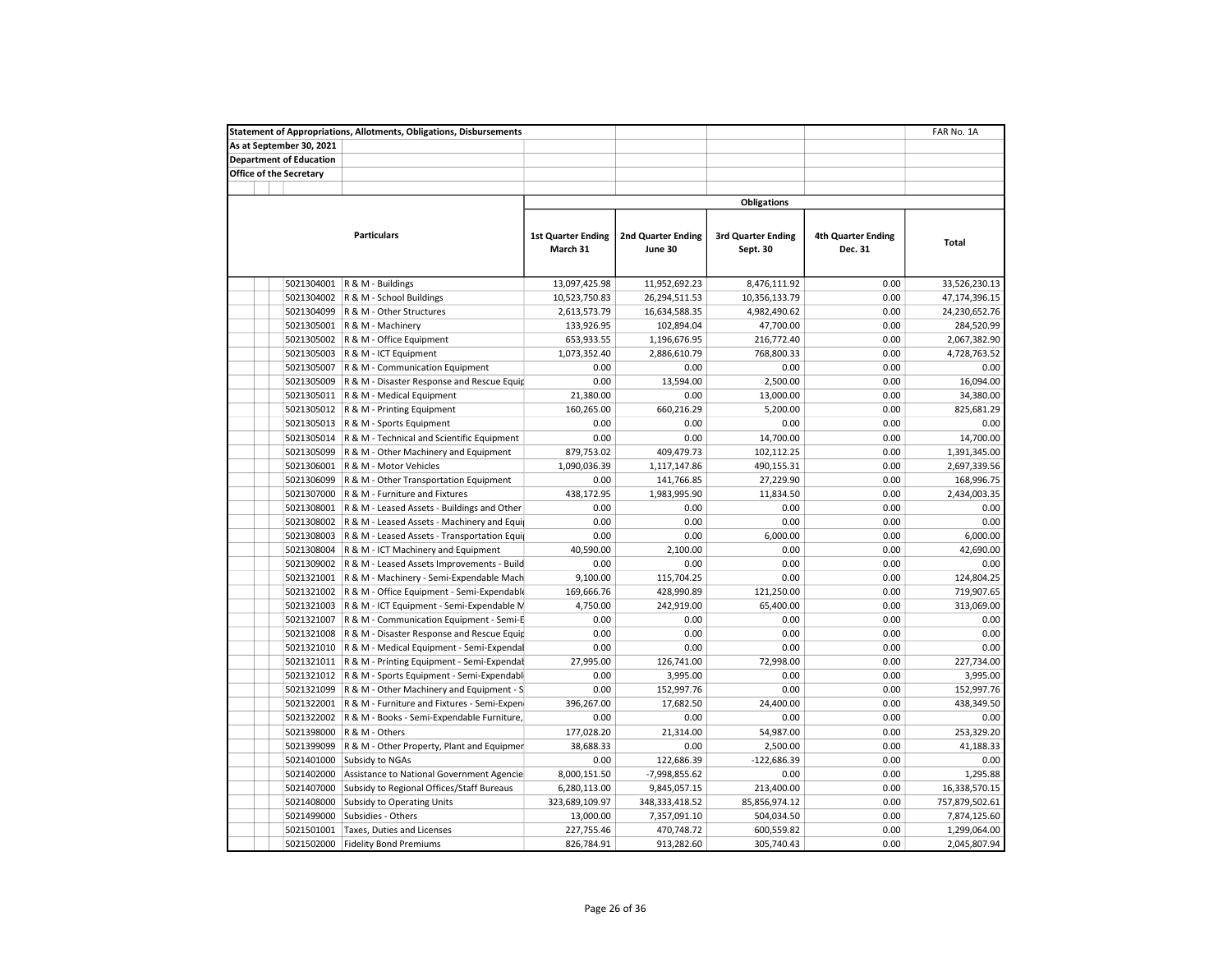| <b>Statement of Appropriations, Allotments, Obligations, Disbursements</b> |                           |                           |                      |                    |                |                       |                   | FAR No. 1A                |
|----------------------------------------------------------------------------|---------------------------|---------------------------|----------------------|--------------------|----------------|-----------------------|-------------------|---------------------------|
| As at September 30, 2021                                                   |                           |                           |                      |                    |                |                       |                   |                           |
| <b>Department of Education</b>                                             |                           |                           |                      |                    |                |                       |                   |                           |
| <b>Office of the Secretary</b>                                             |                           |                           |                      |                    |                |                       |                   |                           |
|                                                                            |                           |                           |                      |                    |                |                       |                   |                           |
|                                                                            |                           |                           | <b>Disbursements</b> |                    |                |                       | <b>Balances</b>   |                           |
|                                                                            |                           |                           |                      |                    |                |                       |                   |                           |
| <b>Particulars</b>                                                         | <b>1st Quarter Ending</b> | <b>2nd Quarter Ending</b> | 3rd Quarter Ending   | 4th Quarter Ending |                | <b>Unreleased</b>     | Unobligated       |                           |
|                                                                            | March 31                  | June 30                   | Sept. 30             | Dec. 31            | Total          | <b>Appropriations</b> | <b>Allotments</b> | <b>Unpaid Obligations</b> |
|                                                                            |                           |                           |                      |                    |                |                       |                   |                           |
| 5021304001<br>R & M - Buildings                                            | 2,858,167.67              | 12,330,614.69             | 8,525,513.20         | 0.00               | 23,714,295.56  | $-0.00$               | 6,814,783.80      | 9,811,934.57              |
| 5021304002 R & M - School Buildings                                        | 7,008,497.30              | 21,424,249.84             | 7,445,056.11         | 0.00               | 35,877,803.25  | $-0.00$               | 37,546,149.99     | 11,296,592.90             |
| 5021304099 R & M - Other Structures                                        | 2,466,531.47              | 6,301,361.68              | 5,703,455.83         | 0.00               | 14,471,348.98  | $-0.00$               | 1,991,589.22      | 9,759,303.78              |
| 5021305001   R & M - Machinery                                             | 133,926.95                | 82,082.54                 | 47,700.00            | 0.00               | 263,709.49     | 0.00                  | 2,060,815.55      | 20,811.50                 |
| 5021305002 R & M - Office Equipment                                        | 305,952.75                | 1,111,388.91              | 241,653.38           | 0.00               | 1,658,995.04   | 0.00                  | 5,968,869.47      | 408,387.86                |
| 5021305003 R & M - ICT Equipment                                           | 876,097.68                | 1,601,949.51              | 918,523.20           | 0.00               | 3,396,570.39   | 0.00                  | 689,814.06        | 1,332,193.13              |
| 5021305007 R & M - Communication Equipment                                 | 0.00                      | 0.00                      | 0.00                 | 0.00               | 0.00           | 0.00                  | 432,954.16        | 0.00                      |
|                                                                            | 0.00                      | 13,594.00                 | 2,500.00             |                    |                | 0.00                  |                   | 0.00                      |
| 5021305009 R & M - Disaster Response and Rescue Equip                      |                           |                           |                      | 0.00               | 16,094.00      |                       | 217,704.51        |                           |
| 5021305011 R & M - Medical Equipment                                       | 21,380.00                 | 0.00                      | 0.00                 | 0.00               | 21,380.00      | 0.00                  | 29,019.51         | 13,000.00                 |
| 5021305012 R & M - Printing Equipment                                      | 160,265.00                | 660,216.29                | 5,200.00             | 0.00               | 825,681.29     | 0.00                  | 298,832.29        | 0.00                      |
| 5021305013 R & M - Sports Equipment                                        | 0.00                      | 0.00                      | 0.00                 | 0.00               | 0.00           | 0.00                  | 103,675.00        | 0.00                      |
| 5021305014 R & M - Technical and Scientific Equipment                      | 0.00                      | 0.00                      | 14,700.00            | 0.00               | 14,700.00      | 0.00                  | 72,009.57         | 0.00                      |
| 5021305099<br>R & M - Other Machinery and Equipment                        | 192,113.02                | 816,150.77                | 274,590.25           | 0.00               | 1,282,854.04   | 0.00                  | 2,248,658.54      | 108,490.96                |
| 5021306001<br>R & M - Motor Vehicles                                       | 704,622.59                | 1,052,568.01              | 859,708.05           | 0.00               | 2,616,898.65   | $-0.00$               | 3,863,989.60      | 80,440.91                 |
| 5021306099<br>R & M - Other Transportation Equipment                       | 0.00                      | 141,766.85                | 27,229.90            | 0.00               | 168,996.75     | 0.00                  | 61,943.12         | 0.00                      |
| 5021307000<br>R & M - Furniture and Fixtures                               | 274,257.16                | 846,823.40                | 116,840.66           | 0.00               | 1,237,921.22   | 0.00                  | 2,329,278.01      | 1,196,082.13              |
| 5021308001 R & M - Leased Assets - Buildings and Other                     | 0.00                      | 0.00                      | 0.00                 | 0.00               | 0.00           | 0.00                  | 321,000.00        | 0.00                      |
| 5021308002 R & M - Leased Assets - Machinery and Equi                      | 0.00                      | 0.00                      | 0.00                 | 0.00               | 0.00           | 0.00                  | 12,000.00         | 0.00                      |
| 5021308003 R & M - Leased Assets - Transportation Equi                     | 0.00                      | 0.00                      | 6,000.00             | 0.00               | 6,000.00       | 0.00                  | 52,000.00         | 0.00                      |
| 5021308004 R & M - ICT Machinery and Equipment                             | 0.00                      | 2,100.00                  | 16,890.00            | 0.00               | 18,990.00      | 0.00                  | 243,186.80        | 23,700.00                 |
| 5021309002<br>R & M - Leased Assets Improvements - Build                   | 0.00                      | 0.00                      | 0.00                 | 0.00               | 0.00           | 0.00                  | 607,000.00        | 0.00                      |
| 5021321001 R & M - Machinery - Semi-Expendable Mach                        | 10,300.00                 | 9,704.25                  | 26,886.16            | 0.00               | 46,890.41      | 0.00                  | 182,831.91        | 77,913.84                 |
| 5021321002 R & M - Office Equipment - Semi-Expendable                      | 106,636.76                | 210,267.55                | 121,250.00           | 0.00               | 438,154.31     | $-0.00$               | 1,909,615.86      | 281,753.34                |
| 5021321003 R & M - ICT Equipment - Semi-Expendable N                       | 4,750.00                  | 145,670.00                | 65,400.00            | 0.00               | 215,820.00     | 0.00                  | 1,202,607.30      | 97,249.00                 |
| 5021321007 R & M - Communication Equipment - Semi-E                        | 0.00                      | 0.00                      | 0.00                 | 0.00               | 0.00           | 0.00                  | 10,000.00         | 0.00                      |
| 5021321008 R & M - Disaster Response and Rescue Equip                      | 0.00                      | 0.00                      | 0.00                 | 0.00               | 0.00           | 0.00                  | 12,000.00         | 0.00                      |
| 5021321010 R & M - Medical Equipment - Semi-Expendal                       | 0.00                      | 0.00                      | 0.00                 | 0.00               | 0.00           | 0.00                  | 1,435.79          | 0.00                      |
| 5021321011 R & M - Printing Equipment - Semi-Expendal                      | 27,995.00                 | 126,741.00                | 0.00                 | 0.00               | 154,736.00     | 0.00                  | 39,780.10         | 72,998.00                 |
| 5021321012 R & M - Sports Equipment - Semi-Expendabl                       | 0.00                      | 3,995.00                  | 0.00                 | 0.00               | 3,995.00       | 0.00                  | 21,000.00         | 0.00                      |
| 5021321099 R & M - Other Machinery and Equipment - S                       | 0.00                      | 152,997.76                | 0.00                 | 0.00               | 152,997.76     | 0.00                  | 51,399.48         | 0.00                      |
| 5021322001 R & M - Furniture and Fixtures - Semi-Expen                     | 51,500.00                 | 17,682.50                 | 313,142.78           | 0.00               | 382,325.28     | 0.00                  | 1,261,855.53      | 56,024.22                 |
| 5021322002 R & M - Books - Semi-Expendable Furniture,                      | 0.00                      | 0.00                      | 0.00                 | 0.00               | 0.00           | 0.00                  | 10,000.00         | 0.00                      |
| 5021398000 R & M - Others                                                  | 177,028.20                | 840.00                    | 54,987.00            | 0.00               | 232,855.20     | 0.00                  | 0.00              | 20,474.00                 |
| 5021399099 R & M - Other Property, Plant and Equipmer                      | 28,848.33                 | 0.00                      | 0.00                 | 0.00               | 28,848.33      | $-0.00$               | 1,710,679.79      | 12,340.00                 |
| 5021401000 Subsidy to NGAs                                                 | 0.00                      | 122,686.39                | $-122,686.39$        | 0.00               | 0.00           | 0.00                  | 146,000.00        | 0.00                      |
| 5021402000<br>Assistance to National Government Agencie                    | 8,000,151.50              | -7,998,855.62             | 0.00                 | 0.00               | 1,295.88       | $-276,000.00$         | 552,000.00        | 0.00                      |
| 5021407000<br>Subsidy to Regional Offices/Staff Bureaus                    | 6,280,113.00              | 4,022,410.71              | 2,403,958.11         | 0.00               | 12,706,481.82  | $-0.00$               | 154,244,793.16    | 3,632,088.33              |
| 5021408000<br>Subsidy to Operating Units                                   | 234,304,474.12            | 250,651,499.11            | 143,640,974.17       | 0.00               | 628,596,947.40 | 1,380,000.00          | 715,904,856.78    | 129,282,555.21            |
| 5021499000<br>Subsidies - Others                                           | 13,000.00                 | 3,448,273.50              | 4,246,448.10         | 0.00               | 7,707,721.60   | 3,707,370,000.00      | 17,952,928.90     | 166,404.00                |
| 5021501001 Taxes, Duties and Licenses                                      | 160,451.30                | 465,748.72                | 667,863.98           | 0.00               | 1,294,064.00   | 0.00                  | 592,416.35        | 5,000.00                  |
| 5021502000 Fidelity Bond Premiums                                          | 711,267.05                | 664,530.52                | 308,165.38           | 0.00               | 1,683,962.95   | 0.00                  | 6,039,417.17      | 361,844.99                |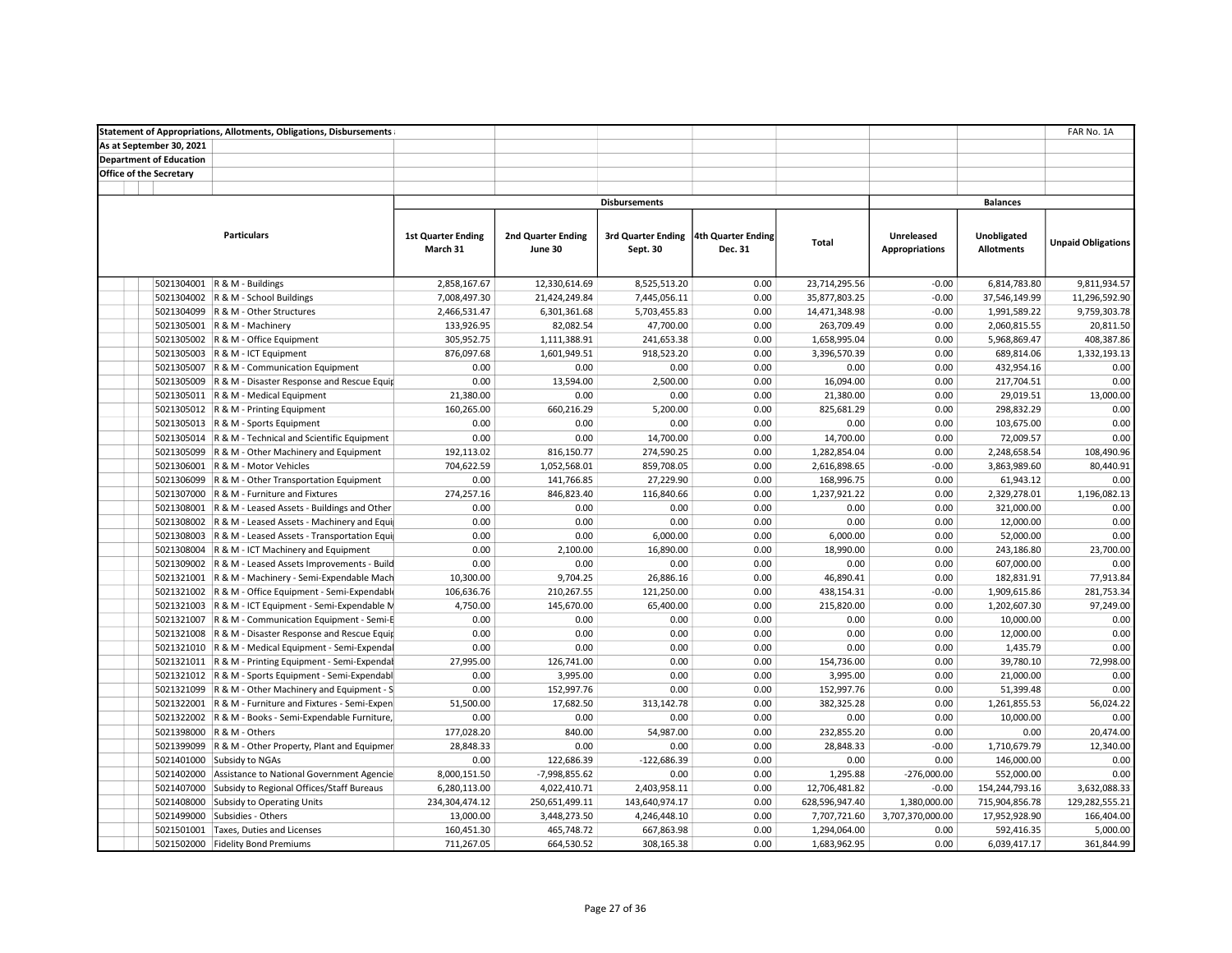|                                | Statement of Appropriations, Allotments, Obligations, Disbursements and Balances by Object of Expenditures (SAAODBOE) |                                     |                                                                              |                                   |                           |                                                                        |                    |                        | FAR No. 1A                 |
|--------------------------------|-----------------------------------------------------------------------------------------------------------------------|-------------------------------------|------------------------------------------------------------------------------|-----------------------------------|---------------------------|------------------------------------------------------------------------|--------------------|------------------------|----------------------------|
| As at September 30, 2021       |                                                                                                                       |                                     |                                                                              |                                   |                           |                                                                        |                    |                        |                            |
| <b>Department of Education</b> |                                                                                                                       |                                     |                                                                              |                                   |                           |                                                                        |                    |                        |                            |
| <b>Office of the Secretary</b> |                                                                                                                       |                                     |                                                                              |                                   |                           |                                                                        |                    |                        |                            |
|                                |                                                                                                                       |                                     |                                                                              |                                   |                           |                                                                        |                    |                        |                            |
|                                |                                                                                                                       |                                     | Appropriations                                                               |                                   |                           |                                                                        | <b>Allotments</b>  |                        |                            |
|                                | <b>Particulars</b>                                                                                                    | Authorized<br><b>Appropriations</b> | <b>Adjustments</b><br>(Transfer To/From,<br>Modifications/<br>Augmentations) | Adjusted<br><b>Appropriations</b> | <b>Allotment Received</b> | <b>Adjustments</b><br>(Reductions,<br>Modifications/<br>Augmentations) | <b>Transfer To</b> | <b>Transfer From</b>   | <b>Adjusted Allotments</b> |
| 5021503000                     | Insurance Expenses                                                                                                    | 0.00                                | 10,702,228.10                                                                | 10,702,228.10                     | 10,157,134.09             | 545,094.01                                                             | 0.00               | 0.00                   | 10,702,228.10              |
|                                | 5021601000 Labor and Wages                                                                                            | 0.00                                | 4,525,887.59                                                                 | 4,525,887.59                      | 2,739,526.28              | 1,786,361.31                                                           | 0.00               | 0.00                   | 4,525,887.59               |
|                                | 5029901000 Advertising, Promotional and Marketing Exp                                                                 | 0.00                                | 1,805,951.27                                                                 | 1,805,951.27                      | 2,660,551.27              | $-854,600.00$                                                          | 0.00               | 0.00                   | 1,805,951.27               |
|                                | 5029902000 Printing and Publication Expenses                                                                          | 0.00                                | 60,325,413.95                                                                | 60,325,413.95                     | 12,905,688.32             | 39,338,166.92                                                          | 0.00               | 8,081,558.71           | 60,325,413.95              |
| 5029903000                     | <b>Representation Expenses</b>                                                                                        | 0.00                                | 16,985,996.89                                                                | 16,985,996.89                     | 13,754,727.26             | 731,269.63                                                             | 0.00               | 0.00                   | 14,485,996.89              |
| 5029904000                     | Transportation and Delivery Expenses                                                                                  | 0.00                                | 25,978,579.57                                                                | 25,978,579.57                     | 6,054,801.89              | 19,747,834.18                                                          | 0.00               | 175,943.50             | 25,978,579.57              |
|                                | 5029905001 Rents - Buildings and Structures                                                                           | 0.00                                | 671,937.72                                                                   | 671,937.72                        | 899,937.72                | $-228,000.00$                                                          | 0.00               | 0.00                   | 671,937.72                 |
|                                | 5029905003 Rents - Motor Vehicles                                                                                     | 0.00                                | 158,919.94                                                                   | 158,919.94                        | 26,069.94                 | 132,850.00                                                             | 0.00               | 0.00                   | 158,919.94                 |
|                                | 5029905004 Rents - Equipment                                                                                          | 0.00                                | 2,435,682.20                                                                 | 2,435,682.20                      | 2,652,842.11              | $-217,159.91$                                                          | 0.00               | 0.00                   | 2,435,682.20               |
|                                | 5029905005 Rents - Living Quarters                                                                                    | 0.00                                | 544,783.67                                                                   | 544,783.67                        | 500,483.67                | 44,300.00                                                              | 0.00               | 0.00                   | 544,783.67                 |
|                                | 5029905008   Rents - ICT Machinery and Equipment                                                                      | 0.00                                | 1,385,700.00                                                                 | 1,385,700.00                      | 0.00                      | 1,385,700.00                                                           | 0.00               | 0.00                   | 1,385,700.00               |
|                                | 5029906000 Membership Dues and Contributions to Org                                                                   | 0.00                                | 205,147.58                                                                   | 205,147.58                        | 178,462.58                | 26,685.00                                                              | 0.00               | 0.00                   | 205,147.58                 |
|                                | 5029907001 ICT Software Subscription                                                                                  | 0.00                                | 162,776.32                                                                   | 162,776.32                        | 11,832.00                 | 150,944.32                                                             | 0.00               | 0.00                   | 162,776.32                 |
| 5029907004                     | Library and Other Reading Materials Subscri                                                                           | 0.00                                | 65,100.99                                                                    | 65,100.99                         | 65,100.99                 | 0.00                                                                   | 0.00               | 0.00                   | 65,100.99                  |
|                                | 5029907099 Other Subscription Expenses                                                                                | 0.00                                | 2,195,115.88                                                                 | 2,195,115.88                      | 3,340,343.05              | $-1,145,227.17$                                                        | 0.00               | 0.00                   | 2,195,115.88               |
|                                | 5029909001 Website Maintenance                                                                                        | 0.00                                | 24,069.20                                                                    | 24,069.20                         | 0.00                      | 24,069.20                                                              | 0.00               | 0.00                   | 24,069.20                  |
|                                | 5029922000 Bank Transaction Fee                                                                                       | 0.00                                | 0.00                                                                         | 0.00                              | 0.00                      | 0.00                                                                   | 0.00               | 0.00                   | 0.00                       |
|                                | 5029999099 Other Maintenance and Operating Expenses                                                                   | 0.00                                | 256,847,546.88                                                               | 256,847,546.88                    | 83,243,237.80             | 163,429,599.10                                                         | 0.00               | 1,654,609.98           | 248,327,446.88             |
| <b>CO</b>                      |                                                                                                                       | 0.00                                | 5,128,710,110.97                                                             | 5,128,710,110.97                  | 5,120,739,601.97          | 7,249,117.00                                                           | 2,754,777,435.23   | 2,754,777,435.23       | 5,127,988,718.97           |
| 5060401001 Land                |                                                                                                                       | 0.00                                | 65,000,000.00                                                                | 65,000,000.00                     | 65,000,000.00             | 0.00                                                                   | 20,735,870.00      | 20,735,870.00          | 65,000,000.00              |
|                                | 5060402099 Other Land Improvements                                                                                    | 0.00                                | 2,196,033.00                                                                 | 2,196,033.00                      | 2,193,033.00              | 3,000.00                                                               | 0.00               | 0.00                   | 2,196,033.00               |
|                                | 5060403004 Water Supply Systems                                                                                       | 0.00                                | 0.00                                                                         | 0.00                              | 0.00                      | 0.00                                                                   | 0.00               | 0.00                   | 0.00                       |
|                                | 5060403005 Power Supply Systems                                                                                       | 0.00                                | 520,794,237.37                                                               | 520,794,237.37                    | 520,846,081.86            | 14,227,010.53                                                          | 501,797,196.08     | 494,378,703.08         | 527,654,599.39             |
|                                | 5060403099 Other Infrastructure Assets                                                                                | 0.00                                | 329,515.69                                                                   | 329,515.69                        | 0.00                      | 329,516.00                                                             | 329,515.69         | 329,515.69             | 329,516.00                 |
|                                | 5060404001 Buildings                                                                                                  | 0.00                                | 20,155,341.82                                                                | 20,155,341.82                     | 2,305,714.97              | 17,849,626.85                                                          | 0.00               | 0.00                   | 20,155,341.82              |
|                                | 5060404002 School Buildings                                                                                           | 0.00                                | 3,049,390,499.13                                                             | 3,049,390,499.13                  | 3,066,598,784.49          | $-32,208,532.38$                                                       | 2,231,573,112.66   | 2,238,991,605.66       | 3,041,808,745.11           |
|                                | 5060404099 Other Structures                                                                                           | 0.00                                | 680,450.80                                                                   | 680,450.80                        | 800,000.00                | $-119,549.20$                                                          | 0.00               | 0.00                   | 680,450.80                 |
|                                | 5060405002 Office Equipment                                                                                           | 0.00                                | 18,353,366.20                                                                | 18,353,366.20                     | 15,904,558.00             | 2,448,808.20                                                           | 0.00               | 0.00                   | 18,353,366.20              |
| 5060405003                     | Information and Communication Technology                                                                              | 0.00                                | 1,444,193,303.55                                                             | 1,444,193,303.55                  | 1,436,428,968.27          | 7,764,334.97                                                           | 341,740.80         | 341,740.80             | 1,444,193,303.24           |
|                                | 5060405012 Printing Equipment                                                                                         | 0.00                                | 600,000.00                                                                   | 600,000.00                        | 0.00                      | 600,000.00                                                             | 0.00               | 0.00                   | 600,000.00                 |
|                                | 5060405099 Other Machinery and Equipment                                                                              | 0.00                                | 1,307,875.90                                                                 | 1,307,875.90                      | 5,066,973.87              | $-3,759,097.97$                                                        | 0.00               | 0.00                   | 1,307,875.90               |
|                                | 5060406001 Motor Vehicles                                                                                             | 0.00                                | 4,345,000.00                                                                 | 4,345,000.00                      | 4,345,000.00              | 0.00                                                                   | 0.00               | 0.00                   | 4,345,000.00               |
|                                | 5060407001 Furniture and Fixtures                                                                                     | 0.00                                |                                                                              |                                   |                           | 114,000.00                                                             | 0.00               | 0.00                   | 1,329,487.51               |
|                                |                                                                                                                       | 0.00                                | 1,329,487.51<br>35,000.00                                                    | 1,329,487.51                      | 1,215,487.51              | 0.00                                                                   | 0.00               | 0.00                   | 35,000.00                  |
|                                | 5060409099 Other Property, Plant and Equipment                                                                        |                                     |                                                                              | 35,000.00                         | 35,000.00                 |                                                                        |                    |                        |                            |
| Special Purpose Fund<br>PS     |                                                                                                                       | 0.00                                | 6,072,483,957.14                                                             | 6,072,483,957.14                  | 6,072,751,131.13          | $-267,173.99$                                                          | 105,414,000.00     | 105,414,000.00<br>0.00 | 6,072,483,957.14           |
|                                |                                                                                                                       | 0.00                                | 787,497,477.22                                                               | 787,497,477.22                    | 787,764,651.21            | $-267,173.99$                                                          | 0.00               |                        | 787,497,477.22             |
|                                | 5010101001 Basic Salary - Civilian                                                                                    | 0.00                                | 49,629,929.92                                                                | 49,629,929.92                     | 44,723,950.04             | 4,905,979.88                                                           | 0.00               | 0.00                   | 49,629,929.92              |
|                                | 5010102000 Salaries and Wages - Casual/Contractual                                                                    | 0.00                                | 176,499.26                                                                   | 176,499.26                        | 0.00                      | 176,499.26                                                             | 0.00               | 0.00                   | 176,499.26                 |
|                                | 5010103000 Salaries and Wages - Substitute Teachers                                                                   | 0.00                                | 698,561.55                                                                   | 698,561.55                        | 456,527.00                | 242,034.55                                                             | 0.00               | 0.00                   | 698,561.55                 |
|                                | 5010201001 PERA - Civilian                                                                                            | 0.00                                | 46,442.36                                                                    | 46,442.36                         | 41,806.00                 | 4,636.36                                                               | 0.00               | 0.00                   | 46,442.36                  |
|                                | 5010204001 Clothing/Uniform Allowance - Civilian                                                                      | 0.00                                | 6,000.00                                                                     | 6,000.00                          | 6,000.00                  | 0.00                                                                   | 0.00               | 0.00                   | 6,000.00                   |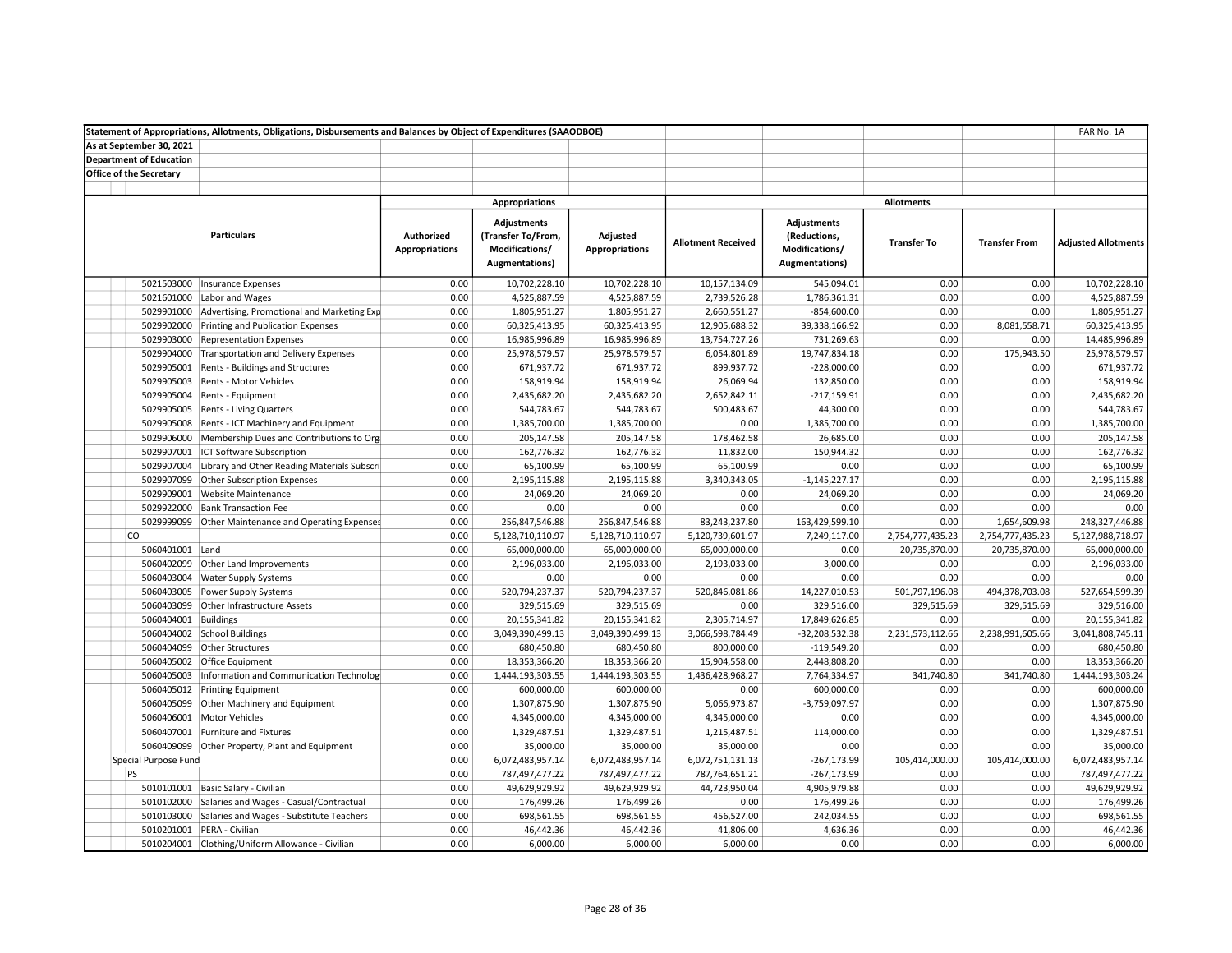| <b>Statement of Appropriations, Allotments, Obligations, Disbursements</b><br>FAR No. 1A |                                             |                           |                           |                           |                           |                  |  |  |  |  |
|------------------------------------------------------------------------------------------|---------------------------------------------|---------------------------|---------------------------|---------------------------|---------------------------|------------------|--|--|--|--|
| As at September 30, 2021                                                                 |                                             |                           |                           |                           |                           |                  |  |  |  |  |
| <b>Department of Education</b>                                                           |                                             |                           |                           |                           |                           |                  |  |  |  |  |
| Office of the Secretary                                                                  |                                             |                           |                           |                           |                           |                  |  |  |  |  |
|                                                                                          |                                             |                           |                           |                           |                           |                  |  |  |  |  |
|                                                                                          |                                             |                           |                           | <b>Obligations</b>        |                           |                  |  |  |  |  |
|                                                                                          | <b>Particulars</b>                          | <b>1st Quarter Ending</b> | <b>2nd Quarter Ending</b> | <b>3rd Quarter Ending</b> | <b>4th Quarter Ending</b> |                  |  |  |  |  |
|                                                                                          |                                             | March 31                  | June 30                   | Sept. 30                  | Dec. 31                   | Total            |  |  |  |  |
| 5021503000                                                                               | <b>Insurance Expenses</b>                   | 843,166.52                | 1,371,460.77              | 199,979.43                | 0.00                      | 2,414,606.72     |  |  |  |  |
| 5021601000                                                                               | Labor and Wages                             | 971,456.16                | 1,200,197.19              | 538,948.27                | 0.00                      | 2,710,601.62     |  |  |  |  |
| 5029901000                                                                               | Advertising, Promotional and Marketing Exp  | 10,219.98                 | 4,824.22                  | 48,750.00                 | 0.00                      | 63,794.20        |  |  |  |  |
| 5029902000                                                                               | Printing and Publication Expenses           | 12,610,944.19             | 53,985,321.15             | 9,055,526.04              | 0.00                      | 75,651,791.38    |  |  |  |  |
| 5029903000                                                                               | <b>Representation Expenses</b>              | 1,231,782.53              | 1,558,284.75              | 1,092,340.26              | 0.00                      | 3,882,407.54     |  |  |  |  |
| 5029904000                                                                               | <b>Transportation and Delivery Expenses</b> | 8,697,907.10              | 6,223,027.40              | 6,738,806.80              | 0.00                      | 21,659,741.30    |  |  |  |  |
| 5029905001                                                                               | Rents - Buildings and Structures            | 8,000.00                  | 13,142.37                 | 0.00                      | 0.00                      | 21,142.37        |  |  |  |  |
| 5029905003                                                                               | Rents - Motor Vehicles                      | 21,000.00                 | 107,650.00                | 27,200.00                 | 0.00                      | 155,850.00       |  |  |  |  |
| 5029905004                                                                               | Rents - Equipment                           | 61,000.00                 | 88,250.00                 | 0.00                      | 0.00                      | 149,250.00       |  |  |  |  |
| 5029905005                                                                               | Rents - Living Quarters                     | 19,500.00                 | 21,300.00                 | 24,500.00                 | 0.00                      | 65,300.00        |  |  |  |  |
| 5029905008                                                                               | Rents - ICT Machinery and Equipment         | 0.00                      | 1,385,700.00              | 0.00                      | 0.00                      | 1,385,700.00     |  |  |  |  |
| 5029906000                                                                               | Membership Dues and Contributions to Org    | 5,000.00                  | 26,685.00                 | 0.00                      | 0.00                      | 31,685.00        |  |  |  |  |
| 5029907001                                                                               | ICT Software Subscription                   | 145,918.08                | 2,507.30                  | 2,518.94                  | 0.00                      | 150,944.32       |  |  |  |  |
| 5029907004                                                                               | Library and Other Reading Materials Subscri | 2,500.00                  | 0.00                      | 0.00                      | 0.00                      | 2,500.00         |  |  |  |  |
| 5029907099                                                                               | <b>Other Subscription Expenses</b>          | 176,653.66                | 193,129.63                | 140.00                    | 0.00                      | 369,923.29       |  |  |  |  |
| 5029909001                                                                               | <b>Website Maintenance</b>                  | 847.20                    | 21,022.00                 | 0.00                      | 0.00                      | 21,869.20        |  |  |  |  |
| 5029922000                                                                               | <b>Bank Transaction Fee</b>                 | 0.00                      | 0.00                      | 0.00                      | 0.00                      | 0.00             |  |  |  |  |
| 5029999099                                                                               | Other Maintenance and Operating Expenses    | 90,025,337.31             | 41,261,104.57             | 99,063,561.94             | 0.00                      | 230,350,003.82   |  |  |  |  |
| <b>CO</b>                                                                                |                                             | 247,294,409.93            | 526,944,959.54            | 1,710,051,304.94          | 0.00                      | 2,484,290,674.41 |  |  |  |  |
| 5060401001                                                                               | Land                                        | 0.00                      | 0.00                      | 13,386,870.00             | 0.00                      | 13,386,870.00    |  |  |  |  |
| 5060402099                                                                               | Other Land Improvements                     | 0.00                      | 640,800.00                | 0.00                      | 0.00                      | 640,800.00       |  |  |  |  |
| 5060403004                                                                               | <b>Water Supply Systems</b>                 | 876,075.09                | 0.00                      | 0.00                      | 0.00                      | 876,075.09       |  |  |  |  |
| 5060403005                                                                               | Power Supply Systems                        | 7,828,297.42              | 147,339,252.18            | 176,187,818.69            | 0.00                      | 331,355,368.29   |  |  |  |  |
| 5060403099                                                                               | Other Infrastructure Assets                 | 0.00                      | 0.00                      | 0.00                      | 0.00                      | 0.00             |  |  |  |  |
| 5060404001                                                                               | <b>Buildings</b>                            | 0.00                      | 320,000.00                | 17,849,626.85             | 0.00                      | 18,169,626.85    |  |  |  |  |
| 5060404002                                                                               | <b>School Buildings</b>                     | 231,018,081.82            | 341,046,439.93            | 1,494,106,169.40          | 0.00                      | 2,066,170,691.15 |  |  |  |  |
| 5060404099                                                                               | Other Structures                            | 0.00                      | 680,450.80                | 0.00                      | 0.00                      | 680,450.80       |  |  |  |  |
| 5060405002                                                                               | Office Equipment                            | 1,077,544.00              | 8,316,265.00              | 1,110,510.00              | 0.00                      | 10,504,319.00    |  |  |  |  |
| 5060405003                                                                               | Information and Communication Technolog     | 6,466,411.60              | 28,447,751.63             | 6,790,330.00              | 0.00                      | 41,704,493.23    |  |  |  |  |
| 5060405012                                                                               | <b>Printing Equipment</b>                   | 0.00                      | 0.00                      | 599,980.00                | 0.00                      | 599,980.00       |  |  |  |  |
| 5060405099                                                                               | Other Machinery and Equipment               | 0.00                      | 0.00                      | 0.00                      | 0.00                      | 0.00             |  |  |  |  |
| 5060406001                                                                               | <b>Motor Vehicles</b>                       | 0.00                      | 0.00                      | 0.00                      | 0.00                      | 0.00             |  |  |  |  |
| 5060407001                                                                               | <b>Furniture and Fixtures</b>               | 28,000.00                 | 154,000.00                | 20,000.00                 | 0.00                      | 202,000.00       |  |  |  |  |
| 5060409099                                                                               | Other Property, Plant and Equipment         | 0.00                      | 0.00                      | 0.00                      | 0.00                      | 0.00             |  |  |  |  |
| Special Purpose Fund                                                                     |                                             | 2,453,165,514.34          | 1,613,375,862.63          | 326,807,913.71            | 0.00                      | 4,393,349,290.68 |  |  |  |  |
| PS                                                                                       |                                             | 10,737,096.59             | 26,956,188.10             | 2,502,854.99              | 0.00                      | 40,196,139.68    |  |  |  |  |
| 5010101001                                                                               | Basic Salary - Civilian                     | 8,666,848.27              | 23,476,625.96             | 728,206.36                | 0.00                      | 32,871,680.59    |  |  |  |  |
| 5010102000                                                                               | Salaries and Wages - Casual/Contractual     | 176,499.26                | 0.00                      | 0.00                      | 0.00                      | 176,499.26       |  |  |  |  |
| 5010103000                                                                               | Salaries and Wages - Substitute Teachers    | 33,076.31                 | 665,485.24                | 0.00                      | 0.00                      | 698,561.55       |  |  |  |  |
| 5010201001                                                                               | PERA - Civilian                             | 0.00                      | 4,636.36                  | 0.00                      | 0.00                      | 4,636.36         |  |  |  |  |
| 5010204001                                                                               | Clothing/Uniform Allowance - Civilian       | 0.00                      | 18,000.00                 | 0.00                      | 0.00                      | 18,000.00        |  |  |  |  |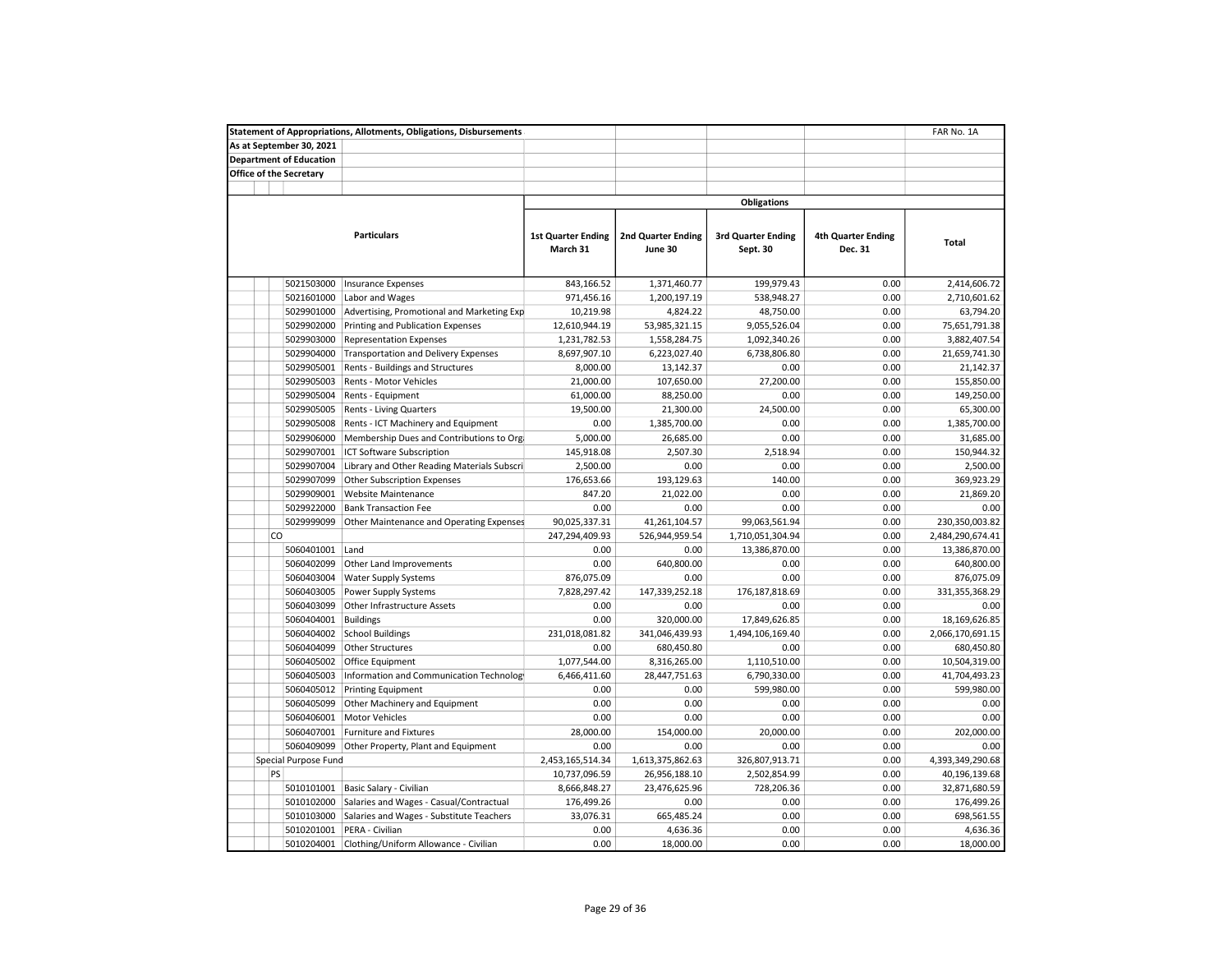|                                | <b>Statement of Appropriations, Allotments, Obligations, Disbursements</b> |                           |                           |                                       |         |                  |                       |                   | FAR No. 1A                |
|--------------------------------|----------------------------------------------------------------------------|---------------------------|---------------------------|---------------------------------------|---------|------------------|-----------------------|-------------------|---------------------------|
| As at September 30, 2021       |                                                                            |                           |                           |                                       |         |                  |                       |                   |                           |
| <b>Department of Education</b> |                                                                            |                           |                           |                                       |         |                  |                       |                   |                           |
| Office of the Secretary        |                                                                            |                           |                           |                                       |         |                  |                       |                   |                           |
|                                |                                                                            |                           |                           |                                       |         |                  |                       |                   |                           |
|                                |                                                                            |                           |                           | <b>Disbursements</b>                  |         |                  |                       | <b>Balances</b>   |                           |
|                                |                                                                            |                           |                           |                                       |         |                  |                       |                   |                           |
|                                | <b>Particulars</b>                                                         | <b>1st Quarter Ending</b> | <b>2nd Quarter Ending</b> | 3rd Quarter Ending 4th Quarter Ending |         |                  | <b>Unreleased</b>     | Unobligated       |                           |
|                                |                                                                            | March 31                  | June 30                   | Sept. 30                              | Dec. 31 | <b>Total</b>     | <b>Appropriations</b> | <b>Allotments</b> | <b>Unpaid Obligations</b> |
|                                |                                                                            |                           |                           |                                       |         |                  |                       |                   |                           |
|                                |                                                                            |                           |                           |                                       |         |                  |                       |                   |                           |
| 5021503000                     | <b>Insurance Expenses</b>                                                  | 843,166.52                | 1,305,856.23              | 221,337.00                            | 0.00    | 2,370,359.75     | 0.00                  | 8,287,621.38      | 44,246.97                 |
| 5021601000                     | Labor and Wages                                                            | 971,456.16                | 1,083,342.69              | 557,072.81                            | 0.00    | 2,611,871.66     | 0.00                  | 1,815,285.97      | 98,729.96                 |
| 5029901000                     | Advertising, Promotional and Marketing Exp                                 | 10,219.98                 | 3,086.02                  | 48,750.00                             | 0.00    | 62,056.00        | 0.00                  | 1,742,157.07      | 1,738.20                  |
| 5029902000                     | Printing and Publication Expenses                                          | 7,856,410.73              | 32,373,299.88             | 25,236,764.05                         | 0.00    | 65,466,474.66    | $-0.00$               | $-15,326,377.43$  | 10,185,316.73             |
| 5029903000                     | <b>Representation Expenses</b>                                             | 979,226.30                | 1,494,285.53              | 1,216,019.72                          | 0.00    | 3,689,531.55     | 2,500,000.00          | 10,603,589.35     | 192,875.99                |
| 5029904000                     | Transportation and Delivery Expenses                                       | 7,401,498.16              | 5,659,972.97              | 7,328,233.83                          | 0.00    | 20,389,704.96    | 0.00                  | 4,318,838.27      | 1,270,036.34              |
| 5029905001                     | Rents - Buildings and Structures                                           | 8,000.00                  | 13,142.37                 | 0.00                                  | 0.00    | 21,142.37        | 0.00                  | 650,795.35        | 0.00                      |
| 5029905003                     | Rents - Motor Vehicles                                                     | 0.00                      | 128,650.00                | 27,200.00                             | 0.00    | 155,850.00       | 0.00                  | 3,069.94          | 0.00                      |
| 5029905004                     | Rents - Equipment                                                          | 69,000.00                 | 80,250.00                 | 0.00                                  | 0.00    | 149,250.00       | 0.00                  | 2,286,432.20      | 0.00                      |
| 5029905005                     | Rents - Living Quarters                                                    | 19,500.00                 | 21,300.00                 | 24,500.00                             | 0.00    | 65,300.00        | 0.00                  | 479,483.67        | 0.00                      |
| 5029905008                     | Rents - ICT Machinery and Equipment                                        | 0.00                      | 0.00                      | 118,082.14                            | 0.00    | 118,082.14       | 0.00                  | 0.00              | 1,267,617.86              |
| 5029906000                     | Membership Dues and Contributions to Org                                   | 5,000.00                  | 26,685.00                 | 0.00                                  | 0.00    | 31,685.00        | 0.00                  | 173,462.58        | 0.00                      |
| 5029907001                     | ICT Software Subscription                                                  | 145,918.08                | 2,507.30                  | 2,518.94                              | 0.00    | 150,944.32       | 0.00                  | 11,832.00         | 0.00                      |
| 5029907004                     | Library and Other Reading Materials Subscri                                | 2,500.00                  | 0.00                      | 0.00                                  | 0.00    | 2,500.00         | 0.00                  | 62,600.99         | 0.00                      |
| 5029907099                     | Other Subscription Expenses                                                | 171,140.82                | 160,642.47                | 140.00                                | 0.00    | 331,923.29       | 0.00                  | 1,825,192.59      | 38,000.00                 |
| 5029909001                     | Website Maintenance                                                        | 847.20                    | 21,022.00                 | 0.00                                  | 0.00    | 21,869.20        | 0.00                  | 2,200.00          | 0.00                      |
| 5029922000                     | <b>Bank Transaction Fee</b>                                                | 0.00                      | 0.00                      | 0.00                                  | 0.00    | 0.00             | 0.00                  | 0.00              | 0.00                      |
| 5029999099                     | Other Maintenance and Operating Expenses                                   | 82,160,393.76             | 31,070,588.09             | 101,137,368.36                        | 0.00    | 214,368,350.21   | 8,520,100.00          | 17,977,443.06     | 15,981,653.61             |
| <b>CO</b>                      |                                                                            | 24,986,507.28             | 150,097,824.69            | 409,018,499.67                        | 0.00    | 584,102,831.64   | 721,392.00            | 2,643,698,044.56  | 1,900,187,842.77          |
| 5060401001                     | Land                                                                       | 0.00                      | 0.00                      | 13,386,870.00                         | 0.00    | 13,386,870.00    | 0.00                  | 51,613,130.00     | 0.00                      |
| 5060402099                     | Other Land Improvements                                                    | 0.00                      | 640,800.00                | 0.00                                  | 0.00    | 640,800.00       | 0.00                  | 1,555,233.00      | 0.00                      |
| 5060403004                     | <b>Water Supply Systems</b>                                                | 0.00                      | 0.00                      | 0.00                                  | 0.00    | 0.00             | 0.00                  | -876,075.09       | 876,075.09                |
| 5060403005                     | Power Supply Systems                                                       | 40,629.35                 | 9,414,697.33              | 68,311,862.92                         | 0.00    | 77,767,189.60    | $-6,860,362.02$       | 196,299,231.10    | 253,588,178.69            |
| 5060403099                     | Other Infrastructure Assets                                                | 0.00                      | 0.00                      | 0.00                                  | 0.00    | 0.00             | $-0.31$               | 329,516.00        | 0.00                      |
| 5060404001                     | <b>Buildings</b>                                                           | 0.00                      | 0.00                      | 18,169,626.85                         | 0.00    | 18,169,626.85    | 0.00                  | 1,985,714.97      | 0.00                      |
|                                | 5060404002 School Buildings                                                | 18,818,522.33             | 127,096,867.36            | 288,032,342.15                        | 0.00    | 433,947,731.84   | 7,581,754.02          | 975,638,053.96    | 1,632,222,959.31          |
| 5060404099                     | Other Structures                                                           | 0.00                      | 48,500.00                 | 0.00                                  | 0.00    | 48,500.00        | 0.00                  | 0.00              | 631,950.80                |
| 5060405002                     | Office Equipment                                                           | 196,914.00                | 2,482,099.00              | 4,723,320.00                          | 0.00    | 7,402,333.00     | 0.00                  | 7,849,047.20      | 3,101,986.00              |
| 5060405003                     | Information and Communication Technolog                                    | 5,902,441.60              | 10,260,861.00             | 15,774,497.75                         | 0.00    | 31,937,800.35    | 0.31                  | 1,402,488,810.01  | 9,766,692.88              |
| 5060405012                     | <b>Printing Equipment</b>                                                  | 0.00                      | 0.00                      | 599,980.00                            | 0.00    | 599,980.00       | 0.00                  | 20.00             | 0.00                      |
| 5060405099                     | Other Machinery and Equipment                                              | 0.00                      | 0.00                      | 0.00                                  | 0.00    | 0.00             | 0.00                  | 1,307,875.90      | 0.00                      |
| 5060406001                     | <b>Motor Vehicles</b>                                                      | 0.00                      | 0.00                      | 0.00                                  | 0.00    | 0.00             | 0.00                  | 4,345,000.00      | 0.00                      |
| 5060407001                     | Furniture and Fixtures                                                     | 28,000.00                 | 154,000.00                | 20,000.00                             | 0.00    | 202,000.00       | 0.00                  | 1,127,487.51      | 0.00                      |
| 5060409099                     | Other Property, Plant and Equipment                                        | 0.00                      | 0.00                      | 0.00                                  | 0.00    | 0.00             | 0.00                  | 35,000.00         | 0.00                      |
| Special Purpose Fund           |                                                                            | 22,994,118.05             | 3,840,318,128.75          | 250,904,827.66                        | 0.00    | 4,114,217,074.46 | 0.00                  | 1,679,134,666.45  | 279,132,216.22            |
| PS                             |                                                                            | 10,499,103.87             | 26,655,071.87             | 2,502,854.99                          | 0.00    | 39,657,030.73    | $-0.00$               | 747,301,337.54    | 539,108.95                |
| 5010101001                     | Basic Salary - Civilian                                                    | 8,520,148.28              | 23,234,768.39             | 728,206.36                            | 0.00    | 32,483,123.03    | $-0.00$               | 16,758,249.33     | 388,557.56                |
| 5010102000                     | Salaries and Wages - Casual/Contractual                                    | 85,206.53                 | 35,502.73                 | 0.00                                  | 0.00    | 120,709.26       | 0.00                  | 0.00              | 55,790.00                 |
| 5010103000                     | Salaries and Wages - Substitute Teachers                                   | 33,076.31                 | 665,485.24                | 0.00                                  | 0.00    | 698,561.55       | 0.00                  | 0.00              | 0.00                      |
|                                | 5010201001 PERA - Civilian                                                 | 0.00                      | 4,636.36                  | 0.00                                  | 0.00    | 4,636.36         | 0.00                  | 41,806.00         | 0.00                      |
|                                | 5010204001 Clothing/Uniform Allowance - Civilian                           | 0.00                      | 18,000.00                 | 0.00                                  | 0.00    | 18,000.00        | 0.00                  | $-12.000.00$      | 0.00                      |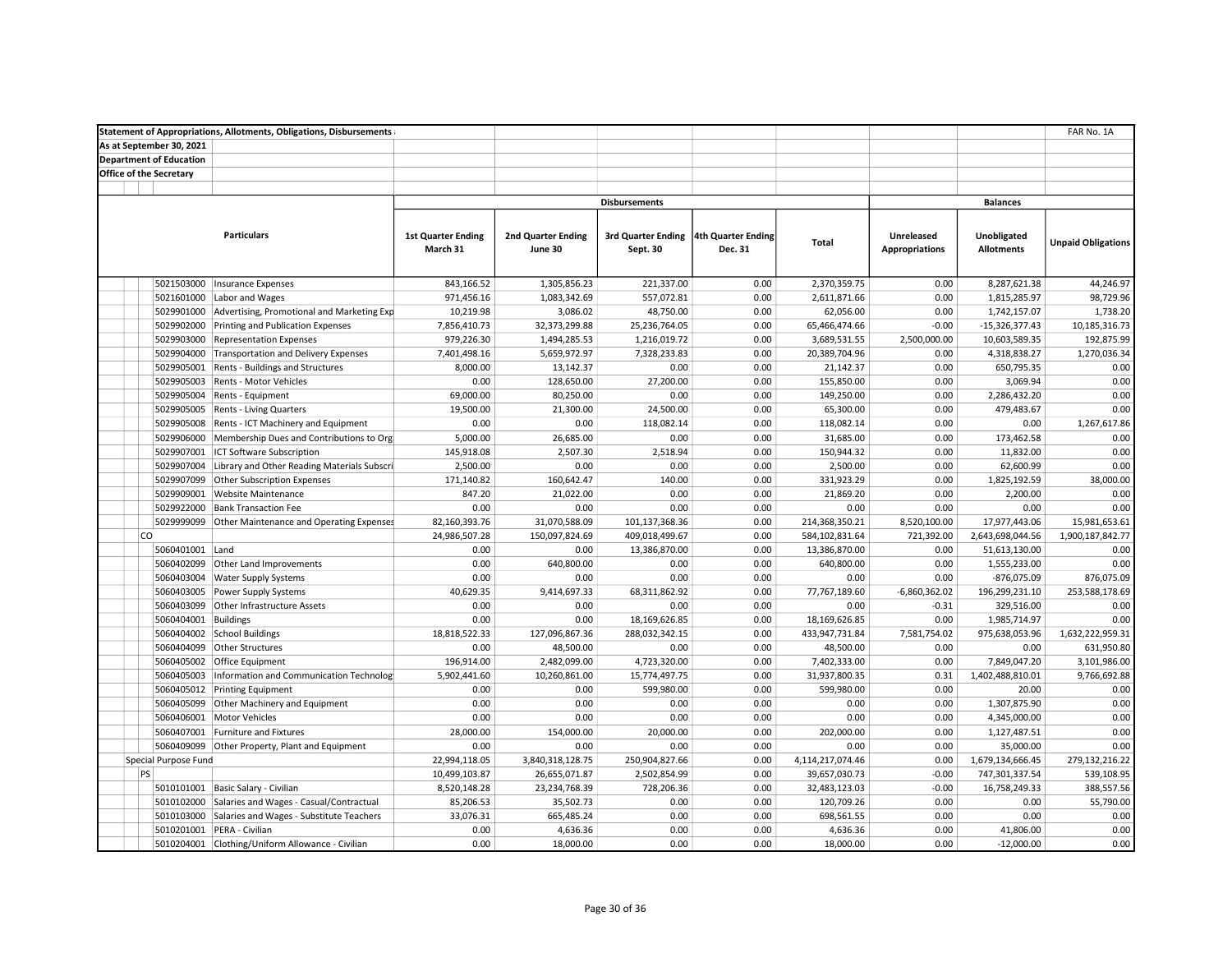|                                | Statement of Appropriations, Allotments, Obligations, Disbursements and Balances by Object of Expenditures (SAAODBOE) |                                     |                                                                                      |                                   |                           |                                                                        |                    |                      | FAR No. 1A                 |
|--------------------------------|-----------------------------------------------------------------------------------------------------------------------|-------------------------------------|--------------------------------------------------------------------------------------|-----------------------------------|---------------------------|------------------------------------------------------------------------|--------------------|----------------------|----------------------------|
| As at September 30, 2021       |                                                                                                                       |                                     |                                                                                      |                                   |                           |                                                                        |                    |                      |                            |
| <b>Department of Education</b> |                                                                                                                       |                                     |                                                                                      |                                   |                           |                                                                        |                    |                      |                            |
| <b>Office of the Secretary</b> |                                                                                                                       |                                     |                                                                                      |                                   |                           |                                                                        |                    |                      |                            |
|                                |                                                                                                                       |                                     |                                                                                      |                                   |                           |                                                                        |                    |                      |                            |
|                                |                                                                                                                       |                                     | <b>Appropriations</b>                                                                |                                   |                           |                                                                        | <b>Allotments</b>  |                      |                            |
|                                | <b>Particulars</b>                                                                                                    | Authorized<br><b>Appropriations</b> | <b>Adjustments</b><br>(Transfer To/From,<br>Modifications/<br><b>Augmentations</b> ) | Adjusted<br><b>Appropriations</b> | <b>Allotment Received</b> | <b>Adjustments</b><br>(Reductions,<br>Modifications/<br>Augmentations) | <b>Transfer To</b> | <b>Transfer From</b> | <b>Adjusted Allotments</b> |
| 5010205003                     | Subsistence Allowance - Magna Carta Benef                                                                             | 0.00                                | 3,000.00                                                                             | 3,000.00                          | 0.00                      | 3,000.00                                                               | 0.00               | 0.00                 | 3,000.00                   |
| 5010206004                     | Laundry Allowance - Magna Carta Benefits f                                                                            | 0.00                                | 300.00                                                                               | 300.00                            | 0.00                      | 300.00                                                                 | 0.00               | 0.00                 | 300.00                     |
|                                | 5010210001 Honoraria - Civilian                                                                                       | 0.00                                | 0.00                                                                                 | 0.00                              | 0.00                      | 0.00                                                                   | 0.00               | 0.00                 | 0.00                       |
|                                | 5010211005   HP - Magna Carta Benefits for Public Health                                                              | 0.00                                | 15,834.26                                                                            | 15,834.26                         | 0.00                      | 15,834.26                                                              | 0.00               | 0.00                 | 15,834.26                  |
| 5010212001                     | Longevity Pay - Civilian                                                                                              | 0.00                                | 481.73                                                                               | 481.73                            | 481.73                    | 0.00                                                                   | 0.00               | 0.00                 | 481.73                     |
|                                | 5010214001 Year End Bonus - Civilian                                                                                  | 0.00                                | 460,047.40                                                                           | 460,047.40                        | 365,859.28                | 94,188.12                                                              | 0.00               | 0.00                 | 460,047.40                 |
|                                | 5010215001 Cash Gift - Civilian                                                                                       | 0.00                                | 14,000.00                                                                            | 14,000.00                         | 13,000.00                 | 1,000.00                                                               | 0.00               | 0.00                 | 14,000.00                  |
|                                | 5010216001 Mid-Year Bonus - Civilian                                                                                  | 0.00                                | 1,250,348.13                                                                         | 1,250,348.13                      | 113,758.00                | 1,136,590.13                                                           | 0.00               | 0.00                 | 1,250,348.13               |
|                                | 5010299004 Special Hardship Allowance - Civilian                                                                      | 0.00                                | 0.05                                                                                 | 0.05                              | 0.05                      | 0.00                                                                   | 0.00               | 0.00                 | 0.05                       |
|                                | 5010299012 Productivity Enhancement Incentive - Civilia                                                               | 0.00                                | 4,000.50                                                                             | 4,000.50                          | 0.50                      | 4,000.00                                                               | 0.00               | 0.00                 | 4,000.50                   |
|                                | 5010299014 Performance Based Bonus - Civilian                                                                         | 0.00                                | 196,724,835.67                                                                       | 196,724,835.67                    | 197,601,757.51            | $-876,921.84$                                                          | 0.00               | 0.00                 | 196,724,835.67             |
| 5010302001                     | Pag-IBIG - Civilian                                                                                                   | 0.00                                | 1,670,689.59                                                                         | 1,670,689.59                      | 1,237,748.00              | 432,941.59                                                             | 0.00               | 0.00                 | 1,670,689.59               |
|                                | 5010303001 PhilHealth - Civilian                                                                                      | 0.00                                | 85,802.35                                                                            | 85,802.35                         | 36,656.98                 | 49,145.37                                                              | 0.00               | 0.00                 | 85,802.35                  |
|                                | 5010304001 ECIP - Civilian                                                                                            | 0.00                                | 1,600.00                                                                             | 1,600.00                          | 1,300.00                  | 300.00                                                                 | 0.00               | 0.00                 | 1,600.00                   |
|                                | 5010402001 Retirement Gratuity - Civilian                                                                             | 0.00                                | 0.67                                                                                 | 0.67                              | 0.67                      | 0.00                                                                   | 0.00               | 0.00                 | 0.67                       |
|                                | 5010403001 Terminal Leave Benefits - Civilian                                                                         | 0.00                                | 19,647,908.61                                                                        | 19,647,908.61                     | 26,326,901.73             | $-6,678,993.12$                                                        | 0.00               | 0.00                 | 19,647,908.61              |
|                                | 5010499006 Lump-sum for Compensation Adjustment                                                                       | 0.00                                | 313,617,961.91                                                                       | 313,617,961.91                    | 313,617,961.91            | 0.00                                                                   | 0.00               | 0.00                 | 313,617,961.91             |
| 5010499007                     | Lump-sum for Filling of Positions - Civilian                                                                          | 0.00                                | 202,140,236.58                                                                       | 202,140,236.58                    | 202,973,836.11            | $-833,599.53$                                                          | 0.00               | 0.00                 | 202,140,236.58             |
|                                | 5010499015 Loyalty Award - Civilian                                                                                   | 0.00                                | 915,000.00                                                                           | 915,000.00                        | 0.00                      | 915,000.00                                                             | 0.00               | 0.00                 | 915,000.00                 |
|                                | 5010499099 Other Personnel Benefits                                                                                   | 0.00                                | 387,996.68                                                                           | 387,996.68                        | 247,105.70                | 140,890.98                                                             | 0.00               | 0.00                 | 387,996.68                 |
| MOOE                           |                                                                                                                       | 0.00                                | 2,834,986,479.92                                                                     | 2,834,986,479.92                  | 2,834,986,479.92          | 0.00                                                                   | 105,414,000.00     | 105,414,000.00       | 2,834,986,479.92           |
|                                | 5020101000 Traveling Expenses - Local                                                                                 | 0.00                                | 121,022.00                                                                           | 121,022.00                        | 0.00                      | 121,022.00                                                             | 0.00               | 0.00                 | 121,022.00                 |
| 5020201001                     | <b>ICT Training Expenses</b>                                                                                          | 0.00                                | 0.00                                                                                 | 0.00                              | 0.00                      | 0.00                                                                   | 0.00               | 0.00                 | 0.00                       |
|                                | 5020201002 Training Expenses                                                                                          | 0.00                                | 10,876,766.96                                                                        | 10,876,766.96                     | 107,638.50                | 9,773,128.46                                                           | 0.00               | 996,000.00           | 10,876,766.96              |
|                                | 5020202000 Scholarship Grants/Expenses                                                                                | 0.00                                | 2,211,000.00                                                                         | 2,211,000.00                      | 0.00                      | 2,211,000.00                                                           | 0.00               | 0.00                 | 2,211,000.00               |
|                                | 5020301001 ICT Office Supplies                                                                                        | 0.00                                | 8,515,883.70                                                                         | 8,515,883.70                      | 0.00                      | 8,515,883.70                                                           | 0.00               | 0.00                 | 8,515,883.70               |
|                                | 5020301002 Office Supplies Expenses                                                                                   | 0.00                                | 131,440,701.26                                                                       | 131,440,701.26                    | 15,895,991.03             | 115,544,710.23                                                         | 0.00               | 0.00                 | 131,440,701.26             |
|                                | 5020305000 Food Supplies Expenses                                                                                     | 0.00                                | 17,847.00                                                                            | 17,847.00                         | 0.00                      | 17,847.00                                                              | 0.00               | 0.00                 | 17,847.00                  |
|                                | 5020307000 Drugs and Medicines Expenses                                                                               | 0.00                                | 12,350,561.51                                                                        | 12,350,561.51                     | 0.00                      | 12,350,561.51                                                          | 0.00               | 0.00                 | 12,350,561.51              |
|                                | 5020308000 Medical, Dental and Laboratory Supplies Exp                                                                | 0.00                                | 6,920,303.63                                                                         | 6,920,303.63                      | 202,333.00                | 6,717,970.63                                                           | 0.00               | 0.00                 | 6,920,303.63               |
|                                |                                                                                                                       | 0.00                                | 27,723.85                                                                            |                                   | 0.00                      |                                                                        | 0.00               | 0.00                 | 27,723.85                  |
|                                | 5020309000 Fuel, Oil and Lubricants Expenses                                                                          | 0.00                                |                                                                                      | 27,723.85                         |                           | 27,723.85                                                              | 0.00               | 222,000.00           | 16,152,566.82              |
|                                | 5020311001 Textbooks and Instructional Materials Exper                                                                |                                     | 16,152,566.82                                                                        | 16,152,566.82                     | 1,148,809.32              | 14,781,757.50                                                          |                    |                      | 2,983,500.00               |
|                                | 5020321001 Machinery - Semi-Expendable Machinery an                                                                   | 0.00                                | 2,983,500.00                                                                         | 2,983,500.00                      | 2,850,600.00              | 132,900.00                                                             | 0.00               | 0.00                 |                            |
|                                | 5020321002 Office Equipment - Semi-Expendable Machir                                                                  | 0.00                                | 3,586,767.16                                                                         | 3,586,767.16                      | 0.00                      | 3,586,767.16                                                           | 0.00               | 0.00                 | 3,586,767.16               |
|                                | 5020321003 ICT Equipment - Semi-Expendable Machiner                                                                   | 0.00                                | 62,614,741.76                                                                        | 62,614,741.76                     | 0.00                      | 62,614,741.76                                                          | 0.00               | 0.00                 | 62,614,741.76              |
|                                | 5020321007 Communications Equipment - Semi-Expenda                                                                    | 0.00                                | 1,436,413.10                                                                         | 1,436,413.10                      | 315,520.00                | 1,120,893.10                                                           | 0.00               | 0.00                 | 1,436,413.10               |
| 5020321008                     | Disaster Response and Rescue Equipment - !                                                                            | 0.00                                | 53,252.00                                                                            | 53,252.00                         | 0.00                      | 53,252.00                                                              | 0.00               | 0.00                 | 53,252.00                  |
|                                | 5020321010 Medical Equipment - Semi-Expendable Mach                                                                   | 0.00                                | 4,240,999.15                                                                         | 4,240,999.15                      | 0.00                      | 4,240,999.15                                                           | 0.00               | 0.00                 | 4,240,999.15               |
|                                | 5020321011 Printing Equipment - Semi-Expendable Mach                                                                  | 0.00                                | 6,822,984.00                                                                         | 6,822,984.00                      | 0.00                      | 6,822,984.00                                                           | 0.00               | 0.00                 | 6,822,984.00               |
|                                | 5020321099 Other Machinery and Equipment - Semi-Exp                                                                   | 0.00                                | 3,943,350.00                                                                         | 3,943,350.00                      | 0.00                      | 3,943,350.00                                                           | 0.00               | 0.00                 | 3,943,350.00               |
|                                | 5020322001 Furniture and Fixtures - Semi-Expendable Fu                                                                | 0.00                                | 495,375.00                                                                           | 495,375.00                        | 0.00                      | 495,375.00                                                             | 0.00               | 0.00                 | 495,375.00                 |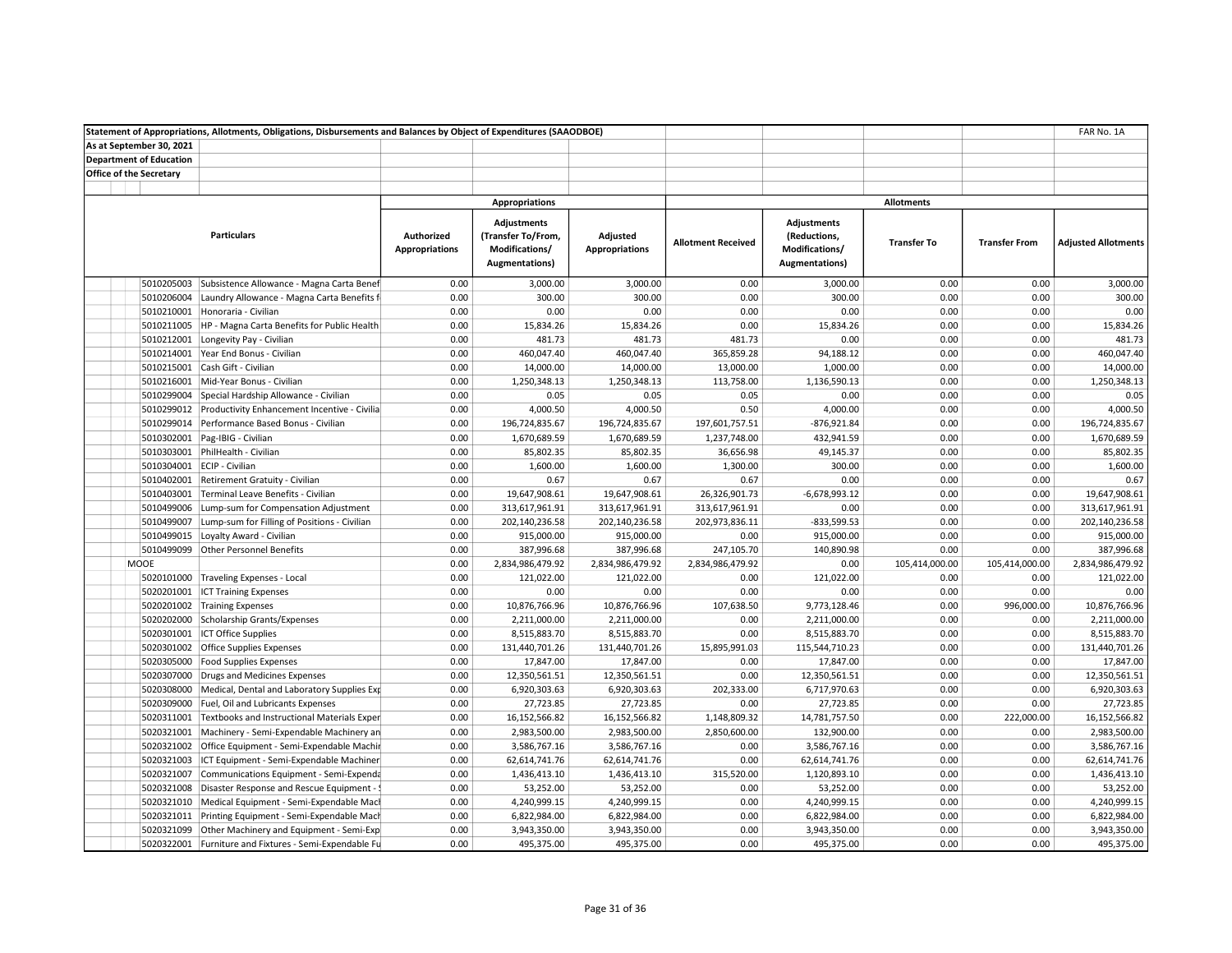|                                | <b>Statement of Appropriations, Allotments, Obligations, Disbursements</b> |                                       |                                      |                                       |                                      | FAR No. 1A       |
|--------------------------------|----------------------------------------------------------------------------|---------------------------------------|--------------------------------------|---------------------------------------|--------------------------------------|------------------|
| As at September 30, 2021       |                                                                            |                                       |                                      |                                       |                                      |                  |
| <b>Department of Education</b> |                                                                            |                                       |                                      |                                       |                                      |                  |
| Office of the Secretary        |                                                                            |                                       |                                      |                                       |                                      |                  |
|                                |                                                                            |                                       |                                      |                                       |                                      |                  |
|                                |                                                                            |                                       |                                      | <b>Obligations</b>                    |                                      |                  |
|                                |                                                                            |                                       |                                      |                                       |                                      |                  |
|                                | <b>Particulars</b>                                                         | <b>1st Quarter Ending</b><br>March 31 | <b>2nd Quarter Ending</b><br>June 30 | <b>3rd Quarter Ending</b><br>Sept. 30 | <b>4th Quarter Ending</b><br>Dec. 31 | Total            |
| 5010205003                     | Subsistence Allowance - Magna Carta Benef                                  | 0.00                                  | 0.00                                 | 3,000.00                              | 0.00                                 | 3,000.00         |
| 5010206004                     | Laundry Allowance - Magna Carta Benefits f                                 | 0.00                                  | 0.00                                 | 300.00                                | 0.00                                 | 300.00           |
| 5010210001                     | Honoraria - Civilian                                                       | 0.00                                  | 0.00                                 | 0.00                                  | 0.00                                 | 0.00             |
| 5010211005                     | HP - Magna Carta Benefits for Public Health                                | 0.00                                  | 0.00                                 | 15,834.26                             | 0.00                                 | 15,834.26        |
| 5010212001                     | Longevity Pay - Civilian                                                   | 0.00                                  | 0.00                                 | 0.00                                  | 0.00                                 | 0.00             |
| 5010214001                     | Year End Bonus - Civilian                                                  | 25,248.00                             | 94,786.00                            | 0.00                                  | 0.00                                 | 120,034.00       |
| 5010215001                     | Cash Gift - Civilian                                                       | 0.00                                  | 1,000.00                             | 10,000.00                             | 0.00                                 | 11,000.00        |
| 5010216001                     | Mid-Year Bonus - Civilian                                                  | 0.00                                  | 1,123,775.13                         | 12,815.00                             | 0.00                                 | 1,136,590.13     |
| 5010299004                     | Special Hardship Allowance - Civilian                                      | 0.00                                  | 0.00                                 | 0.00                                  | 0.00                                 | 0.00             |
| 5010299012                     | Productivity Enhancement Incentive - Civilia                               | 0.00                                  | 4,000.00                             | 0.00                                  | 0.00                                 | 4,000.00         |
| 5010299014                     | Performance Based Bonus - Civilian                                         | 585,610.03                            | 153,904.09                           | 714,158.58                            | 0.00                                 | 1,453,672.70     |
| 5010302001                     | Pag-IBIG - Civilian                                                        | 0.00                                  | 432,941.59                           | 0.00                                  | 0.00                                 | 432,941.59       |
| 5010303001                     | PhilHealth - Civilian                                                      | 0.00                                  | 53,177.06                            | 5,868.31                              | 0.00                                 | 59,045.37        |
| 5010304001                     | ECIP - Civilian                                                            | 0.00                                  | 300.00                               | 0.00                                  | 0.00                                 | 300.00           |
| 5010402001                     | Retirement Gratuity - Civilian                                             | 0.00                                  | 0.00                                 | 0.00                                  | 0.00                                 | 0.00             |
| 5010403001                     | Terminal Leave Benefits - Civilian                                         | 19,832.57                             | 566,508.60                           | 0.00                                  | 0.00                                 | 586,341.17       |
| 5010499006                     | Lump-sum for Compensation Adjustment                                       | 1,209,784.64                          | 241,068.68                           | 0.00                                  | 0.00                                 | 1,450,853.32     |
| 5010499007                     | Lump-sum for Filling of Positions - Civilian                               | 0.00                                  | 0.00                                 | 0.00                                  | 0.00                                 | 0.00             |
| 5010499015                     | Loyalty Award - Civilian                                                   | 0.00                                  | 15,000.00                            | 900,000.00                            | 0.00                                 | 915,000.00       |
| 5010499099                     | <b>Other Personnel Benefits</b>                                            | 20,197.51                             | 104,979.39                           | 112,672.48                            | 0.00                                 | 237,849.38       |
| <b>MOOE</b>                    |                                                                            | 42,428,417.75                         | 1,586,419,674.53                     | 324,305,058.72                        | 0.00                                 | 1,953,153,151.00 |
| 5020101000                     | <b>Traveling Expenses - Local</b>                                          | 0.00                                  | 0.00                                 | 121,022.00                            | 0.00                                 | 121,022.00       |
| 5020201001                     | <b>ICT Training Expenses</b>                                               | 0.00                                  | 0.00                                 | 0.00                                  | 0.00                                 | 0.00             |
| 5020201002                     | <b>Training Expenses</b>                                                   | 432,000.00                            | 2,977,174.70                         | 7,511,497.43                          | 0.00                                 | 10,920,672.13    |
| 5020202000                     | Scholarship Grants/Expenses                                                | 0.00                                  | 2,211,000.00                         | 0.00                                  | 0.00                                 | 2,211,000.00     |
| 5020301001                     | <b>ICT Office Supplies</b>                                                 | 0.00                                  | 2,188,043.62                         | 6,364,158.70                          | 0.00                                 | 8,552,202.32     |
| 5020301002                     | Office Supplies Expenses                                                   | 691,598.00                            | 35,306,680.90                        | 100,507,254.43                        | 0.00                                 | 136,505,533.33   |
| 5020305000                     | <b>Food Supplies Expenses</b>                                              | 0.00                                  | 0.00                                 | 17,847.00                             | 0.00                                 | 17,847.00        |
| 5020307000                     | Drugs and Medicines Expenses                                               | 0.00                                  | 2,052,950.08                         | 10,297,611.43                         | 0.00                                 | 12,350,561.51    |
| 5020308000                     | Medical, Dental and Laboratory Supplies Exp                                | 969,100.00                            | 2,326,702.69                         | 3,652,318.44                          | 0.00                                 | 6,948,121.13     |
| 5020309000                     |                                                                            | 0.00                                  | 18,228.35                            | 9,495.50                              | 0.00                                 | 27,723.85        |
|                                | Fuel, Oil and Lubricants Expenses                                          |                                       |                                      |                                       |                                      |                  |
| 5020311001                     | Textbooks and Instructional Materials Exper                                | 1,613,738.50<br>0.00                  | 11,788,358.57                        | 2,750,469.75                          | 0.00<br>0.00                         | 16,152,566.82    |
| 5020321001                     | Machinery - Semi-Expendable Machinery an                                   |                                       | 68,500.00                            | 64,400.00                             |                                      | 132,900.00       |
| 5020321002                     | Office Equipment - Semi-Expendable Machir                                  | 0.00                                  | 5,147,648.85                         | 607,486.00                            | 0.00<br>0.00                         | 5,755,134.85     |
| 5020321003                     | ICT Equipment - Semi-Expendable Machiner                                   | 0.00                                  | 6,538,935.50                         | 56,075,746.86                         |                                      | 62,614,682.36    |
| 5020321007                     | Communications Equipment - Semi-Expenda                                    | 315,520.00                            | 0.00                                 | 1,120,893.10                          | 0.00                                 | 1,436,413.10     |
| 5020321008                     | Disaster Response and Rescue Equipment - !                                 | 0.00                                  | 53,252.00                            | 0.00                                  | 0.00                                 | 53,252.00        |
| 5020321010                     | Medical Equipment - Semi-Expendable Macl                                   | 938,400.00                            | 26,435.80                            | 1,008,288.00                          | 0.00                                 | 1,973,123.80     |
| 5020321011                     | Printing Equipment - Semi-Expendable Mach                                  | 0.00                                  | 0.00                                 | 6,822,984.00                          | 0.00                                 | 6,822,984.00     |
| 5020321099                     | Other Machinery and Equipment - Semi-Exp                                   | 0.00                                  | 751,450.00                           | 3,191,900.00                          | 0.00                                 | 3,943,350.00     |
| 5020322001                     | Furniture and Fixtures - Semi-Expendable Fu                                | 176,075.00                            | 0.00                                 | 319,300.00                            | 0.00                                 | 495,375.00       |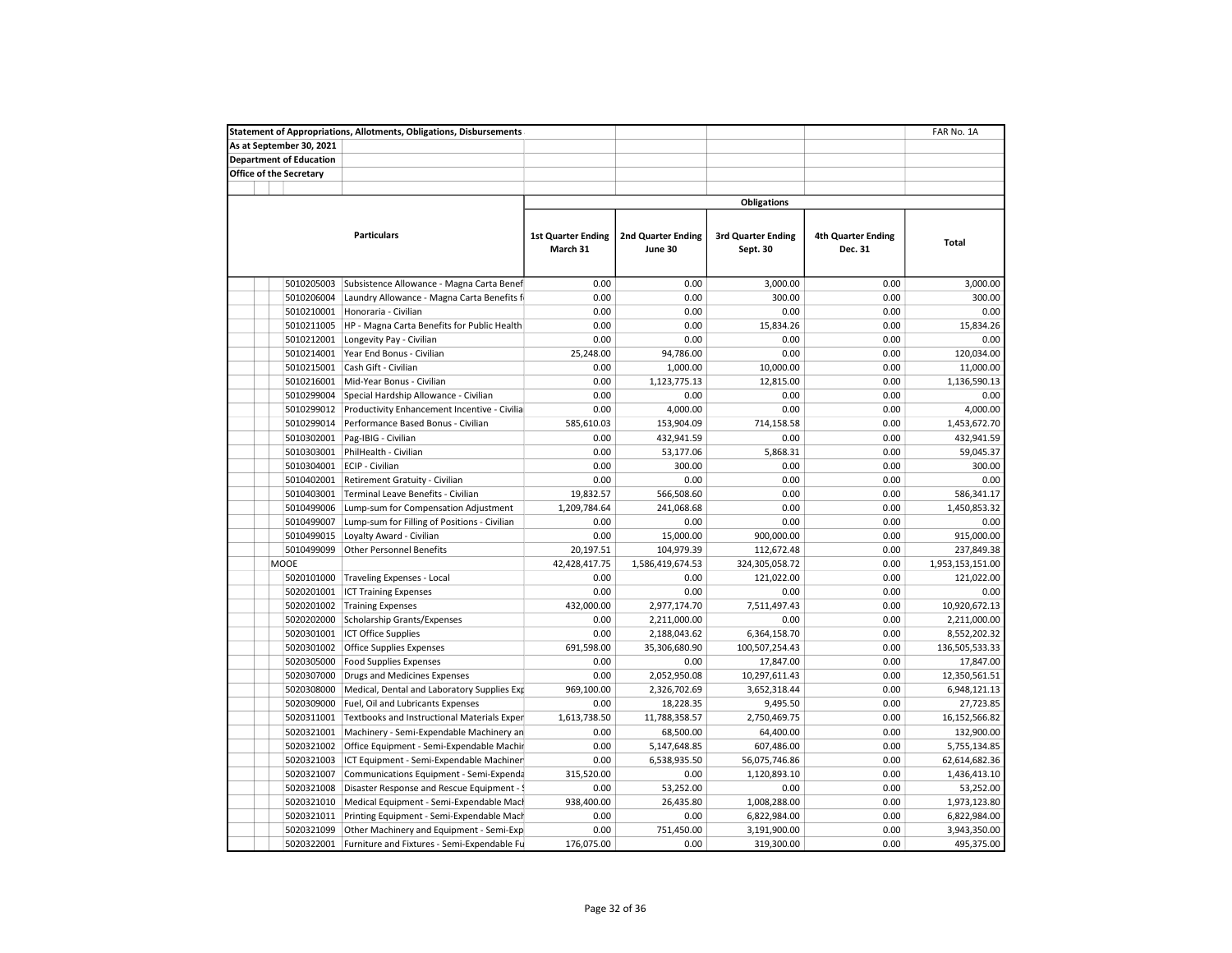|                                |                          | <b>Statement of Appropriations, Allotments, Obligations, Disbursements</b> |                           |                           |                                       | FAR No. 1A |                  |                       |                   |                           |
|--------------------------------|--------------------------|----------------------------------------------------------------------------|---------------------------|---------------------------|---------------------------------------|------------|------------------|-----------------------|-------------------|---------------------------|
|                                | As at September 30, 2021 |                                                                            |                           |                           |                                       |            |                  |                       |                   |                           |
| <b>Department of Education</b> |                          |                                                                            |                           |                           |                                       |            |                  |                       |                   |                           |
| <b>Office of the Secretary</b> |                          |                                                                            |                           |                           |                                       |            |                  |                       |                   |                           |
|                                |                          |                                                                            |                           |                           |                                       |            |                  |                       |                   |                           |
|                                |                          |                                                                            |                           |                           | <b>Disbursements</b>                  |            |                  |                       | <b>Balances</b>   |                           |
|                                |                          |                                                                            |                           |                           |                                       |            |                  |                       |                   |                           |
|                                |                          | <b>Particulars</b>                                                         | <b>1st Quarter Ending</b> | <b>2nd Quarter Ending</b> | 3rd Quarter Ending 4th Quarter Ending |            |                  | Unreleased            | Unobligated       |                           |
|                                |                          |                                                                            | March 31                  | June 30                   | Sept. 30                              | Dec. 31    | Total            | <b>Appropriations</b> | <b>Allotments</b> | <b>Unpaid Obligations</b> |
|                                |                          |                                                                            |                           |                           |                                       |            |                  |                       |                   |                           |
|                                |                          |                                                                            |                           |                           |                                       |            |                  |                       |                   |                           |
|                                | 5010205003               | Subsistence Allowance - Magna Carta Benef                                  | 0.00                      | 0.00                      | 3,000.00                              | 0.00       | 3,000.00         | 0.00                  | 0.00              | 0.00                      |
|                                | 5010206004               | Laundry Allowance - Magna Carta Benefits f                                 | 0.00                      | 0.00                      | 300.00                                | 0.00       | 300.00           | 0.00                  | 0.00              | 0.00                      |
|                                | 5010210001               | Honoraria - Civilian                                                       | 0.00                      | 0.00                      | 0.00                                  | 0.00       | 0.00             | 0.00                  | 0.00              | 0.00                      |
|                                | 5010211005               | HP - Magna Carta Benefits for Public Health                                | 0.00                      | 0.00                      | 15,834.26                             | 0.00       | 15,834.26        | 0.00                  | 0.00              | 0.00                      |
|                                | 5010212001               | Longevity Pay - Civilian                                                   | 0.00                      | 0.00                      | 0.00                                  | 0.00       | 0.00             | 0.00                  | 481.73            | 0.00                      |
|                                | 5010214001               | Year End Bonus - Civilian                                                  | 25,248.00                 | 94,786.00                 | 0.00                                  | 0.00       | 120,034.00       | 0.00                  | 340,013.40        | 0.00                      |
|                                | 5010215001               | Cash Gift - Civilian                                                       | 0.00                      | 1,000.00                  | 10,000.00                             | 0.00       | 11,000.00        | 0.00                  | 3,000.00          | 0.00                      |
|                                | 5010216001               | Mid-Year Bonus - Civilian                                                  | 0.00                      | 1,123,775.13              | 12,815.00                             | 0.00       | 1,136,590.13     | 0.00                  | 113,758.00        | 0.00                      |
|                                | 5010299004               | Special Hardship Allowance - Civilian                                      | 0.00                      | 0.00                      | 0.00                                  | 0.00       | 0.00             | 0.00                  | 0.05              | 0.00                      |
|                                | 5010299012               | Productivity Enhancement Incentive - Civilia                               | 0.00                      | 4,000.00                  | 0.00                                  | 0.00       | 4,000.00         | 0.00                  | 0.50              | 0.00                      |
|                                | 5010299014               | Performance Based Bonus - Civilian                                         | 585,610.03                | 153,904.09                | 714,158.58                            | 0.00       | 1,453,672.70     | 0.00                  | 195,271,162.97    | 0.00                      |
|                                | 5010302001               | Pag-IBIG - Civilian                                                        | 0.00                      | 432,941.59                | 0.00                                  | 0.00       | 432,941.59       | 0.00                  | 1,237,748.00      | $-0.00$                   |
|                                | 5010303001               | PhilHealth - Civilian                                                      | 0.00                      | 53,177.06                 | 5,868.31                              | 0.00       | 59,045.37        | 0.00                  | 26,756.98         | 0.00                      |
|                                | 5010304001               | ECIP - Civilian                                                            | 0.00                      | 300.00                    | 0.00                                  | 0.00       | 300.00           | 0.00                  | 1,300.00          | 0.00                      |
|                                | 5010402001               | Retirement Gratuity - Civilian                                             | 0.00                      | 0.00                      | 0.00                                  | 0.00       | 0.00             | 0.00                  | 0.67              | 0.00                      |
|                                | 5010403001               | Terminal Leave Benefits - Civilian                                         | 19,832.57                 | 566,508.60                | 0.00                                  | 0.00       | 586,341.17       | 0.00                  | 19,061,567.44     | $-0.00$                   |
|                                | 5010499006               | Lump-sum for Compensation Adjustment                                       | 1,209,784.64              | 241,068.18                | 0.00                                  | 0.00       | 1,450,852.82     | 0.00                  | 312,167,108.59    | 0.50                      |
|                                | 5010499007               | Lump-sum for Filling of Positions - Civilian                               | 0.00                      | 0.00                      | 0.00                                  | 0.00       | 0.00             | 0.00                  | 202,140,236.58    | 0.00                      |
|                                | 5010499015               | Loyalty Award - Civilian                                                   | 0.00                      | 15,000.00                 | 900,000.00                            | 0.00       | 915,000.00       | 0.00                  | 0.00              | 0.00                      |
|                                | 5010499099               | <b>Other Personnel Benefits</b>                                            | 20,197.51                 | 10,218.50                 | 112,672.48                            | 0.00       | 143,088.49       | 0.00                  | 150,147.30        | 94,760.89                 |
|                                | MOOE                     |                                                                            | 12,495,014.18             | 1,413,663,056.88          | 248,401,972.67                        | 0.00       | 1,674,560,043.73 | 0.00                  | 881,833,328.92    | 278,593,107.27            |
|                                | 5020101000               | Traveling Expenses - Local                                                 | 0.00                      | 0.00                      | 121,022.00                            | 0.00       | 121,022.00       | 0.00                  | 0.00              | 0.00                      |
|                                | 5020201001               | <b>ICT Training Expenses</b>                                               | 0.00                      | 0.00                      | 0.00                                  | 0.00       | 0.00             | 0.00                  | 0.00              | 0.00                      |
|                                |                          | 5020201002 Training Expenses                                               | 0.00                      | 3,017,719.53              | 7,464,847.43                          | 0.00       | 10,482,566.96    | 0.00                  | $-43,905.17$      | 438,105.17                |
|                                |                          | 5020202000 Scholarship Grants/Expenses                                     | 0.00                      | 0.00                      | 2,211,000.00                          | 0.00       | 2,211,000.00     | 0.00                  | 0.00              | 0.00                      |
|                                | 5020301001               | <b>ICT Office Supplies</b>                                                 | 0.00                      | 1,933,540.00              | 4,972,423.00                          | 0.00       | 6,905,963.00     | 0.00                  | $-36,318.62$      | 1,646,239.32              |
|                                |                          | 5020301002 Office Supplies Expenses                                        | 691,598.00                | 26,073,856.19             | 42,360,709.91                         | 0.00       | 69,126,164.10    | 0.00                  | $-5,064,832.07$   | 67,379,369.23             |
|                                | 5020305000               | <b>Food Supplies Expenses</b>                                              | 0.00                      | 0.00                      | 17,847.00                             | 0.00       | 17,847.00        | 0.00                  | 0.00              | 0.00                      |
|                                | 5020307000               | Drugs and Medicines Expenses                                               | 0.00                      | 666,979.25                | 8,891,140.86                          | 0.00       | 9,558,120.11     | 0.00                  | 0.00              | 2,792,441.40              |
|                                | 5020308000               | Medical, Dental and Laboratory Supplies Exp                                | 1,625,024.88              | 1,802,678.23              | 756,025.46                            | 0.00       | 4,183,728.57     | 0.00                  | $-27,817.50$      | 2,764,392.56              |
|                                | 5020309000               | Fuel, Oil and Lubricants Expenses                                          | 0.00                      | 18,228.35                 | 9,495.50                              | 0.00       | 27,723.85        | 0.00                  | 0.00              | 0.00                      |
|                                | 5020311001               | Textbooks and Instructional Materials Exper                                | 694,669.32                | 6,358,670.10              | 2,835,314.82                          | 0.00       | 9,888,654.24     | 0.00                  | 0.00              | 6,263,912.58              |
|                                | 5020321001               | Machinery - Semi-Expendable Machinery an                                   | 0.00                      | 0.00                      | 64,400.00                             | 0.00       | 64,400.00        | 0.00                  | 2,850,600.00      | 68,500.00                 |
|                                |                          | 5020321002 Office Equipment - Semi-Expendable Machir                       | 0.00                      | 1,518,441.64              | 1,450,545.00                          | 0.00       | 2,968,986.64     | 0.00                  | $-2,168,367.69$   | 2,786,148.21              |
|                                | 5020321003               | ICT Equipment - Semi-Expendable Machiner                                   | 0.00                      | 920,011.88                | 50,792,629.43                         | 0.00       | 51,712,641.31    | 0.00                  | 59.40             | 10,902,041.05             |
|                                | 5020321007               | Communications Equipment - Semi-Expenda                                    | 315,520.00                | 0.00                      | 1,120,893.10                          | 0.00       | 1,436,413.10     | 0.00                  | 0.00              | 0.00                      |
|                                | 5020321008               | Disaster Response and Rescue Equipment -                                   | 0.00                      | 53,252.00                 | 0.00                                  | 0.00       | 53,252.00        | 0.00                  | 0.00              | 0.00                      |
|                                | 5020321010               | Medical Equipment - Semi-Expendable Macl                                   | 938,400.00                | 0.00                      | 26,435.80                             | 0.00       | 964,835.80       | 0.00                  | 2,267,875.35      | 1,008,288.00              |
|                                | 5020321011               | Printing Equipment - Semi-Expendable Mach                                  | 0.00                      | 0.00                      | 1,226,797.15                          | 0.00       | 1,226,797.15     | 0.00                  | 0.00              | 5,596,186.85              |
|                                | 5020321099               | Other Machinery and Equipment - Semi-Exp                                   | 0.00                      | 0.00                      | 3,943,350.00                          | 0.00       | 3,943,350.00     | 0.00                  | 0.00              | 0.00                      |
|                                | 5020322001               | Furniture and Fixtures - Semi-Expendable Fu                                | 176,075.00                | 0.00                      | 317,566.00                            | 0.00       | 493,641.00       | 0.00                  | 0.00              | 1,734.00                  |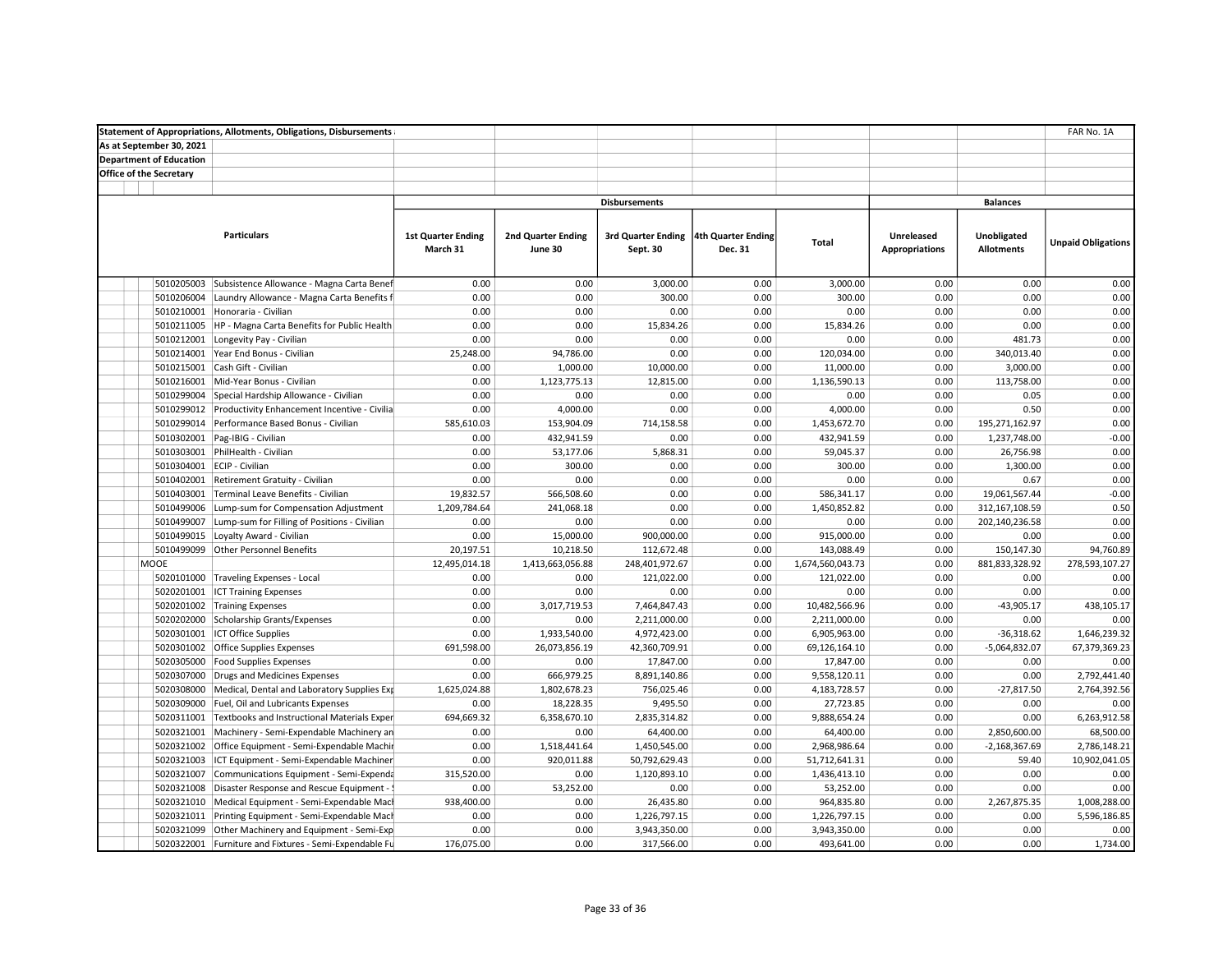|                    |                                | Statement of Appropriations, Allotments, Obligations, Disbursements and Balances by Object of Expenditures (SAAODBOE) |                                     |                                                                                      |                                   |                           |                                                                                |                    |                      | FAR No. 1A                 |
|--------------------|--------------------------------|-----------------------------------------------------------------------------------------------------------------------|-------------------------------------|--------------------------------------------------------------------------------------|-----------------------------------|---------------------------|--------------------------------------------------------------------------------|--------------------|----------------------|----------------------------|
|                    | As at September 30, 2021       |                                                                                                                       |                                     |                                                                                      |                                   |                           |                                                                                |                    |                      |                            |
|                    | <b>Department of Education</b> |                                                                                                                       |                                     |                                                                                      |                                   |                           |                                                                                |                    |                      |                            |
|                    | <b>Office of the Secretary</b> |                                                                                                                       |                                     |                                                                                      |                                   |                           |                                                                                |                    |                      |                            |
|                    |                                |                                                                                                                       |                                     |                                                                                      |                                   |                           |                                                                                |                    |                      |                            |
|                    |                                |                                                                                                                       |                                     | Appropriations                                                                       |                                   |                           |                                                                                | <b>Allotments</b>  |                      |                            |
|                    |                                | <b>Particulars</b>                                                                                                    | Authorized<br><b>Appropriations</b> | <b>Adjustments</b><br>(Transfer To/From,<br>Modifications/<br><b>Augmentations</b> ) | Adjusted<br><b>Appropriations</b> | <b>Allotment Received</b> | <b>Adjustments</b><br>(Reductions,<br>Modifications/<br><b>Augmentations</b> ) | <b>Transfer To</b> | <b>Transfer From</b> | <b>Adjusted Allotments</b> |
|                    |                                | 5020399000 Other Supplies and Materials Expenses                                                                      | 0.00                                | 97,578,479.63                                                                        | 97,578,479.63                     | 38,821,957.86             | 58,156,521.77                                                                  | 0.00               | 600,000.00           | 97,578,479.63              |
|                    |                                | 5020401000 Water Expenses                                                                                             | 0.00                                | 1,680.00                                                                             | 1,680.00                          | 0.00                      | 1,680.00                                                                       | 0.00               | 0.00                 | 1,680.00                   |
|                    |                                | 5020402000 Electricity Expenses                                                                                       | 0.00                                | 245,594.85                                                                           | 245,594.85                        | 0.00                      | 245,594.85                                                                     | 0.00               | 0.00                 | 245,594.85                 |
|                    | 5020502001 Mobile              |                                                                                                                       | 0.00                                | 107,585.00                                                                           | 107,585.00                        | 0.00                      | 107,585.00                                                                     | 0.00               | 0.00                 | 107,585.00                 |
|                    | 5020503000                     | Internet Subscription Expenses                                                                                        | 0.00                                | 1,048,320,000.00                                                                     | 1,048,320,000.00                  | 0.00                      | 1,048,320,000.00                                                               | 0.00               | 0.00                 | 1,048,320,000.00           |
|                    |                                | 5021199000 Other Professional Services                                                                                | 0.00                                | 670,742.45                                                                           | 670,742.45                        | 0.00                      | 670,742.45                                                                     | 0.00               | 0.00                 | 670,742.45                 |
|                    |                                | 5021299099 Other General Services                                                                                     | 0.00                                | 504,295.02                                                                           | 504,295.02                        | 0.00                      | 504,295.02                                                                     | 0.00               | 0.00                 | 504,295.02                 |
|                    |                                | 5021304001 R & M - Buildings                                                                                          | 0.00                                | 282,357.40                                                                           | 282,357.40                        | 0.00                      | 282,357.40                                                                     | 0.00               | 0.00                 | 282,357.40                 |
|                    |                                | 5021304002 R & M - School Buildings                                                                                   | 0.00                                | 760,031.94                                                                           | 760,031.94                        | 0.00                      | 760,031.94                                                                     | 0.00               | 0.00                 | 760,031.94                 |
|                    |                                | 5021304099 R & M - Other Structures                                                                                   | 0.00                                | 846,750.45                                                                           | 846,750.45                        | 0.00                      | 846,750.45                                                                     | 0.00               | 0.00                 | 846,750.45                 |
|                    |                                | 5021305003 R & M - ICT Equipment                                                                                      | 0.00                                | 536,050.00                                                                           | 536,050.00                        | 0.00                      | 536,050.00                                                                     | 0.00               | 0.00                 | 536,050.00                 |
|                    |                                | 5021306001   R & M - Motor Vehicles                                                                                   | 0.00                                | 12,600.00                                                                            | 12,600.00                         | 0.00                      | 12,600.00                                                                      | 0.00               | 0.00                 | 12,600.00                  |
|                    |                                | 5021321002 R & M - Office Equipment - Semi-Expendable                                                                 | 0.00                                | 25,500.00                                                                            | 25,500.00                         | 0.00                      | 25,500.00                                                                      | 0.00               | 0.00                 | 25,500.00                  |
|                    |                                | 5021321003 R & M - ICT Equipment - Semi-Expendable M                                                                  | 0.00                                | 0.00                                                                                 | 0.00                              | 0.00                      | 0.00                                                                           | 0.00               | 0.00                 | 0.00                       |
|                    |                                | 5021321099 R & M - Other Machinery and Equipment - S                                                                  | 0.00                                | 27,810.00                                                                            | 27,810.00                         | 0.00                      | 27,810.00                                                                      | 0.00               | 0.00                 | 27,810.00                  |
|                    |                                | 5021407000 Subsidy to Regional Offices/Staff Bureaus                                                                  | 0.00                                | 147,928,293.65                                                                       | 147,928,293.65                    | 214,151,133.94            | $-66,222,840.29$                                                               | 0.00               | 0.00                 | 147,928,293.65             |
|                    |                                | 5021408000 Subsidy to Operating Units                                                                                 | 0.00                                | 471,648,480.84                                                                       | 471,648,480.84                    | 787,550,608.54            | $-319, 127, 127.70$                                                            | 1,800,000.00       | 5,025,000.00         | 471,648,480.84             |
|                    |                                | 5021499000 Subsidies - Others                                                                                         | 0.00                                | 702,617,077.00                                                                       | 702,617,077.00                    | 1,770,851,000.00          | $-1,061,594,923.00$                                                            | 103,614,000.00     | 96,975,000.00        | 702,617,077.00             |
|                    |                                | 5021502000 Fidelity Bond Premiums                                                                                     | 0.00                                | 1,500.00                                                                             | 1,500.00                          | 0.00                      | 1,500.00                                                                       | 0.00               | 0.00                 | 1,500.00                   |
|                    | 5029902000                     | Printing and Publication Expenses                                                                                     | 0.00                                | 79,352,124.34                                                                        | 79,352,124.34                     | 2,688,415.17              | 76,663,709.17                                                                  | 0.00               | 0.00                 | 79,352,124.34              |
|                    |                                | 5029903000 Representation Expenses                                                                                    | 0.00                                | 15,900.00                                                                            | 15,900.00                         | 0.00                      | 15,900.00                                                                      | 0.00               | 0.00                 | 15,900.00                  |
|                    |                                | 5029904000 Transportation and Delivery Expenses                                                                       | 0.00                                | 500.00                                                                               | 500.00                            | 0.00                      | 500.00                                                                         | 0.00               | 0.00                 | 500.00                     |
|                    |                                | 5029999099 Other Maintenance and Operating Expenses                                                                   | 0.00                                | 8,691,368.45                                                                         | 8,691,368.45                      | 402,472.56                | 6,692,895.89                                                                   | 0.00               | 1,596,000.00         | 8,691,368.45               |
|                    | CO                             |                                                                                                                       | 0.00                                | 2,450,000,000.00                                                                     | 2,450,000,000.00                  | 2,450,000,000.00          | 0.00                                                                           | 0.00               | 0.00                 | 2,450,000,000.00           |
|                    | 5060405003                     | Information and Communication Technology                                                                              | 0.00                                | 2,450,000,000.00                                                                     | 2,450,000,000.00                  | 2,450,000,000.00          | 0.00                                                                           | 0.00               | 0.00                 | 2,450,000,000.00           |
| <b>Grand Total</b> |                                |                                                                                                                       | 594,110,152,000.00                  | 38,218,281,209.93                                                                    | 632,328,433,209.93                | 618,063,102,802.93        | -258,282,414.00                                                                | 34,671,464,979.24  | 34,671,464,979.24    | 617,804,820,389.54         |
|                    |                                |                                                                                                                       |                                     |                                                                                      |                                   |                           |                                                                                |                    |                      |                            |
|                    |                                |                                                                                                                       |                                     |                                                                                      |                                   |                           |                                                                                |                    |                      |                            |
|                    |                                |                                                                                                                       |                                     |                                                                                      |                                   |                           |                                                                                |                    |                      |                            |
|                    |                                |                                                                                                                       |                                     |                                                                                      |                                   |                           |                                                                                |                    |                      |                            |
|                    |                                |                                                                                                                       |                                     |                                                                                      |                                   |                           |                                                                                |                    |                      |                            |
|                    |                                |                                                                                                                       |                                     |                                                                                      |                                   |                           |                                                                                |                    |                      |                            |
|                    |                                |                                                                                                                       |                                     |                                                                                      |                                   |                           |                                                                                |                    |                      |                            |
|                    |                                |                                                                                                                       |                                     |                                                                                      |                                   |                           |                                                                                |                    |                      |                            |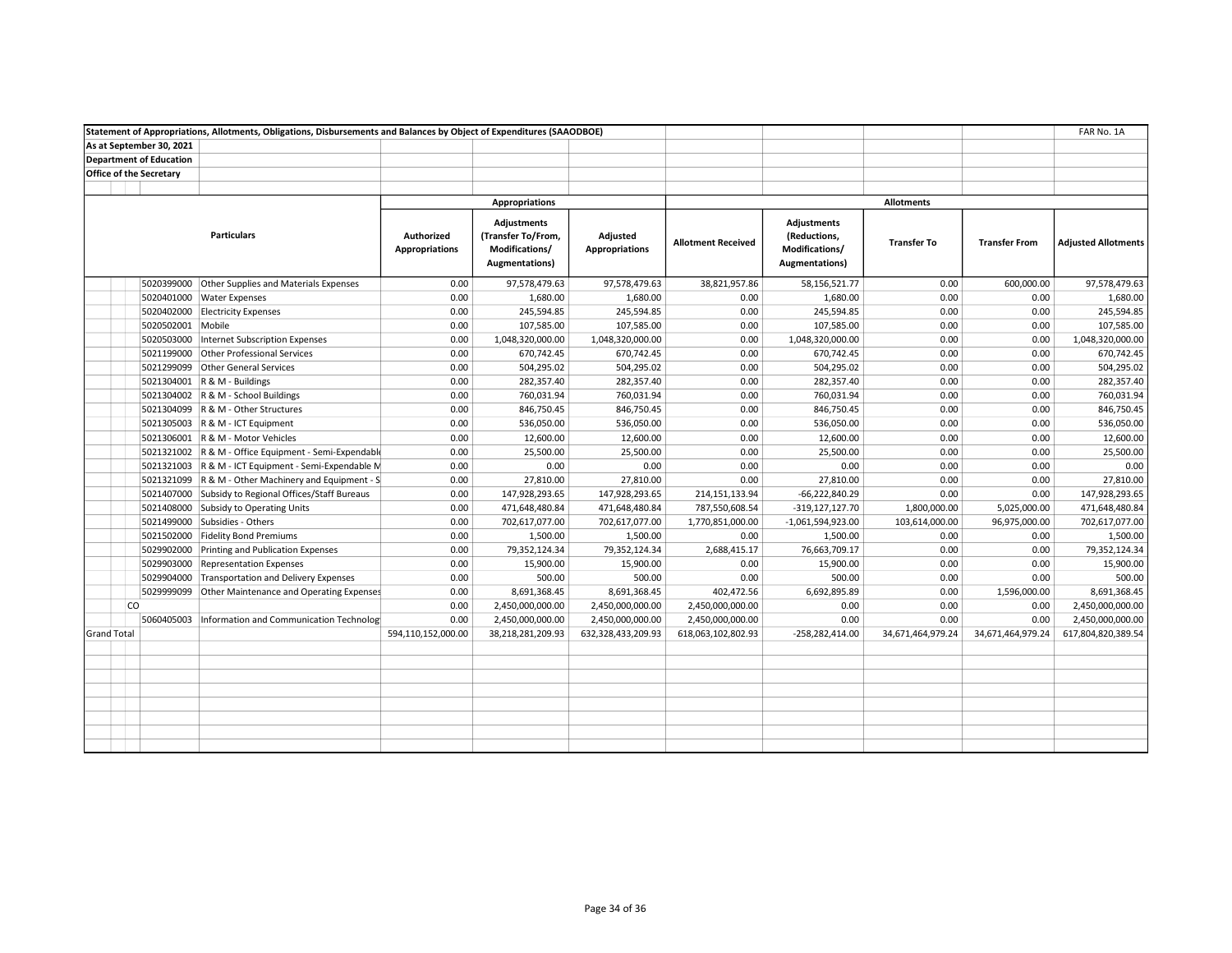|                    |    |                                | <b>Statement of Appropriations, Allotments, Obligations, Disbursements</b> |                                       |                                      |                                       |                                      | FAR No. 1A         |
|--------------------|----|--------------------------------|----------------------------------------------------------------------------|---------------------------------------|--------------------------------------|---------------------------------------|--------------------------------------|--------------------|
|                    |    | As at September 30, 2021       |                                                                            |                                       |                                      |                                       |                                      |                    |
|                    |    | <b>Department of Education</b> |                                                                            |                                       |                                      |                                       |                                      |                    |
|                    |    | Office of the Secretary        |                                                                            |                                       |                                      |                                       |                                      |                    |
|                    |    |                                |                                                                            |                                       |                                      |                                       |                                      |                    |
|                    |    |                                |                                                                            |                                       |                                      | <b>Obligations</b>                    |                                      |                    |
|                    |    |                                |                                                                            |                                       |                                      |                                       |                                      |                    |
|                    |    |                                | <b>Particulars</b>                                                         | <b>1st Quarter Ending</b><br>March 31 | <b>2nd Quarter Ending</b><br>June 30 | <b>3rd Quarter Ending</b><br>Sept. 30 | <b>4th Quarter Ending</b><br>Dec. 31 | Total              |
|                    |    | 5020399000                     | Other Supplies and Materials Expenses                                      | 3,211,851.33                          | 51,358,160.04                        | 37,504,194.80                         | 0.00                                 | 92,074,206.17      |
|                    |    | 5020401000                     | <b>Water Expenses</b>                                                      | 0.00                                  | 0.00                                 | 1,680.00                              | 0.00                                 | 1,680.00           |
|                    |    | 5020402000                     | <b>Electricity Expenses</b>                                                | 0.00                                  | 245,594.85                           | 0.00                                  | 0.00                                 | 245,594.85         |
|                    |    | 5020502001                     | Mobile                                                                     | 55,070.00                             | 30,150.00                            | 22,365.00                             | 0.00                                 | 107,585.00         |
|                    |    | 5020503000                     | <b>Internet Subscription Expenses</b>                                      | 0.00                                  | 1,048,320,000.00                     | 0.00                                  | 0.00                                 | 1,048,320,000.00   |
|                    |    | 5021199000                     | <b>Other Professional Services</b>                                         | 0.00                                  | 50,609.80                            | 620,132.65                            | 0.00                                 | 670,742.45         |
|                    |    | 5021299099                     | <b>Other General Services</b>                                              | 64,652.40                             | 403,227.72                           | 36,414.90                             | 0.00                                 | 504,295.02         |
|                    |    | 5021304001                     | R & M - Buildings                                                          | 0.00                                  | 237,807.40                           | 44,550.00                             | 0.00                                 | 282,357.40         |
|                    |    | 5021304002                     | R & M - School Buildings                                                   | 0.00                                  | 8,550.00                             | 751,481.94                            | 0.00                                 | 760,031.94         |
|                    |    | 5021304099                     | R & M - Other Structures                                                   | 482,017.45                            | 313,733.00                           | 51,000.00                             | 0.00                                 | 846,750.45         |
|                    |    |                                | 5021305003 R & M - ICT Equipment                                           | 0.00                                  | 285,600.00                           | $-3,247.00$                           | 0.00                                 | 282,353.00         |
|                    |    | 5021306001                     | R & M - Motor Vehicles                                                     | 0.00                                  | 0.00                                 | 12,600.00                             | 0.00                                 | 12,600.00          |
|                    |    | 5021321002                     | R & M - Office Equipment - Semi-Expendable                                 | 0.00                                  | 25,500.00                            | 0.00                                  | 0.00                                 | 25,500.00          |
|                    |    | 5021321003                     | R & M - ICT Equipment - Semi-Expendable N                                  | 0.00                                  | 0.00                                 | 0.00                                  | 0.00                                 | 0.00               |
|                    |    | 5021321099                     | R & M - Other Machinery and Equipment - S                                  | 0.00                                  | 0.00                                 | 27,810.00                             | 0.00                                 | 27,810.00          |
|                    |    | 5021407000                     | Subsidy to Regional Offices/Staff Bureaus                                  | 1,678,780.50                          | 27,741,875.13                        | 10,610,624.35                         | 0.00                                 | 40,031,279.98      |
|                    |    | 5021408000                     | <b>Subsidy to Operating Units</b>                                          | 20,796,201.22                         | 57,329,212.02                        | 48,106,609.02                         | 0.00                                 | 126,232,022.26     |
|                    |    | 5021499000                     | Subsidies - Others                                                         | 6,303,000.00                          | 269,512,077.00                       | 522,000.00                            | 0.00                                 | 276,337,077.00     |
|                    |    | 5021502000                     | <b>Fidelity Bond Premiums</b>                                              | 0.00                                  | 0.00                                 | 1,500.00                              | 0.00                                 | 1,500.00           |
|                    |    | 5029902000                     | Printing and Publication Expenses                                          | 4,697,166.35                          | 50,273,193.71                        | 23,937,024.11                         | 0.00                                 | 78,907,384.17      |
|                    |    | 5029903000                     | <b>Representation Expenses</b>                                             | 0.00                                  | 15,900.00                            | 0.00                                  | 0.00                                 | 15,900.00          |
|                    |    | 5029904000                     | <b>Transportation and Delivery Expenses</b>                                | 0.00                                  | 0.00                                 | 500.00                                | 0.00                                 | 500.00             |
|                    |    | 5029999099                     | Other Maintenance and Operating Expenses                                   | 3,247.00                              | 8,813,122.81                         | 1,615,146.31                          | 0.00                                 | 10,431,516.12      |
|                    | CO |                                |                                                                            | 2,400,000,000.00                      | 0.00                                 | 0.00                                  | 0.00                                 | 2,400,000,000.00   |
|                    |    | 5060405003                     | Information and Communication Technolog                                    | 2,400,000,000.00                      | 0.00                                 | 0.00                                  | 0.00                                 | 2,400,000,000.00   |
| <b>Grand Total</b> |    |                                |                                                                            | 121,056,051,725.16                    | 156,172,664,018.10                   | 135,908,519,593.95                    | 0.00                                 | 413,137,235,337.41 |
|                    |    |                                |                                                                            |                                       |                                      |                                       |                                      |                    |
|                    |    |                                |                                                                            |                                       |                                      |                                       |                                      |                    |
|                    |    |                                |                                                                            |                                       |                                      |                                       |                                      |                    |
|                    |    |                                |                                                                            |                                       |                                      |                                       |                                      |                    |
|                    |    |                                |                                                                            |                                       |                                      |                                       |                                      |                    |
|                    |    |                                |                                                                            |                                       |                                      |                                       |                                      |                    |
|                    |    |                                |                                                                            |                                       |                                      |                                       |                                      |                    |
|                    |    |                                |                                                                            |                                       |                                      |                                       |                                      |                    |